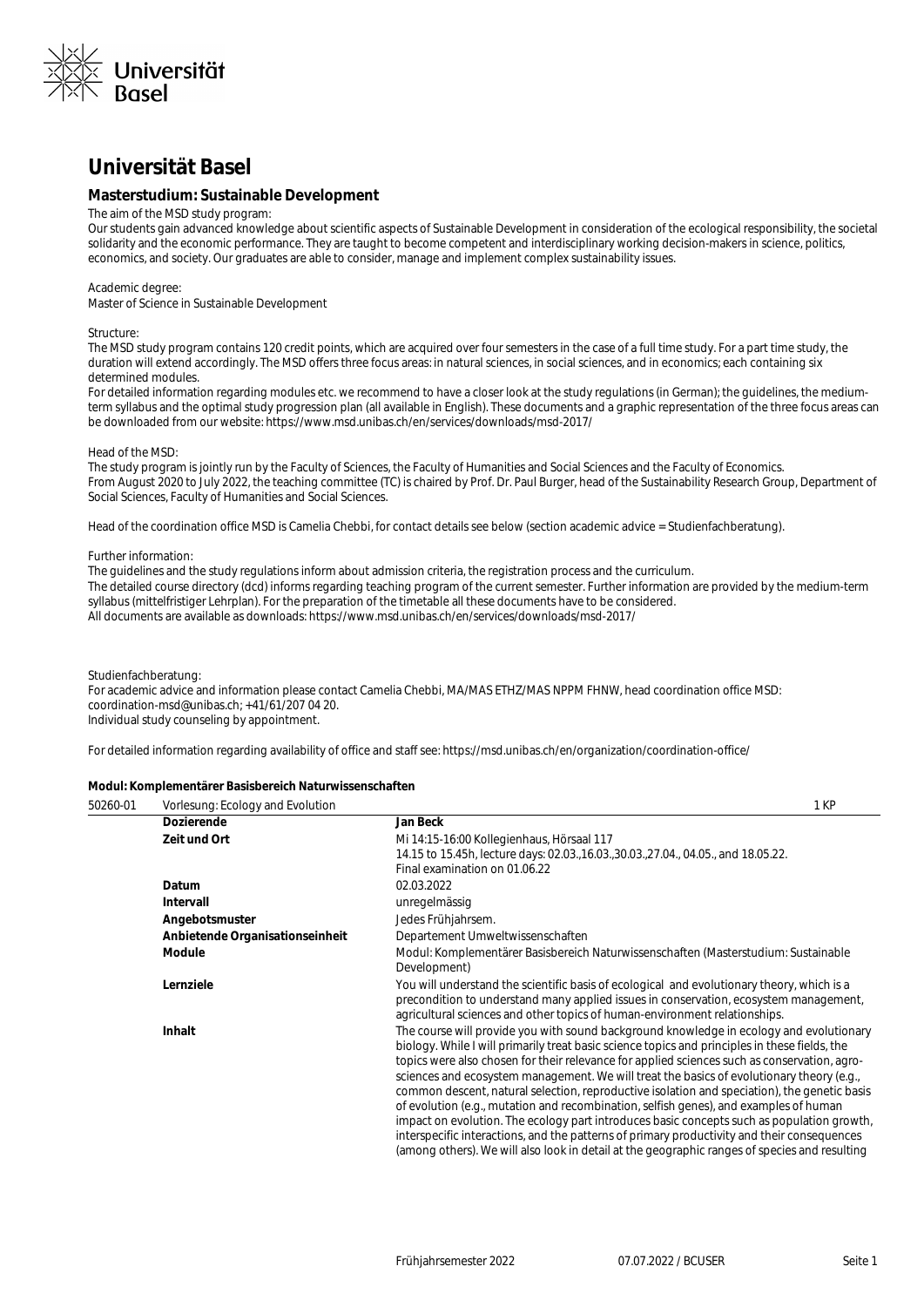

|          | Literatur                                                         | emergent phenomena, such as biodiversity. A global perspective on the human impact on<br>biodiversity, and its feedback on human economy, will put this into applied perspective.<br>Recommended textbooks:<br>- Biogeography, 4th ed., by Mark V. Lomolino, Brett R. Riddle, and Robert J. Whittaker; Oxford<br>University Press.<br>- Ecology: From Individuals to Ecosystems, 4th ed., by Michael Begon, Colin R. Townsend,<br>John L. Harper; Wiley-Blackwell<br>- Evolution, 3rd ed. by Mark Ridley; Wiley-Blackwell.<br>- The selfish gene by Richard Dawkins, Oxford University Press. |      |
|----------|-------------------------------------------------------------------|-----------------------------------------------------------------------------------------------------------------------------------------------------------------------------------------------------------------------------------------------------------------------------------------------------------------------------------------------------------------------------------------------------------------------------------------------------------------------------------------------------------------------------------------------------------------------------------------------|------|
|          |                                                                   | - Collapse: how societies choose to fail or survive by Jared Diamond; Penguin Books.                                                                                                                                                                                                                                                                                                                                                                                                                                                                                                          |      |
|          |                                                                   | All books are available at Basel university library.<br>Additional journal article links or PDFs will be made available during the course (via ADAM).                                                                                                                                                                                                                                                                                                                                                                                                                                         |      |
|          | Leistungsüberprüfung                                              | Leistungsnachweis                                                                                                                                                                                                                                                                                                                                                                                                                                                                                                                                                                             |      |
|          | Skala                                                             | $1-60,1$                                                                                                                                                                                                                                                                                                                                                                                                                                                                                                                                                                                      |      |
|          | Wiederholungsprüfung                                              | eine Wiederholung, bester Versuch zählt                                                                                                                                                                                                                                                                                                                                                                                                                                                                                                                                                       |      |
|          | An-/Abmeldung zur Prüfung                                         | An-/Abmelden: Belegen resp. Stornieren der Belegung via MOnA                                                                                                                                                                                                                                                                                                                                                                                                                                                                                                                                  |      |
|          | Hinweise zur Leistungsüberprüfung                                 | Regular attendance. Required readings and active participation.<br>Written examination: 01.06.22: during ususal lecture time and lecture room.                                                                                                                                                                                                                                                                                                                                                                                                                                                |      |
|          |                                                                   | Repeat examination on 08.06.22, during ususal lecture time; room tba.                                                                                                                                                                                                                                                                                                                                                                                                                                                                                                                         |      |
|          | Belegen bei Nichtbestehen<br>Einsatz digitaler Medien             | beliebig wiederholbar<br>kein spezifischer Einsatz                                                                                                                                                                                                                                                                                                                                                                                                                                                                                                                                            |      |
|          | Unterrichtssprache                                                | Englisch                                                                                                                                                                                                                                                                                                                                                                                                                                                                                                                                                                                      |      |
|          | Teilnahmevoraussetzungen                                          | Participation only possible for MSD students (incl. preparation semester).                                                                                                                                                                                                                                                                                                                                                                                                                                                                                                                    |      |
|          | Anmeldung zur Lehrveranstaltung                                   | Course enrollment on MOnA should be completed by the beginning of the teaching period                                                                                                                                                                                                                                                                                                                                                                                                                                                                                                         |      |
|          |                                                                   | (withdrawal possible until Monday of week five).                                                                                                                                                                                                                                                                                                                                                                                                                                                                                                                                              |      |
|          | Bemerkungen                                                       | MSD 2017<br>Mandatory for students with focus area in social sciences and in economics. Unless you have a                                                                                                                                                                                                                                                                                                                                                                                                                                                                                     |      |
|          |                                                                   | background in natural sciences and have already attended a similar course; you would have<br>to substitute it by agreement with Prof. Dr. Patraicia Holm (learning agreement).                                                                                                                                                                                                                                                                                                                                                                                                                |      |
|          |                                                                   | For students with focus area in natural sciences the lecture is optional (and can be attended if<br>you have not attended a similar course already) credit points are to be transferred to the<br>"Focal Areas in Sustainability Research" module (learning agreement).                                                                                                                                                                                                                                                                                                                       |      |
|          |                                                                   | Schedule lectures:                                                                                                                                                                                                                                                                                                                                                                                                                                                                                                                                                                            |      |
|          |                                                                   | 14.15-15.45h: on the following dates: 02.03., 16.03., 30.03., 27.04.                                                                                                                                                                                                                                                                                                                                                                                                                                                                                                                          |      |
|          |                                                                   | 04.05., and 18.05.22.                                                                                                                                                                                                                                                                                                                                                                                                                                                                                                                                                                         |      |
|          |                                                                   | Final examination on 01.06.22/ususal lecture time and lecture room.<br>Repeat examination on 08.06.22, during ususal lecture time.                                                                                                                                                                                                                                                                                                                                                                                                                                                            |      |
|          |                                                                   | This lecture is offered by MSD. Dr. J. Beck holds a teaching assignment. For more information<br>on Jan Beck see: https://orcid.org/0000-0003-1170-4751                                                                                                                                                                                                                                                                                                                                                                                                                                       |      |
| 36792-01 | Vorlesung: Terrestrial ecosystem ecology and sustainable land use |                                                                                                                                                                                                                                                                                                                                                                                                                                                                                                                                                                                               | 2 KP |
|          | <b>Dozierende</b>                                                 | Ansgar Kahmen                                                                                                                                                                                                                                                                                                                                                                                                                                                                                                                                                                                 |      |
|          | Zeit und Ort                                                      | Do 14:15-16:00 Botanik, Hörsaal 00.003                                                                                                                                                                                                                                                                                                                                                                                                                                                                                                                                                        |      |
|          | Datum                                                             | 24.02.2022                                                                                                                                                                                                                                                                                                                                                                                                                                                                                                                                                                                    |      |
|          | Intervall                                                         | wöchentlich                                                                                                                                                                                                                                                                                                                                                                                                                                                                                                                                                                                   |      |
|          | Angebotsmuster                                                    | Jedes Frühjahrsem.                                                                                                                                                                                                                                                                                                                                                                                                                                                                                                                                                                            |      |
|          | Anbietende Organisationseinheit                                   | Integrative Biologie                                                                                                                                                                                                                                                                                                                                                                                                                                                                                                                                                                          |      |
|          | <b>Module</b>                                                     | Lehrveranstaltungen Masterstudium Pflanzenwissenschaften (Masterstudium:<br>Pflanzenwissenschaften)                                                                                                                                                                                                                                                                                                                                                                                                                                                                                           |      |
|          |                                                                   | Lehrveranstaltungen Masterstudium Ökologie (Masterstudium: Ökologie)<br>Modul: Biologie 5 (Bachelorstudium: Biologie)                                                                                                                                                                                                                                                                                                                                                                                                                                                                         |      |
|          |                                                                   | Modul: Komplementärer Basisbereich Naturwissenschaften (Masterstudium: Sustainable                                                                                                                                                                                                                                                                                                                                                                                                                                                                                                            |      |
|          | Lernziele                                                         | Development)<br>You learn about:                                                                                                                                                                                                                                                                                                                                                                                                                                                                                                                                                              |      |
|          |                                                                   | - the concept of ecosystem goods and services and the multifunctionality of land use                                                                                                                                                                                                                                                                                                                                                                                                                                                                                                          |      |
|          |                                                                   | - key processes determining energy, carbon nitrogen and water cycling in ecosystems<br>- the impacts of global environmental changes on biogeochemical cycles                                                                                                                                                                                                                                                                                                                                                                                                                                 |      |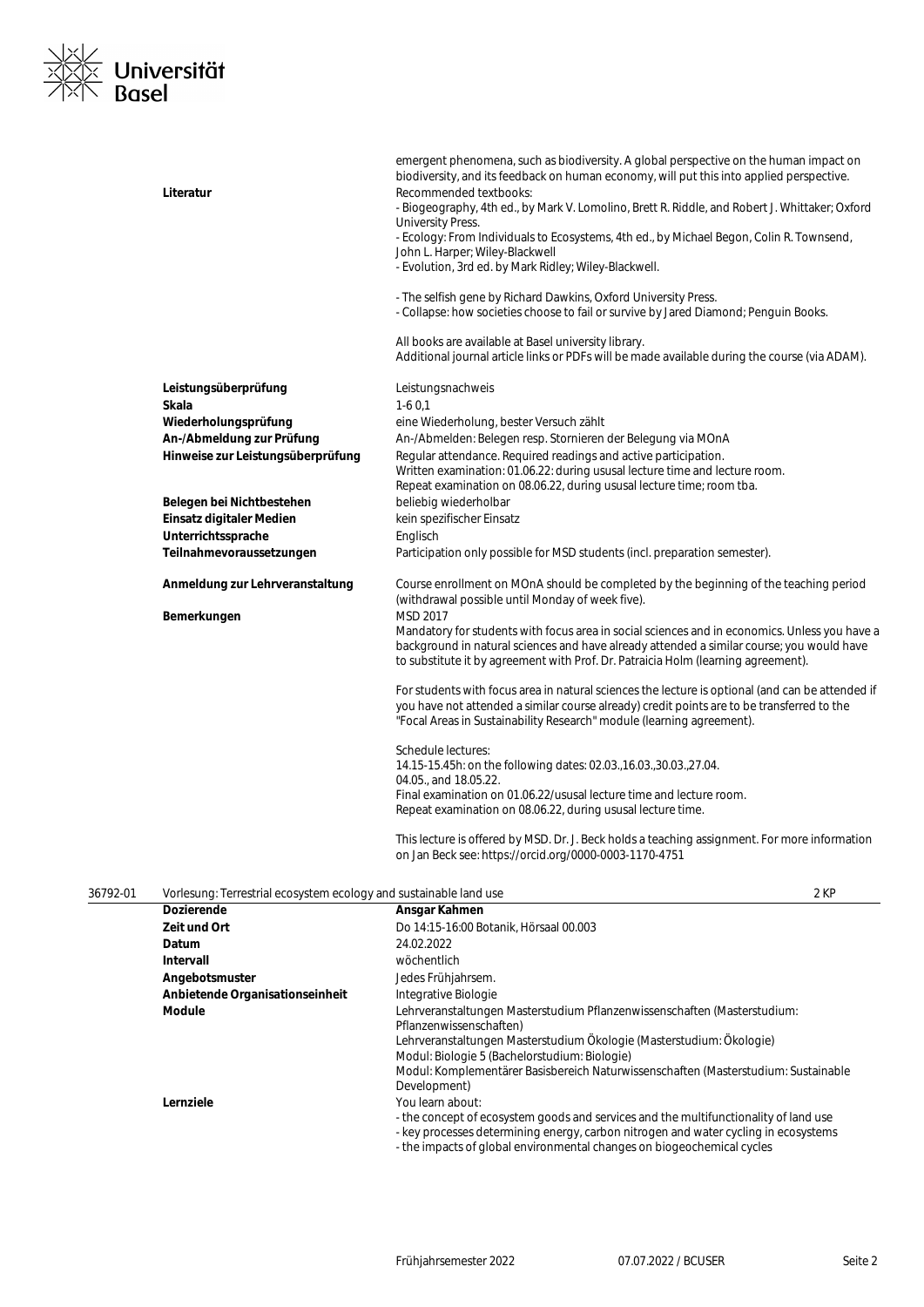

|                                   | - the role of biodiversity for ecosystem functioning                                                                                                                                                                                                                                                                                                                                                                                                                                                                                                                                                                                                                                                                                                                                                                                                                                                                                                                                                                                         |
|-----------------------------------|----------------------------------------------------------------------------------------------------------------------------------------------------------------------------------------------------------------------------------------------------------------------------------------------------------------------------------------------------------------------------------------------------------------------------------------------------------------------------------------------------------------------------------------------------------------------------------------------------------------------------------------------------------------------------------------------------------------------------------------------------------------------------------------------------------------------------------------------------------------------------------------------------------------------------------------------------------------------------------------------------------------------------------------------|
| <b>Inhalt</b>                     | Tetrategiaseforstseemstatenbeecososteensystem (goodstander/ruef)sand services (carbon se-<br>questration, nutrient cycling, water purification) that we as people depend on. The delivery of<br>these ecosystem goods and services is tightly coupled to biogeochemical cycles that<br>determine the fluxes of carbon, water or nutrients in ecosystems. In «Terrestrial ecosystem<br>ecology and sustainable land use» we will present the key mechanisms that drive<br>biogeochemical cycles in terrestrial ecosystems from leaf to globe. We will explain the impact<br>of global environmental change (climate change, nitrogen deposition, loss of biodiversity,<br>land use changes) on biogeochemical cycles and ecosystem services and will discuss<br>sustainable management strategies that can mitigate these impacts. In essence, this class will<br>teach the ecological principles that underlie the sustainable use of natural and agricultural<br>ecosystems.                                                                |
| Literatur                         | - Canadell JG, et al. (2007) Terrestrial ecosystems in a changing world. Springer Verlag.<br>- Chapin FS, Matson PA, Mooney HA (2002) Principles of terrestrial ecosystem ecology.<br>Springer Verlag.<br>- Lambin EF, Geist HJ (2006) Land-use and land-cover change. Springer Verlag.<br>- Newton PCD, et al. (2007) Agroecosystems in a changing climate. CRC.<br>- Schlesinger W (1997) Biogeochemistry. Academic Press.<br>- WRI - World Resources Institute (2000) World Resources 2000-2001: People and ecosystems,<br>the fraying web of life. World Resources Institute.<br>- Millenium Ecosystem Assessment - Ecosystems and Human Well-being (2005) Island Press.<br>- Naeem S, et al. (2009) Biodiversity, Ecosystem Functioning, and Human Wellbeing. Oxford<br><b>University Press.</b><br>- Altieri, M. A. Agroecology: The Science of Sustainable Agriculture. Boulder, CO: Westview<br>Press, 1995.<br>- Gliessman, S. R. Agroecology: Ecological Processes in Sustainable Agriculture. Boca Raton,<br>FL: CRC Press, 2000. |
| Weblink                           | https://adam.unibas.ch                                                                                                                                                                                                                                                                                                                                                                                                                                                                                                                                                                                                                                                                                                                                                                                                                                                                                                                                                                                                                       |
| Leistungsüberprüfung              | Lehrveranst.-begleitend                                                                                                                                                                                                                                                                                                                                                                                                                                                                                                                                                                                                                                                                                                                                                                                                                                                                                                                                                                                                                      |
| <b>Skala</b>                      | $1-60,5$                                                                                                                                                                                                                                                                                                                                                                                                                                                                                                                                                                                                                                                                                                                                                                                                                                                                                                                                                                                                                                     |
| Wiederholungsprüfung              | keine Wiederholungsprüfung                                                                                                                                                                                                                                                                                                                                                                                                                                                                                                                                                                                                                                                                                                                                                                                                                                                                                                                                                                                                                   |
| An-/Abmeldung zur Prüfung         | An-/Abmelden: Belegen resp. Stornieren der Belegung via MOnA                                                                                                                                                                                                                                                                                                                                                                                                                                                                                                                                                                                                                                                                                                                                                                                                                                                                                                                                                                                 |
| Hinweise zur Leistungsüberprüfung | End-of-semester written exam, 45 minutes<br>09.06.2022, 9am or 08.09.2022, 9am, Botanik Hörsaal 00.003                                                                                                                                                                                                                                                                                                                                                                                                                                                                                                                                                                                                                                                                                                                                                                                                                                                                                                                                       |
| Belegen bei Nichtbestehen         | beliebig wiederholbar                                                                                                                                                                                                                                                                                                                                                                                                                                                                                                                                                                                                                                                                                                                                                                                                                                                                                                                                                                                                                        |
| Einsatz digitaler Medien          | kein spezifischer Einsatz                                                                                                                                                                                                                                                                                                                                                                                                                                                                                                                                                                                                                                                                                                                                                                                                                                                                                                                                                                                                                    |
| Unterrichtssprache                | Englisch                                                                                                                                                                                                                                                                                                                                                                                                                                                                                                                                                                                                                                                                                                                                                                                                                                                                                                                                                                                                                                     |
|                                   |                                                                                                                                                                                                                                                                                                                                                                                                                                                                                                                                                                                                                                                                                                                                                                                                                                                                                                                                                                                                                                              |

| 40076-01 |                                 | Vorlesung mit Übungen: Technical Basis of Generation, Distribution and Storage of Energy                                                                                                                                                                                                                                                                                                                                                                                                                                                                                                                                                                                                                                                                                       | 3 KP |
|----------|---------------------------------|--------------------------------------------------------------------------------------------------------------------------------------------------------------------------------------------------------------------------------------------------------------------------------------------------------------------------------------------------------------------------------------------------------------------------------------------------------------------------------------------------------------------------------------------------------------------------------------------------------------------------------------------------------------------------------------------------------------------------------------------------------------------------------|------|
|          | <b>Dozierende</b>               | <b>Wolfgang Hoffelner</b>                                                                                                                                                                                                                                                                                                                                                                                                                                                                                                                                                                                                                                                                                                                                                      |      |
|          | Zeit und Ort                    | Di 10:15-12:00 Kollegienhaus, Hörsaal 115                                                                                                                                                                                                                                                                                                                                                                                                                                                                                                                                                                                                                                                                                                                                      |      |
|          | Datum                           | 22.02.2022                                                                                                                                                                                                                                                                                                                                                                                                                                                                                                                                                                                                                                                                                                                                                                     |      |
|          | <b>Intervall</b>                | wöchentlich                                                                                                                                                                                                                                                                                                                                                                                                                                                                                                                                                                                                                                                                                                                                                                    |      |
|          | Angebotsmuster                  | Jedes Frühjahrsem.                                                                                                                                                                                                                                                                                                                                                                                                                                                                                                                                                                                                                                                                                                                                                             |      |
|          | Anbietende Organisationseinheit | Departement Umweltwissenschaften                                                                                                                                                                                                                                                                                                                                                                                                                                                                                                                                                                                                                                                                                                                                               |      |
|          | <b>Module</b>                   | Modul: Komplementärer Basisbereich Naturwissenschaften (Masterstudium: Sustainable<br>Development)                                                                                                                                                                                                                                                                                                                                                                                                                                                                                                                                                                                                                                                                             |      |
|          | Lernziele                       | <b>Students</b><br>- know the technical/scientific background behind the various methods and plants for energy<br>production;<br>- know the technical/scientific background of future energy systems (production, distribution,<br>storage, recovery);<br>- are able to judge about advantages and limitations of future energy concepts;<br>- are able to judge about future national and international energy concepts and scenarii.                                                                                                                                                                                                                                                                                                                                         |      |
|          | Inhalt                          | The current discussions about the future of our planet are closely related to production and<br>use of energy. This is particularly true for the development of future energy strategies as well<br>as current discussions concerning scenarios for production and use of energy. During the<br>course the students will get a deeper understanding of technical, physical and chemical<br>backgrounds behind various kinds of energy as well as its production technologies. The<br>variety of future power plants and the expected complexity of the use of energy require also<br>knowledge about energy storage and energy distribution. Recovery of energy, which is based<br>on the conversion of energy, is a basic element in energy saving and needs understanding of |      |

physical-chemical processes. The lecture shall enable students to objective and critical discussions concerning the complex concepts of future energy matters. In addition to the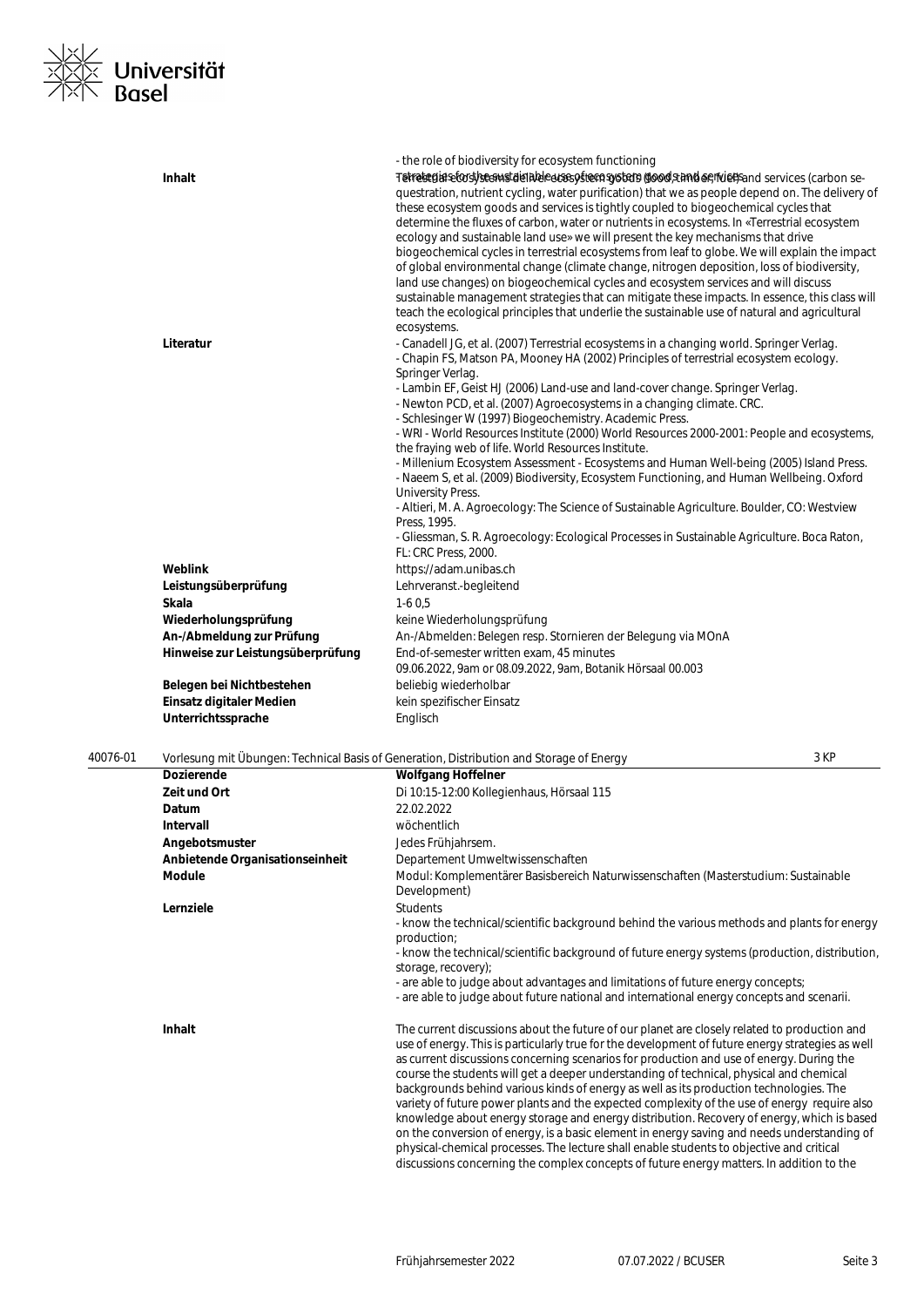

|                                   | discussion points are:<br>- Basis of Energy Systems<br>- Renewable Energies<br>- Traditional Energy<br>- Energy Storage and Recovery<br>- Smart Grids<br>- Energy and Mobility.                                                                                                             |
|-----------------------------------|---------------------------------------------------------------------------------------------------------------------------------------------------------------------------------------------------------------------------------------------------------------------------------------------|
| Literatur                         | Literature will be given throughout the semester.                                                                                                                                                                                                                                           |
| Leistungsüberprüfung              | Leistungsnachweis                                                                                                                                                                                                                                                                           |
| Skala                             | $1-60.1$                                                                                                                                                                                                                                                                                    |
| Wiederholungsprüfung              | eine Wiederholung, bester Versuch zählt                                                                                                                                                                                                                                                     |
| An-/Abmeldung zur Prüfung         | An-/Abmelden: Belegen resp. Stornieren der Belegung via MOnA                                                                                                                                                                                                                                |
| Hinweise zur Leistungsüberprüfung | Regular attendance. Required readings and active participation incl. oral presentation.<br>Written examination on 31.05.2022, during ususal lecture time and lecture room. Repeat<br>examination: in June, date and room tba.                                                               |
| Belegen bei Nichtbestehen         | beliebig wiederholbar                                                                                                                                                                                                                                                                       |
| Einsatz digitaler Medien          | kein spezifischer Einsatz                                                                                                                                                                                                                                                                   |
| Unterrichtssprache                | Englisch                                                                                                                                                                                                                                                                                    |
| Teilnahmevoraussetzungen          | Only for students of the MSD (incl. preparation semester). Students of IJDSD acccording to<br>agreement with Prof. P. Burger.                                                                                                                                                               |
| Anmeldung zur Lehrveranstaltung   | Course enrollment on MOnA should be completed by the beginning of the teaching period<br>(withdrawal possible until Monday of week five).                                                                                                                                                   |
| Bemerkungen                       | MSD 2017<br>Mandatory for students with focus area in social sciences and in economics. Unless you have a<br>background in natural sciences and have already attended a similar course; you would have<br>to substitute it by agreement with Prof. Dr. Patraicia Holm (learning agreement). |
|                                   | For students with focus area in natural sciences the lecture is optional (and can be attended if<br>you have not attended a similar course already) credit points are to be transferred to the<br>"Focal Areas in Sustainability Research" module (learning agreement).                     |

This lecture is offered by MSD. Dr. Wolfgang Hoffelner holds a teaching assignment.

local Swiss requirements also the global dimension of energy will be considered. Possible

## **Modul: Komplementärer Basisbereich Gesellschaftswissenschaften**

| 17403-01 | Seminar: Governance, Sustainable Development and Democracy |                                                                                                                                                                                                                                                                                                                                                                                                                                                                                      | 3 KP |
|----------|------------------------------------------------------------|--------------------------------------------------------------------------------------------------------------------------------------------------------------------------------------------------------------------------------------------------------------------------------------------------------------------------------------------------------------------------------------------------------------------------------------------------------------------------------------|------|
|          | <b>Dozierende</b>                                          | <b>Rony Emmenegger</b>                                                                                                                                                                                                                                                                                                                                                                                                                                                               |      |
|          | Zeit und Ort                                               | Mo 14:15-16:00 Alte Universität, Seminarraum -201                                                                                                                                                                                                                                                                                                                                                                                                                                    |      |
|          | Datum                                                      | 21.02.2022                                                                                                                                                                                                                                                                                                                                                                                                                                                                           |      |
|          | Intervall                                                  | wöchentlich                                                                                                                                                                                                                                                                                                                                                                                                                                                                          |      |
|          | Angebotsmuster                                             | Jedes Frühjahrsem.                                                                                                                                                                                                                                                                                                                                                                                                                                                                   |      |
|          | Anbietende Organisationseinheit                            | Fachbereich Nachhaltigkeitsforschung                                                                                                                                                                                                                                                                                                                                                                                                                                                 |      |
|          | <b>Module</b>                                              | Modul: Kernbereich Gesellschaftswissenschaften (Masterstudium: Sustainable Development)<br>Modul: Komplementärer Basisbereich Gesellschaftswissenschaften (Masterstudium:<br>Sustainable Development)                                                                                                                                                                                                                                                                                |      |
|          |                                                            | Vertiefungsmodul Global Europe: Umwelt und Nachhaltigkeit (Masterstudium: European<br><b>Global Studies)</b>                                                                                                                                                                                                                                                                                                                                                                         |      |
|          |                                                            | Modul: Fields: Governance and Politics (MSG - African Studies)                                                                                                                                                                                                                                                                                                                                                                                                                       |      |
|          |                                                            | Modul: Resources and Sustainability (MSG - Changing Societies: Migration - Conflicts -<br>Resources)                                                                                                                                                                                                                                                                                                                                                                                 |      |
|          | Lernziele                                                  | The participants                                                                                                                                                                                                                                                                                                                                                                                                                                                                     |      |
|          |                                                            | - are familiar with the concepts 'governance', 'sustainable development' and 'democracy',<br>they understand the interrelations and tensions between them;                                                                                                                                                                                                                                                                                                                           |      |
|          |                                                            | - have acquired basic theoretical, methodological and empirical knowledge and skills<br>necessary to produce critically reflected scientific analyses of governance for sustainable<br>development within various policy fields and political contexts.                                                                                                                                                                                                                              |      |
|          | Inhalt                                                     | Against the backdrop of persistent problems of unsustainability, there is a lively debate both<br>in politics and in science on how to govern societies towards more sustainable pathways. In<br>conceptual terms this debate increasingly builds on the notion of 'governance' which<br>highlights both theoretical limits to classical models of political steering and the empirical<br>insight that governments are not the only relevant actors when it comes to the management |      |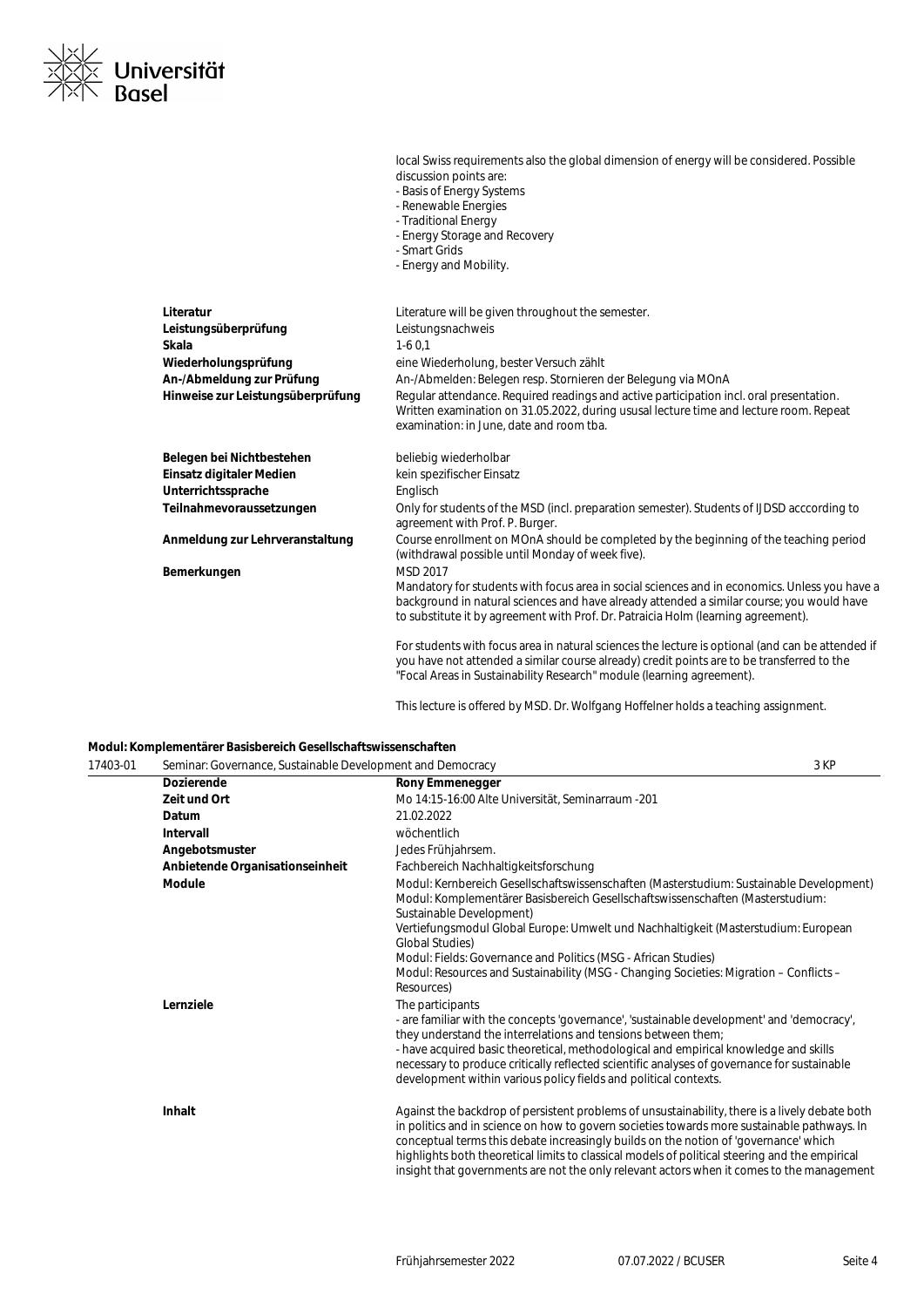

of societal issues. Instead, at least within the context of modern democracies, the contested, interdependent and dynamic nature of contemporary policymaking has given rise to less hierarchical but more collaborative and polycentric forms of governance. Accordingly, for theoretical and empirical reasons, the governance of modern societies is more and more understood as a shared responsibility of the state, the market and the civil society.

This 'new governance complexity' is assumed to entail potentials and threats for sustainable development and democracy throwing up some fundamental questions regarding the relationship between all three concepts: How can societies be governed towards sustainable development in a democratic way? What are the normative and functional requirements of sustainability governance in democratic societies? What are the empirical conditions as well as prospects and barriers of democratic forms of governance for sustainable development within various political contexts? And, what are the implications of environmental change for the ways governance and democracy can be organized at and across spatial and temporal scales?

The seminar addresses the relationship between governance, sustainable development and democracy in theoretical and empirical respects. First, it will lay a theoretical fundament by introducing the concepts of governance, sustainable development and democracy. Second, specific approaches of governance for sustainable development will be critically discussed particularly with regard to their democratic implications. Third, a number of case studies of sustainability governance in different fields will provide an opportunity to analyze the democratic problem-solving capacity of different governance arrangements in various contexts. Finally, further theoretical and practical perspectives of democratic governance for sustainable development are sketched out.

**Literatur Literatur** Relevant literature tba during the seminar. Lehrveranst.-begleitend **Skala** 1-6 0,1 **Wiederholungsprüfung** keine Wiederholungsprüfung An-/Abmelden: Belegen resp. Stornieren der Belegung via MOnA Regular attendance, required readings, oral presentation, essay. beliebig wiederholbar **Einsatz digitaler Medien** kein spezifischer Einsatz **Englisch** Special course application required (for details see "course application" or "Anmeldung"): Seminar is full. Limited number of participants (25): Students of the MSD with focus area in natural sciences and economics (incl. prep. semester) and those of the JIDSD have a first priority. MSD students with focus area in social sciences have a second priority, those of the listed programs (see list of modules) have a third priority. If you don't study the MSD or one of the listed programs you must do a master's degree within the Department of Social Sciences/Faculty of Humanities and Social Sciences and may attend the seminar in case of vacancies (= priority level four). Additional entry requirements for participants who do not study the MSD (incl. preparation semester) or JIDSD: They must have passed succesfully one of the following lectures (= credit points already acquired) during a former semester: - 11513: Sustainability: A new Societal Paradigm? - 41829: Perspectives of Social Sciences on Sustainability. **Anmeldung zur Lehrveranstaltung** Seminar is full, no course enrollment on MOnA possible anymore. **Bemerkungen** Please note entry requirements and mandatory course application procedure (additional to registration on MOnA): Seminar is full, no course enrollment on MOnA possible anymore. MSD 2017 Mandatory for students with focus area in natural sciences and in economics (unless you have passed a similar class in a former semester, then you would have to subtitute it by areement with Prof. Dr. Paul Burger and fix this in a learning agreement). For students with focus area in social sciences this seminar is optional for the "Core

Competences in Social Scienes" module. They may accredit the credit points for the published module or transfer them to the "Focal Areas in Sustainability Research" module (learning agreement).

The seminar is offered by MSD. Dr. Rony Emmenegger is a post doc staff member of the

| Leistungsüberprüfung              |
|-----------------------------------|
| Skala                             |
| Wiederholungsprüfung              |
| An-/Abmeldung zur Prüfung         |
| Hinweise zur Leistungsüberprüfung |
| Belegen bei Nichtbestehen         |
| Einsatz digitaler Medien          |
| Unterrichtssprache                |
| Teilnahmevoraussetzungen          |
|                                   |
|                                   |
|                                   |
|                                   |
|                                   |
|                                   |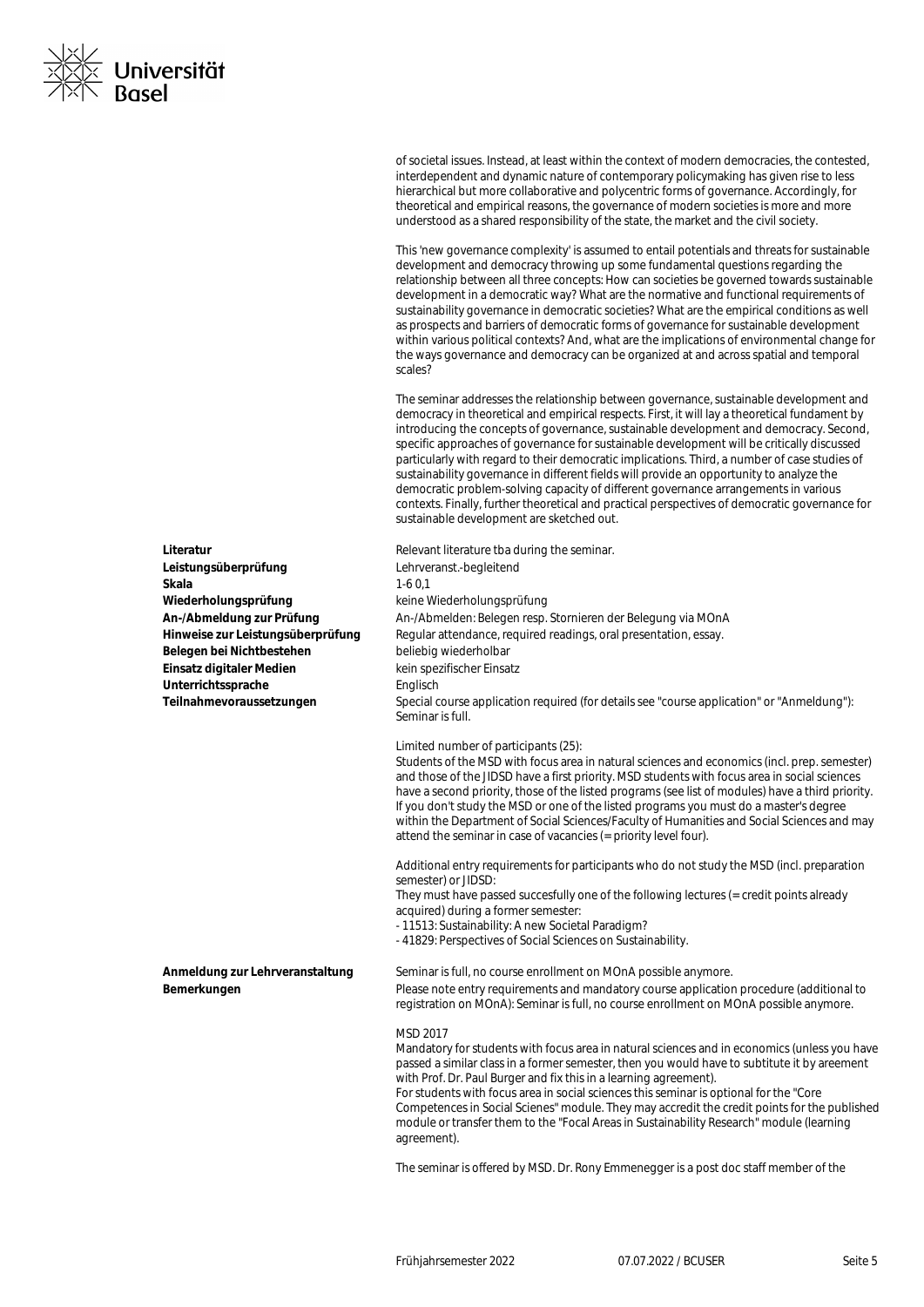

## Sustainability Research Group at Unibas and holds a teaching assignment.

| 11513-01 | Vorlesung mit Übungen: Sustainability: A new Societal Paradigm? |                                                                                                                                                                                                                                                                                                                                                                                                                                                        | 3 KP |
|----------|-----------------------------------------------------------------|--------------------------------------------------------------------------------------------------------------------------------------------------------------------------------------------------------------------------------------------------------------------------------------------------------------------------------------------------------------------------------------------------------------------------------------------------------|------|
|          | <b>Dozierende</b>                                               | <b>Paul Burger</b>                                                                                                                                                                                                                                                                                                                                                                                                                                     |      |
|          | Zeit und Ort                                                    | Mi 08:15-10:00 Kollegienhaus, Hörsaal 115                                                                                                                                                                                                                                                                                                                                                                                                              |      |
|          | Datum                                                           | 23.02.2022                                                                                                                                                                                                                                                                                                                                                                                                                                             |      |
|          | Intervall                                                       | wöchentlich                                                                                                                                                                                                                                                                                                                                                                                                                                            |      |
|          | Angebotsmuster                                                  | Jedes Frühjahrsem.                                                                                                                                                                                                                                                                                                                                                                                                                                     |      |
|          | Anbietende Organisationseinheit                                 | Fachbereich Nachhaltigkeitsforschung                                                                                                                                                                                                                                                                                                                                                                                                                   |      |
|          | <b>Module</b>                                                   | Modul: Kernbereich Gesellschaftswissenschaften (Masterstudium: Sustainable Development)<br>Modul: Komplementärer Basisbereich Gesellschaftswissenschaften (Masterstudium:<br>Sustainable Development)                                                                                                                                                                                                                                                  |      |
|          |                                                                 | Vertiefungsmodul Global Europe: Umwelt und Nachhaltigkeit (Masterstudium: European<br>Global Studies)<br>Modul: Fields: Environment and Development (MSG - African Studies)                                                                                                                                                                                                                                                                            |      |
|          |                                                                 | Modul: Fields: Governance and Politics (MSG - African Studies)                                                                                                                                                                                                                                                                                                                                                                                         |      |
|          |                                                                 | Modul: Fields: Knowledge Production and Transfer (MSG - African Studies)                                                                                                                                                                                                                                                                                                                                                                               |      |
|          |                                                                 | Modul: Resources and Sustainability (MSG - Changing Societies: Migration - Conflicts -<br>Resources)                                                                                                                                                                                                                                                                                                                                                   |      |
|          | Lernziele                                                       | The students                                                                                                                                                                                                                                                                                                                                                                                                                                           |      |
|          |                                                                 | - understand 'sustainable development' as a new alternative role model within the global<br>societal development discourse;                                                                                                                                                                                                                                                                                                                            |      |
|          |                                                                 | - know important theoretical social sciences based approaches to analyze sustainability issues<br>and to conceptualize the role model.                                                                                                                                                                                                                                                                                                                 |      |
|          | <b>Inhalt</b>                                                   | Sustainable Development has become more and more influential since the famous<br>Brundtland-report in shaping political, economic or individual decisions. However, it has also<br>become a buzzword with many different meanings serving many different interests.<br>Moreover, there are quite controversial theoretical approaches for conceptualizing<br>sustainable development across different disciplines. Against this backdrop, this lecture |      |
|          |                                                                 | provides a social science oriented basis for<br>- understanding sustainable development as a new societal role model for human                                                                                                                                                                                                                                                                                                                         |      |
|          |                                                                 | development;<br>- conceptualizing sustainable development based on justice.                                                                                                                                                                                                                                                                                                                                                                            |      |
|          | Literatur                                                       | Literature tba during lecture.                                                                                                                                                                                                                                                                                                                                                                                                                         |      |
|          | Leistungsüberprüfung                                            | Leistungsnachweis                                                                                                                                                                                                                                                                                                                                                                                                                                      |      |
|          | Skala                                                           | $1-60.1$                                                                                                                                                                                                                                                                                                                                                                                                                                               |      |
|          | Wiederholungsprüfung                                            | eine Wiederholung, bester Versuch zählt                                                                                                                                                                                                                                                                                                                                                                                                                |      |
|          | An-/Abmeldung zur Prüfung                                       | An-/Abmelden: Belegen resp. Stornieren der Belegung via MOnA                                                                                                                                                                                                                                                                                                                                                                                           |      |
|          | Hinweise zur Leistungsüberprüfung                               | Regular attendance and active participation. Final assessment: written examination on<br>01.06.22: during usual teaching time slot. Repeat examination: in June, Details tba.                                                                                                                                                                                                                                                                          |      |
|          | Belegen bei Nichtbestehen                                       | beliebig wiederholbar                                                                                                                                                                                                                                                                                                                                                                                                                                  |      |
|          | Einsatz digitaler Medien                                        | kein spezifischer Einsatz                                                                                                                                                                                                                                                                                                                                                                                                                              |      |
|          | Unterrichtssprache                                              | Englisch                                                                                                                                                                                                                                                                                                                                                                                                                                               |      |
|          | Teilnahmevoraussetzungen                                        | For MSD students (incl. preparation semester), those of the IJDSD and the listed degree<br>programs (see list of modules). Other students must do a master's degree within the<br>Departement of Social Sciences/Faculty of Humanities and Social Sciences.                                                                                                                                                                                            |      |
|          | Anmeldung zur Lehrveranstaltung                                 | Course enrollment on MOnA should be completed by the beginning of the teaching period<br>(withdrawal possible until Monday of week five).                                                                                                                                                                                                                                                                                                              |      |
|          | Bemerkungen                                                     | Only for MSD students (incl. preparation semester), those of the IJDSD and the listed degree<br>programs (see list of modules). Other students must do a master's degree within the<br>Departement of Social Sciences/Faculty of Humanities and Social Sciences.<br>MSD 2017                                                                                                                                                                           |      |
|          |                                                                 | Mandatory lecture for all. A different choice is only allowed for students, who have<br>a) attended and accredited the same class for the former degree;<br>b) attended and accredited a comparable class for the former degree.                                                                                                                                                                                                                       |      |
|          |                                                                 | If a) or b) applies you have to register for a different course according to prior agreement with<br>Prof. Dr. P. Burger.                                                                                                                                                                                                                                                                                                                              |      |
|          |                                                                 | This lecture is offered by MSD. Prof. Dr. Paul Burger is a member of the Teaching Committee<br>MSD and head of the Sustainability Research Group, Dep. of Social Sciences, Faculty of<br>Humanities and Social Sciences, University of Basel                                                                                                                                                                                                           |      |

**Modul: Komplementärer Basisbereich Wirtschaftswissenschaften**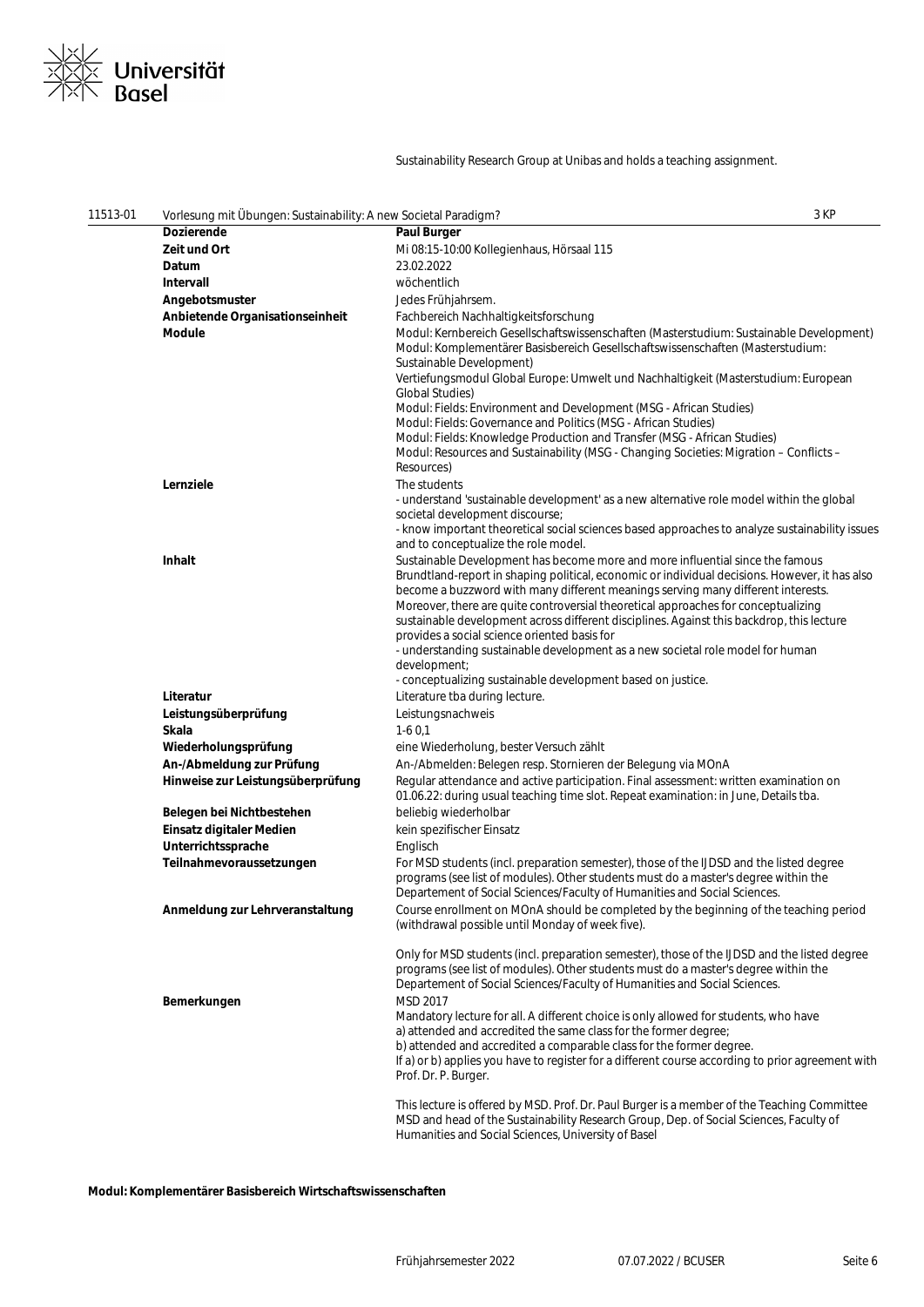# <u>×∨</u><br>⊠≍ Universität<br>×∖ Basel  $\frac{1}{2}$

| 10160-01 | Vorlesung: Environmental and Resource Economics | 6 KP                                                                                              |
|----------|-------------------------------------------------|---------------------------------------------------------------------------------------------------|
|          | Dozierende                                      | Noëlle Fricker                                                                                    |
|          |                                                 | <b>Frank Christian Krysiak</b>                                                                    |
|          |                                                 | Christian Nolde                                                                                   |
|          | Zeit und Ort                                    | Mo 16:15-18:00 Kollegienhaus, Hörsaal 118                                                         |
|          |                                                 | Di 12:15-14:00 Kollegienhaus, Hörsaal 118                                                         |
|          |                                                 | The course will be taught "in class". Livestream only for students with really good reason        |
|          |                                                 | (quarantine, ), no recording.                                                                     |
|          | Datum                                           | 21.02.2022                                                                                        |
|          | Intervall                                       |                                                                                                   |
|          |                                                 | wöchentlich                                                                                       |
|          | Angebotsmuster                                  | Jedes Frühjahrsem.                                                                                |
|          | Anbietende Organisationseinheit                 | Wirtschaftswissenschaftliche Fakultät / WWZ                                                       |
|          | Module                                          | Modul Economics (ECON) II (Bachelorstudium: Wirtschaftswissenschaften (Studienbeginn vor          |
|          |                                                 | 01.08.2021)                                                                                       |
|          |                                                 | Modul: Aufbau Economics (Bachelorstudium: Wirtschaftswissenschaften)                              |
|          |                                                 | Modul: Komplementärer Basisbereich Wirtschaftswissenschaften (Masterstudium: Sustainable          |
|          |                                                 | Development)                                                                                      |
|          |                                                 | Vertiefungsmodul Global Europe: Umwelt und Nachhaltigkeit (Masterstudium: European                |
|          |                                                 | <b>Global Studies)</b>                                                                            |
|          |                                                 | Modul: Wirtschaft in Osteuropa (BSF - Osteuropäische Kulturen)                                    |
|          |                                                 | Modul: Wahlbereich in Wirtschaftswissenschaften (BSF - Wirtschaftswissenschaften)                 |
|          |                                                 | Wahlbereich Bachelor Wirtschaftswissenschaften: Empfehlungen (BSF -                               |
|          |                                                 | Wirtschaftswissenschaften (Studienbeginn vor 01.08.2021))                                         |
|          |                                                 | Modul: Wirtschaft in Osteuropa (BSG - Osteuropa-Studien)                                          |
|          | Lernziele                                       | After taking this course you will know how to analyse environmental policy using the tools of     |
|          |                                                 | economics. You will know economic concepts for understanding the causes of environmental          |
|          |                                                 | degradation and for setting the objectives of environmental policy. You will be able to apply     |
|          |                                                 | microeconomic theory to analyze the mechanisms via which different policy instruments             |
|          |                                                 | influence the environmental behavior of firms. At the example of exhaustible and renewable        |
|          |                                                 | resources, you will have learned how to analyze cases where present actions have long-            |
|          |                                                 | lasting environmental consequences.                                                               |
|          | Inhalt                                          | Economic and ethical foundations of environmental policy, external effects, policy                |
|          |                                                 | instruments and their effects, measurement of external effects, economics of exhaustible          |
|          |                                                 | resources, economics of renewable resources, economics of climate change.                         |
|          | Literatur                                       | R. Perman, Y. Ma, J. McGilvray, M. Common and D. Maddison (2011), "Natural Resource and           |
|          |                                                 | Environmental Economics", 4th edition, Pearson Education.                                         |
|          |                                                 |                                                                                                   |
|          | Weblink                                         | https://wwz.unibas.ch/de/umweltoekonomie/lehre/                                                   |
|          | Leistungsüberprüfung                            | Leistungsnachweis                                                                                 |
|          | Skala                                           | $1-60,1$                                                                                          |
|          | Wiederholungsprüfung                            | keine Wiederholungsprüfung                                                                        |
|          | An-/Abmeldung zur Prüfung                       | An-/Abmelden: Belegen resp. Stornieren der Belegung via MOnA                                      |
|          | Hinweise zur Leistungsüberprüfung               | There will be a written exam at the end of the term as well as 4 short tests (during selected     |
|          |                                                 | exercise sessions). To be admitted to the final exam, you have to pass 3 out of the 4 short tests |
|          |                                                 | (the enrollment of students who do not meet this criterion will be cancelled). The grading will   |
|          |                                                 | be based solely on your performance in the final exam.                                            |
|          |                                                 | written exam: 20.06.22; 16:30-18:00. DSBG Sporthalle: A-Z.                                        |
|          |                                                 | Für diese Klausur erhalten Sie noch zusätzliche Informationen per Email. Sie müssen               |
|          |                                                 | frühestens 20 Minuten vor dem Beginn der Prüfung vor Ort sein.                                    |
|          |                                                 |                                                                                                   |
|          |                                                 | Die Adressen der Prüfungsräume finden Sie hier:https://wwz.unibas.ch/de/studium/                  |
|          |                                                 | pruefungen/vorlesungs-und-pruefungsraeume/                                                        |
|          |                                                 |                                                                                                   |
|          |                                                 |                                                                                                   |
|          |                                                 | The exam is scheduled in presence. If entrance checks are necessary for the exam due to           |
|          |                                                 | Covid protection measures, the start of the exam may still be delayed by up to 30 minutes.        |
|          |                                                 | In case COVID-19 protective measures prevent examination on site, the faculty reserves the        |
|          |                                                 | right to conduct the examination electronically during the same time slot.                        |
|          |                                                 |                                                                                                   |
|          |                                                 |                                                                                                   |
|          |                                                 |                                                                                                   |
|          | Belegen bei Nichtbestehen                       | beliebig wiederholbar                                                                             |
|          | Einsatz digitaler Medien                        | kein spezifischer Einsatz                                                                         |
|          | Unterrichtssprache                              | Englisch                                                                                          |
|          |                                                 |                                                                                                   |
|          |                                                 |                                                                                                   |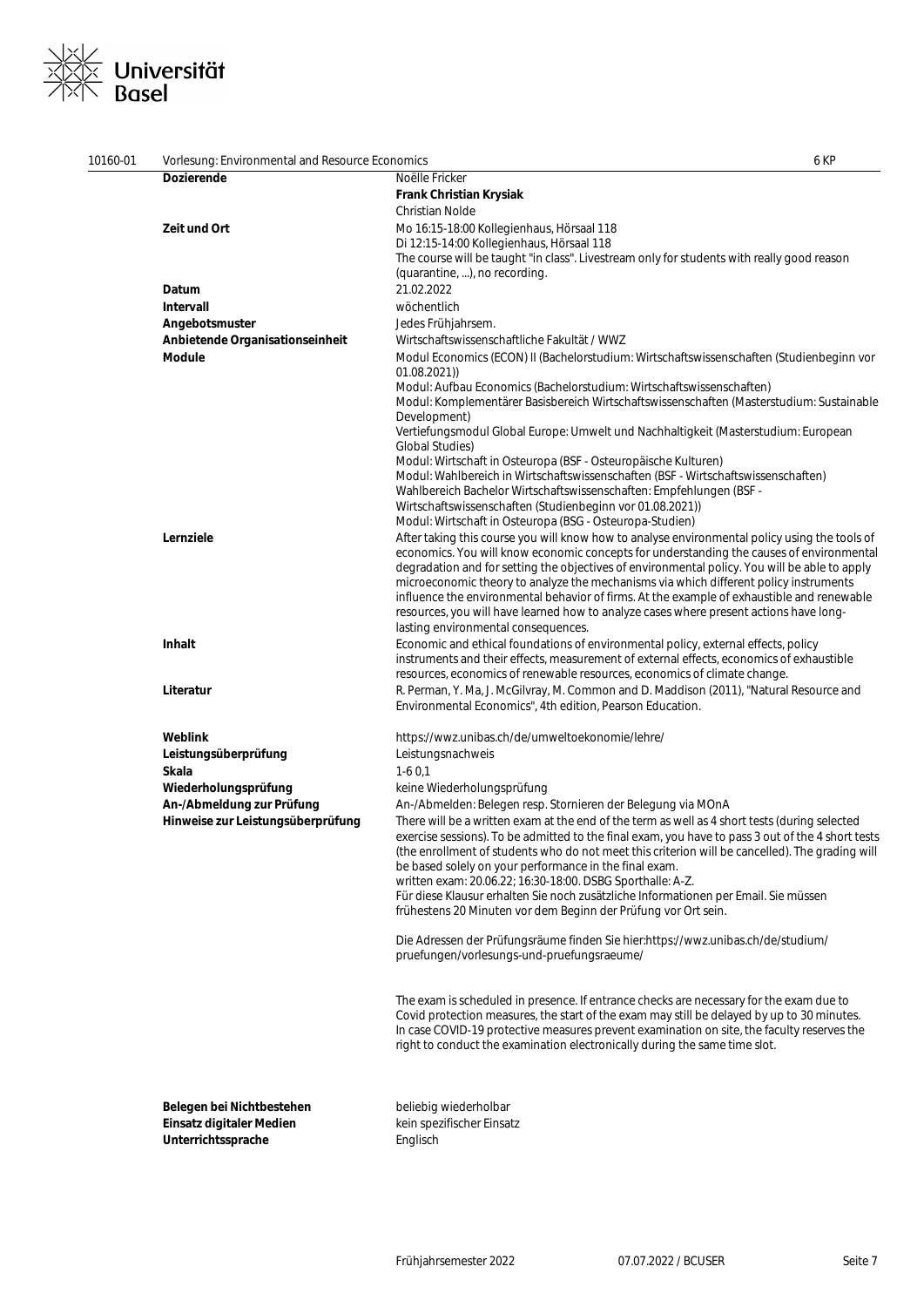

| Teilnahmevoraussetzungen        | Students should either have passed 10130 (Einführung in die VWL) or 48981 (Intensive<br>Introduction to Intermediate Economics). If you have done 10130, it is recommended (but not<br>required) to also do intermediate microeconomics (10134) before starting environmental and<br>resource economics. |
|---------------------------------|----------------------------------------------------------------------------------------------------------------------------------------------------------------------------------------------------------------------------------------------------------------------------------------------------------|
| Anmeldung zur Lehrveranstaltung | Registration: Please enrol in MOnA. EUCOR-Students and students of other Swiss Universities<br>have to enrol at the students administration office (studseksupport1@unibas.ch) within the<br>official enrolment period. Enrolment = Registration for the exam!                                           |
| Bemerkungen                     | The course will be taught "in class". Livestream only for students with really good reason<br>(quarantine, ), no recording.                                                                                                                                                                              |

# **Modul: Interdisziplinäre Forschung zu Nachhaltigkeit**

| 50399-01 | Kolloquium: Introduction to Ongoing MSD Master's Thesis |                                                                                                                                                                                      | 1 KP |
|----------|---------------------------------------------------------|--------------------------------------------------------------------------------------------------------------------------------------------------------------------------------------|------|
|          | <b>Dozierende</b>                                       | Paul Burger                                                                                                                                                                          |      |
|          |                                                         | Patricia Holm                                                                                                                                                                        |      |
|          |                                                         | Frank Christian Krysiak                                                                                                                                                              |      |
|          | Zeit und Ort                                            | Fr 14:15-19:00 - Online Präsenz -                                                                                                                                                    |      |
|          |                                                         | 04.03.22; 22.04.22; and 03.06.22, for details see section comments (Bemerkungen).                                                                                                    |      |
|          | Datum                                                   | 04.03.2022                                                                                                                                                                           |      |
|          | <b>Intervall</b>                                        | unregelmässig                                                                                                                                                                        |      |
|          | Angebotsmuster                                          | Jedes Semester                                                                                                                                                                       |      |
|          | Anbietende Organisationseinheit                         | Departement Umweltwissenschaften                                                                                                                                                     |      |
|          | Module                                                  | Modul: Interdisziplinäre Forschung zu Nachhaltigkeit (Masterstudium: Sustainable<br>Development)                                                                                     |      |
|          | Lernziele                                               | <b>Students</b>                                                                                                                                                                      |      |
|          |                                                         | - learn to perceive and understand other presentations;<br>- get insights into other SD research topics;                                                                             |      |
|          |                                                         | - learn to give constructive, specific feedback and to discuss the presented research topics;<br>- learn to pose interesting questions on other student's presentations.             |      |
|          | Inhalt                                                  | Within the study program of MSD 2017, students have to register 3 times in a 'master's thesis                                                                                        |      |
|          |                                                         | colloquium'. This colloquium 50339 on "ongoing master's thesis" is the first one to be                                                                                               |      |
|          |                                                         | attended (= colloquium A). The participants learn to understand the presented research<br>designs, pose questions, and learn to give feedback.                                       |      |
|          | Leistungsüberprüfung                                    | Lehrveranst.-begleitend                                                                                                                                                              |      |
|          | Skala                                                   | Pass / Fail                                                                                                                                                                          |      |
|          | Wiederholungsprüfung                                    | keine Wiederholungsprüfung                                                                                                                                                           |      |
|          | An-/Abmeldung zur Prüfung                               | An-/Abmelden: Belegen resp. Stornieren der Belegung via MOnA                                                                                                                         |      |
|          | Hinweise zur Leistungsüberprüfung                       | Regular attendance mandatory. Details regarding course assessment according to                                                                                                       |      |
|          |                                                         | information of the lecturers at the beginning of the first meeting.                                                                                                                  |      |
|          | Belegen bei Nichtbestehen                               | beliebig wiederholbar                                                                                                                                                                |      |
|          | Einsatz digitaler Medien                                | Online-Veranstaltung                                                                                                                                                                 |      |
|          | Unterrichtssprache                                      | Englisch                                                                                                                                                                             |      |
|          | Teilnahmevoraussetzungen                                | Exclusively for MSD-students.                                                                                                                                                        |      |
|          | Anmeldung zur Lehrveranstaltung                         | Course enrollment on MOnA should be completed by the beginning of the teaching period                                                                                                |      |
|          |                                                         | (withdrawal possible until Monday of week five).                                                                                                                                     |      |
|          |                                                         | Exclusively for MSD-students.                                                                                                                                                        |      |
|          | Bemerkungen                                             | Schedule spring semester 2022:                                                                                                                                                       |      |
|          |                                                         | Meeting 1: 04.03.22: starts at 14.15h (duration depends on the number of presentations).<br>Meeting 2: 22.04.22: starts at 14.15h (duration depends on the number of presentations). |      |
|          |                                                         | Meeting 3: 03.06.22: starts at 09.15h (duration depends on the number of presentations).                                                                                             |      |
|          |                                                         | Details regarding duration of each meeting are published with the program (usually sent out                                                                                          |      |
|          |                                                         | around 10 days before the colloquia take place).                                                                                                                                     |      |
|          |                                                         | This course is offered by MSD: Prof. Dr. Patricia Holm, Paul Burger (lead) and Frank Krysiak are<br>heading the MSD teaching committee.                                              |      |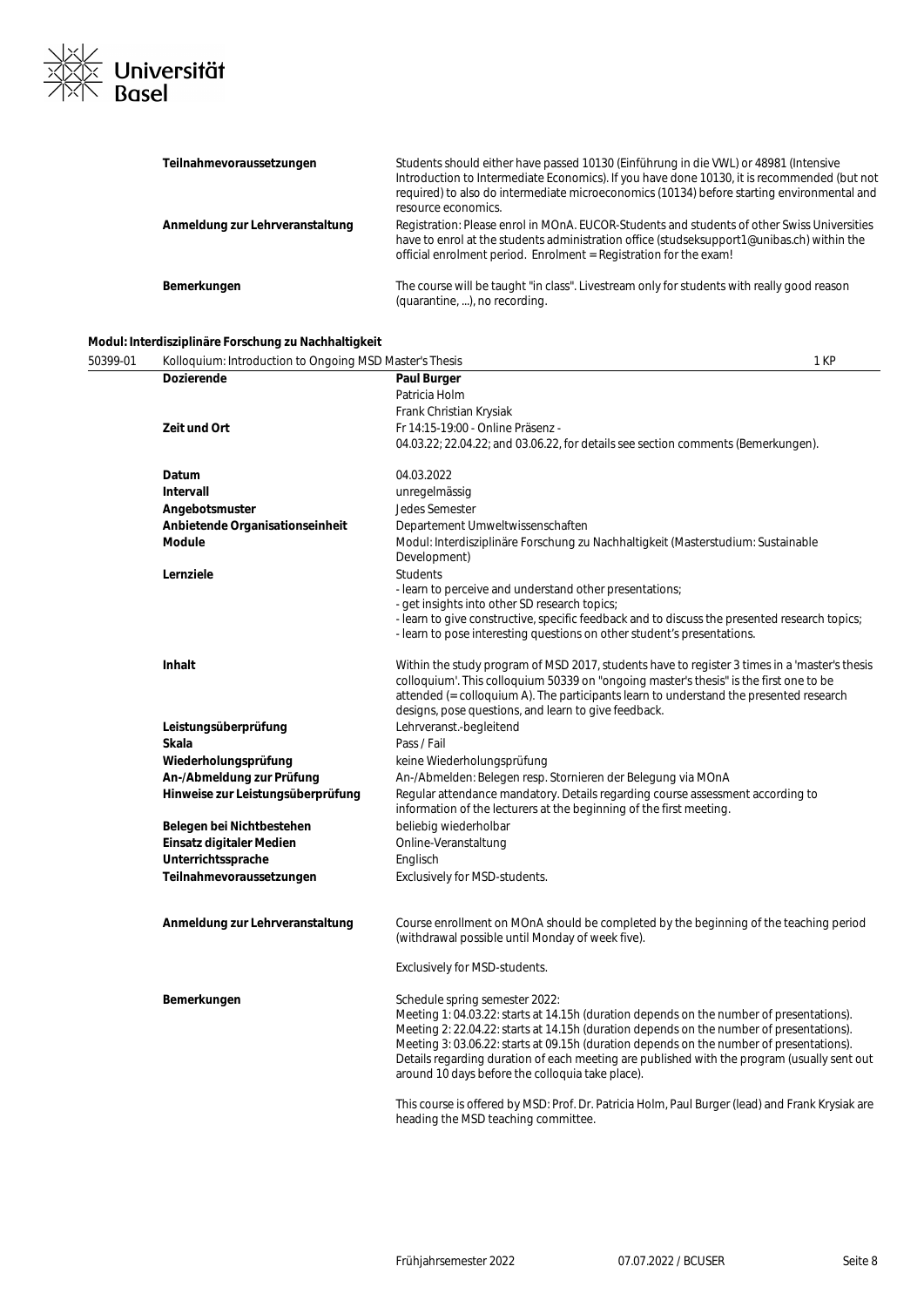# ※∠<br>※≪ Universität<br>※ Basel  $\overline{\phantom{a}}$

| 52317-01 | Kolloquium: Presentation of Concepts of MSD Master's Thesis |                                                                                                                                                                                                                                                                                                                                                                                                                                                                                                                                 | 1 KP |
|----------|-------------------------------------------------------------|---------------------------------------------------------------------------------------------------------------------------------------------------------------------------------------------------------------------------------------------------------------------------------------------------------------------------------------------------------------------------------------------------------------------------------------------------------------------------------------------------------------------------------|------|
|          | <b>Dozierende</b>                                           | <b>Paul Burger</b>                                                                                                                                                                                                                                                                                                                                                                                                                                                                                                              |      |
|          |                                                             | Patricia Holm                                                                                                                                                                                                                                                                                                                                                                                                                                                                                                                   |      |
|          |                                                             | Frank Christian Krysiak                                                                                                                                                                                                                                                                                                                                                                                                                                                                                                         |      |
|          | Zeit und Ort                                                | Fr 14:15-19:00 - Online Präsenz -                                                                                                                                                                                                                                                                                                                                                                                                                                                                                               |      |
|          |                                                             | 04.03.22; 22.04.22; and 03.06.22, for details see section comments (Bemerkungen).                                                                                                                                                                                                                                                                                                                                                                                                                                               |      |
|          | Datum                                                       | 04.03.2022                                                                                                                                                                                                                                                                                                                                                                                                                                                                                                                      |      |
|          | Intervall                                                   | unregelmässig                                                                                                                                                                                                                                                                                                                                                                                                                                                                                                                   |      |
|          | Angebotsmuster                                              | <b>Jedes Semester</b>                                                                                                                                                                                                                                                                                                                                                                                                                                                                                                           |      |
|          | Anbietende Organisationseinheit                             | Departement Umweltwissenschaften                                                                                                                                                                                                                                                                                                                                                                                                                                                                                                |      |
|          | <b>Module</b>                                               | Modul: Interdisziplinäre Forschung zu Nachhaltigkeit (Masterstudium: Sustainable<br>Development)                                                                                                                                                                                                                                                                                                                                                                                                                                |      |
|          | Lernziele                                                   | Participants learn                                                                                                                                                                                                                                                                                                                                                                                                                                                                                                              |      |
|          |                                                             | - to present research questions and a research concept to an interdisciplinary audience;<br>- to place their research questions in an appropriate sustainability context;<br>- to discuss research questions and concepts from other disciplines;<br>- to provide constructive feedback to their fellow students.                                                                                                                                                                                                               |      |
|          | <b>Inhalt</b>                                               | Within the study program of MSD 2017, students have to register 3 times in a 'master's thesis<br>colloquium'. This colloquium is the second one $(=$ colloquium B).<br>The participants present the research questions and the research design used in their<br>master's theses. They prepare their presentations in a way that is accessible to an<br>interdisciplinary audience, focus on the relation of their research questions to sustainable<br>development and the fit between these questions and the research design. |      |
|          | Leistungsüberprüfung                                        | Lehrveranst.-begleitend                                                                                                                                                                                                                                                                                                                                                                                                                                                                                                         |      |
|          | Skala                                                       | Pass / Fail                                                                                                                                                                                                                                                                                                                                                                                                                                                                                                                     |      |
|          | Wiederholungsprüfung                                        | keine Wiederholungsprüfung                                                                                                                                                                                                                                                                                                                                                                                                                                                                                                      |      |
|          | An-/Abmeldung zur Prüfung                                   | An-/Abmelden: Belegen resp. Stornieren der Belegung via MOnA                                                                                                                                                                                                                                                                                                                                                                                                                                                                    |      |
|          | Hinweise zur Leistungsüberprüfung                           | Regular attendance mandatory. Oral presentation of 15' minutes, followed by questions and<br>discussion.                                                                                                                                                                                                                                                                                                                                                                                                                        |      |
|          | Belegen bei Nichtbestehen                                   | beliebig wiederholbar                                                                                                                                                                                                                                                                                                                                                                                                                                                                                                           |      |
|          | Einsatz digitaler Medien                                    | Online-Veranstaltung                                                                                                                                                                                                                                                                                                                                                                                                                                                                                                            |      |
|          | Unterrichtssprache                                          | Englisch                                                                                                                                                                                                                                                                                                                                                                                                                                                                                                                        |      |
|          | Teilnahmevoraussetzungen                                    | Only for students of the MSD 2017 whose application of the "master's thesis" has been<br>approved by the teaching committee. Students are supposed to present during the first<br>session of the colloquium after approval (ususally takes place 10 days later), the detailed<br>program is sent by the coordination office MSD.                                                                                                                                                                                                |      |
|          | Anmeldung zur Lehrveranstaltung                             | Course enrollment on MOnA should be completed by the beginning of the teaching period<br>(withdrawal possible until Monday of week five).                                                                                                                                                                                                                                                                                                                                                                                       |      |
|          |                                                             | Exclusively for MSD-students.                                                                                                                                                                                                                                                                                                                                                                                                                                                                                                   |      |
|          | Bemerkungen                                                 | Schedule spring semester 2022:<br>Meeting 1: 04.03.22: starts at 14.15h (duration depends on the number of presentations).<br>Meeting 2: 22.04.22: starts at 14.15h (duration depends on the number of presentations).<br>Meeting 3: 03.06.22: starts at 09.15h (duration depends on the number of presentations).<br>Details regarding duration of each meeting are published with the program (usually sent out<br>around 10 days before the colloquia take place).                                                           |      |
|          |                                                             | This course is offered by MSD: Prof. Dr. Patricia Holm, Paul Burger (lead) and Frank Krysiak are<br>heading the MSD teaching committee.                                                                                                                                                                                                                                                                                                                                                                                         |      |

| 53982-01 | Kolloquium: Presentation of Results of MSD Master's Thesis |                                                                                   | 1 KP |
|----------|------------------------------------------------------------|-----------------------------------------------------------------------------------|------|
|          | <b>Dozierende</b>                                          | <b>Paul Burger</b>                                                                |      |
|          |                                                            | Patricia Holm                                                                     |      |
|          |                                                            | Frank Christian Krysiak                                                           |      |
|          | Zeit und Ort                                               | Fr 12:15-19:00 - Online Präsenz -                                                 |      |
|          |                                                            | 04.03.22; 22.04.22; and 03.06.22, for details see section comments (Bemerkungen). |      |
|          | Datum                                                      | 04.03.2022                                                                        |      |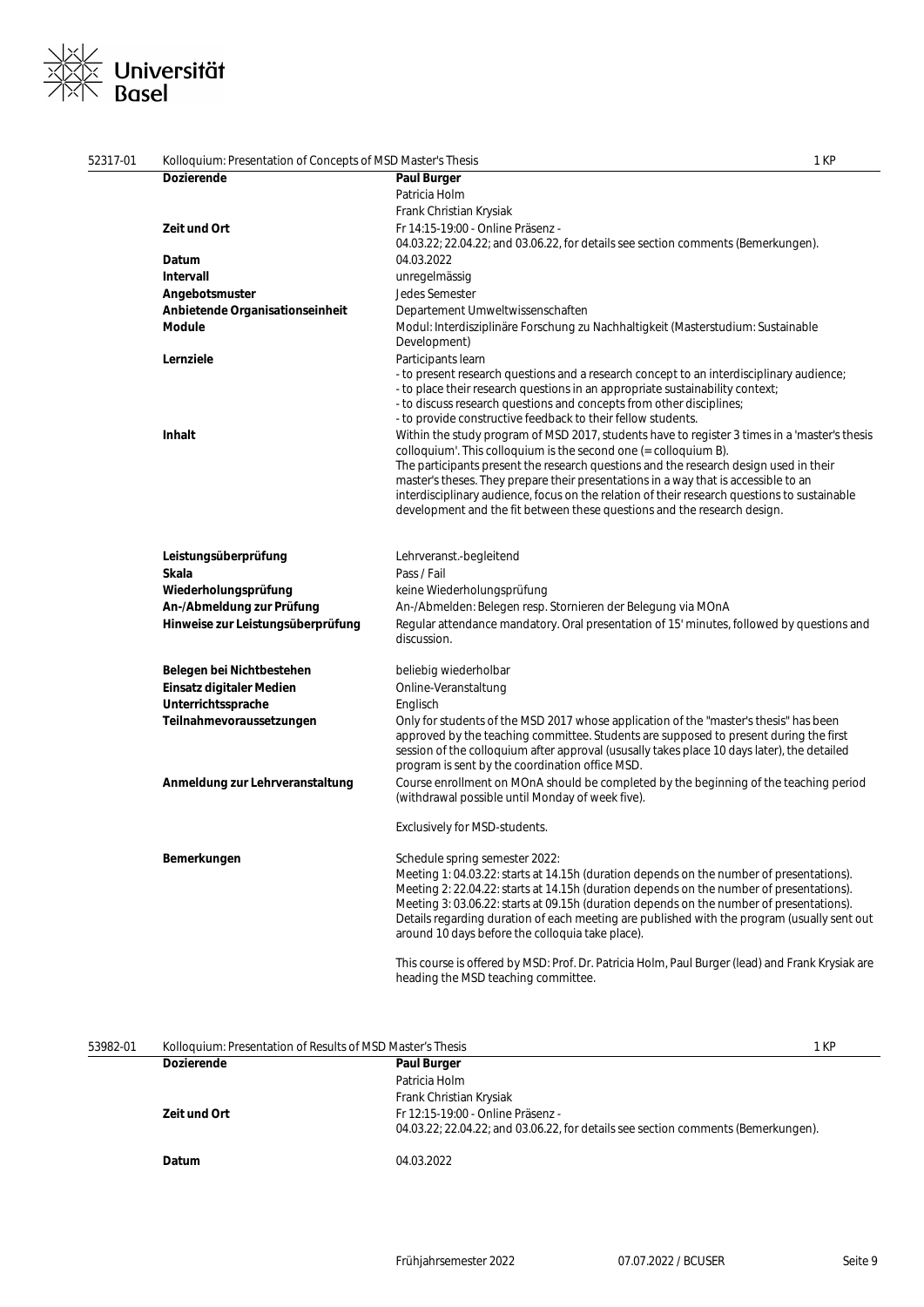

| Intervall                         | unregelmässig                                                                                                                           |
|-----------------------------------|-----------------------------------------------------------------------------------------------------------------------------------------|
| Angebotsmuster                    | Jedes Semester                                                                                                                          |
| Anbietende Organisationseinheit   | Departement Umweltwissenschaften                                                                                                        |
| Module                            | Modul: Interdisziplinäre Forschung zu Nachhaltigkeit (Masterstudium: Sustainable                                                        |
|                                   | Development)                                                                                                                            |
| Lernziele                         | The students learn                                                                                                                      |
|                                   | - to present research questions and a research results to an interdisciplinary audience;                                                |
|                                   | - to place their research questions in an appropriate sustainability context;                                                           |
|                                   | - to discuss research questions and results from other disciplines;                                                                     |
|                                   | - to provide constructive feedback to their fellow students.                                                                            |
| <b>Inhalt</b>                     | Within the study program of MSD 2017, students have to register 3 times in a 'master's thesis                                           |
|                                   | colloquium'.                                                                                                                            |
|                                   | This colloquium is the third and last one (= Colloquium C). The participants present the results                                        |
|                                   | of their master's theses. They prepare their presentations in a way that is accessible to an                                            |
|                                   | interdisciplinary audience, focus on the relation of their research questions to sustainable                                            |
|                                   | development and the fit between these questions and the results of their theses.                                                        |
| Leistungsüberprüfung              | Lehrveranst.-begleitend                                                                                                                 |
| Skala                             | Pass / Fail                                                                                                                             |
| Wiederholungsprüfung              | keine Wiederholungsprüfung                                                                                                              |
| An-/Abmeldung zur Prüfung         | An-/Abmelden: Belegen resp. Stornieren der Belegung via MOnA                                                                            |
| Hinweise zur Leistungsüberprüfung | Regular attendance mandatory. Oral presentation of 15' minutes, followed by questions.                                                  |
|                                   | Students have to register for a presentation on doodle:                                                                                 |
|                                   | https://doodle.com/poll/gi3m2s83ytybyqgg?utm_source=poll&utm_medium=link                                                                |
| Belegen bei Nichtbestehen         | beliebig wiederholbar                                                                                                                   |
| Einsatz digitaler Medien          | Online-Veranstaltung                                                                                                                    |
| Unterrichtssprache                | Englisch                                                                                                                                |
| Teilnahmevoraussetzungen          | Only for students of the MSD 2017 who are already able to present the results of the master's                                           |
|                                   | theses.                                                                                                                                 |
|                                   | The theses have to be completed at least up to 80% or may have already been submitted<br>prior to the final presentation.               |
|                                   |                                                                                                                                         |
|                                   |                                                                                                                                         |
| Anmeldung zur Lehrveranstaltung   | Course enrollment on MOnA should be completed by the beginning of the teaching period                                                   |
|                                   | (withdrawal possible until Monday of week five).                                                                                        |
|                                   |                                                                                                                                         |
|                                   | Exclusively for MSD-students.                                                                                                           |
|                                   |                                                                                                                                         |
|                                   | Students have to register for a presentation on doodle:                                                                                 |
|                                   | https://doodle.com/poll/gi3m2s83ytybyqgg?utm_source=poll&utm_medium=link                                                                |
|                                   | For prerequisits see "Admission requirements". Presentation time slots according to                                                     |
|                                   | announcements.                                                                                                                          |
|                                   |                                                                                                                                         |
| Bemerkungen                       | Schedule spring semester 2022:                                                                                                          |
|                                   | Meeting 1: 04.03.22: starts at 14.15h (duration depends on the number of presentations).                                                |
|                                   | Meeting 2: 22.04.22: starts at 14.15h (duration depends on the number of presentations).                                                |
|                                   | Meeting 3: 03.06.22: starts at 09.15h (duration depends on the number of presentations).                                                |
|                                   | Details regarding duration of each meeting are published with the program (usually sent out                                             |
|                                   | around 10 days before the colloquia take place).                                                                                        |
|                                   |                                                                                                                                         |
|                                   | This course is offered by MSD: Prof. Dr. Patricia Holm, Paul Burger (lead) and Frank Krysiak are<br>heading the MSD teaching committee. |
|                                   |                                                                                                                                         |

| Kolloquium: Survey Research Methodology |                                                                                                                           | 3 KP |
|-----------------------------------------|---------------------------------------------------------------------------------------------------------------------------|------|
| <b>Dozierende</b>                       | <b>Daniel Auer</b>                                                                                                        |      |
| Zeit und Ort                            | Mo 08:15-12:00 Wirtschaftswissenschaftliche Fakultät, Grosses PC-Labor S18 HG.37<br>The course will be taught "in class". |      |
| Datum                                   | 28.02.2022                                                                                                                |      |
| Intervall                               | 14-täglich                                                                                                                |      |
| Angebotsmuster                          | Jedes Frühjahrsem.                                                                                                        |      |
| Anbietende Organisationseinheit         | Wirtschaftswissenschaftliche Fakultät / WWZ                                                                               |      |
|                                         |                                                                                                                           |      |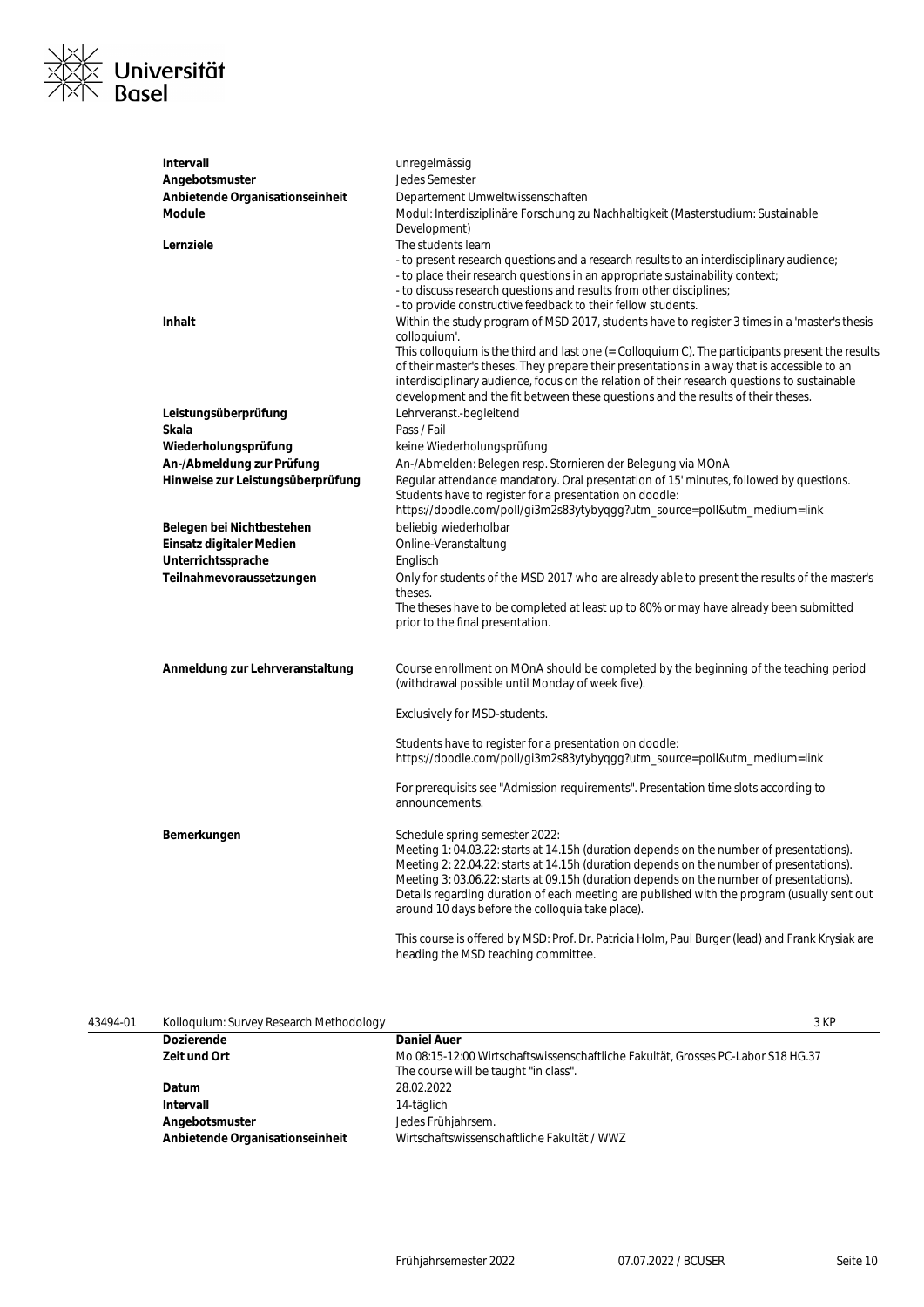# ※∠<br>※≫ Universität<br>×∧ Basel  $\frac{1}{x}$

| <b>Module</b><br>Lernziele                     | Modul: Interdisziplinäre Forschung zu Nachhaltigkeit (Masterstudium: Sustainable<br>Development)<br>Modul: Specific Electives in Finance, Controlling, Banking (Masterstudium:<br>Wirtschaftswissenschaften)<br>Modul: Specific Electives in Marketing and Strategic Management (Masterstudium:<br>Wirtschaftswissenschaften)<br>Modul: Technology Field (Masterstudium: Business and Technology)<br>Modul: Wahlbereich (Masterstudium: Wirtschaftswissenschaften (Studienbeginn vor<br>(01.08.2021)<br>1. Learn survey and survey experiment methods from an applied, practical point of view, 2. |
|------------------------------------------------|----------------------------------------------------------------------------------------------------------------------------------------------------------------------------------------------------------------------------------------------------------------------------------------------------------------------------------------------------------------------------------------------------------------------------------------------------------------------------------------------------------------------------------------------------------------------------------------------------|
| Inhalt                                         | Learn how to use them in research by doing, 3. Learn fundamental and application of causal<br>inference.<br>The course is an applied methods colloquium taught at a master's degree level. The main goal                                                                                                                                                                                                                                                                                                                                                                                           |
|                                                | is to prepare us for conducting simple research and writing a short version of an academic<br>report using a survey or survey-experiment method. The course covers two major areas: (1)<br>the nature of surveys, including the typical psychology of attitude expressions, issues of<br>question wording, context, and social desirability. Moreover, we learn how to implement<br>online surveys; (2) the logic of causal inference and how to analyze and interpret treatment<br>effects (for survey experiments).                                                                              |
|                                                | Survey-based data collection enables various interesting empirical studies. For example,<br>public opinion studies investigate simple but fundamental puzzles around us. Why did (or did<br>not) somebody vote, think, or behave in a certain way? Would people hold different<br>perceptions on the same topic, product, or policy if some "X" happened?                                                                                                                                                                                                                                          |
|                                                | We will cover related theory and discuss contemporary empirical applications from<br>economics, political science, and sociology. In parallel, students will draft and field their own<br>surveys. The topic can be chosen freely and may relate to students' term papers or MA theses.<br>The goal of the practical part of this course is to highlight advantages and caveats of survey<br>research in a hands-on manner.                                                                                                                                                                        |
|                                                | For learning about and conducting surveys and survey experiments, we will use Qualtrics as a<br>survey software and Stata for computing simple statistics, such as treatment effects. (Students<br>are welcome to use R for their own analyses but the applied sessions in class will only cover<br>Stata).                                                                                                                                                                                                                                                                                        |
|                                                | Basic knowledge of statistics and regressions (e.g., OLS) would be beneficial. If you have<br>concerns about necessary prerequisites, do not hesitate to contact me at the beginning of the<br>semester (daniel.auer@uni-mannheim.de).                                                                                                                                                                                                                                                                                                                                                             |
| Literatur                                      | tba                                                                                                                                                                                                                                                                                                                                                                                                                                                                                                                                                                                                |
| Weblink                                        | https://daniel-auer.com/teaching/                                                                                                                                                                                                                                                                                                                                                                                                                                                                                                                                                                  |
| Leistungsüberprüfung<br>Skala                  | Leistungsnachweis<br>Pass / Fail                                                                                                                                                                                                                                                                                                                                                                                                                                                                                                                                                                   |
| Wiederholungsprüfung                           | keine Wiederholungsprüfung                                                                                                                                                                                                                                                                                                                                                                                                                                                                                                                                                                         |
| An-/Abmeldung zur Prüfung                      | An-/Abmelden: Belegen resp. Stornieren der Belegung via MOnA                                                                                                                                                                                                                                                                                                                                                                                                                                                                                                                                       |
| Hinweise zur Leistungsüberprüfung              | (1) Active participation, (2) Presentation of a scientific study/design challenge, (3) Written<br>seminar paper (3000 words).                                                                                                                                                                                                                                                                                                                                                                                                                                                                      |
| Belegen bei Nichtbestehen                      | beliebig wiederholbar                                                                                                                                                                                                                                                                                                                                                                                                                                                                                                                                                                              |
| Einsatz digitaler Medien                       | kein spezifischer Einsatz                                                                                                                                                                                                                                                                                                                                                                                                                                                                                                                                                                          |
| Unterrichtssprache<br>Teilnahmevoraussetzungen | Englisch<br>The course will use examples from economics, political science, and sociology, often related<br>to inequality, attitudes, and individual preferences. For class assignments and research notes,<br>however, students can choose their own topic of interest. Basic knowledge of sampling and<br>statistics would be useful. Basic knowledge of Stata is also useful (R as an alternative).                                                                                                                                                                                             |
|                                                | Participation rule for MSD students: This is a mandatory class for all MSD students.<br>Nonetheless, if you have attended the colloquium "50768: Survey Data Collection and<br>Analytics" with Prof. Dr. A. Kachi and earned CP for it in a former semester you are not allowed<br>to enrol for this colloquium 43494 and therefore, cannot earn CP anymore.                                                                                                                                                                                                                                       |
| Anmeldung zur Lehrveranstaltung                | Registration: Please enrol in MOnA. EUCOR-Students and students of other Swiss Universities<br>have to enrol at the students administration office (studseksupport1@unibas.ch) within the<br>official enrolment period.                                                                                                                                                                                                                                                                                                                                                                            |
| Bemerkungen                                    | Students are asked to bring their own laptops to the classes and have Stata installed.<br>The course will be taught "in class".                                                                                                                                                                                                                                                                                                                                                                                                                                                                    |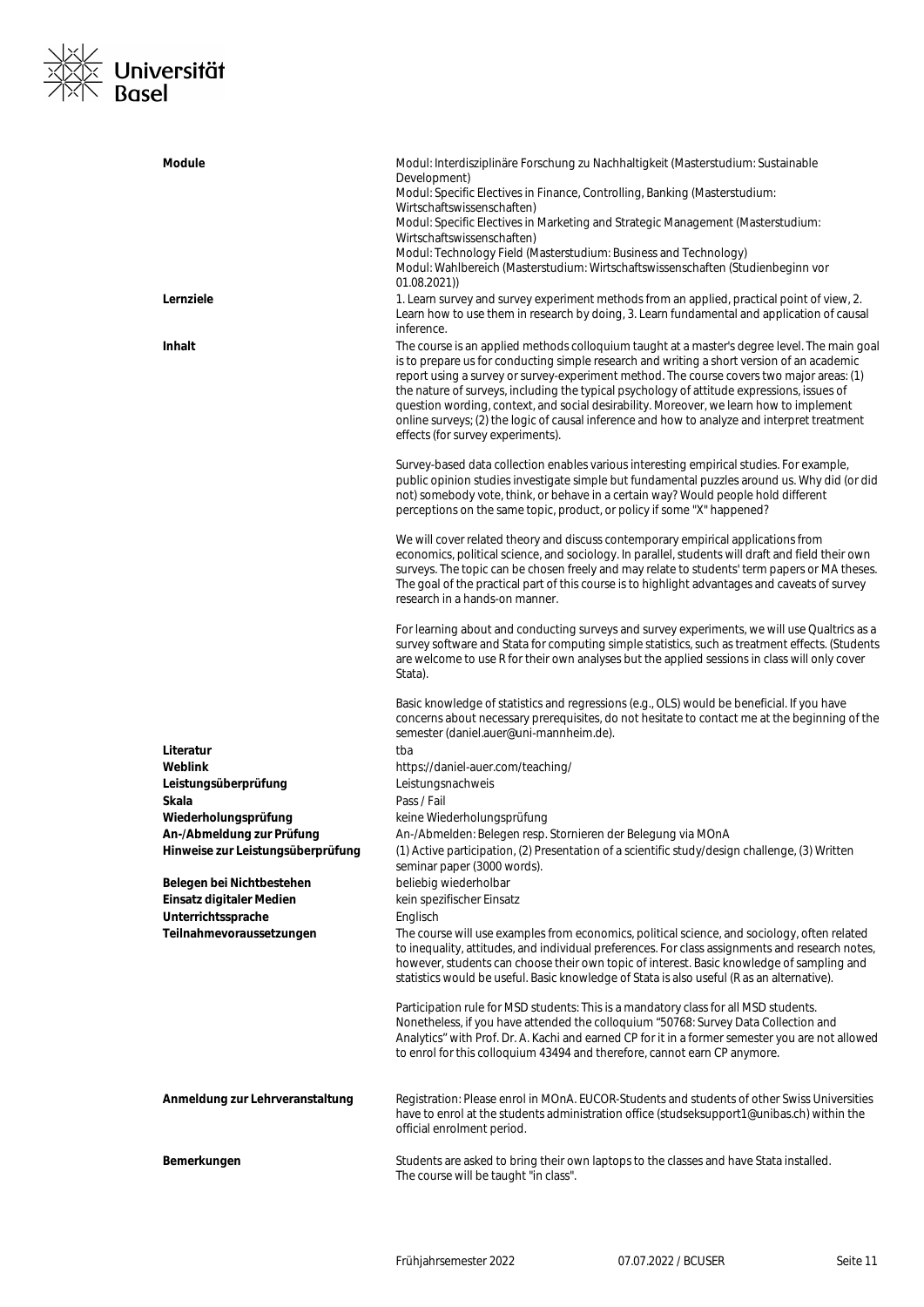# ⊠∠<br>⊠≍ Universität<br>⊠N Basel  $\frac{1}{x}$

| 60867-01 | Kurs: Qualitative Research in Sustainability Science | 3 KP                                                                                                                                                                                                                                                                                                                                                                                                                                                                                                                                                                                                                                        |
|----------|------------------------------------------------------|---------------------------------------------------------------------------------------------------------------------------------------------------------------------------------------------------------------------------------------------------------------------------------------------------------------------------------------------------------------------------------------------------------------------------------------------------------------------------------------------------------------------------------------------------------------------------------------------------------------------------------------------|
|          | Dozierende                                           | Annika Sohre                                                                                                                                                                                                                                                                                                                                                                                                                                                                                                                                                                                                                                |
|          | Zeit und Ort                                         | Mi 10:15-12:00 Kollegienhaus, Hörsaal 115                                                                                                                                                                                                                                                                                                                                                                                                                                                                                                                                                                                                   |
|          | Datum                                                | 23.02.2022                                                                                                                                                                                                                                                                                                                                                                                                                                                                                                                                                                                                                                  |
|          | Intervall                                            | wöchentlich                                                                                                                                                                                                                                                                                                                                                                                                                                                                                                                                                                                                                                 |
|          | Angebotsmuster                                       | unregelmässig                                                                                                                                                                                                                                                                                                                                                                                                                                                                                                                                                                                                                               |
|          | Anbietende Organisationseinheit                      | Fachbereich Nachhaltigkeitsforschung                                                                                                                                                                                                                                                                                                                                                                                                                                                                                                                                                                                                        |
|          | <b>Module</b>                                        | Modul: Interdisziplinäre Forschung zu Nachhaltigkeit (Masterstudium: Sustainable                                                                                                                                                                                                                                                                                                                                                                                                                                                                                                                                                            |
|          |                                                      | Development)                                                                                                                                                                                                                                                                                                                                                                                                                                                                                                                                                                                                                                |
|          | Lernziele                                            | By the end of the semester the participants will have acquired the skills to carry out interviews<br>and content analysis in the field of sustainability research.                                                                                                                                                                                                                                                                                                                                                                                                                                                                          |
|          | Inhalt                                               | This hands-on course will teach techniques of qualitative methods in the social sciences, with<br>a particular focus on interviews and content analysis. It will include background and practical<br>aspects of data collection and data analysis.<br>Specifically, in plenary sessions participants will gain a background on qualitative methods,<br>on data collection (e.g., sampling strategies, techniques for developing guidelines<br>("Leitfaden"), according to different research designs, techniques for conducting interviews,<br>dos and don'ts, challenges, recording and transcriptions, ethics, etc.) and on data analysis |
|          |                                                      | (content analysis, reference to MaxQDA and other analytical methods like discourse analysis/<br>ethnographic methods).                                                                                                                                                                                                                                                                                                                                                                                                                                                                                                                      |
|          | Literatur                                            | Recommendation (to orient yourself, details will be provided during the semester):<br>Fahy, F., & Rau, H. (Eds.) (2013). Methods of Sustainability Research in the Social Sciences.<br>London: Sage Publications.<br>Kruse, J., & Schmieder, C. (2014). Qualitative Interviewforschung. Beltz Juventa.<br>Mayring, P. (2004). Qualitative content analysis. A companion to qualitative research, 1(2004),<br>159-176.                                                                                                                                                                                                                       |
|          |                                                      | Moses, J. W., & Knutsen, T. L. (2012). Ways of knowing: Competing methodologies in social<br>and political research (2nd ed.). New York, NY: Palgrave Macmillan.<br>Ritchie, J., Lewis, J., Nicholls, C. M., & Ormston, R. (Eds.). (2013). Qualitative research practice: A<br>guide for social science students and researchers. Sage.<br>Weis, L., & Fine, M. (2000). Speed bumps: A student-friendly guide to qualitative research.<br><b>Teachers College Press.</b>                                                                                                                                                                    |
|          | Leistungsüberprüfung                                 | Lehrveranst.-begleitend                                                                                                                                                                                                                                                                                                                                                                                                                                                                                                                                                                                                                     |
|          | Skala                                                | $1-60,1$                                                                                                                                                                                                                                                                                                                                                                                                                                                                                                                                                                                                                                    |
|          | Wiederholungsprüfung                                 | keine Wiederholungsprüfung                                                                                                                                                                                                                                                                                                                                                                                                                                                                                                                                                                                                                  |
|          | An-/Abmeldung zur Prüfung                            | An-/Abmelden: Belegen resp. Stornieren der Belegung via MOnA                                                                                                                                                                                                                                                                                                                                                                                                                                                                                                                                                                                |
|          | Hinweise zur Leistungsüberprüfung                    | Students will be divided into working groups to develop, collect data on and analyse<br>interviews. Each group will present the results of their research and write a group report.                                                                                                                                                                                                                                                                                                                                                                                                                                                         |
|          | Belegen bei Nichtbestehen                            | beliebig wiederholbar                                                                                                                                                                                                                                                                                                                                                                                                                                                                                                                                                                                                                       |
|          | Einsatz digitaler Medien                             | kein spezifischer Einsatz                                                                                                                                                                                                                                                                                                                                                                                                                                                                                                                                                                                                                   |
|          | Unterrichtssprache                                   | Englisch                                                                                                                                                                                                                                                                                                                                                                                                                                                                                                                                                                                                                                    |
|          | Teilnahmevoraussetzungen                             | NO other students admitted.<br>Only for MSD students (incl. preparation semester) and students of the IJDSD. Not possible to<br>attend this course if you have attended 50901, 55161 or 63550 in a former semester (details<br>see "Bemerkungen"/"comments").                                                                                                                                                                                                                                                                                                                                                                               |
|          | Anmeldung zur Lehrveranstaltung                      | Course enrollment on MOnA should be completed by the beginning of the teaching period<br>(withdrawal possible until Monday of week five).                                                                                                                                                                                                                                                                                                                                                                                                                                                                                                   |
|          | Bemerkungen                                          | No additional course application required. Only for MSD students and those of the IJDSD.<br>NO students of other programs than the MSD and JIDSD admitted. Mandatory course for all<br>MSD students (for the IRS module; transfer to other module is not possible!).<br>Students who have attended '50901: Qualitative Data Analysis: Analyzing Text and Talk', or<br>'55161 or 63550: Sozialforschung und Methodologie' in a former semester are not accepted to<br>this course anymore.                                                                                                                                                   |
|          |                                                      | This course is offered by MSD. Dr. A. Sohre is a post doc staff member of the Sustainability<br>Research Group, Dep. of Social Sciences, Faculty of Humanities and Social Sciences.                                                                                                                                                                                                                                                                                                                                                                                                                                                         |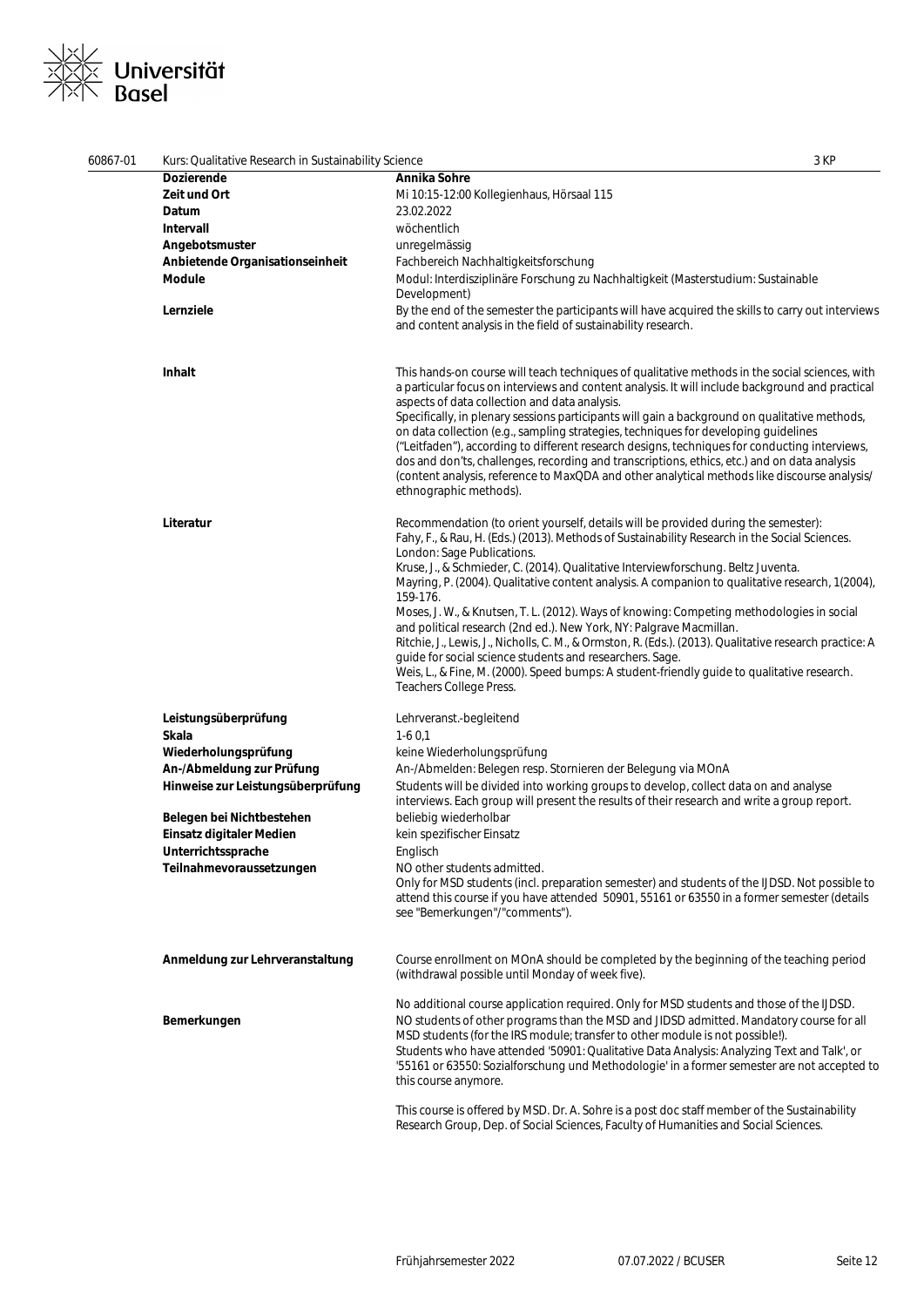# ∠<br>≤ Universität<br>√ Basel  $\overline{\phantom{a}}$  $\searrow$

| 50729-01 | Projekt: Training for Sustainability Research |                                                                                                                                                                                                                                                                                                                                                                                                                                                                                                                                                                                                                                                                                                                                                                                                                                                                                                                                                                                                                                                                           | 6 KP |
|----------|-----------------------------------------------|---------------------------------------------------------------------------------------------------------------------------------------------------------------------------------------------------------------------------------------------------------------------------------------------------------------------------------------------------------------------------------------------------------------------------------------------------------------------------------------------------------------------------------------------------------------------------------------------------------------------------------------------------------------------------------------------------------------------------------------------------------------------------------------------------------------------------------------------------------------------------------------------------------------------------------------------------------------------------------------------------------------------------------------------------------------------------|------|
|          | <b>Dozierende</b>                             | <b>Paul Burger</b>                                                                                                                                                                                                                                                                                                                                                                                                                                                                                                                                                                                                                                                                                                                                                                                                                                                                                                                                                                                                                                                        |      |
|          |                                               | Marius Christen                                                                                                                                                                                                                                                                                                                                                                                                                                                                                                                                                                                                                                                                                                                                                                                                                                                                                                                                                                                                                                                           |      |
|          |                                               | Patricia Holm                                                                                                                                                                                                                                                                                                                                                                                                                                                                                                                                                                                                                                                                                                                                                                                                                                                                                                                                                                                                                                                             |      |
|          |                                               | Frank Christian Krysiak                                                                                                                                                                                                                                                                                                                                                                                                                                                                                                                                                                                                                                                                                                                                                                                                                                                                                                                                                                                                                                                   |      |
|          |                                               | Clara Leistenschneider                                                                                                                                                                                                                                                                                                                                                                                                                                                                                                                                                                                                                                                                                                                                                                                                                                                                                                                                                                                                                                                    |      |
|          |                                               | Annika Sohre                                                                                                                                                                                                                                                                                                                                                                                                                                                                                                                                                                                                                                                                                                                                                                                                                                                                                                                                                                                                                                                              |      |
|          | Zeit und Ort                                  | Do 08:15-10:00 Rosshofgasse (Schnitz), Seminarraum S 02<br>meeting 1: 03.03.22: 08.15-09.45 am; meeting 2: 31.03.22: 08.15-10.45 am; meeting 3:<br>28.04.22: 08.15-10.45 am; meeting 4: 02.06.22: 08.15-11.45 am.                                                                                                                                                                                                                                                                                                                                                                                                                                                                                                                                                                                                                                                                                                                                                                                                                                                         |      |
|          | Datum                                         | 03.03.2022                                                                                                                                                                                                                                                                                                                                                                                                                                                                                                                                                                                                                                                                                                                                                                                                                                                                                                                                                                                                                                                                |      |
|          | <b>Intervall</b>                              | unregelmässig                                                                                                                                                                                                                                                                                                                                                                                                                                                                                                                                                                                                                                                                                                                                                                                                                                                                                                                                                                                                                                                             |      |
|          | Angebotsmuster                                | Jedes Frühjahrsem.                                                                                                                                                                                                                                                                                                                                                                                                                                                                                                                                                                                                                                                                                                                                                                                                                                                                                                                                                                                                                                                        |      |
|          | Anbietende Organisationseinheit               | Departement Umweltwissenschaften                                                                                                                                                                                                                                                                                                                                                                                                                                                                                                                                                                                                                                                                                                                                                                                                                                                                                                                                                                                                                                          |      |
|          | Module                                        | Modul: Interdisziplinäre Forschung zu Nachhaltigkeit (Masterstudium: Sustainable<br>Development)                                                                                                                                                                                                                                                                                                                                                                                                                                                                                                                                                                                                                                                                                                                                                                                                                                                                                                                                                                          |      |
|          | Lernziele                                     | Participants learn to work in an interdisciplinary group on a topic that is linked to<br>sustainability research. They acquire practical knowledge regarding the interfaces between<br>disciplines in sustainability research and methods for combining perspectives from different<br>disciplines. Further, they gain knowledge about relevant ecological, economic and societal<br>factors of the mobility system in Switzerland. In addition, participants expand their skills in<br>team and project management.                                                                                                                                                                                                                                                                                                                                                                                                                                                                                                                                                      |      |
|          | Inhalt                                        | Participants will work in small, interdisciplinary groups on pre-selected topics of sustainability<br>research. The topics will be linked to an on-going research project 'Mobility Futures 2050'. The<br>group work will mainly build on existing studies; the student groups will assess and link<br>scientific literature from the different disciplines and combine these studies to a consistent<br>interdisciplinary review on a given topic. The emphasis is thus on identifying relevant<br>literature, specifying the research question and combining disciplinary debates to an overall<br>perspective. The results will be fed into the scenario modelling process in the course<br>"Integrative Methods" given by Prof. Burger, hence there will be interaction between the two<br>courses. Attending both can be an add-on, but is not a requirement.<br>To this end, participants will get both a joint supervision focusing on how to combine<br>disciplinary approaches and a group-specific supervision focusing on the topic set for the<br>group work. |      |
|          | Leistungsüberprüfung<br>Skala                 | Lehrveranst.-begleitend<br>$1-60.1$                                                                                                                                                                                                                                                                                                                                                                                                                                                                                                                                                                                                                                                                                                                                                                                                                                                                                                                                                                                                                                       |      |
|          | Wiederholungsprüfung                          | keine Wiederholungsprüfung                                                                                                                                                                                                                                                                                                                                                                                                                                                                                                                                                                                                                                                                                                                                                                                                                                                                                                                                                                                                                                                |      |
|          | An-/Abmeldung zur Prüfung                     | An-/Abmelden: Belegen resp. Stornieren der Belegung via MOnA                                                                                                                                                                                                                                                                                                                                                                                                                                                                                                                                                                                                                                                                                                                                                                                                                                                                                                                                                                                                              |      |
|          | Hinweise zur Leistungsüberprüfung             | Groups hand in a joint essay; presentations of group work.                                                                                                                                                                                                                                                                                                                                                                                                                                                                                                                                                                                                                                                                                                                                                                                                                                                                                                                                                                                                                |      |
|          | Belegen bei Nichtbestehen                     | beliebig wiederholbar                                                                                                                                                                                                                                                                                                                                                                                                                                                                                                                                                                                                                                                                                                                                                                                                                                                                                                                                                                                                                                                     |      |
|          | Einsatz digitaler Medien                      | kein spezifischer Einsatz                                                                                                                                                                                                                                                                                                                                                                                                                                                                                                                                                                                                                                                                                                                                                                                                                                                                                                                                                                                                                                                 |      |
|          | Unterrichtssprache                            | Englisch                                                                                                                                                                                                                                                                                                                                                                                                                                                                                                                                                                                                                                                                                                                                                                                                                                                                                                                                                                                                                                                                  |      |
|          | Teilnahmevoraussetzungen                      | Only for MSD students (incl. preparation semester) and those of the IJDSD. No other students<br>admitted.                                                                                                                                                                                                                                                                                                                                                                                                                                                                                                                                                                                                                                                                                                                                                                                                                                                                                                                                                                 |      |
|          | Anmeldung zur Lehrveranstaltung               | Course enrollment on MOnA should be completed by the beginning of the teaching period<br>(withdrawal possible until Monday of week five).                                                                                                                                                                                                                                                                                                                                                                                                                                                                                                                                                                                                                                                                                                                                                                                                                                                                                                                                 |      |
|          | Bemerkungen                                   | Mandatory for all students of MSD 2017.<br>plenary sessions on:<br>meeting 1: 03.03.22: 08.15-09.45 am;<br>meeting 2: 31.03.22: 08.15-10.45 am;<br>meeting 3: 28.04.22: 08.15-10.45 am;<br>meeting 4: 02.06.22: 08.15-11.45 am (incl. final presentations).                                                                                                                                                                                                                                                                                                                                                                                                                                                                                                                                                                                                                                                                                                                                                                                                               |      |
|          |                                               | Meetings in between with faculty representatives according to announcements.<br>This course is offered by MSD. Prof. P. Holm, Prof. Dr. P. Burger (lead) and Prof. Dr. F. Krysiak<br>are heading the MSD teaching committee. Dr. M. Christen and Dr. A. Sohre hold teaching<br>assignments. Clara Leistenschneider is a PhD student working in the research group Man-<br>Society-Environment (Mensch-Gesellschaft-Umwelt MGU).                                                                                                                                                                                                                                                                                                                                                                                                                                                                                                                                                                                                                                           |      |

48955-01 Seminar: Tools and Methods of Natural Sciences Research 3 KP

| <b>Dozierende</b> | Joschka Wiegleb                           |
|-------------------|-------------------------------------------|
| Zeit und Ort      | Mo 12:15-14:00 Kollegienhaus, Hörsaal 115 |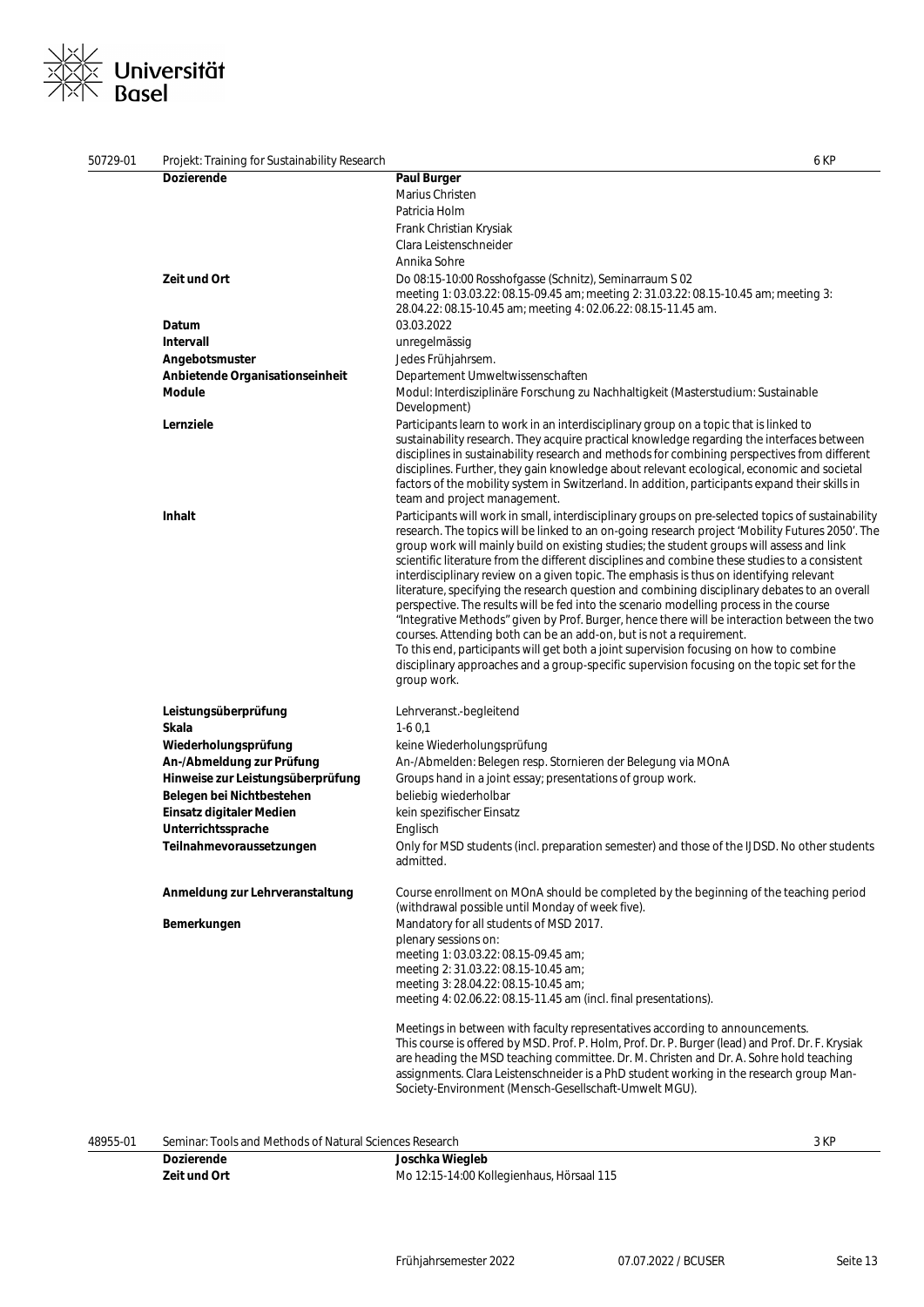

| Datum                                                                                                   | 21.02.2022                                                                                                                                                                                                                                                                                                                                                                                                                                                                                                             |
|---------------------------------------------------------------------------------------------------------|------------------------------------------------------------------------------------------------------------------------------------------------------------------------------------------------------------------------------------------------------------------------------------------------------------------------------------------------------------------------------------------------------------------------------------------------------------------------------------------------------------------------|
| <b>Intervall</b>                                                                                        | wöchentlich                                                                                                                                                                                                                                                                                                                                                                                                                                                                                                            |
| Angebotsmuster                                                                                          | Jedes Frühjahrsem.                                                                                                                                                                                                                                                                                                                                                                                                                                                                                                     |
| Anbietende Organisationseinheit<br>Module                                                               | Departement Umweltwissenschaften<br>Modul: Interdisziplinäre Forschung zu Nachhaltigkeit (Masterstudium: Sustainable                                                                                                                                                                                                                                                                                                                                                                                                   |
|                                                                                                         | Development)                                                                                                                                                                                                                                                                                                                                                                                                                                                                                                           |
| Lernziele                                                                                               | The students<br>- understand the difference between a scientific and a non-scientific approach to a question;<br>- can formulate scientific hypotheses and can distinguish them from a question or idea;<br>- and know about the difference between an observation and an experiment, induction and<br>deduction, empiricism and rationalism, descriptive and experimental approaches.                                                                                                                                 |
|                                                                                                         | The students<br>- understand the influence of observer, equipment, and experimental design on the outcome<br>of an experiment;<br>- know about sample sizes, research design, and error types;<br>- understand the importance of positive / negative controls and standards.                                                                                                                                                                                                                                           |
|                                                                                                         | The students<br>- know natural science methods that are important in the context of sustainability, such as<br>molecular species identification, water quality parameters, behavioral assays, community<br>assessments, assays for chemical contaminants, and others;<br>- and know what kind of information these methods can provide and are aware of their<br>limitations.                                                                                                                                          |
| <b>Inhalt</b>                                                                                           | We will mix lectures, case studies, and self-organized work shadowing to gain knowledge<br>about selected methods and approaches of the natural sciences. G. Erni Cassola will provide<br>input on the scientific method in general and on specific methods, occasionally with the help<br>of guest speakers.<br>In addition, students will collect methodological expertise during work shadowing and<br>literature work. The seminar will focus on methods which are relevant for sustainable<br>development topics. |
| Literatur                                                                                               | Optional reading:<br>Godfrey-Smith, Peter (2003): Theory and Reality: An Introduction to the Philosophy of Science.<br>The University of Chicago Press: Chicago and London.                                                                                                                                                                                                                                                                                                                                            |
|                                                                                                         | Material handed out during the semester/seminar.                                                                                                                                                                                                                                                                                                                                                                                                                                                                       |
| Leistungsüberprüfung                                                                                    | Lehrveranst.-begleitend                                                                                                                                                                                                                                                                                                                                                                                                                                                                                                |
| Skala                                                                                                   | $1-60,1$                                                                                                                                                                                                                                                                                                                                                                                                                                                                                                               |
| Wiederholungsprüfung                                                                                    | keine Wiederholungsprüfung                                                                                                                                                                                                                                                                                                                                                                                                                                                                                             |
| An-/Abmeldung zur Prüfung<br>Hinweise zur Leistungsüberprüfung                                          | An-/Abmelden: Belegen resp. Stornieren der Belegung via MOnA<br>Regular attendance, active participation, oral presentation and written report.                                                                                                                                                                                                                                                                                                                                                                        |
| Belegen bei Nichtbestehen<br>Einsatz digitaler Medien<br>Unterrichtssprache<br>Teilnahmevoraussetzungen | beliebig wiederholbar<br>kein spezifischer Einsatz<br>Englisch<br>Only for MSD students (incl. preparation semester). No other students admitted.                                                                                                                                                                                                                                                                                                                                                                      |
| Anmeldung zur Lehrveranstaltung<br>Bemerkungen                                                          | Course enrollment on MOnA should be completed by the beginning of the teaching period<br>(withdrawal possible until Monday of week five).<br>Mandatory seminar for all MSD students.                                                                                                                                                                                                                                                                                                                                   |
|                                                                                                         |                                                                                                                                                                                                                                                                                                                                                                                                                                                                                                                        |
|                                                                                                         | This seminar is offered by MSD. Dr. des. Joschka Wiegleb is a staff member of MGU (Mensch-<br>Gesellschaft-Umwelt), Dep. of Environmental Sciences, Faculty of Natural Sciences.                                                                                                                                                                                                                                                                                                                                       |

### **Modul: Kernbereich Naturwissenschaften**

| 24172-01 | Exkursion: Marine Biological Considerations at the Strait of Gibraltar |                                                                                                                                                                                                                                              | 3 KP |
|----------|------------------------------------------------------------------------|----------------------------------------------------------------------------------------------------------------------------------------------------------------------------------------------------------------------------------------------|------|
|          | <b>Dozierende</b>                                                      | Karen Bussmann                                                                                                                                                                                                                               |      |
|          |                                                                        | Patricia Holm                                                                                                                                                                                                                                |      |
|          | Zeit und Ort                                                           | Di 18:15-19:15 Vesalianum, Seminarraum (O2.02)<br>preliminary meeting: 01.03.22: 18.15h<br>preparation day: will be agreed with participants (date will be in June)<br>field trip: Sun 26.06. (arrival day) to Sun 03.07.22 (deparature day) |      |
|          | <b>Datum</b>                                                           | 01.03.2022                                                                                                                                                                                                                                   |      |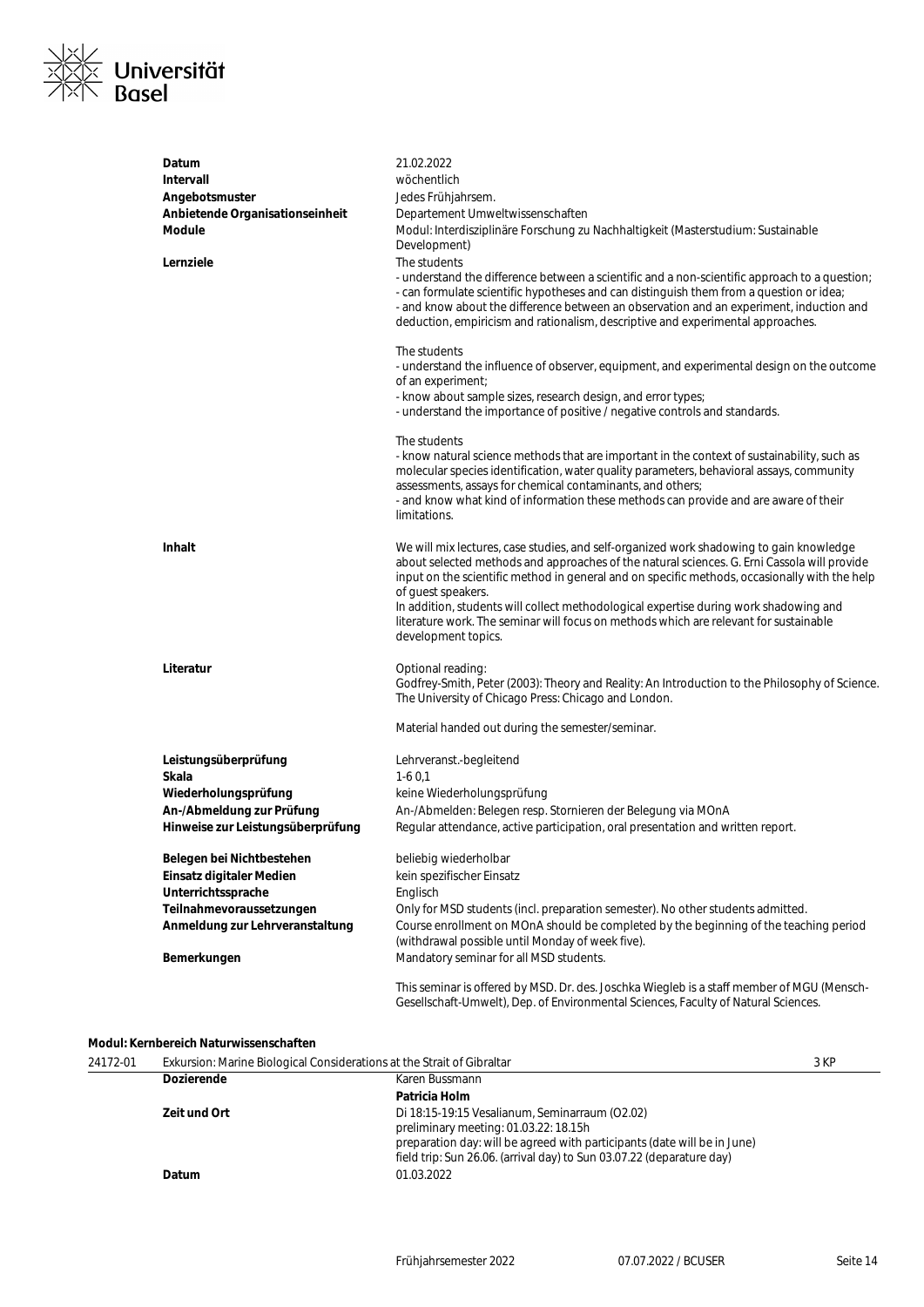

| Intervall<br>Angebotsmuster<br>Anbietende Organisationseinheit<br><b>Module</b><br>Lernziele | unregelmässig<br>Jedes Frühjahrsem.<br>Departement Umweltwissenschaften<br>Lehrveranstaltungen Masterstudium Biologie der Tiere (Masterstudium: Biologie der Tiere)<br>Modul: Kernbereich Naturwissenschaften (Masterstudium: Sustainable Development)<br>Wahlbereich Bachelor Biologie: Empfehlungen (Bachelorstudium: Biologie)<br><b>Students</b> |
|----------------------------------------------------------------------------------------------|------------------------------------------------------------------------------------------------------------------------------------------------------------------------------------------------------------------------------------------------------------------------------------------------------------------------------------------------------|
|                                                                                              | - are able to distinguish key species of the food web;<br>- have a knowledge about their habitat requirements and basic knowledge on their<br>interactions with abiotic and biotic factors in their ecosystem;<br>- know typical fields of conflict between man and nature;<br>and are able to critically discuss possible solutions.                |
| Inhalt                                                                                       | Practical studies of the food web (plankton, invertebrates, predators) and key aspects of a<br>selected ecosystem. Theoretical background of selected topics at the intersection of aquatic<br>biology of either freshwater or marine systems in interaction with anthropogenic factors.                                                             |
| Literatur                                                                                    | tba                                                                                                                                                                                                                                                                                                                                                  |
| Leistungsüberprüfung                                                                         | Lehrveranst.-begleitend                                                                                                                                                                                                                                                                                                                              |
| Skala                                                                                        | $1-60.1$                                                                                                                                                                                                                                                                                                                                             |
| Wiederholungsprüfung                                                                         | keine Wiederholungsprüfung                                                                                                                                                                                                                                                                                                                           |
| An-/Abmeldung zur Prüfung                                                                    | An-/Abmelden: Belegen resp. Stornieren der Belegung via MOnA                                                                                                                                                                                                                                                                                         |
| Hinweise zur Leistungsüberprüfung                                                            | Oral presentation and practical work during field trip, report.                                                                                                                                                                                                                                                                                      |
| Belegen bei Nichtbestehen                                                                    | beliebig wiederholbar                                                                                                                                                                                                                                                                                                                                |
| Einsatz digitaler Medien                                                                     | kein spezifischer Einsatz                                                                                                                                                                                                                                                                                                                            |
| Unterrichtssprache                                                                           | Englisch                                                                                                                                                                                                                                                                                                                                             |
| Teilnahmevoraussetzungen                                                                     | Special course application required for ALL (for details see "course application" or<br>"Anmeldung").                                                                                                                                                                                                                                                |
|                                                                                              | Limited number of participants (19), Students of the MSD and those of the mentioned fields<br>of study have priority (see list of modules). Students of the bachelor's degree in Biology have<br>been registered at least during 2 semesters in this field of study - incl. spring semester 22).                                                     |
|                                                                                              | If you study something different you must do at least a master's degree within the<br>Departement of Enviromental Sciences/Faculty of Sciences and may attend the course in<br>case of vacancies.                                                                                                                                                    |
|                                                                                              | MSD 2017<br>Students of the MSD who have chosen the focus area in social sciences or in economics must<br>have completed the 'Complementary Knowledge in Natural Sciences' module (or at least<br>earned 8 CP; incl. spring semester 2022).                                                                                                          |
| Anmeldung zur Lehrveranstaltung                                                              | Mandatory application for ALL: Link for application open: 01.03.22/19.15h until 20.03.22/                                                                                                                                                                                                                                                            |
|                                                                                              | midnight:<br>https://adam.unibas.ch/goto_adam_fold_744950.html                                                                                                                                                                                                                                                                                       |
|                                                                                              | Login on top row right hand side of ADAM website. The link is open as soon as the application<br>form is online and remains open until 20.03.22.                                                                                                                                                                                                     |
|                                                                                              | Course enrollment on MOnA should be completed by the beginning of the teaching period<br>(withdrawal possible until Monday of week five).                                                                                                                                                                                                            |
| Bemerkungen                                                                                  | Note: Special course inscription and entry requirements!<br>Those who have attended the field trip to Tarifa in a former semester cannot register again.                                                                                                                                                                                             |
|                                                                                              | Within the MSD, credit points may be transferred to the module "Focal Areas in Sustainability<br>Research" (learning agreement) (all students). Students with focus area in natural sciences<br>may also accredit the course within the published module.                                                                                            |
|                                                                                              | Schedule:<br>- preliminary meeting: 01.03.22, 18.15-19.15h;<br>- preperation meeting: date will be agreed with participants (usually a day in June, 09.15 -<br>aprox. 17.00h);<br>- field trip: Sun 26.06.22 (arrival day) - Sun 03.07.22 (deparature day). Details will be provided                                                                 |
|                                                                                              | to participants in due time.                                                                                                                                                                                                                                                                                                                         |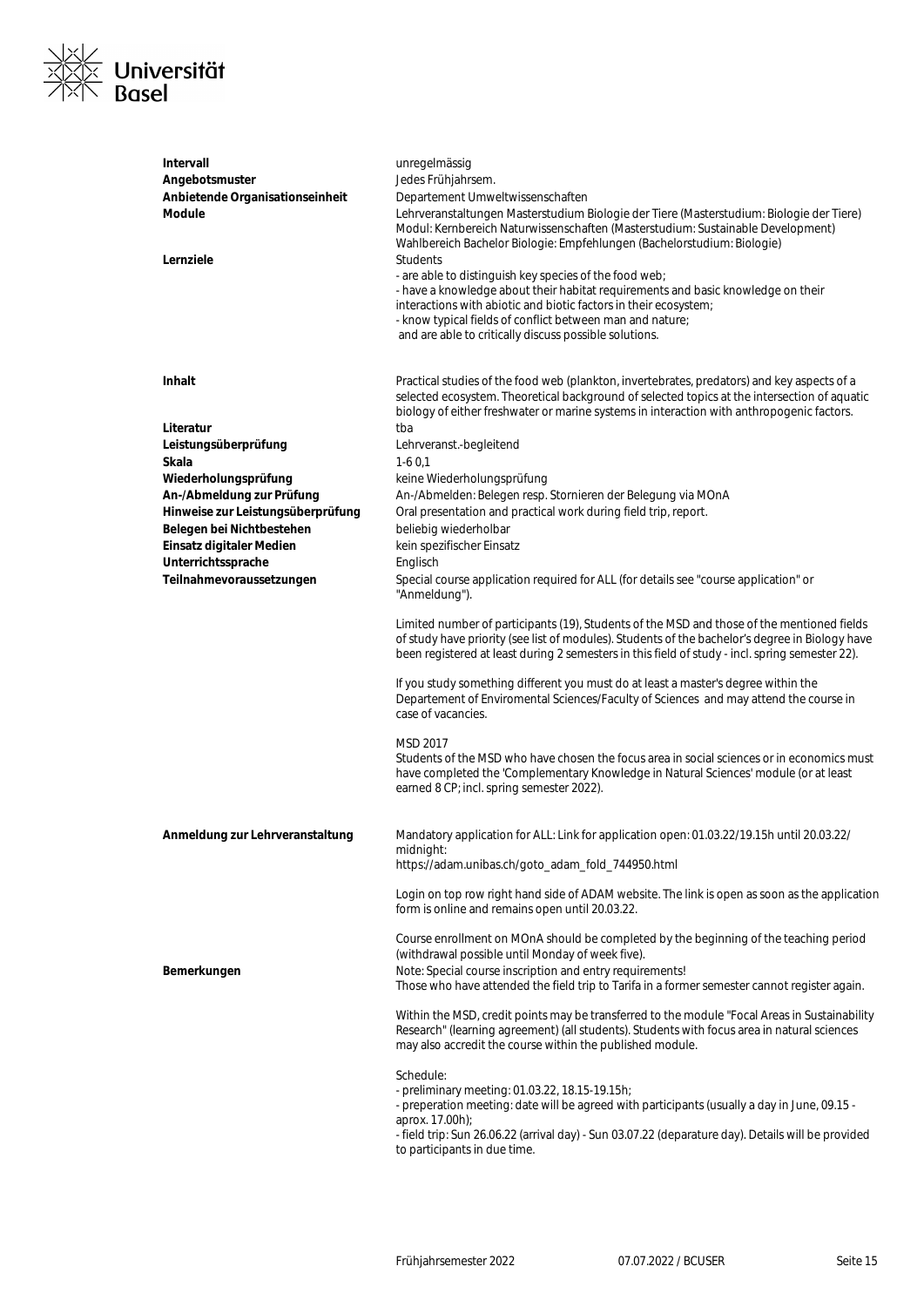

This field trip is offered by the MSD. Prof. Dr. Patricia Holm is a member of the teaching committee MSD. Furthermore, she heads the research group Man-Society-Environment (Mensch-Gesellschaft-Umwelt MGU) and TQNE. Karen Bussmann holds a MSc in Biology (Major in Evolution and Ecology) and is doing her PhD within the research group MGU.

| 64278-01 | Kolloquium: MSD Life Science                                           |                                                                                                                                                                                                                                                                          | 1 KP |
|----------|------------------------------------------------------------------------|--------------------------------------------------------------------------------------------------------------------------------------------------------------------------------------------------------------------------------------------------------------------------|------|
|          | <b>Dozierende</b>                                                      | Patricia Holm                                                                                                                                                                                                                                                            |      |
|          |                                                                        | Joschka Wiegleb                                                                                                                                                                                                                                                          |      |
|          | <b>Zeit und Ort</b>                                                    | Di 16:15-17:00                                                                                                                                                                                                                                                           |      |
|          | Datum                                                                  | 22.02.2022                                                                                                                                                                                                                                                               |      |
|          | <b>Intervall</b>                                                       | wöchentlich                                                                                                                                                                                                                                                              |      |
|          | Angebotsmuster                                                         | einmalig                                                                                                                                                                                                                                                                 |      |
|          | Anbietende Organisationseinheit                                        | Departement Umweltwissenschaften                                                                                                                                                                                                                                         |      |
|          | <b>Module</b>                                                          | Modul: Kernbereich Naturwissenschaften (Masterstudium: Sustainable Development)                                                                                                                                                                                          |      |
|          | Lernziele                                                              | Participants will<br>- practice and improve their performance skills in the context of a presentation of scientific<br>scientific data;                                                                                                                                  |      |
|          |                                                                        | - practice and improve their ability to critically discuss scientific articles;<br>- acquire knowledge about current topics, approaches and methods of scientific sustainability<br>research (from the perspective of the natural sciences).                             |      |
|          | Inhalt                                                                 | - Current topics, scientific approaches and new methods in ecology and sustainable<br>development;                                                                                                                                                                       |      |
|          |                                                                        | - presentation and discussion of own research projects (including master's theses);<br>- presentation and discussion of important, groundbreaking publications.                                                                                                          |      |
|          | Leistungsüberprüfung                                                   | Lehrveranst.-begleitend                                                                                                                                                                                                                                                  |      |
|          | Skala                                                                  | Pass / Fail                                                                                                                                                                                                                                                              |      |
|          | Wiederholungsprüfung                                                   | keine Wiederholungsprüfung                                                                                                                                                                                                                                               |      |
|          | An-/Abmeldung zur Prüfung                                              | An-/Abmelden: Belegen resp. Stornieren der Belegung via MOnA                                                                                                                                                                                                             |      |
|          | Hinweise zur Leistungsüberprüfung                                      | Regular attendance mandatory. Oral presentation. Details according to information of P.<br>Holm.                                                                                                                                                                         |      |
|          | Belegen bei Nichtbestehen                                              | nicht wiederholbar                                                                                                                                                                                                                                                       |      |
|          | Einsatz digitaler Medien                                               | kein spezifischer Einsatz                                                                                                                                                                                                                                                |      |
|          | Unterrichtssprache                                                     | Englisch                                                                                                                                                                                                                                                                 |      |
|          | Teilnahmevoraussetzungen                                               | Only for MSD-students with focus area in natural sciences; and PhD students, post docs and<br>staff members of MGU.                                                                                                                                                      |      |
|          | Anmeldung zur Lehrveranstaltung                                        | Course enrollment on MOnA should be completed by the beginning of the teaching period<br>(withdrawal possible until Monday of week five).                                                                                                                                |      |
|          | Bemerkungen                                                            | MSD:                                                                                                                                                                                                                                                                     |      |
|          |                                                                        | Compulsory course for ALL students with focus area in natural sciences (regardless of how the<br>supervision and assessment of the Master's thesis is going to be organized). When to enroll<br>for the colloquium is determined in consultation with Prof. Dr. P. Holm. |      |
|          |                                                                        | Furthermore, the colloquium is for PhD students of MGU. The crediting of the course is<br>arranged in consultation with P. Holm.                                                                                                                                         |      |
|          |                                                                        | This course is offered by MSD. Prof. Dr. P. Holm is head of MGU and TQNE and is member of<br>the teaching committee MSD.                                                                                                                                                 |      |
| 23832-01 | + Vorlesung: Oceanography: Regional Oceanography and Marine Ecosystems |                                                                                                                                                                                                                                                                          | 2 KP |
|          | <b>Dozierende</b>                                                      | Moritz Lehmann                                                                                                                                                                                                                                                           |      |
|          | Zeit und Ort                                                           | Do 10:15-12:00 Bernoullistrasse 30/32, Hörsaal 103                                                                                                                                                                                                                       |      |
|          | Datum                                                                  | 24.02.2022                                                                                                                                                                                                                                                               |      |
|          | Intervall                                                              | wöchentlich                                                                                                                                                                                                                                                              |      |
|          | Angebotsmuster                                                         | Jedes Frühjahrsem.                                                                                                                                                                                                                                                       |      |
|          | Anbietende Organisationseinheit                                        | Geowissenschaften                                                                                                                                                                                                                                                        |      |

Modul: Kernbereich Naturwissenschaften (Masterstudium: Sustainable Development)

**Module** Modul: Aquatic and Isotope Biogeochemistry (Masterstudium: Geowissenschaften)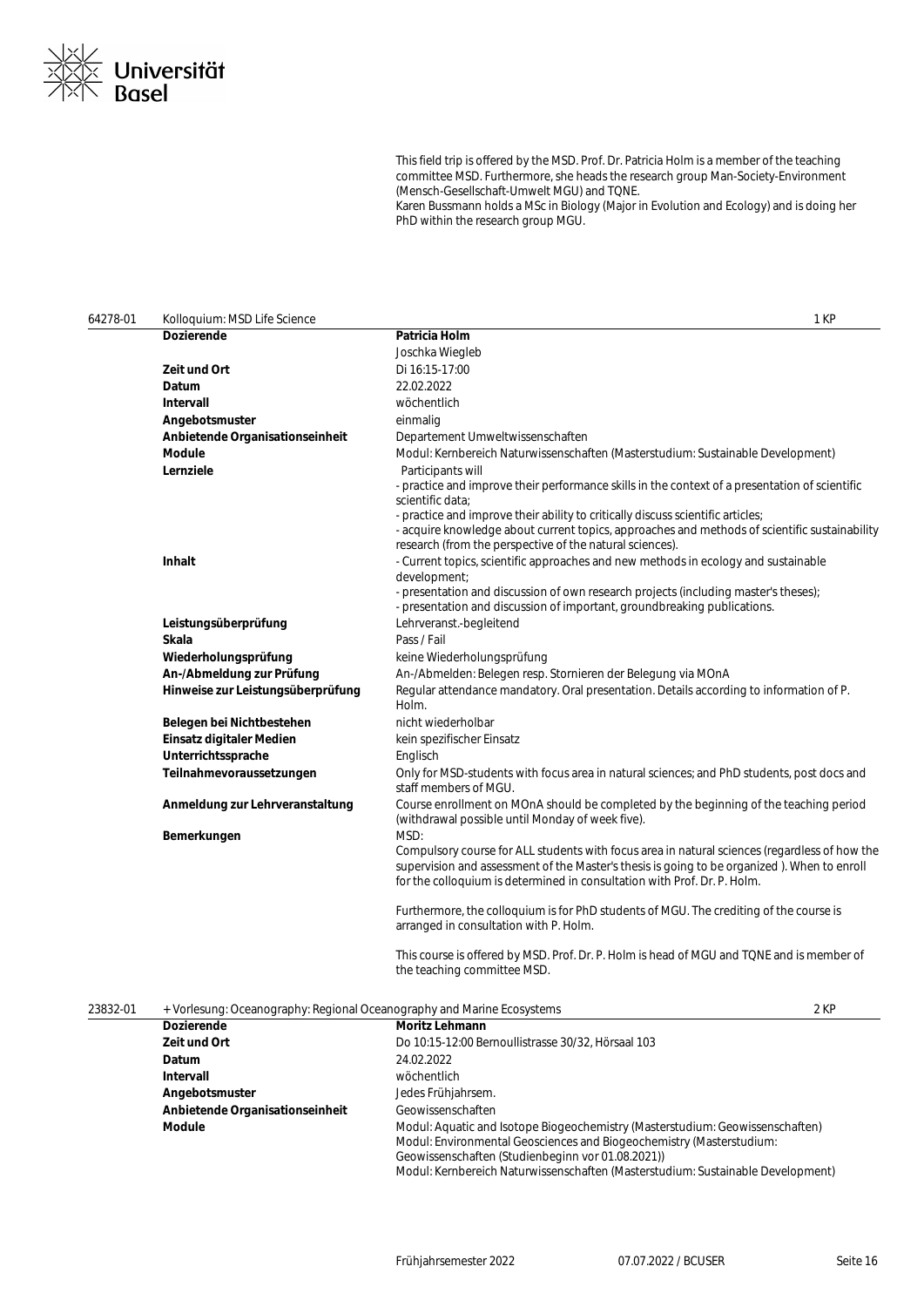

|          | Lernziele                                              | Ziel der Vorlesungsveranstaltung ist es, ein besseres Verständnis der physischen, chemischen,<br>und biogeochemischen Verhältnisse typischer mariner Ökosysteme und ausgewählter<br>Meeresgebiete zu erlangen.                                                                                                                                                                                                                                                                                                                                                                                                                                                 |      |
|----------|--------------------------------------------------------|----------------------------------------------------------------------------------------------------------------------------------------------------------------------------------------------------------------------------------------------------------------------------------------------------------------------------------------------------------------------------------------------------------------------------------------------------------------------------------------------------------------------------------------------------------------------------------------------------------------------------------------------------------------|------|
|          | <b>Inhalt</b>                                          | Aufbauend auf der Vorlesung Umweltsystem Ozean I: Einführung In die Ozeanographie<br>werden in einer Einführung die wichtigsten Grundlagen der modernen Ozeanographie und<br>der grossskaligen Hydrographie der Ozeane wiederholt. Es wird konkret auf Verhältnisse in<br>bestimmten Meersregionen (tropisch, subtropisch, polar, Auftriebsgebiete, Randmeere)<br>eingegangen und Besonderheiten der verschiedenen marinen Ökosysteme (z.B. Schelfmeere/<br>Küste, Tiefsee, ästuarine Systeme) besprochen. Dabei werden speziell auch biogeochemische<br>Prozesse behandelt, welche an den Grenzschichten zur Atmosphäre und zu den Sedimenten<br>stattfinden. |      |
|          | Literatur                                              | Es werden wöchentlich vorlesungsbegleitende Unterlagen (PPT-Präsentationen) und ggf.<br>Artikel aus wissenschaftlichen Zeitschriften ausgegeben.                                                                                                                                                                                                                                                                                                                                                                                                                                                                                                               |      |
|          |                                                        | Bücher:<br>- The Open University. Oceanography Course Team. Mehrere Bände, Pergamon Press 1989 ff<br>- Tomczak und Godfrey: Regional Oceanography: An Introduction, Pergamon Press, 1996                                                                                                                                                                                                                                                                                                                                                                                                                                                                       |      |
|          | Weblink                                                | https://duw.unibas.ch/de/bgc/                                                                                                                                                                                                                                                                                                                                                                                                                                                                                                                                                                                                                                  |      |
|          | Leistungsüberprüfung                                   | Lehrveranst.-begleitend                                                                                                                                                                                                                                                                                                                                                                                                                                                                                                                                                                                                                                        |      |
|          | Skala                                                  | $1-60.5$                                                                                                                                                                                                                                                                                                                                                                                                                                                                                                                                                                                                                                                       |      |
|          | Wiederholungsprüfung                                   | keine Wiederholungsprüfung                                                                                                                                                                                                                                                                                                                                                                                                                                                                                                                                                                                                                                     |      |
|          | An-/Abmeldung zur Prüfung                              | An-/Abmelden: Belegen resp. Stornieren der Belegung via MOnA                                                                                                                                                                                                                                                                                                                                                                                                                                                                                                                                                                                                   |      |
|          | Hinweise zur Leistungsüberprüfung                      | Semesterendklausur und Referat zu ausgewählten Themen der Vorlesung.                                                                                                                                                                                                                                                                                                                                                                                                                                                                                                                                                                                           |      |
|          | Belegen bei Nichtbestehen                              | beliebig wiederholbar                                                                                                                                                                                                                                                                                                                                                                                                                                                                                                                                                                                                                                          |      |
|          | Einsatz digitaler Medien                               | Online-Angebot fakultativ                                                                                                                                                                                                                                                                                                                                                                                                                                                                                                                                                                                                                                      |      |
|          | Unterrichtssprache                                     | Deutsch                                                                                                                                                                                                                                                                                                                                                                                                                                                                                                                                                                                                                                                        |      |
|          | Bemerkungen                                            | In der zweiten Semesterhälfte findet die Vorlesungsveranstaltung im Seminarstil statt.                                                                                                                                                                                                                                                                                                                                                                                                                                                                                                                                                                         |      |
| 27336-01 | Vorlesung: Pflanzenschutz und nachhaltiger Pflanzenbau |                                                                                                                                                                                                                                                                                                                                                                                                                                                                                                                                                                                                                                                                | 1 KP |

| ו ט־י | <u>VOLIGSUNG. FIRALIZGI ISCHULZ UNU HACHITAHUGH FIRALIZGI IDAU</u> | 1 IN                                                                                                                                                                                                                                                                                                                                                                                                                                                                                                                                                                                                          |
|-------|--------------------------------------------------------------------|---------------------------------------------------------------------------------------------------------------------------------------------------------------------------------------------------------------------------------------------------------------------------------------------------------------------------------------------------------------------------------------------------------------------------------------------------------------------------------------------------------------------------------------------------------------------------------------------------------------|
|       | <b>Dozierende</b>                                                  | Pascale Flury                                                                                                                                                                                                                                                                                                                                                                                                                                                                                                                                                                                                 |
|       |                                                                    | <b>Dominik Klauser</b>                                                                                                                                                                                                                                                                                                                                                                                                                                                                                                                                                                                        |
|       | Zeit und Ort                                                       | Di 16:15-18:00 Botanik                                                                                                                                                                                                                                                                                                                                                                                                                                                                                                                                                                                        |
|       | Datum                                                              | 22.02.2022                                                                                                                                                                                                                                                                                                                                                                                                                                                                                                                                                                                                    |
|       | Intervall                                                          | wöchentlich                                                                                                                                                                                                                                                                                                                                                                                                                                                                                                                                                                                                   |
|       | Angebotsmuster                                                     | Jedes Frühjahrsem.                                                                                                                                                                                                                                                                                                                                                                                                                                                                                                                                                                                            |
|       | Anbietende Organisationseinheit                                    | Integrative Biologie                                                                                                                                                                                                                                                                                                                                                                                                                                                                                                                                                                                          |
|       | <b>Module</b>                                                      | Lehrveranstaltungen Masterstudium Pflanzenwissenschaften (Masterstudium:<br>Pflanzenwissenschaften)<br>Lehrveranstaltungen Masterstudium Ökologie (Masterstudium: Ökologie)<br>Modul: Kernbereich Naturwissenschaften (Masterstudium: Sustainable Development)                                                                                                                                                                                                                                                                                                                                                |
|       | Inhalt                                                             | Wahlbereich Bachelor Biologie: Empfehlungen (Bachelorstudium: Biologie)<br>Die Vorlesung gibt einen allgemeinen Überblick über die wichtigsten<br>Pflanzenschutzmethoden und -konzepte. Dies beinhaltet biologische, chemische and<br>physikalische Ansätze für den Pflanzenschutz sowie Methoden zur Resistenzzüchtung bei<br>Nutzpflanzen.<br>Themenschwerpunkte: Bedeutung des Pflanzenschutzes in der Landwirtschaft, wichtigste<br>Pflanzenkrankheiten und -schädlinge, Methoden des Pflanzenschutzes, integrative Ansätze,<br>Verhinderung der Resistenzbildung bei Schädlingen und Krankheitserregern. |
|       | Literatur                                                          | ****<br>This lecture provides an overview on the most important methods and concepts in Crop<br>Protection. This includes chemical, biological, physical and agronomic concepts for managing<br>biotic and abiotic stresses. Furthermore, breeding-based approaches will also be considered.<br>Scripts will be provided on the ADAM platform the day before the lecture.                                                                                                                                                                                                                                     |
|       | Weblink                                                            | https://adam.unibas.ch/goto.php?target=crs_1018042&client_id=adam                                                                                                                                                                                                                                                                                                                                                                                                                                                                                                                                             |
|       | Leistungsüberprüfung                                               | Lehrveranst.-begleitend                                                                                                                                                                                                                                                                                                                                                                                                                                                                                                                                                                                       |
|       | <b>Skala</b>                                                       | $1-60,5$                                                                                                                                                                                                                                                                                                                                                                                                                                                                                                                                                                                                      |
|       | Wiederholungsprüfung                                               | keine Wiederholungsprüfung                                                                                                                                                                                                                                                                                                                                                                                                                                                                                                                                                                                    |
|       | An-/Abmeldung zur Prüfung                                          | An-/Abmelden: Belegen resp. Stornieren der Belegung via MOnA                                                                                                                                                                                                                                                                                                                                                                                                                                                                                                                                                  |
|       | Hinweise zur Leistungsüberprüfung                                  | Written exam 45 minutes, or oral exam with Zoom, instruction will be communicated by the<br>lecturers.<br>19.04.2022, 16:15h, Botanik lecture hall                                                                                                                                                                                                                                                                                                                                                                                                                                                            |
|       | Belegen bei Nichtbestehen                                          | beliebig wiederholbar                                                                                                                                                                                                                                                                                                                                                                                                                                                                                                                                                                                         |
|       | Einsatz digitaler Medien                                           | kein spezifischer Einsatz                                                                                                                                                                                                                                                                                                                                                                                                                                                                                                                                                                                     |
|       | Unterrichtssprache                                                 | Englisch                                                                                                                                                                                                                                                                                                                                                                                                                                                                                                                                                                                                      |
|       |                                                                    |                                                                                                                                                                                                                                                                                                                                                                                                                                                                                                                                                                                                               |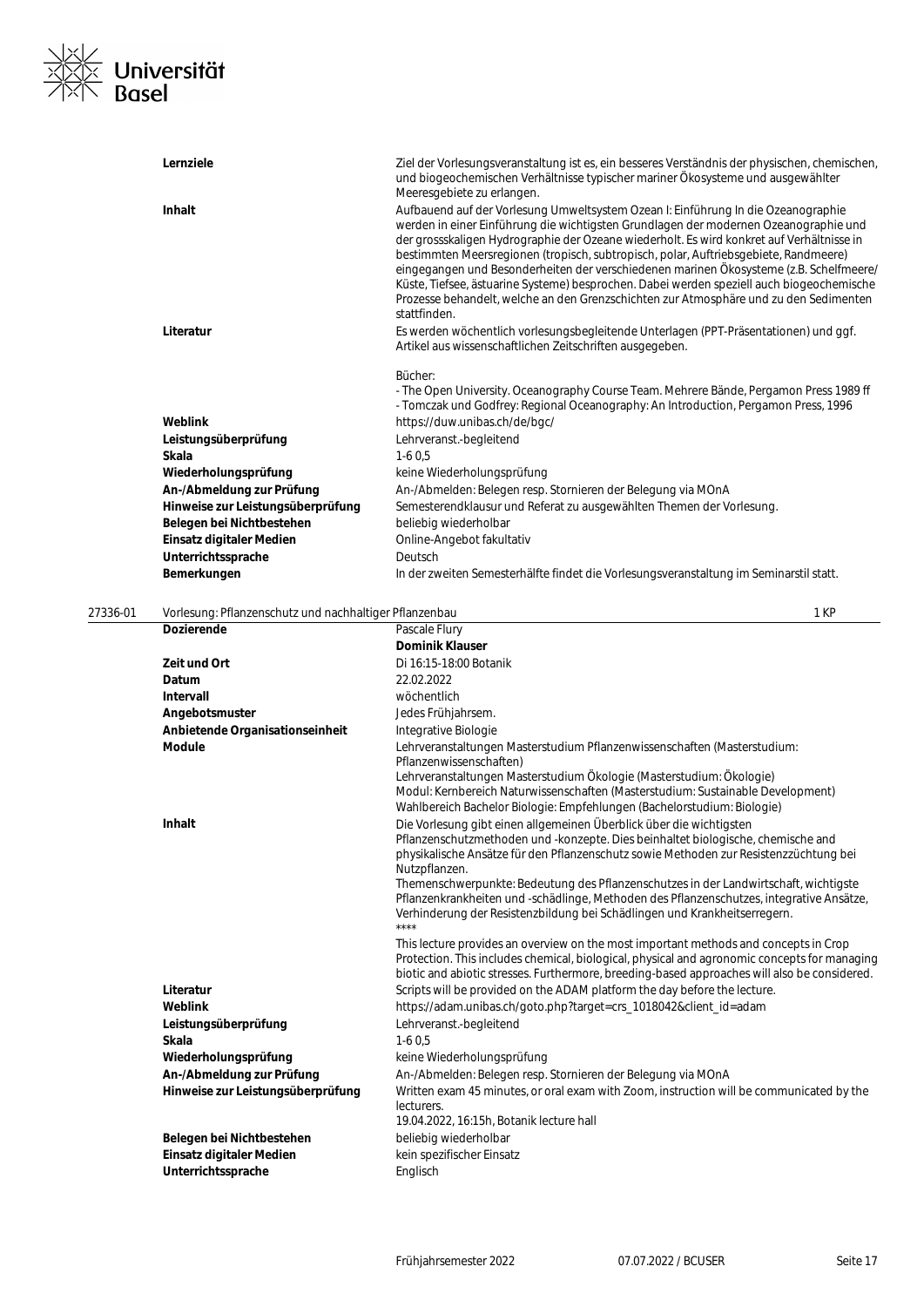

### **Anmeldung zur Lehrveranstaltung**

| 50264-01 | Vorlesung mit Übungen: Global Change Ecology |                                                                                                                                                                                                                                                               | 3 KP |
|----------|----------------------------------------------|---------------------------------------------------------------------------------------------------------------------------------------------------------------------------------------------------------------------------------------------------------------|------|
|          | <b>Dozierende</b>                            | <b>Philipp Hirsch</b>                                                                                                                                                                                                                                         |      |
|          | Zeit und Ort                                 | Fr 10:15-12:00 Kollegienhaus, Seminarraum 211                                                                                                                                                                                                                 |      |
|          | Datum                                        | 25.02.2022                                                                                                                                                                                                                                                    |      |
|          | Intervall                                    | wöchentlich                                                                                                                                                                                                                                                   |      |
|          | Angebotsmuster                               | Jedes Frühjahrsem.                                                                                                                                                                                                                                            |      |
|          | Anbietende Organisationseinheit              | Departement Umweltwissenschaften                                                                                                                                                                                                                              |      |
|          | Module<br>Lernziele                          | Modul: Kernbereich Naturwissenschaften (Masterstudium: Sustainable Development)<br>The students                                                                                                                                                               |      |
|          |                                              | - understand the ecological effects of global change in different ecosystems and can explain<br>patterns and the underlying mechanisms;                                                                                                                       |      |
|          |                                              | - can critically analyze existing research approaches and available data in the context of<br>global change ecology;                                                                                                                                          |      |
|          |                                              | - can identify the interface between the approach of ecological sciences and other sciences to<br>describe and understand global change;                                                                                                                      |      |
|          |                                              | - understand the challenges of finding solutions to the negative effects of global change.                                                                                                                                                                    |      |
|          | Inhalt                                       | We will treat the ecological relationships of global change following a hierarchical flow: going<br>from basic food web effects to multiple trophic relationships, eventually including humans as                                                             |      |
|          |                                              | recipients and agents of global change.                                                                                                                                                                                                                       |      |
|          |                                              | Furthermore, we will frequently use aquatic ecosystems as case studies because they are                                                                                                                                                                       |      |
|          |                                              | disproportionally affected by global change and their ecosystem services are especially<br>threatened and especially important to humans.                                                                                                                     |      |
|          |                                              | Finally, we will consider global change beyond climate change and will treat land-use change,<br>global transport and trade, change of human consumption patterns and pollution, global<br>energy system change, species extinctions and invasions, and more. |      |

**Bemerkungen** The lecture will be given in German or English, as necessary.

Specific topics include (but are not limited to!): 1) eco-evolutionary effects of land-use change and eutrophication, including a discussion of mitigation measures and socio-cultural effects; 2) ecological effects of earlier spring across multiple species in terrestrial food webs; 3) ecological effects and ecosystem service changes due to global species extinctions; 4) ecological and socio-economic effects of the global renewable energy development, including a discussion of future solutions; 5) human consumption patterns and ecological effects of microplastics pollution, including a discussion of the feasibility of existing solutions; 6) ecological and socio-economic effects and transdisciplinary management approaches of biological invasions, including a discussion of currently available management options. The lecture - will be research-based. It will include specific case studies from the primary literature and will connect to current ongoing research; - will also include application sections focusing on the discussion of existing solutions for

mitigating the negative ecological effects of global change: - will include specific local connections to the situation in Switzerland.

#### Practical course:

As a practical part each student will create a learning portfolio in parallel to the lecture. In this portfolio key questions raised in the lectures will be answered by students off class using own resources (e.g. literature research).

The portfolios will be collected and commented by peers and the lecturer. Based on this feedback the portfolios are developed as a complementary resource to the lecture slides in preparation for the final written exam. The portfolios serve to practice the access to the course and exam content but will not be graded.

| Literatur                 |  |
|---------------------------|--|
| Leistungsüberprüfung      |  |
| Skala                     |  |
| Wiederholungsprüfung      |  |
| An-/Abmeldung zur Prüfung |  |
|                           |  |

Research articles as pdf-upload on ADAM will be supplied during the course. Leistungsnachweis **Skala** 1-6 0,1 eine Wiederholung, bester Versuch zählt

An-/Abmelden: Belegen resp. Stornieren der Belegung via MOnA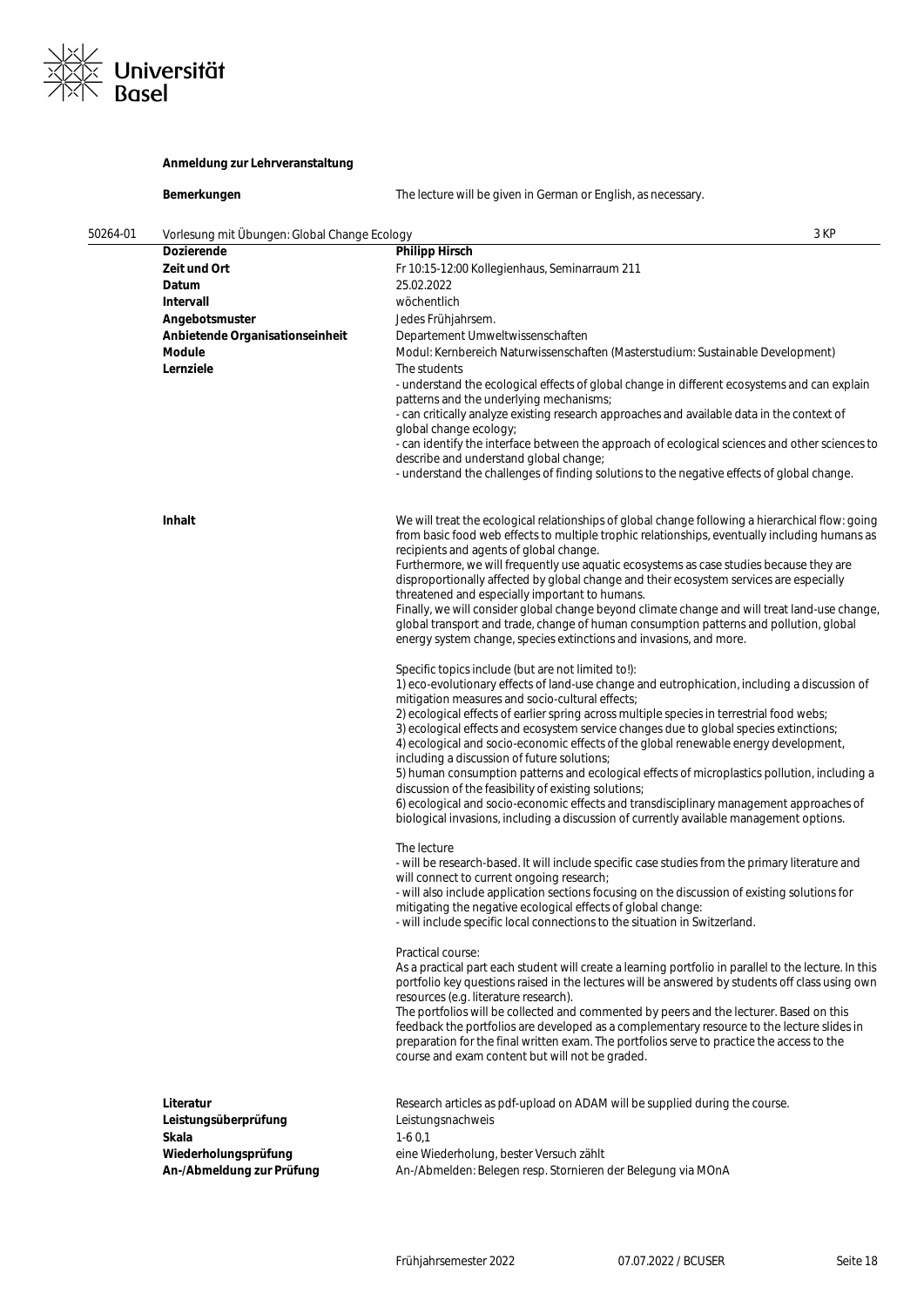

| Hinweise zur Leistungsüberprüfung | Regular attendance, readings, create a learning portfolio.<br>Written examination: 20.05.22, during usual lecture time, usual lecture room.<br>Repetition exam: In June, details tba.                                                                                                                                               |
|-----------------------------------|-------------------------------------------------------------------------------------------------------------------------------------------------------------------------------------------------------------------------------------------------------------------------------------------------------------------------------------|
| Belegen bei Nichtbestehen         | beliebig wiederholbar                                                                                                                                                                                                                                                                                                               |
| Einsatz digitaler Medien          | kein spezifischer Einsatz                                                                                                                                                                                                                                                                                                           |
| Unterrichtssprache                | Englisch                                                                                                                                                                                                                                                                                                                            |
| Teilnahmevoraussetzungen          | Mandatory course application, for details see "course application" or "Anmeldung".<br>Limited number of participants (25). Students of the MSD (incl. preparation semester) have a<br>first priority.<br>Non-MSD students must be studying a master's degree within the Department of<br>Environmental Sciences/Faculty of Siences. |
|                                   | MSD 2017<br>Students who have chosen the focus area in social sciences or in economics must have<br>completed the 'Complementary Knowledge in Natural Sciences' module (at least 8 CP).                                                                                                                                             |
| Anmeldung zur Lehrveranstaltung   | Mandatory application for ALL: Link for application open from 18.01.22/noon - 06.02.22/<br>midnight:<br>https://adam.unibas.ch/goto_adam_fold_744950.html                                                                                                                                                                           |
|                                   | Login on top row right hand side of ADAM website. The link is open as soon as the application<br>form is online.                                                                                                                                                                                                                    |
|                                   | In case of vacancies the mandatory online application link remains open until 03.03.22/noon.                                                                                                                                                                                                                                        |
|                                   | Course enrollment on MOnA should be completed by the beginning of the teaching period<br>(withdrawal possible until Monday of week five)                                                                                                                                                                                            |
| Bemerkungen                       | Please note the specific entry requirements and mandatory course application procedure<br>(additional to registration on MOnA). For details see corresponding paragraphs.                                                                                                                                                           |
|                                   | <b>MSD 2017</b><br>Mandatory lecture for MSD students with focus area in natural sciences, CP can only be<br>recognized for the published module.<br>Students with focus area in social siences or in economics have to transfer the credit points to<br>the FASR module (learning agreement).                                      |
|                                   | This lecture is offered by MSD. Dr. P. Hirsch is post doc staff member of Man-Society-<br>Environment, Dep. Environmental Sciences, Faculty of Sciences.                                                                                                                                                                            |

| 60310-01 | Vorlesung mit Übungen: Introduction to Organic Farming Systems |                                                                                                                                                                                                                                                                                                                                                                                                                                                                                                                                                                                                | 3 KP |
|----------|----------------------------------------------------------------|------------------------------------------------------------------------------------------------------------------------------------------------------------------------------------------------------------------------------------------------------------------------------------------------------------------------------------------------------------------------------------------------------------------------------------------------------------------------------------------------------------------------------------------------------------------------------------------------|------|
|          | <b>Dozierende</b>                                              | Paul Mäder                                                                                                                                                                                                                                                                                                                                                                                                                                                                                                                                                                                     |      |
|          | Zeit und Ort                                                   | Fr 12:15-14:00 - Online Präsenz -                                                                                                                                                                                                                                                                                                                                                                                                                                                                                                                                                              |      |
|          | Datum                                                          | 25.02.2022                                                                                                                                                                                                                                                                                                                                                                                                                                                                                                                                                                                     |      |
|          | <b>Intervall</b>                                               | wöchentlich                                                                                                                                                                                                                                                                                                                                                                                                                                                                                                                                                                                    |      |
|          | Angebotsmuster                                                 | Jedes Frühjahrsem.                                                                                                                                                                                                                                                                                                                                                                                                                                                                                                                                                                             |      |
|          | Anbietende Organisationseinheit                                | Integrative Biologie                                                                                                                                                                                                                                                                                                                                                                                                                                                                                                                                                                           |      |
|          | Module                                                         | Lehrveranstaltungen Masterstudium Pflanzenwissenschaften (Masterstudium:<br>Pflanzenwissenschaften)                                                                                                                                                                                                                                                                                                                                                                                                                                                                                            |      |
|          |                                                                | Lehrveranstaltungen Masterstudium Ökologie (Masterstudium: Ökologie)<br>Modul: Geography and Climatology (Masterstudium: Geowissenschaften (Studienbeginn vor<br>01.08.2021)                                                                                                                                                                                                                                                                                                                                                                                                                   |      |
|          |                                                                | Modul: Kernbereich Naturwissenschaften (Masterstudium: Sustainable Development)<br>Modul: Landscape Systems (Masterstudium: Geowissenschaften)<br>Doktorat Botanik: Empfehlungen (PF - Botanik)                                                                                                                                                                                                                                                                                                                                                                                                |      |
|          | Lernziele                                                      | The students are familiar with the principles and practices of organic farming. They can<br>evaluate the strength and weeks of the farming systems and know the specific challenges in<br>the areas of soil management, plant production and animal husbandry. The students are<br>capable to judge critically the solutions of organic agriculture in view of a sustainable<br>production.                                                                                                                                                                                                    |      |
|          | Inhalt                                                         | Deepening knowledge in farming systems is essential because agriculture is one major driver<br>for environmental pressures through land use change and the use of inputs in form of energy,<br>fertilizers and pesticides. In the last decade there is a strong growth of certified organic<br>farming at the National and International scale. The European Commission aims at increasing<br>Organic farming in Europe to 25% until 2030, as it is considered as one promising option to<br>solve the current problems of intensive agriculture encountering loss of soil fertility, decrease |      |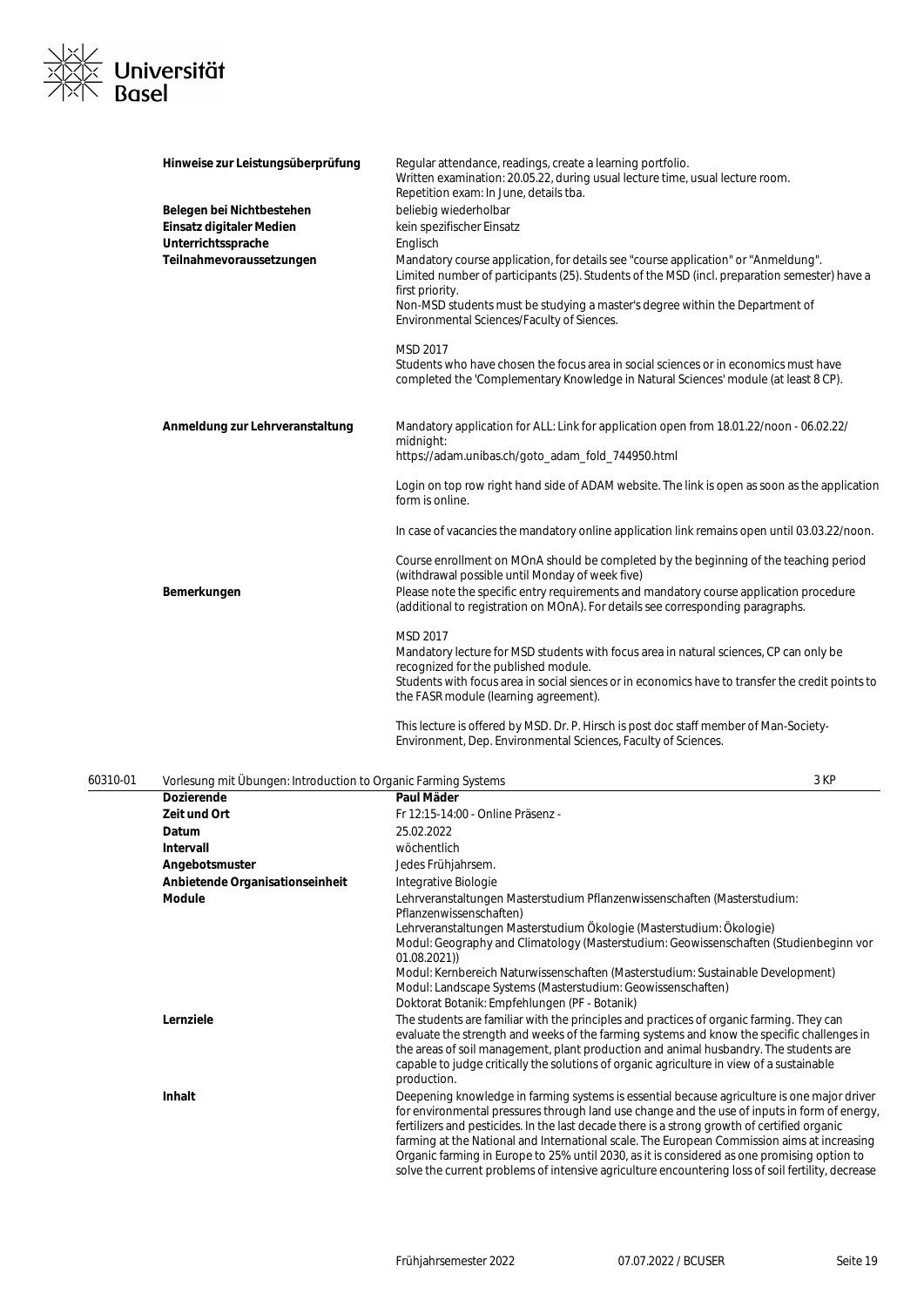

|          |                                   | of biodiversity, the excessive use of natural resources and climate change.<br>The lecture is organised as a lecture series ("Ringvorlesung"), where experts in their respective<br>disciplines in soil, plant and animal sciences and socioeconomics will outline the principles<br>and practises of organic agriculture, amended by case studies. In a group exercise, the<br>students will develop their own thoughts on future developments and resilience aspects of<br>organic farming in one topic presented in the lectures, and will display their outcomes as<br>either poster or Power point. On a half-day excursion the theoretical material is illustrated on<br>a long-term system comparison experiment and a practical farm in the valley of Leimen.                                                                                                                                        |
|----------|-----------------------------------|--------------------------------------------------------------------------------------------------------------------------------------------------------------------------------------------------------------------------------------------------------------------------------------------------------------------------------------------------------------------------------------------------------------------------------------------------------------------------------------------------------------------------------------------------------------------------------------------------------------------------------------------------------------------------------------------------------------------------------------------------------------------------------------------------------------------------------------------------------------------------------------------------------------|
|          |                                   | Lecture 1: Introduction (Paul Mäder, Bernadette Oehen)<br>Lecture 2, 3: Plant production (Lucius Tamm, Fabian Cahenzli, Knut Schmidtke, Else<br>Bünemann)<br>Lecture 4: Soil quality and climate (Paul Mäder)<br>Lecture 5 : Agro-Biodiversity and plant breeding (Sibylle Stöckli, Mariatheresa Lazzaro)<br>Lecture 6: Animal husbandry (Florian Leiber)<br>Lecture 7: Food quality, inspection and certification (Bernadette Oehen, Adele Ferrari)<br>Lecture 8: Agricultural policy, organic agriculture in the tropics (Jürn Sanders, Laura<br>Armengot)<br>Lecture 9: Sustainability assessment (Christian Schader)<br>Lecture 10: Exercise presentation and discussion: Resilience and future development of<br>organic farming (Paul Mäder, Bernadette Oehen)<br>Lecture 11: Excursion to the DOK trial in Therwil BL, and Agrico (community supported<br>agriculture) (Paul Mäder, Bernadette Oehen) |
|          | Weblink                           | https://adam.unibas.ch/ilias.php?<br>ref_id=1106542&cmd=return&cmdClass=ilrepositorygui&cmdNode=w4&baseClass=ilReposit<br>oryGUI&redirectSource=ilobjfilegui&cmdMode=                                                                                                                                                                                                                                                                                                                                                                                                                                                                                                                                                                                                                                                                                                                                        |
|          | Leistungsüberprüfung              | Lehrveranst.-begleitend                                                                                                                                                                                                                                                                                                                                                                                                                                                                                                                                                                                                                                                                                                                                                                                                                                                                                      |
|          | Skala                             | $1-60,5$                                                                                                                                                                                                                                                                                                                                                                                                                                                                                                                                                                                                                                                                                                                                                                                                                                                                                                     |
|          | Wiederholungsprüfung              | keine Wiederholungsprüfung                                                                                                                                                                                                                                                                                                                                                                                                                                                                                                                                                                                                                                                                                                                                                                                                                                                                                   |
|          | An-/Abmeldung zur Prüfung         | An-/Abmelden: Belegen resp. Stornieren der Belegung via MOnA                                                                                                                                                                                                                                                                                                                                                                                                                                                                                                                                                                                                                                                                                                                                                                                                                                                 |
|          | Hinweise zur Leistungsüberprüfung | 1. Exercise as group work on future development of organic agriculture and resilience<br>aspects, focussing on one subject; presentation of this group work in form of a poster (in case<br>of lectures with physical presence), or as Power point (in case of live streaming via Zoom)<br>2. Written exam: 03.06.2022, 12:15-13:30h, Botanik<br>Preconditions for the exam: presentation of group work                                                                                                                                                                                                                                                                                                                                                                                                                                                                                                      |
|          | Belegen bei Nichtbestehen         | beliebig wiederholbar                                                                                                                                                                                                                                                                                                                                                                                                                                                                                                                                                                                                                                                                                                                                                                                                                                                                                        |
|          | Einsatz digitaler Medien          | kein spezifischer Einsatz                                                                                                                                                                                                                                                                                                                                                                                                                                                                                                                                                                                                                                                                                                                                                                                                                                                                                    |
|          | Unterrichtssprache                | Englisch                                                                                                                                                                                                                                                                                                                                                                                                                                                                                                                                                                                                                                                                                                                                                                                                                                                                                                     |
|          | Teilnahmevoraussetzungen          | Students of the MSD without background in natural sciences, and who have chosen the focus<br>area in social sciences or in economics must have completed the 'Complementary Knowledge<br>in Natural Sciences' module (or at least earned 8 CP). Credit points are to be transferred to the<br>FASR module (with learning agreement).                                                                                                                                                                                                                                                                                                                                                                                                                                                                                                                                                                         |
|          | Bemerkungen                       | This lecture series will take place online on Zoom. Please find the link on ADAM (you will find<br>it in the PDF program). The excursion on 20 May and written exam on 3 June require physical<br>attendance.<br>Contact: Dr. Paul Mäder (Forschungsinstitut für biologischen Landbau, Research Institute of                                                                                                                                                                                                                                                                                                                                                                                                                                                                                                                                                                                                 |
|          |                                   | Organic Agriculture, FiBL), https://www.fibl.org/en/locations/switzerland.html<br>www.fibl.org/en/about-us/team/maeder-paul-en.html<br>Lecturers: Experts of the respective disciplines at FiBL, actively involved in national and<br>European research with a strong link to practical farmers.                                                                                                                                                                                                                                                                                                                                                                                                                                                                                                                                                                                                             |
| 23839-01 | <b>Dozierende</b>                 | 3 KP<br>Vorlesung mit Übungen: Introduction to Research Projects of Environmental Geosciences and Biogeochemistry<br><b>Christine Alewell</b>                                                                                                                                                                                                                                                                                                                                                                                                                                                                                                                                                                                                                                                                                                                                                                |
|          |                                   | Sarah Nemiah Ladd                                                                                                                                                                                                                                                                                                                                                                                                                                                                                                                                                                                                                                                                                                                                                                                                                                                                                            |
|          |                                   | Moritz Lehmann                                                                                                                                                                                                                                                                                                                                                                                                                                                                                                                                                                                                                                                                                                                                                                                                                                                                                               |
|          | Zeit und Ort                      | Fr 09:00-17:30 Bernoullistrasse 30/32, Hörsaal 223<br>Vorbesprechung 3.3.22, 12:00-12:30 online, 3 Termine: 25.3., 22.4., 20.5.                                                                                                                                                                                                                                                                                                                                                                                                                                                                                                                                                                                                                                                                                                                                                                              |
|          | Datum                             | 03.03.2022                                                                                                                                                                                                                                                                                                                                                                                                                                                                                                                                                                                                                                                                                                                                                                                                                                                                                                   |
|          | Intervall                         | unregelmässig                                                                                                                                                                                                                                                                                                                                                                                                                                                                                                                                                                                                                                                                                                                                                                                                                                                                                                |
|          | Angebotsmuster                    | Jedes Frühjahrsem.                                                                                                                                                                                                                                                                                                                                                                                                                                                                                                                                                                                                                                                                                                                                                                                                                                                                                           |
|          | Anbietende Organisationseinheit   | Geowissenschaften                                                                                                                                                                                                                                                                                                                                                                                                                                                                                                                                                                                                                                                                                                                                                                                                                                                                                            |
|          | Module                            | Modul: Aquatic and Isotope Biogeochemistry (Masterstudium: Geowissenschaften)                                                                                                                                                                                                                                                                                                                                                                                                                                                                                                                                                                                                                                                                                                                                                                                                                                |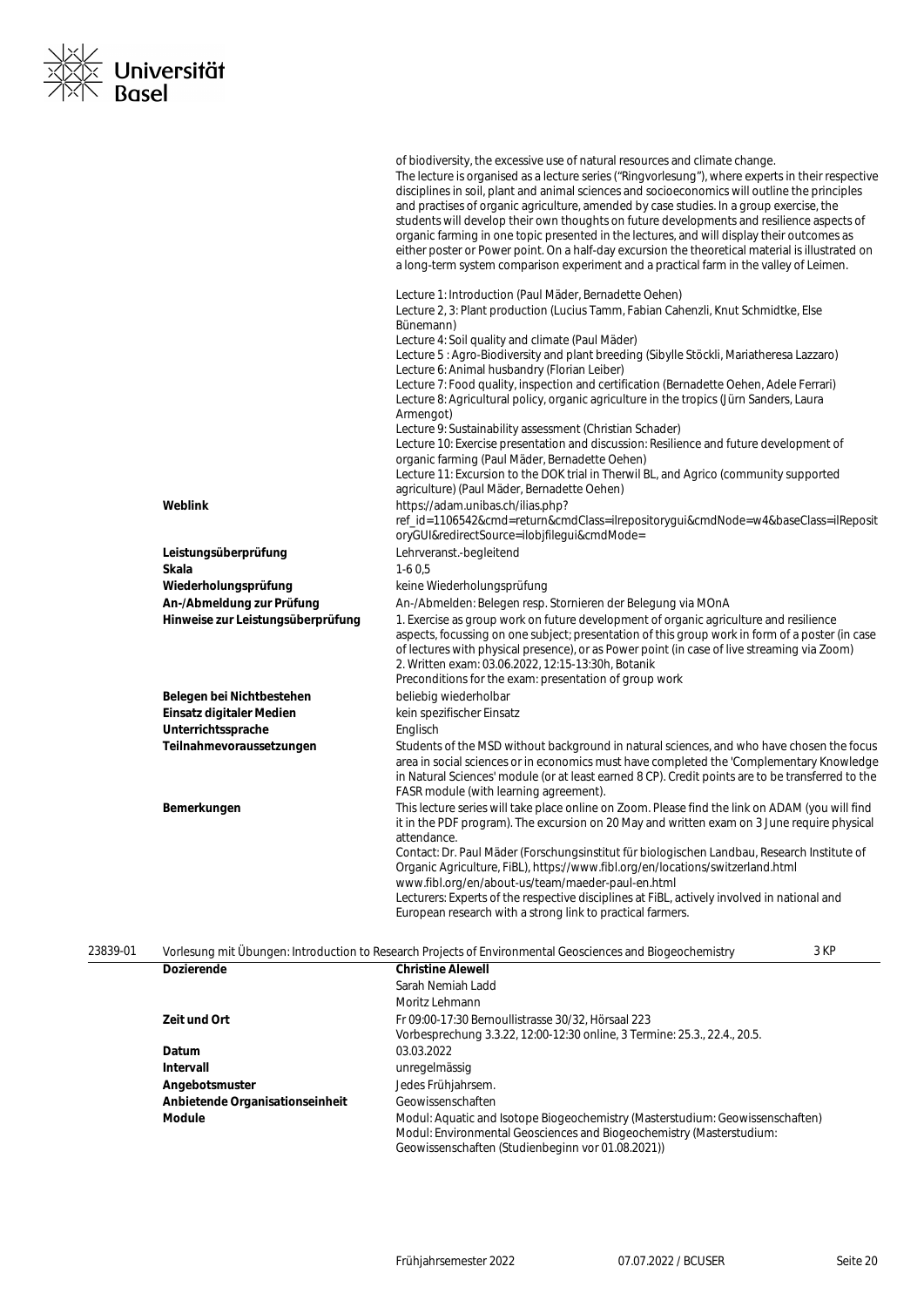

|                                   | Modul: Kernbereich Naturwissenschaften (Masterstudium: Sustainable Development)                                                                           |
|-----------------------------------|-----------------------------------------------------------------------------------------------------------------------------------------------------------|
| Lernziele                         | Dlashverstætelmistella Resinplickeand Gost Managenmeak (Walten Forstumm Geororjskeenstaften)                                                              |
|                                   | gefördert werden. Gleichzeitig werden die in vorausgegangenen Lehrveranstaltungen                                                                         |
|                                   | gelegten Grundkenntnisse in Biogeochemie, Bodenkunde und Isotopengeochemie vertieft.                                                                      |
| <b>Inhalt</b>                     | Die Dozierenden stellen Hintergründe, Fragestellung und Ergebnisse aus                                                                                    |
|                                   | Forschungsprojekten und aktuellen Fragestellungen der Umweltgeowissenschaften und                                                                         |
|                                   | Biogeochemie vor. Dabei wird vor allem auf die Aufarbeitung der theoretischen Hintergründe                                                                |
|                                   | wert gelegt. Daneben wird die Diskussion von Übertragbarkeit der Ergebnisse zwischen                                                                      |
|                                   | verschiedenen räumlichen Skalen oder auch die Bedeutung der Forschungsergebnisse in der                                                                   |
|                                   | Praxis ein Rolle spielen. Inhaltlich werden Beispiele aus der terrestrischen und aquatischen<br>Biogeochemie, Bodenkunde und Isotopengeochemie behandelt. |
| Weblink                           | https://duw.unibas.ch/de/umweltgeowissenschaften/                                                                                                         |
|                                   | Lehrveranst.-begleitend                                                                                                                                   |
| Leistungsüberprüfung              |                                                                                                                                                           |
| Skala                             | $1-60.5$                                                                                                                                                  |
| Wiederholungsprüfung              | keine Wiederholungsprüfung                                                                                                                                |
| An-/Abmeldung zur Prüfung         | An-/Abmelden: Belegen resp. Stornieren der Belegung via MOnA                                                                                              |
| Hinweise zur Leistungsüberprüfung | Mündliches oder schriftliches Referat. Eine Wiederholungsprüfung ist möglich.                                                                             |
| Belegen bei Nichtbestehen         | beliebig wiederholbar                                                                                                                                     |
| Einsatz digitaler Medien          | Online-Angebot fakultativ                                                                                                                                 |
| Unterrichtssprache                | Deutsch                                                                                                                                                   |
| Teilnahmevoraussetzungen          | Die Lehrveranstaltung richtet sich an Studierende des Masters Geowissenschaften mit der                                                                   |
|                                   | Vertiefung in Aquatic and Isotope Biogeochemistry oder Sustainable Resource and Soil                                                                      |
|                                   | Management. Andere Masterstudierende der Geowissenschaften sind willkommen.                                                                               |
| Bemerkungen                       | In der Wegleitung 2019 ist dies eine Pflichtlehrveranstaltung im Modul "Environmental                                                                     |
|                                   | Geosciences and Biogeochemistry" - Titel damals: Pedosphere and Hydrosphere -                                                                             |
|                                   | Biogeochemistry and Modelling of Element and Sediment Cycling. Veranstaltung an 3                                                                         |
|                                   | Freitagen im Semester, jeweils von 9:00 bis 17:00 Uhr. Ganztägige Anwesenheit an allen                                                                    |
|                                   | Veranstaltungstagen ist Pflicht.                                                                                                                          |

# **Modul: Kernbereich Gesellschaftswissenschaften**

| 43667-01 | Seminar: Changing Individual Energy Behaviour - Approaches and Strategies |                                                                                                                                                                                                                                                                                                                                                                                                                                                                                                                                                                                                                                                                                                                                                                                                                                                                                                                                                                                                                                                                                                                                                                                                                                                                                                                                                                                                | 3 KP |
|----------|---------------------------------------------------------------------------|------------------------------------------------------------------------------------------------------------------------------------------------------------------------------------------------------------------------------------------------------------------------------------------------------------------------------------------------------------------------------------------------------------------------------------------------------------------------------------------------------------------------------------------------------------------------------------------------------------------------------------------------------------------------------------------------------------------------------------------------------------------------------------------------------------------------------------------------------------------------------------------------------------------------------------------------------------------------------------------------------------------------------------------------------------------------------------------------------------------------------------------------------------------------------------------------------------------------------------------------------------------------------------------------------------------------------------------------------------------------------------------------|------|
|          | <b>Dozierende</b>                                                         | Iljana Schubert                                                                                                                                                                                                                                                                                                                                                                                                                                                                                                                                                                                                                                                                                                                                                                                                                                                                                                                                                                                                                                                                                                                                                                                                                                                                                                                                                                                |      |
|          | Zeit und Ort                                                              | Do 12:15-14:00 Rosshofgasse (Schnitz), Seminarraum S 02                                                                                                                                                                                                                                                                                                                                                                                                                                                                                                                                                                                                                                                                                                                                                                                                                                                                                                                                                                                                                                                                                                                                                                                                                                                                                                                                        |      |
|          | Datum                                                                     | 24.02.2022                                                                                                                                                                                                                                                                                                                                                                                                                                                                                                                                                                                                                                                                                                                                                                                                                                                                                                                                                                                                                                                                                                                                                                                                                                                                                                                                                                                     |      |
|          | Intervall                                                                 | wöchentlich                                                                                                                                                                                                                                                                                                                                                                                                                                                                                                                                                                                                                                                                                                                                                                                                                                                                                                                                                                                                                                                                                                                                                                                                                                                                                                                                                                                    |      |
|          | Angebotsmuster                                                            | Jedes Frühjahrsem.                                                                                                                                                                                                                                                                                                                                                                                                                                                                                                                                                                                                                                                                                                                                                                                                                                                                                                                                                                                                                                                                                                                                                                                                                                                                                                                                                                             |      |
|          | Anbietende Organisationseinheit                                           | Fachbereich Nachhaltigkeitsforschung                                                                                                                                                                                                                                                                                                                                                                                                                                                                                                                                                                                                                                                                                                                                                                                                                                                                                                                                                                                                                                                                                                                                                                                                                                                                                                                                                           |      |
|          | <b>Module</b>                                                             | Modul: Kernbereich Gesellschaftswissenschaften (Masterstudium: Sustainable Development)<br>Vertiefungsmodul Global Europe: Umwelt und Nachhaltigkeit (Masterstudium: European<br><b>Global Studies)</b><br>Modul: Resources and Sustainability (MSG - Changing Societies: Migration - Conflicts -<br>Resources)                                                                                                                                                                                                                                                                                                                                                                                                                                                                                                                                                                                                                                                                                                                                                                                                                                                                                                                                                                                                                                                                                |      |
|          | Lernziele                                                                 | The class will<br>- learn disciplinary approaches about changing individual energy behavior from economics,<br>psychology, social sciences;<br>- reveal the benefits and the necessity of an interdisciplinary approach to understand changes<br>in individual energy behavior:<br>- identify different governance strategies and levels of intervention to changing individual<br>energy behavior.                                                                                                                                                                                                                                                                                                                                                                                                                                                                                                                                                                                                                                                                                                                                                                                                                                                                                                                                                                                            |      |
|          | Inhalt                                                                    | Transforming today's energy systems in industrialized countries includes a substantial<br>reduction of the total energy consumption at the individual level. Selected instruments have<br>been found to be effective in changing people's behavior in single domains, however,<br>households seems to be quite inert in their energy consumption. The so far weak success<br>story on reducing overall energy consumption indicates that our understanding of the<br>determining factors of individual energy consumption as well as of its change is far from<br>being conclusive. Thereby, households or individuals are not treated as energy consumers<br>properly speaking but as consumer of energy services. This widens the horizon to also include<br>people's ("socially constructed") wants.<br>We will introduce different disciplinary approaches in the field of changing individual energy<br>behavior to clarify the diverging perceptions of the opportunities to change the behavior.<br>Regarding economics, energy is often seen as a commodity and consumers will adapt usage<br>in response to price signals. In psychological conceptions, energy use can be affected by<br>stimulus-response mechanisms or by promoting environmental values. Sociology is often not<br>looking at individuals but at practices displaying social meanings in relation to "materials". |      |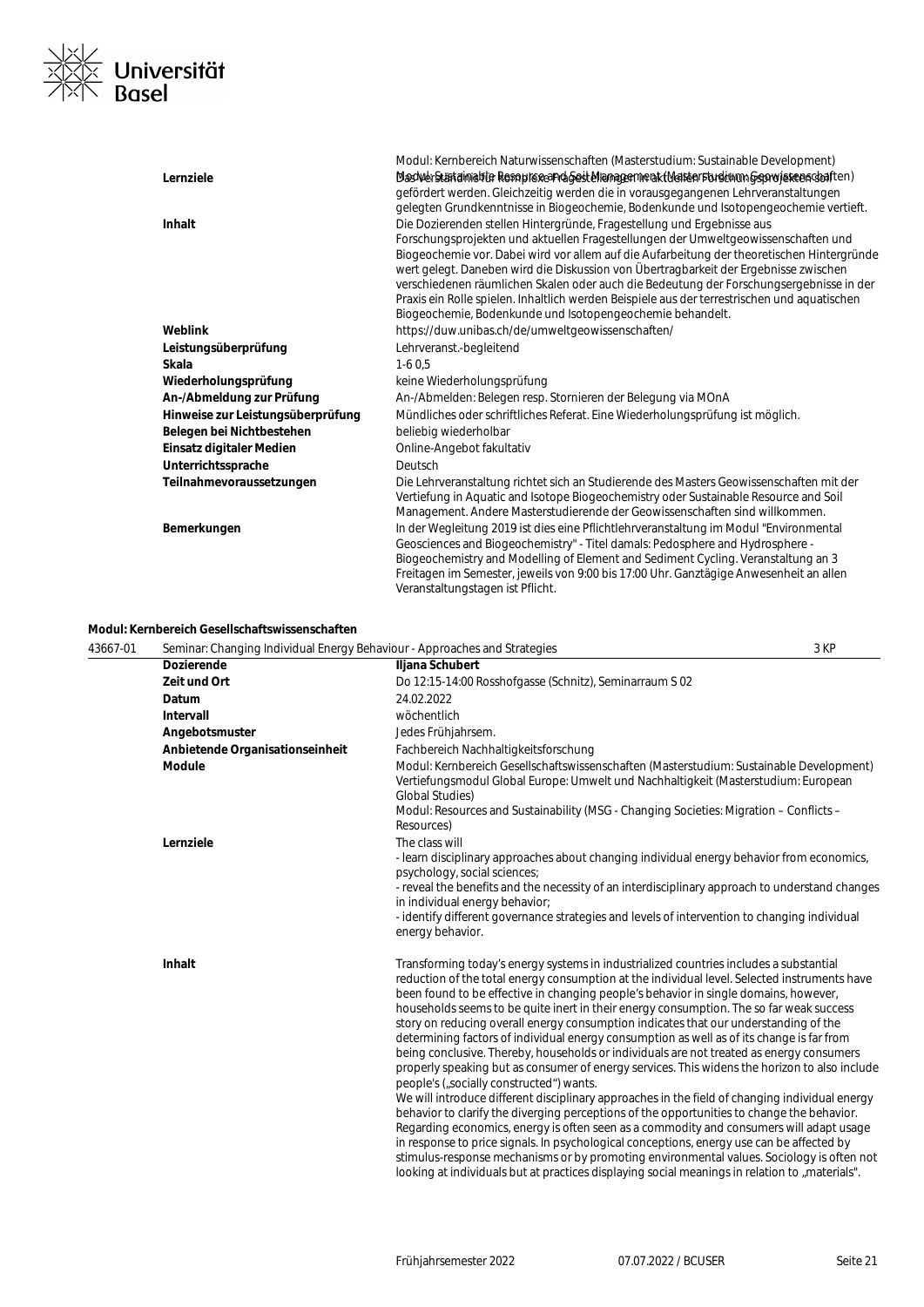

|                                                | Having revealed strengths and weaknesses of these approaches we will focus on an<br>interdisciplinary frame integrating different perspectives on the change of individual energy<br>behavior. Finally, we will further investigate and discuss the prospects and limitations of<br>different governance/intervention strategies on multiple levels that are directed at changing<br>individual energy behavior.                                        |
|------------------------------------------------|---------------------------------------------------------------------------------------------------------------------------------------------------------------------------------------------------------------------------------------------------------------------------------------------------------------------------------------------------------------------------------------------------------------------------------------------------------|
| Literatur                                      | tba in class                                                                                                                                                                                                                                                                                                                                                                                                                                            |
| Leistungsüberprüfung                           | Lehrveranst.-begleitend                                                                                                                                                                                                                                                                                                                                                                                                                                 |
| Skala                                          | $1-60.1$                                                                                                                                                                                                                                                                                                                                                                                                                                                |
| Wiederholungsprüfung                           | keine Wiederholungsprüfung                                                                                                                                                                                                                                                                                                                                                                                                                              |
| An-/Abmeldung zur Prüfung                      | An-/Abmelden: Belegen resp. Stornieren der Belegung via MOnA                                                                                                                                                                                                                                                                                                                                                                                            |
| Hinweise zur Leistungsüberprüfung              | Regular attendance, required reading, oral presentation, written essay.                                                                                                                                                                                                                                                                                                                                                                                 |
| Belegen bei Nichtbestehen                      | beliebig wiederholbar                                                                                                                                                                                                                                                                                                                                                                                                                                   |
| Einsatz digitaler Medien                       | kein spezifischer Einsatz                                                                                                                                                                                                                                                                                                                                                                                                                               |
| Unterrichtssprache                             | Englisch                                                                                                                                                                                                                                                                                                                                                                                                                                                |
| Teilnahmevoraussetzungen                       | Special course application required for ALL (for details see 'course application' or<br>'Anmeldung'): Seminar is full.                                                                                                                                                                                                                                                                                                                                  |
|                                                | Limited number of participants (25), Students of the MSD (incl. preparation semester) and<br>JIDSD have a first priority, those of the listed programs (see list of modules) have a second<br>priority.<br>If you study something different you must do a master's degree within the Department of<br>Social Sciences/Faculty of Humanities and Social Sciences and may attend the seminar in case<br>of vacancies (= third priority).                  |
| Anmeldung zur Lehrveranstaltung<br>Bemerkungen | MSD 2017<br>MSD students who have chosen the focus area in natural sciences or in economics must have<br>completed (or at least 8 CP) the "Complementary Knowledge in Social Sciences" module.<br>Seminar is full, no course enrollment on MOnA possible anymore.<br>Please note entry requirements and mandatory course application procedure (additional to<br>registration on MOnA): Seminar is full, no course enrollment on MOnA possible anymore. |
|                                                | MSD 2017<br>For students with focus area in social sciences the seminar is optional for the "Core"<br>Competences in Social Scienes" module.<br>Transfer of credit points to the "Focal Areas in Sustainability Research" module (learning<br>agreement) is possible for all students.                                                                                                                                                                  |
|                                                | This seminar is offered by MSD. Dr. Iljana Schubert is a member of the Sustainability Research<br>Group, Dep. of Social Sciences, Faculty of Humanities and Social Sciences.                                                                                                                                                                                                                                                                            |

| 17403-01 | Seminar: Governance, Sustainable Development and Democracy |                                                                                                                                                                                                                                                                                                                                                                                                                                           | 3 KP |
|----------|------------------------------------------------------------|-------------------------------------------------------------------------------------------------------------------------------------------------------------------------------------------------------------------------------------------------------------------------------------------------------------------------------------------------------------------------------------------------------------------------------------------|------|
|          | <b>Dozierende</b>                                          | <b>Rony Emmenegger</b>                                                                                                                                                                                                                                                                                                                                                                                                                    |      |
|          | Zeit und Ort                                               | Mo 14:15-16:00 Alte Universität, Seminarraum -201                                                                                                                                                                                                                                                                                                                                                                                         |      |
|          | Datum                                                      | 21.02.2022                                                                                                                                                                                                                                                                                                                                                                                                                                |      |
|          | Intervall                                                  | wöchentlich                                                                                                                                                                                                                                                                                                                                                                                                                               |      |
|          | Angebotsmuster                                             | Jedes Frühjahrsem.                                                                                                                                                                                                                                                                                                                                                                                                                        |      |
|          | Anbietende Organisationseinheit                            | Fachbereich Nachhaltigkeitsforschung                                                                                                                                                                                                                                                                                                                                                                                                      |      |
|          | <b>Module</b>                                              | Modul: Kernbereich Gesellschaftswissenschaften (Masterstudium: Sustainable Development)<br>Modul: Komplementärer Basisbereich Gesellschaftswissenschaften (Masterstudium:<br>Sustainable Development)                                                                                                                                                                                                                                     |      |
|          |                                                            | Vertiefungsmodul Global Europe: Umwelt und Nachhaltigkeit (Masterstudium: European<br><b>Global Studies)</b>                                                                                                                                                                                                                                                                                                                              |      |
|          |                                                            | Modul: Fields: Governance and Politics (MSG - African Studies)<br>Modul: Resources and Sustainability (MSG - Changing Societies: Migration - Conflicts -<br>Resources)                                                                                                                                                                                                                                                                    |      |
|          | Lernziele                                                  | The participants<br>- are familiar with the concepts 'governance', 'sustainable development' and 'democracy',<br>they understand the interrelations and tensions between them;<br>- have acquired basic theoretical, methodological and empirical knowledge and skills<br>necessary to produce critically reflected scientific analyses of governance for sustainable<br>development within various policy fields and political contexts. |      |
|          | Inhalt                                                     | Against the backdrop of persistent problems of unsustainability, there is a lively debate both<br>in politics and in science on how to govern societies towards more sustainable pathways. In<br>conceptual terms this debate increasingly builds on the notion of 'governance' which                                                                                                                                                     |      |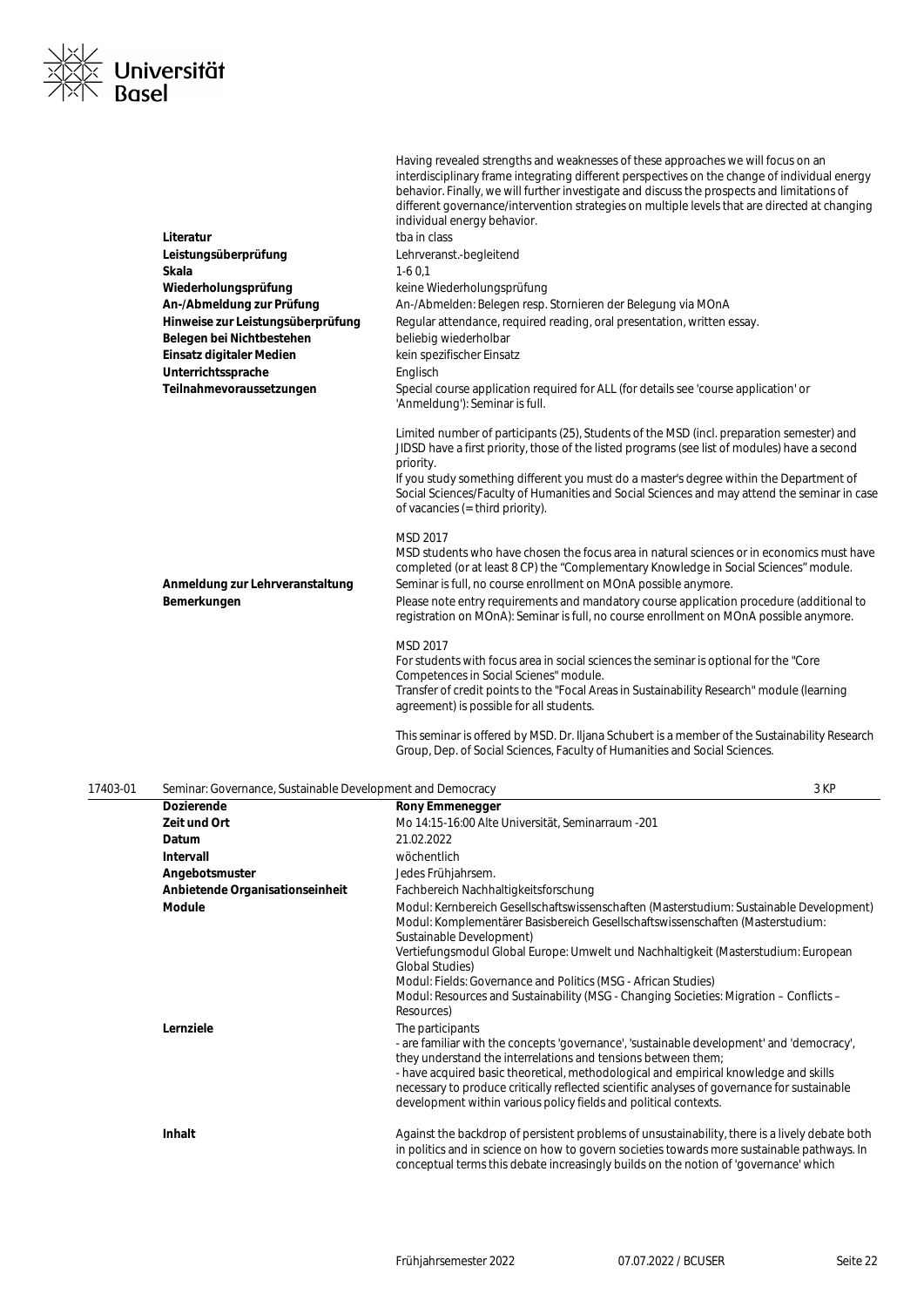

highlights both theoretical limits to classical models of political steering and the empirical insight that governments are not the only relevant actors when it comes to the management of societal issues. Instead, at least within the context of modern democracies, the contested, interdependent and dynamic nature of contemporary policymaking has given rise to less hierarchical but more collaborative and polycentric forms of governance. Accordingly, for theoretical and empirical reasons, the governance of modern societies is more and more understood as a shared responsibility of the state, the market and the civil society.

This 'new governance complexity' is assumed to entail potentials and threats for sustainable development and democracy throwing up some fundamental questions regarding the relationship between all three concepts: How can societies be governed towards sustainable development in a democratic way? What are the normative and functional requirements of sustainability governance in democratic societies? What are the empirical conditions as well as prospects and barriers of democratic forms of governance for sustainable development within various political contexts? And, what are the implications of environmental change for the ways governance and democracy can be organized at and across spatial and temporal scales?

The seminar addresses the relationship between governance, sustainable development and democracy in theoretical and empirical respects. First, it will lay a theoretical fundament by introducing the concepts of governance, sustainable development and democracy. Second, specific approaches of governance for sustainable development will be critically discussed particularly with regard to their democratic implications. Third, a number of case studies of sustainability governance in different fields will provide an opportunity to analyze the democratic problem-solving capacity of different governance arrangements in various contexts. Finally, further theoretical and practical perspectives of democratic governance for sustainable development are sketched out.

**Literatur Literatur** Relevant literature tha during the seminar. **An-/Abmeldung zur Prüfung** An-/Abmelden: Belegen resp. Stornieren der Belegung via MOnA Hinweise zur Leistungsüberprüfung Regular attendance, required readings, oral presentation, essay. **Teilnahmevoraussetzungen** Special course application required (for details see "course application" or "Anmeldung"): Seminar is full.

Limited number of participants (25):

Students of the MSD with focus area in natural sciences and economics (incl. prep. semester) and those of the JIDSD have a first priority. MSD students with focus area in social sciences have a second priority, those of the listed programs (see list of modules) have a third priority. If you don't study the MSD or one of the listed programs you must do a master's degree within the Department of Social Sciences/Faculty of Humanities and Social Sciences and may attend the seminar in case of vacancies (= priority level four).

Additional entry requirements for participants who do not study the MSD (incl. preparation semester) or JIDSD:

They must have passed succesfully one of the following lectures (= credit points already acquired) during a former semester:

- 11513: Sustainability: A new Societal Paradigm?
- 41829: Perspectives of Social Sciences on Sustainability.

**Anmeldung zur Lehrveranstaltung** Seminar is full, no course enrollment on MOnA possible anymore. **Bemerkungen** Please note entry requirements and mandatory course application procedure (additional to registration on MOnA): Seminar is full, no course enrollment on MOnA possible anymore.

#### MSD 2017

Mandatory for students with focus area in natural sciences and in economics (unless you have passed a similar class in a former semester, then you would have to subtitute it by areement with Prof. Dr. Paul Burger and fix this in a learning agreement). For students with focus area in social sciences this seminar is optional for the "Core Competences in Social Scienes" module. They may accredit the credit points for the published module or transfer them to the "Focal Areas in Sustainability Research" module (learning agreement).

**Leistungsüberprüfung** Lehrveranst.-begleitend **Skala** 1-6 0,1 **Wiederholungsprüfung** keine Wiederholungsprüfung Belegen bei Nichtbestehen beliebig wiederholbar Einsatz digitaler Medien **Kein spezifischer Einsatz** Unterrichtssprache **Englisch**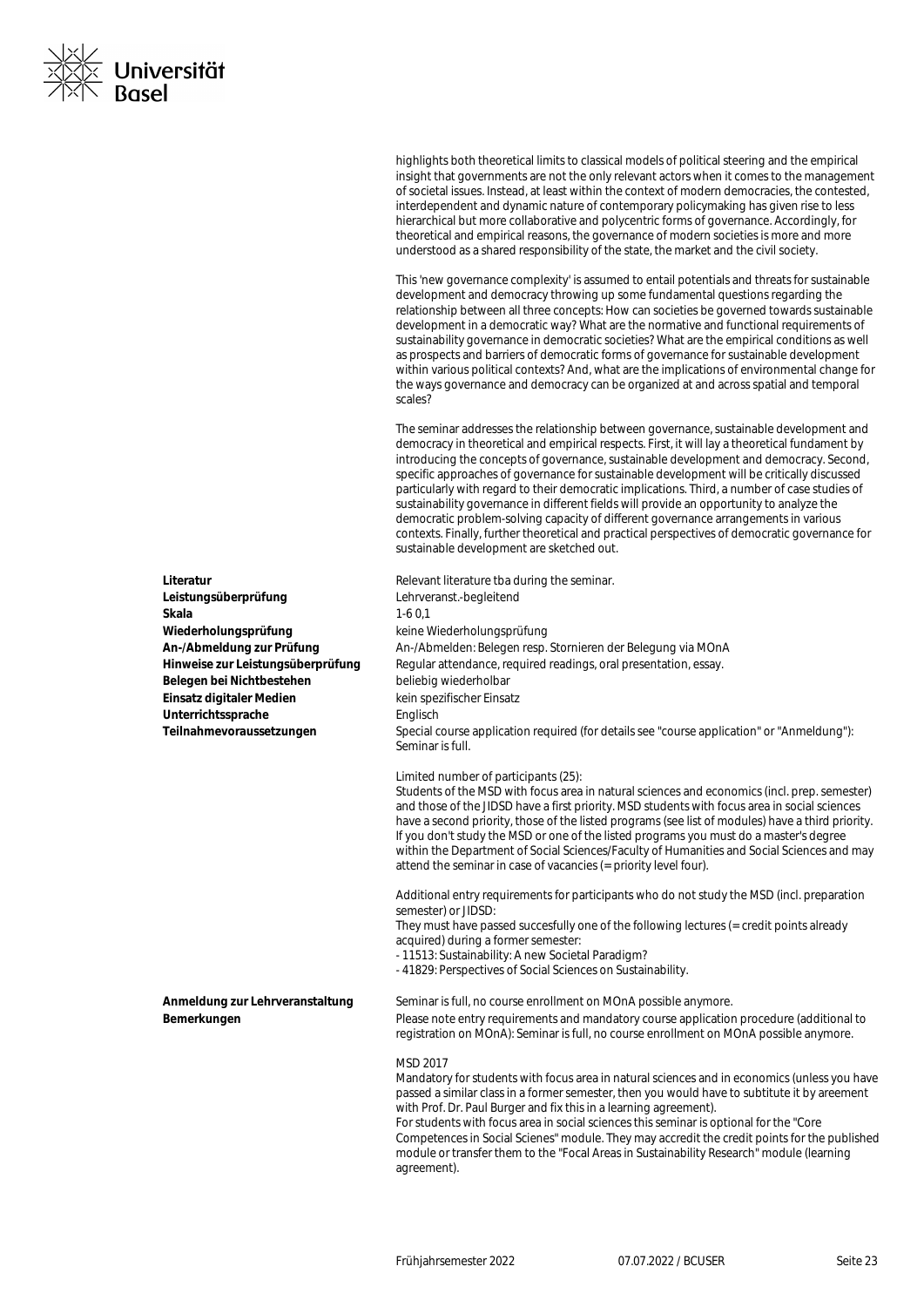

The seminar is offered by MSD. Dr. Rony Emmenegger is a post doc staff member of the Sustainability Research Group at Unibas and holds a teaching assignment.

| 14254-01 | Seminar: Integrative Methods                                                                                                                                                                                                                    | 3 KP                                                                                                                                                                                                                                                                                                                                                                                                                                                                                                                                                                                                                                                                                                                                                                                                                                                                                                                                                                                                                                                                                                                                                                                                                                                                                                                                                                                                                                                                                                                                                                                                                                       |
|----------|-------------------------------------------------------------------------------------------------------------------------------------------------------------------------------------------------------------------------------------------------|--------------------------------------------------------------------------------------------------------------------------------------------------------------------------------------------------------------------------------------------------------------------------------------------------------------------------------------------------------------------------------------------------------------------------------------------------------------------------------------------------------------------------------------------------------------------------------------------------------------------------------------------------------------------------------------------------------------------------------------------------------------------------------------------------------------------------------------------------------------------------------------------------------------------------------------------------------------------------------------------------------------------------------------------------------------------------------------------------------------------------------------------------------------------------------------------------------------------------------------------------------------------------------------------------------------------------------------------------------------------------------------------------------------------------------------------------------------------------------------------------------------------------------------------------------------------------------------------------------------------------------------------|
|          | <b>Dozierende</b>                                                                                                                                                                                                                               | <b>Paul Burger</b>                                                                                                                                                                                                                                                                                                                                                                                                                                                                                                                                                                                                                                                                                                                                                                                                                                                                                                                                                                                                                                                                                                                                                                                                                                                                                                                                                                                                                                                                                                                                                                                                                         |
|          | <b>Zeit und Ort</b>                                                                                                                                                                                                                             | Di 16:15-18:00 Bernoullistrasse 14/16, Kleiner Seminarraum 02.001                                                                                                                                                                                                                                                                                                                                                                                                                                                                                                                                                                                                                                                                                                                                                                                                                                                                                                                                                                                                                                                                                                                                                                                                                                                                                                                                                                                                                                                                                                                                                                          |
|          | Datum                                                                                                                                                                                                                                           | 22.02.2022                                                                                                                                                                                                                                                                                                                                                                                                                                                                                                                                                                                                                                                                                                                                                                                                                                                                                                                                                                                                                                                                                                                                                                                                                                                                                                                                                                                                                                                                                                                                                                                                                                 |
|          | Intervall                                                                                                                                                                                                                                       | wöchentlich                                                                                                                                                                                                                                                                                                                                                                                                                                                                                                                                                                                                                                                                                                                                                                                                                                                                                                                                                                                                                                                                                                                                                                                                                                                                                                                                                                                                                                                                                                                                                                                                                                |
|          | Angebotsmuster                                                                                                                                                                                                                                  | unregelmässig                                                                                                                                                                                                                                                                                                                                                                                                                                                                                                                                                                                                                                                                                                                                                                                                                                                                                                                                                                                                                                                                                                                                                                                                                                                                                                                                                                                                                                                                                                                                                                                                                              |
|          | Anbietende Organisationseinheit                                                                                                                                                                                                                 | Fachbereich Nachhaltigkeitsforschung                                                                                                                                                                                                                                                                                                                                                                                                                                                                                                                                                                                                                                                                                                                                                                                                                                                                                                                                                                                                                                                                                                                                                                                                                                                                                                                                                                                                                                                                                                                                                                                                       |
|          | <b>Module</b>                                                                                                                                                                                                                                   | Modul: Kernbereich Gesellschaftswissenschaften (Masterstudium: Sustainable Development)<br>Modul: Changing Societies Lab (MSG - Changing Societies: Migration - Conflicts - Resources)                                                                                                                                                                                                                                                                                                                                                                                                                                                                                                                                                                                                                                                                                                                                                                                                                                                                                                                                                                                                                                                                                                                                                                                                                                                                                                                                                                                                                                                     |
|          | Lernziele                                                                                                                                                                                                                                       | <b>Students</b>                                                                                                                                                                                                                                                                                                                                                                                                                                                                                                                                                                                                                                                                                                                                                                                                                                                                                                                                                                                                                                                                                                                                                                                                                                                                                                                                                                                                                                                                                                                                                                                                                            |
|          |                                                                                                                                                                                                                                                 | - can carry out a "Formative Scenario Analysis";                                                                                                                                                                                                                                                                                                                                                                                                                                                                                                                                                                                                                                                                                                                                                                                                                                                                                                                                                                                                                                                                                                                                                                                                                                                                                                                                                                                                                                                                                                                                                                                           |
|          |                                                                                                                                                                                                                                                 | - know relevant ecological, economic and societal factors of the mobility system in<br>Switzerland;                                                                                                                                                                                                                                                                                                                                                                                                                                                                                                                                                                                                                                                                                                                                                                                                                                                                                                                                                                                                                                                                                                                                                                                                                                                                                                                                                                                                                                                                                                                                        |
|          |                                                                                                                                                                                                                                                 | - develop a set of low-carbon mobility scenarios for Switzerland 2050.                                                                                                                                                                                                                                                                                                                                                                                                                                                                                                                                                                                                                                                                                                                                                                                                                                                                                                                                                                                                                                                                                                                                                                                                                                                                                                                                                                                                                                                                                                                                                                     |
|          |                                                                                                                                                                                                                                                 |                                                                                                                                                                                                                                                                                                                                                                                                                                                                                                                                                                                                                                                                                                                                                                                                                                                                                                                                                                                                                                                                                                                                                                                                                                                                                                                                                                                                                                                                                                                                                                                                                                            |
|          | <b>Inhalt</b>                                                                                                                                                                                                                                   | Sustainability science is expected to study options for desirable societal futures. Among<br>others, it looks at possible future outcomes and developments given today's options for<br>action by means of scenario building and by taking into account the complex interactions<br>between ecological, economic and societal factors.<br>This seminar will develop scenarios for future mobilities in Switzerland. "Mobility" is thereby<br>understood in the tradition of Sheller & Urry 2006, which goes beyond transportation e.g. by<br>understanding tele-conferences as a mobility type. Importantly, the scenarios are expected to<br>display the co-evolution between the broader societal system and the mobility system. In<br>order to satisfy that expectation, the seminar will build on former work on energy futures of<br>Switzerland (Burger, Emmenegger, Sohre, under review).<br>The member of the seminar will get acquainted to the method of Formative Scenario Analysis<br>that allows integrating different disciplinary knowledge basis by means of system analysis<br>and consistency analysis of possible future manifestations. They also learn to use two related<br>IT-tools supporting the scenario building.<br>Content-wise, the seminar will be supported by literature studies carried out in the MSD<br>project course "Training in Sustainability Research" and Research Lab for students of the<br>Master in Changing Societies. Students of each program are encouraged to take the Project<br>Course (MSD, JIDSD) or Research Lab (MChS) during the same semester, but it's not a<br>requirement. |
|          | Literatur<br>Leistungsüberprüfung<br>Skala<br>Wiederholungsprüfung<br>An-/Abmeldung zur Prüfung<br>Hinweise zur Leistungsüberprüfung<br>Belegen bei Nichtbestehen<br>Einsatz digitaler Medien<br>Unterrichtssprache<br>Teilnahmevoraussetzungen | Tba during the semester.<br>Lehrveranst.-begleitend<br>$1-60,1$<br>keine Wiederholungsprüfung<br>An-/Abmelden: Belegen resp. Stornieren der Belegung via MOnA<br>Regular attendance, required readings, oral presentation, essay.<br>beliebig wiederholbar<br>kein spezifischer Einsatz<br>Englisch<br>Special course inscription required for ALL (for details see "course application" or<br>"Anmeldung"): Seminar is full, application closed. No course enrollment possible anymore<br>Limited number of participants (15), MSD-Students, those of the JIDSD and students of the<br>Master's degree in Changing Societies have a first priority. Others are only accepted if they<br>study a master's degree within the Departement of Social Sciences/Faculty of Humanities and<br>Social Sciences.                                                                                                                                                                                                                                                                                                                                                                                                                                                                                                                                                                                                                                                                                                                                                                                                                                   |
|          | Anmeldung zur Lehrveranstaltung<br>Bemerkungen                                                                                                                                                                                                  | MSD 2017<br>Students who have chosen the focus area in natural sciences or in economics must have<br>completed the 'Complementary Knowledge in Social Sciences' module (at least 8 CP).<br>Seminar is full, no course enrollment on MOnA possible anymore.<br>Please note entry requirements and course application. For details see corresponding<br>paragraphs: Seminar is full.                                                                                                                                                                                                                                                                                                                                                                                                                                                                                                                                                                                                                                                                                                                                                                                                                                                                                                                                                                                                                                                                                                                                                                                                                                                         |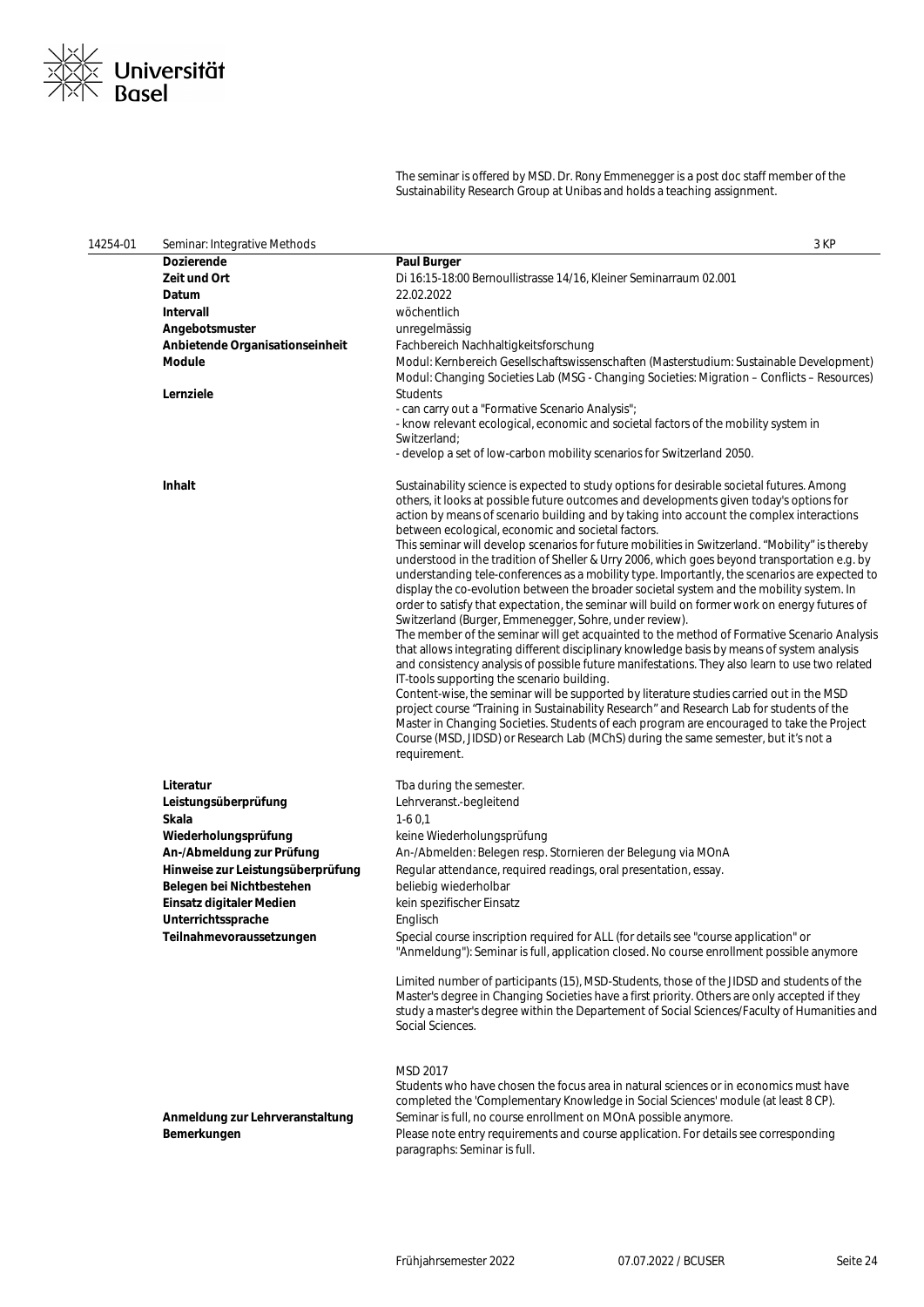

### MSD 2017

For students with focus area in social sciences the seminar is optional for the "Core Competences in Social Scienes" module. All students may transfer the credit points to the FASR module (learning agreement).

This seminar is offered by MSD. Prof. Dr. Paul Burger is a member of the teaching committee MSD and head of the Sustainability Research Group, Dep. of Social Sciences, Faculty of Humanities and Social Sciences.

| 11513-01 | Vorlesung mit Übungen: Sustainability: A new Societal Paradigm? |                                                                                                                                                                                                                                                                                                                                                                                                                                          | 3 KP |
|----------|-----------------------------------------------------------------|------------------------------------------------------------------------------------------------------------------------------------------------------------------------------------------------------------------------------------------------------------------------------------------------------------------------------------------------------------------------------------------------------------------------------------------|------|
|          | Dozierende                                                      | <b>Paul Burger</b>                                                                                                                                                                                                                                                                                                                                                                                                                       |      |
|          | Zeit und Ort                                                    | Mi 08:15-10:00 Kollegienhaus, Hörsaal 115                                                                                                                                                                                                                                                                                                                                                                                                |      |
|          | Datum                                                           | 23.02.2022                                                                                                                                                                                                                                                                                                                                                                                                                               |      |
|          | Intervall                                                       | wöchentlich                                                                                                                                                                                                                                                                                                                                                                                                                              |      |
|          | Angebotsmuster                                                  | Jedes Frühjahrsem.                                                                                                                                                                                                                                                                                                                                                                                                                       |      |
|          | Anbietende Organisationseinheit                                 | Fachbereich Nachhaltigkeitsforschung                                                                                                                                                                                                                                                                                                                                                                                                     |      |
|          | Module                                                          | Modul: Kernbereich Gesellschaftswissenschaften (Masterstudium: Sustainable Development)<br>Modul: Komplementärer Basisbereich Gesellschaftswissenschaften (Masterstudium:<br>Sustainable Development)<br>Vertiefungsmodul Global Europe: Umwelt und Nachhaltigkeit (Masterstudium: European                                                                                                                                              |      |
|          |                                                                 | Global Studies)<br>Modul: Fields: Environment and Development (MSG - African Studies)                                                                                                                                                                                                                                                                                                                                                    |      |
|          |                                                                 | Modul: Fields: Governance and Politics (MSG - African Studies)<br>Modul: Fields: Knowledge Production and Transfer (MSG - African Studies)<br>Modul: Resources and Sustainability (MSG - Changing Societies: Migration - Conflicts -<br>Resources)                                                                                                                                                                                       |      |
|          | Lernziele                                                       | The students<br>- understand 'sustainable development' as a new alternative role model within the global<br>societal development discourse;                                                                                                                                                                                                                                                                                              |      |
|          |                                                                 | - know important theoretical social sciences based approaches to analyze sustainability issues<br>and to conceptualize the role model.                                                                                                                                                                                                                                                                                                   |      |
|          | Inhalt                                                          | Sustainable Development has become more and more influential since the famous<br>Brundtland-report in shaping political, economic or individual decisions. However, it has also<br>become a buzzword with many different meanings serving many different interests.<br>Moreover, there are quite controversial theoretical approaches for conceptualizing                                                                                |      |
|          |                                                                 | sustainable development across different disciplines. Against this backdrop, this lecture<br>provides a social science oriented basis for                                                                                                                                                                                                                                                                                                |      |
|          |                                                                 | - understanding sustainable development as a new societal role model for human<br>development;<br>- conceptualizing sustainable development based on justice.                                                                                                                                                                                                                                                                            |      |
|          | Literatur                                                       | Literature tba during lecture.                                                                                                                                                                                                                                                                                                                                                                                                           |      |
|          | Leistungsüberprüfung                                            | Leistungsnachweis                                                                                                                                                                                                                                                                                                                                                                                                                        |      |
|          | Skala                                                           | $1-60,1$                                                                                                                                                                                                                                                                                                                                                                                                                                 |      |
|          | Wiederholungsprüfung                                            | eine Wiederholung, bester Versuch zählt                                                                                                                                                                                                                                                                                                                                                                                                  |      |
|          | An-/Abmeldung zur Prüfung                                       | An-/Abmelden: Belegen resp. Stornieren der Belegung via MOnA                                                                                                                                                                                                                                                                                                                                                                             |      |
|          | Hinweise zur Leistungsüberprüfung                               | Regular attendance and active participation. Final assessment: written examination on<br>01.06.22: during usual teaching time slot. Repeat examination: in June, Details tba.                                                                                                                                                                                                                                                            |      |
|          | Belegen bei Nichtbestehen                                       | beliebig wiederholbar                                                                                                                                                                                                                                                                                                                                                                                                                    |      |
|          | Einsatz digitaler Medien                                        | kein spezifischer Einsatz                                                                                                                                                                                                                                                                                                                                                                                                                |      |
|          | Unterrichtssprache                                              | Englisch                                                                                                                                                                                                                                                                                                                                                                                                                                 |      |
|          | Teilnahmevoraussetzungen                                        | For MSD students (incl. preparation semester), those of the IJDSD and the listed degree<br>programs (see list of modules). Other students must do a master's degree within the<br>Departement of Social Sciences/Faculty of Humanities and Social Sciences.                                                                                                                                                                              |      |
|          | Anmeldung zur Lehrveranstaltung                                 | Course enrollment on MOnA should be completed by the beginning of the teaching period<br>(withdrawal possible until Monday of week five).                                                                                                                                                                                                                                                                                                |      |
|          | Bemerkungen                                                     | Only for MSD students (incl. preparation semester), those of the IJDSD and the listed degree<br>programs (see list of modules). Other students must do a master's degree within the<br>Departement of Social Sciences/Faculty of Humanities and Social Sciences.<br>MSD 2017<br>Mandatory lecture for all. A different choice is only allowed for students, who have<br>a) attended and accredited the same class for the former degree; |      |
|          |                                                                 | b) attended and accredited a comparable class for the former degree.<br>If a) or b) applies you have to register for a different course according to prior agreement with<br>Prof. Dr. P. Burger.                                                                                                                                                                                                                                        |      |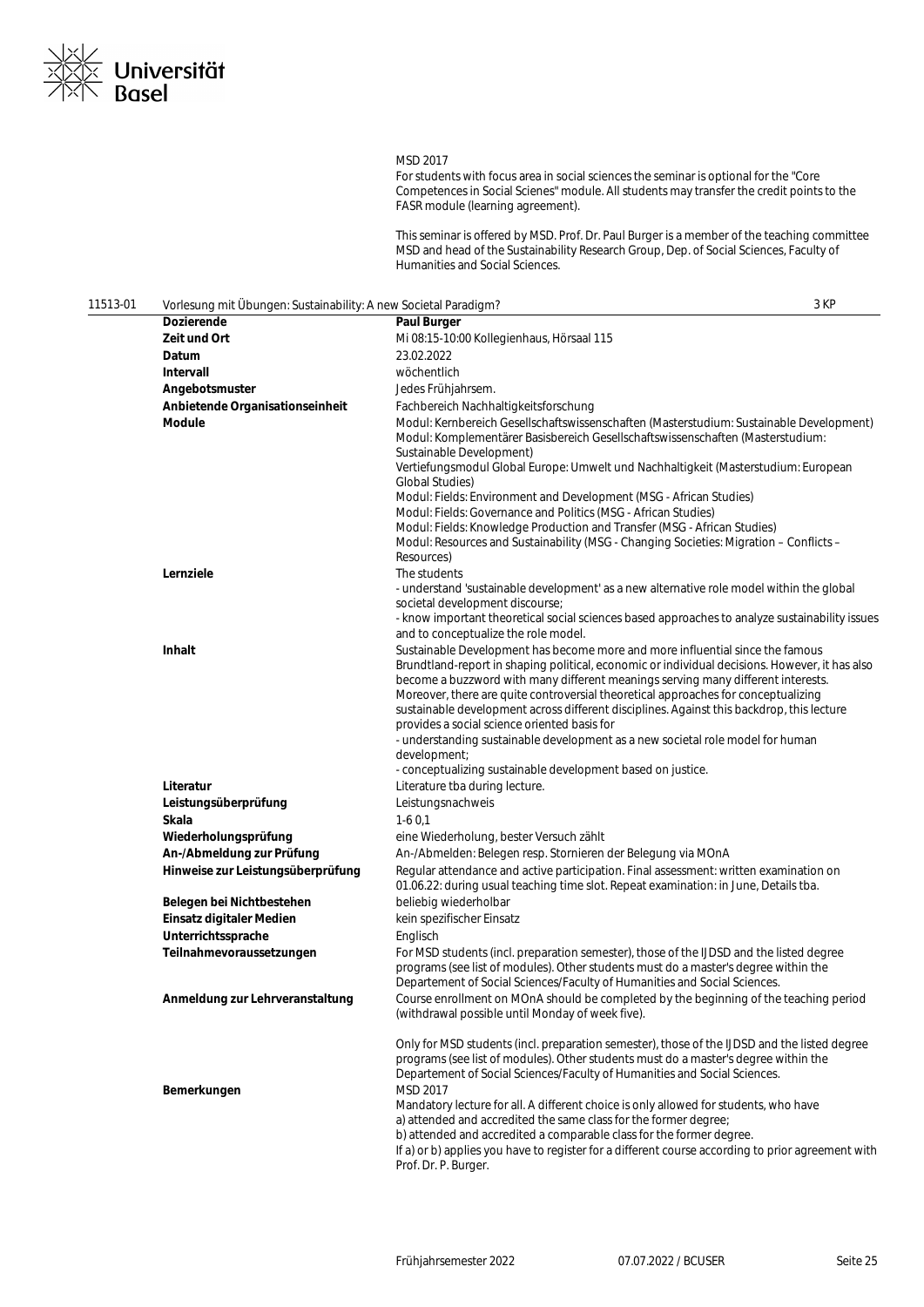

This lecture is offered by MSD. Prof. Dr. Paul Burger is a member of the Teaching Committee MSD and head of the Sustainability Research Group, Dep. of Social Sciences, Faculty of Humanities and Social Sciences, University of Basel

### **Modul: Kernbereich Wirtschaftswissenschaften**

| 43498-01 | Kolloquium: Psychological Theory in Consumer Behavior<br>6 KP |                                                                                                                                                                                                                                                                                                                                                                                                                                                                                                                     |  |
|----------|---------------------------------------------------------------|---------------------------------------------------------------------------------------------------------------------------------------------------------------------------------------------------------------------------------------------------------------------------------------------------------------------------------------------------------------------------------------------------------------------------------------------------------------------------------------------------------------------|--|
|          | <b>Dozierende</b>                                             | C. Miguel Brendl                                                                                                                                                                                                                                                                                                                                                                                                                                                                                                    |  |
|          | Zeit und Ort                                                  | Mi 14:15-18:00 - Online Präsenz -                                                                                                                                                                                                                                                                                                                                                                                                                                                                                   |  |
|          |                                                               | The course will be taught online per Zoom.                                                                                                                                                                                                                                                                                                                                                                                                                                                                          |  |
|          | Datum                                                         | 23.02.2022                                                                                                                                                                                                                                                                                                                                                                                                                                                                                                          |  |
|          | Intervall                                                     | 14-täglich                                                                                                                                                                                                                                                                                                                                                                                                                                                                                                          |  |
|          | Angebotsmuster                                                | Jedes Frühjahrsem.                                                                                                                                                                                                                                                                                                                                                                                                                                                                                                  |  |
|          | Anbietende Organisationseinheit                               | Wirtschaftswissenschaftliche Fakultät / WWZ                                                                                                                                                                                                                                                                                                                                                                                                                                                                         |  |
|          | <b>Module</b>                                                 | Modul: Business Field: Marketing (Masterstudium: Business and Technology)<br>Modul: Core Courses in Marketing and Strategic Management (Masterstudium:<br>Wirtschaftswissenschaften)<br>Modul: Kernbereich Wirtschaftswissenschaften (Masterstudium: Sustainable Development)<br>Modul: Specific Electives in Business and Economics (Masterstudium:<br>Wirtschaftswissenschaften)                                                                                                                                  |  |
|          |                                                               | Modul: Specific Electives in Marketing and Strategic Management (Masterstudium:<br>Wirtschaftswissenschaften)<br>Vertiefungsmodul: Marketing and Strategic Management (Masterstudium:                                                                                                                                                                                                                                                                                                                               |  |
|          | Lernziele                                                     | Wirtschaftswissenschaften (Studienbeginn vor 01.08.2021))<br>• Obtaining an overview of fundamental psychological concepts in preference formation and<br>choice.                                                                                                                                                                                                                                                                                                                                                   |  |
|          |                                                               | • Learning about the nature of theory construction and theory testing by means of<br>experiments (heavily emphasized).                                                                                                                                                                                                                                                                                                                                                                                              |  |
|          | Inhalt                                                        | The course is appropriate for master's students in business, economics, or psychology, as well<br>as for PhD students.                                                                                                                                                                                                                                                                                                                                                                                              |  |
|          |                                                               | The course focuses on psychological theory that is the basis for theories in consumer<br>behavior. It has a methodological emphasis by teaching you how to conduct research using<br>experiments. This course is a precondition for writing a master's thesis in behavioral<br>marketing. But beyond that it is of particular interest if you want to explore what academic<br>research is like.                                                                                                                    |  |
|          |                                                               | -For those without a prior degree in psychology the course offers a crash course in<br>psychology as it relates to preferences (attitudes, feelings, evaluative judgments, choice).<br>-For anyone interested in behavioral sciences the course offers the opportunity to practice an<br>important skill: deriving behavioral predictions from theories. This skill goes beyond merely<br>describing a theory and is important for anyone who wants to actually use a theory, be it for<br>research or application. |  |
|          |                                                               | During the seminar we discuss your homework solutions to a set of exercises. From this<br>discussion we draw inferences about theory itself and about designing experiments. The<br>entire course is in English.                                                                                                                                                                                                                                                                                                    |  |
|          | Literatur                                                     | Last year's syllabus is posted here: https://adam.unibas.ch/goto_adam_crs_480685.html                                                                                                                                                                                                                                                                                                                                                                                                                               |  |
|          | Weblink                                                       | https://adam.unibas.ch                                                                                                                                                                                                                                                                                                                                                                                                                                                                                              |  |
|          | Leistungsüberprüfung                                          | Leistungsnachweis                                                                                                                                                                                                                                                                                                                                                                                                                                                                                                   |  |
|          | Skala                                                         | $1-60,1$                                                                                                                                                                                                                                                                                                                                                                                                                                                                                                            |  |
|          | Wiederholungsprüfung                                          | keine Wiederholungsprüfung                                                                                                                                                                                                                                                                                                                                                                                                                                                                                          |  |
|          | An-/Abmeldung zur Prüfung                                     | An- und Abmelden: Dozierende                                                                                                                                                                                                                                                                                                                                                                                                                                                                                        |  |
|          | Hinweise zur Leistungsüberprüfung                             | Format of the Class Sessions<br>The class discussion focuses on exercises. Every session your homework consists of readings<br>and exercises that ask you to make predictions for an experiment. Every session I randomly<br>draw some students to present their exercise solutions, which we then discuss. Given this<br>format, it is necessary that you have completed the assigned readings and exercises before<br>each session, and that you are present during each session.                                 |  |
|          |                                                               |                                                                                                                                                                                                                                                                                                                                                                                                                                                                                                                     |  |

A detailed write-up of an exercise will definitely be part of the grade. The following might also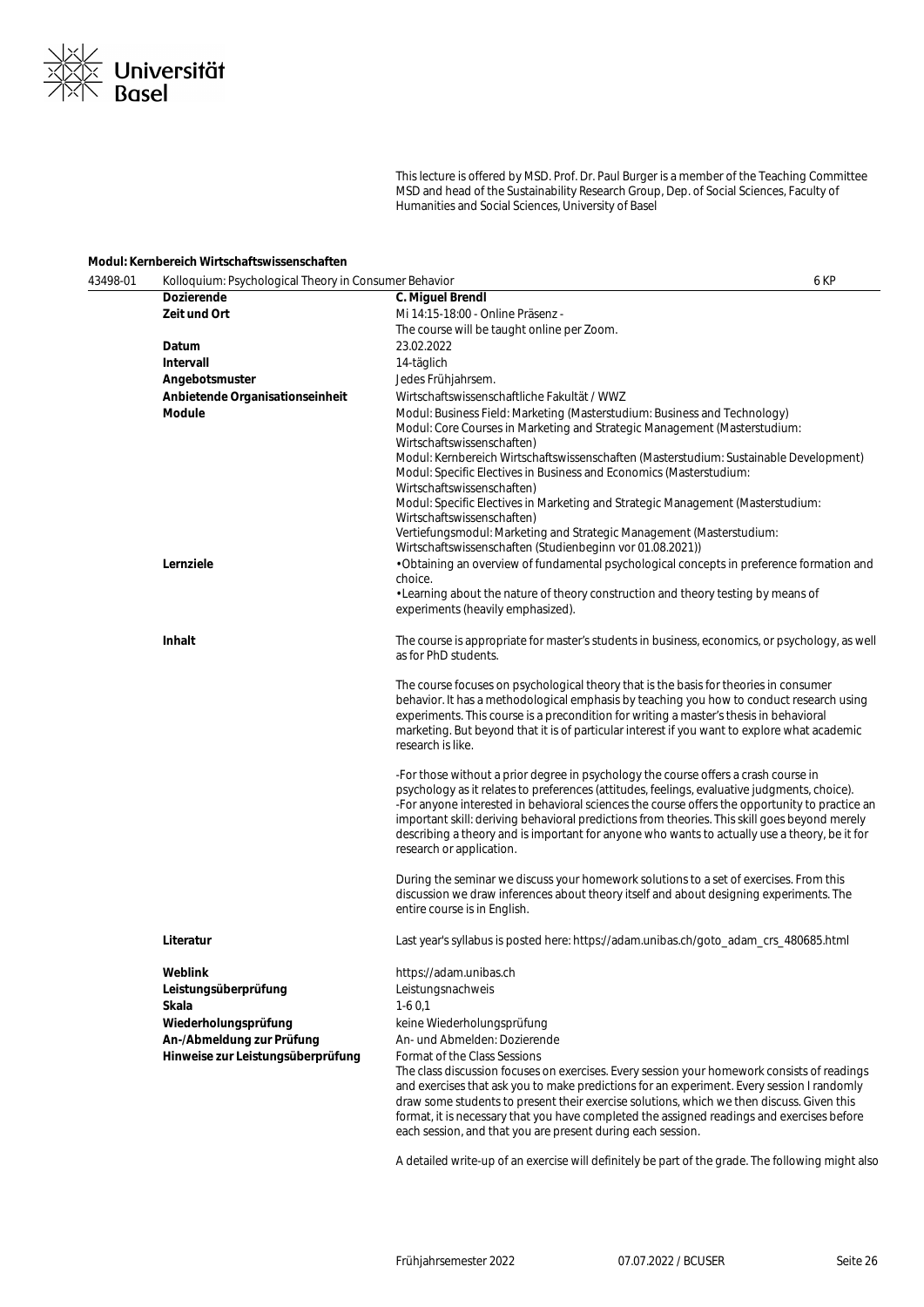

Belegen bei Nichtbestehen beliebig wiederholbar **Einsatz digitaler Medien** Online-Veranstaltung Unterrichtssprache **Englisch Teilnahmevoraussetzungen** If you are a master's student at the business and economics faculty in Basel, you need to have taken "Behavioral Science" and "Consumer Behavior: Theoretical Foundations". If you study elsewhere or are a PhD student, please contact me. A maximum of 20 students can enroll and in the past all those who fulfilled the course requirements were admitted. Should demand for the course surpass the available seats, we will emphasize the following for admissions: • Grades in the Kernfächer 62650-01 "Behavioral Science" and 12036 "Econometrics" or in equivalent courses if you come from another discipline. **Anmeldung zur Lehrveranstaltung** As the course is restricted to 20 students, please fill in the application form on the following link https://adam.unibas.ch/goto.php? target=crs\_1089742\_rcodecd2VXxuTFw&client\_id=adam by February 10th, 2022, 8 pm. You will be notified by February 17th, 2022, if you have been admitted to the Kolloquium. Your enrollment in MOnA will then be registered automatically after the official enrollment deadline. **Bemerkungen** To take the course you have to attend as of Session 1. Note that there will be homework in preparation of Session 1. This course is a pre-requisite if you want to write a master's thesis in behavioral marketing. For more information about these pre-requisites see: https://wwz.unibas.ch/fileadmin/ user\_upload/wwz/00\_Professuren/ Brendl\_Marketing/2021\_07\_19\_MBrendl\_Requirements\_Master\_s\_Thesis\_in\_Behavioral\_Mar keting.pdf

contribute: your contributions to the class discussion; the presentations you give.

The course will be taught online per Zoom.

| 10625-01 | Vorlesung: Advanced International Trade and Business |                                                                                                                                                                                                                                                                                                                                                                                                                                                                                                                                                                                                                                                                                                                                                                                                                                                                                                                                                                                                                                                                                                                                                                                                                                                                                                             | 6 KP |
|----------|------------------------------------------------------|-------------------------------------------------------------------------------------------------------------------------------------------------------------------------------------------------------------------------------------------------------------------------------------------------------------------------------------------------------------------------------------------------------------------------------------------------------------------------------------------------------------------------------------------------------------------------------------------------------------------------------------------------------------------------------------------------------------------------------------------------------------------------------------------------------------------------------------------------------------------------------------------------------------------------------------------------------------------------------------------------------------------------------------------------------------------------------------------------------------------------------------------------------------------------------------------------------------------------------------------------------------------------------------------------------------|------|
|          | <b>Dozierende</b>                                    | <b>Rolf Weder</b>                                                                                                                                                                                                                                                                                                                                                                                                                                                                                                                                                                                                                                                                                                                                                                                                                                                                                                                                                                                                                                                                                                                                                                                                                                                                                           |      |
|          | Zeit und Ort                                         | Do 08:15-10:00 Wirtschaftswissenschaftliche Fakultät, Seminarraum S15 HG.31                                                                                                                                                                                                                                                                                                                                                                                                                                                                                                                                                                                                                                                                                                                                                                                                                                                                                                                                                                                                                                                                                                                                                                                                                                 |      |
|          |                                                      | Fr 08:15-10:00 Wirtschaftswissenschaftliche Fakultät, Seminarraum S15 HG.31                                                                                                                                                                                                                                                                                                                                                                                                                                                                                                                                                                                                                                                                                                                                                                                                                                                                                                                                                                                                                                                                                                                                                                                                                                 |      |
|          | Datum                                                | 24.02.2022                                                                                                                                                                                                                                                                                                                                                                                                                                                                                                                                                                                                                                                                                                                                                                                                                                                                                                                                                                                                                                                                                                                                                                                                                                                                                                  |      |
|          | Intervall                                            | wöchentlich                                                                                                                                                                                                                                                                                                                                                                                                                                                                                                                                                                                                                                                                                                                                                                                                                                                                                                                                                                                                                                                                                                                                                                                                                                                                                                 |      |
|          | Angebotsmuster                                       | Jedes Frühjahrsem.                                                                                                                                                                                                                                                                                                                                                                                                                                                                                                                                                                                                                                                                                                                                                                                                                                                                                                                                                                                                                                                                                                                                                                                                                                                                                          |      |
|          | Anbietende Organisationseinheit                      | Wirtschaftswissenschaftliche Fakultät / WWZ                                                                                                                                                                                                                                                                                                                                                                                                                                                                                                                                                                                                                                                                                                                                                                                                                                                                                                                                                                                                                                                                                                                                                                                                                                                                 |      |
|          | <b>Module</b>                                        | Modul: Business Field: Strategy and Organization (Masterstudium: Business and Technology)<br>Modul: Core Courses in Business and Economics (Masterstudium: Wirtschaftswissenschaften)<br>Modul: Core Courses in International Trade, Growth and the Environment (Masterstudium:<br>Wirtschaftswissenschaften)<br>Modul: Field Electives in Economics and Public Policy (Masterstudium: Economics and Public<br>Policy)<br>Modul: Kernbereich Wirtschaftswissenschaften (Masterstudium: Sustainable Development)<br>Modul: Specific Electives in Business and Economics (Masterstudium:<br>Wirtschaftswissenschaften)<br>Modul: Specific Electives in International Trade, Growth and the Environment (Masterstudium:<br>Wirtschaftswissenschaften)<br>Spezialisierungsmodul: Areas of Specialization in International and/or Monetary Economics<br>(Masterstudium: International and Monetary Economics)<br>Vertiefungsmodul Global Europe: Handel und Unternehmen in der Globalisierung<br>(Masterstudium: European Global Studies)<br>Vertiefungsmodul Global Europe: Regional Integration and Global Flows (Masterstudium:<br>European Global Studies)<br>Vertiefungsmodul: International Trade, Growth and the Environment (Masterstudium:<br>Wirtschaftswissenschaften (Studienbeginn vor 01.08.2021)) |      |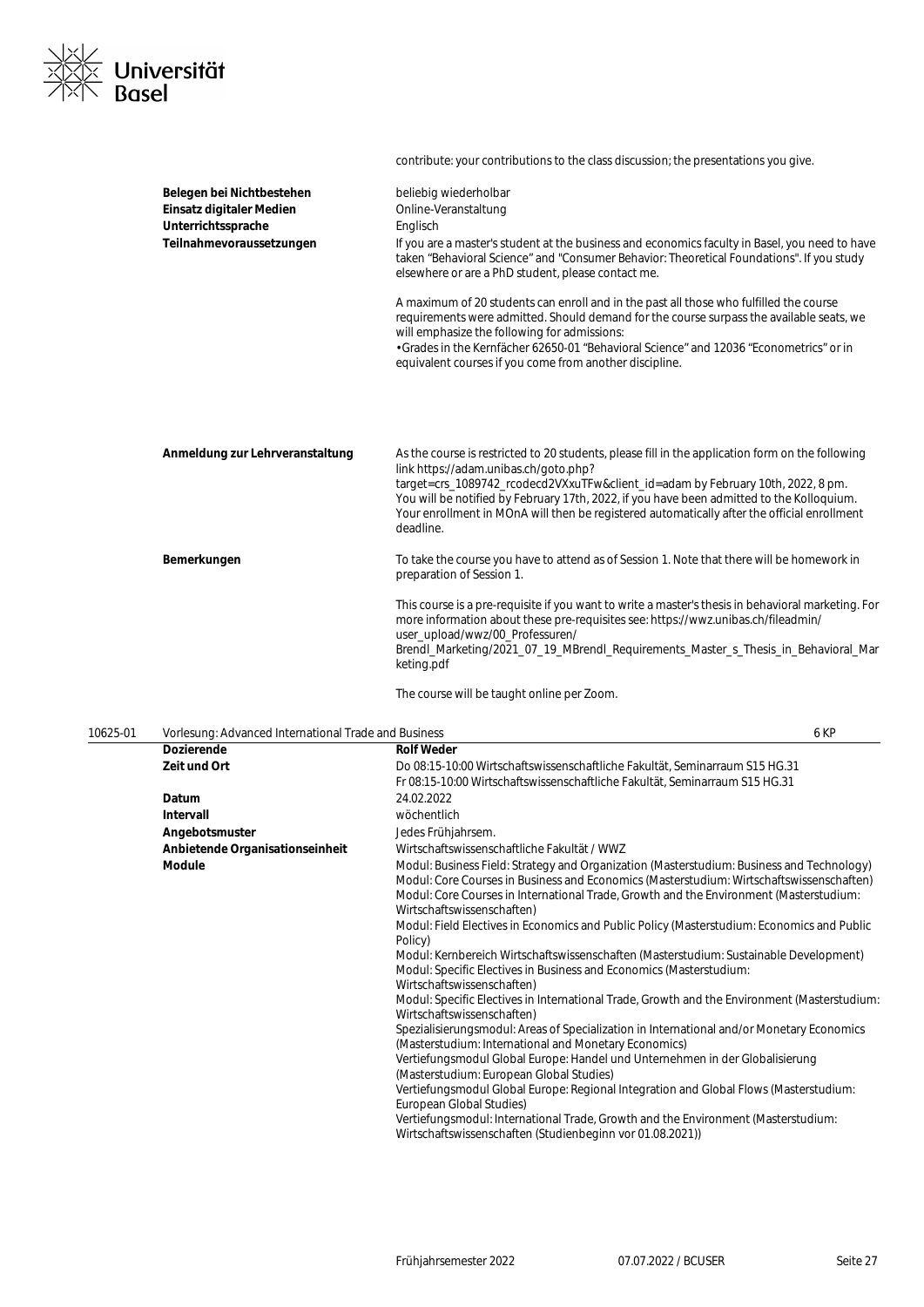

| Lernziele                                                                                               | Learning objectives:<br>1. to know the scientific discussion in international trade and international business regarding<br>"Globalization" and "Outsourcing",<br>2. to understand the major contributions of the classical, neoclassical and new trade theories,<br>and how these insights are used in the current literature,<br>3. to get an understanding, how trade economists simplify international relationships in order<br>to analyze and answer the questions posed above,<br>4. to gain insight into the current research in international trade and business,<br>5. to get to know and be able to apply concepts which allow international companies and<br>international organizations to develop strategies which are important in practice.                                                                                                                                                                                                                                                                                                                                                                                                                                                                                                                                                                                                                                                                                                                                                      |
|---------------------------------------------------------------------------------------------------------|------------------------------------------------------------------------------------------------------------------------------------------------------------------------------------------------------------------------------------------------------------------------------------------------------------------------------------------------------------------------------------------------------------------------------------------------------------------------------------------------------------------------------------------------------------------------------------------------------------------------------------------------------------------------------------------------------------------------------------------------------------------------------------------------------------------------------------------------------------------------------------------------------------------------------------------------------------------------------------------------------------------------------------------------------------------------------------------------------------------------------------------------------------------------------------------------------------------------------------------------------------------------------------------------------------------------------------------------------------------------------------------------------------------------------------------------------------------------------------------------------------------|
| <b>Inhalt</b>                                                                                           | Content: This course deals with the effects that arise from the globalization of markets. We<br>derive challenges for economic policy and strategic management of international firms.<br>International trade theory offers an excellent framework in this respect. We deal with<br>questions such as: "Who gains and who loses from selective integration of markets?", "Which<br>impacts arise from technological changes abroad and at home?", "Why do multinational firms<br>exist and what strategies do or should they follow in different circumstances?", "How can we<br>explain outsourcing and offshoring, what are the effects, how can international firms react?".<br>The course not only provides answers to these questions, but also introduces the concepts<br>which current research in international trade is based on and constantly is using. We present<br>and discuss the fundamental contributions of the traditional and new trade theory, also<br>referring to current research in the field; research has always been very dynamic in this field -<br>theoretically and empirically. This requires that textbooks, papers in scientific journals as well<br>as working papers on the graduate level are used in the course. One of the challenges of this<br>course and of economics in general is to constantly ask in which way the insight can be useful<br>for policy making and strategic management in companies.<br>One or two guestlectures will be integrated in the course. |
| Literatur                                                                                               | The relevant literature will be mentioned on the outline of the course. We will start with the<br>foundation of international trade theory by David Ricardo in 1817 ("On Foreign Trade"), but<br>also integrate most recent contributions from textbooks and articles published in<br>international journals of economics and business. Papers will, whenever possible, be posted<br>on ADAM in order that registered students in the course can easily download them from<br>ADAM.                                                                                                                                                                                                                                                                                                                                                                                                                                                                                                                                                                                                                                                                                                                                                                                                                                                                                                                                                                                                                              |
| Weblink                                                                                                 | https://adam.unibas.ch                                                                                                                                                                                                                                                                                                                                                                                                                                                                                                                                                                                                                                                                                                                                                                                                                                                                                                                                                                                                                                                                                                                                                                                                                                                                                                                                                                                                                                                                                           |
| Leistungsüberprüfung                                                                                    | Leistungsnachweis                                                                                                                                                                                                                                                                                                                                                                                                                                                                                                                                                                                                                                                                                                                                                                                                                                                                                                                                                                                                                                                                                                                                                                                                                                                                                                                                                                                                                                                                                                |
| Skala                                                                                                   | $1-60.1$                                                                                                                                                                                                                                                                                                                                                                                                                                                                                                                                                                                                                                                                                                                                                                                                                                                                                                                                                                                                                                                                                                                                                                                                                                                                                                                                                                                                                                                                                                         |
| Wiederholungsprüfung                                                                                    | keine Wiederholungsprüfung                                                                                                                                                                                                                                                                                                                                                                                                                                                                                                                                                                                                                                                                                                                                                                                                                                                                                                                                                                                                                                                                                                                                                                                                                                                                                                                                                                                                                                                                                       |
| An-/Abmeldung zur Prüfung<br>Hinweise zur Leistungsüberprüfung                                          | An-/Abmelden: Belegen resp. Stornieren der Belegung via MOnA<br>How to attain the learning objectives:                                                                                                                                                                                                                                                                                                                                                                                                                                                                                                                                                                                                                                                                                                                                                                                                                                                                                                                                                                                                                                                                                                                                                                                                                                                                                                                                                                                                           |
|                                                                                                         | Students should read the required reading in advance of each session. Some of this reading is<br>very short. The required reading is reduced to the minimum. However, I will sometimes go<br>beyond this material and integrate further aspects into the lecture from the additional<br>reading or the list of bibliography found at the end of this outline. I mention this list also as an<br>aid for further reading and for writing a term paper for the Seminar in International<br>Economics or the Master's thesis. Problems or questions will be solved by the students and/or<br>discussed in class.                                                                                                                                                                                                                                                                                                                                                                                                                                                                                                                                                                                                                                                                                                                                                                                                                                                                                                    |
|                                                                                                         | There will be a written final exam. I will give students the opportunity to earn additional<br>grades for active participation in form of handing in short essays or assignments as well as<br>short presentations during the term. These will will have an announced weight in the final<br>grade. Detailed information will be given at the beginning of the course as well as in the<br>outline that should be available two weeks before the semester.                                                                                                                                                                                                                                                                                                                                                                                                                                                                                                                                                                                                                                                                                                                                                                                                                                                                                                                                                                                                                                                       |
|                                                                                                         | written exam: 03.06.22; 08:15-09:45. WWZ S15: A-Z.                                                                                                                                                                                                                                                                                                                                                                                                                                                                                                                                                                                                                                                                                                                                                                                                                                                                                                                                                                                                                                                                                                                                                                                                                                                                                                                                                                                                                                                               |
| Belegen bei Nichtbestehen<br>Einsatz digitaler Medien<br>Unterrichtssprache<br>Teilnahmevoraussetzungen | beliebig wiederholbar<br>kein spezifischer Einsatz<br>Englisch<br>Prerequisites:<br>I expect that students have accomplished some courses in microeconomics on the BA level<br>and that they have been confronted with a course or some material in International Trade or<br>International Business on the BA level. The most important ingredient to the successful<br>completion of the course is, however, the interest of students in topics of globalization and<br>internationalization of firms and their willingness to read and regularly participate in class.                                                                                                                                                                                                                                                                                                                                                                                                                                                                                                                                                                                                                                                                                                                                                                                                                                                                                                                                        |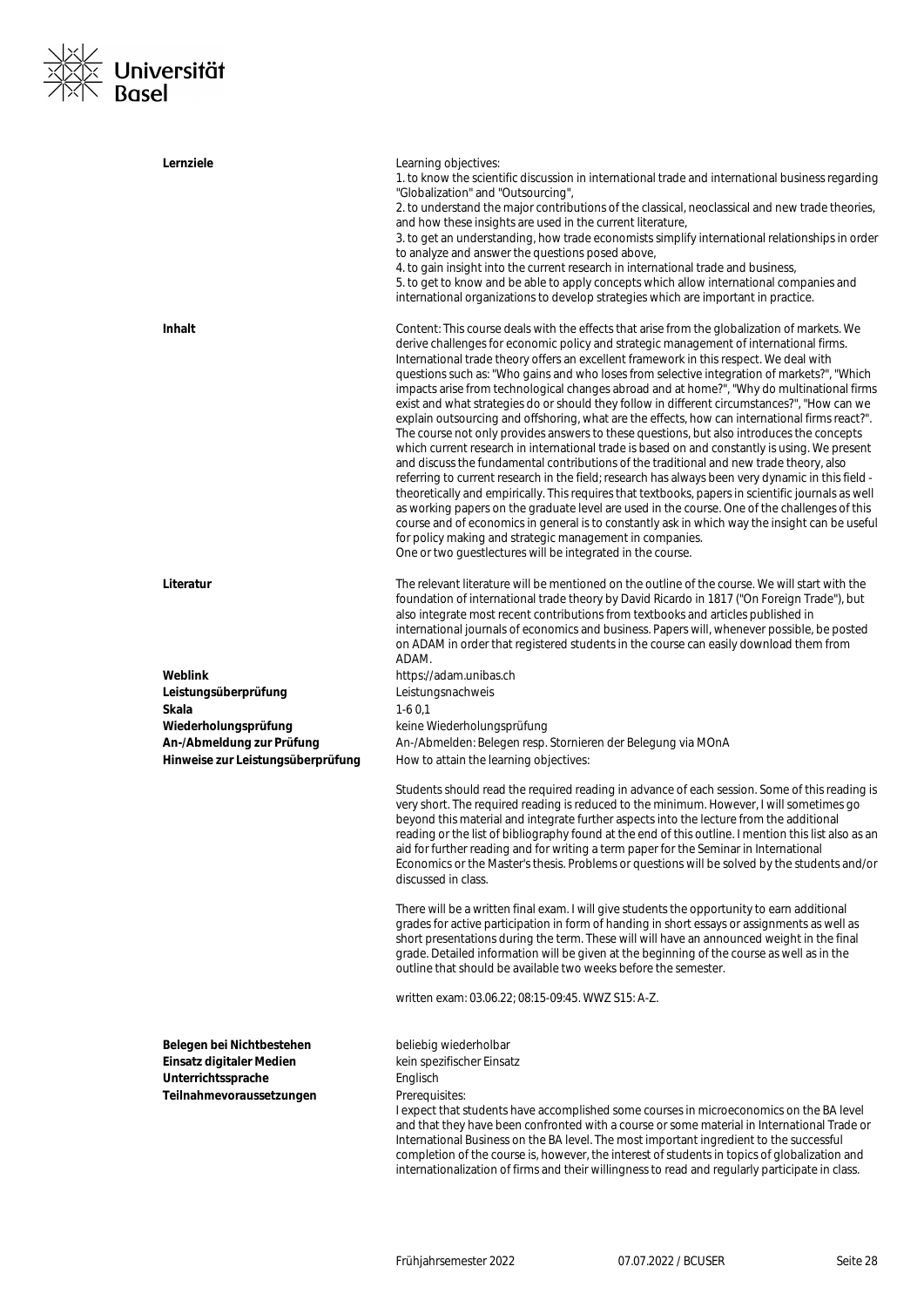

| Anmeldung zur Lehrveranstaltung | Registration: Please enrol in MOnA. EUCOR-Students and students of other Swiss Universities<br>have to enrol at the students administration office (studseksupport1@unibas.ch) within the<br>official enrolment period.                                                                                                                                  |
|---------------------------------|----------------------------------------------------------------------------------------------------------------------------------------------------------------------------------------------------------------------------------------------------------------------------------------------------------------------------------------------------------|
| Bemerkungen                     | In 2022, I intend to use slightly more time for discussions on company strategies and<br>economic policy in the light of the new technological developments ("Digitization") and the<br>determinants of innovation. There will be two quests who will give a lecture followed by a<br>discussion on each these two topics towards the end of the course. |
|                                 | l also plan to give you the possibility to select extracts or invidual chapters of recently<br>published papers and books to present them towards the end of the class. Details will made<br>available at the beginning of the term.                                                                                                                     |
|                                 | Note that this course is recommended as prerequisite for the following courses:                                                                                                                                                                                                                                                                          |
|                                 | A) International Trade, Resources and the Environment, offered by Prof. Scott Taylor<br>(University of Calgary) in May 2022.                                                                                                                                                                                                                             |
|                                 | B) Global Strategy and Multinational Companies, offered by Prof. Bradford Jensen                                                                                                                                                                                                                                                                         |

(Georgetown University) in July 2022.

# 50877-01 Vorlesung: Economics of Global Health 3 KP

| voriosang. Loonomios or Giobarnoaith |                                                                                                                                                                                                                                                                                                                                                                                                                                                                                                                                                                                                                                                                                                                                                                         |
|--------------------------------------|-------------------------------------------------------------------------------------------------------------------------------------------------------------------------------------------------------------------------------------------------------------------------------------------------------------------------------------------------------------------------------------------------------------------------------------------------------------------------------------------------------------------------------------------------------------------------------------------------------------------------------------------------------------------------------------------------------------------------------------------------------------------------|
| <b>Dozierende</b>                    | Günther Fink                                                                                                                                                                                                                                                                                                                                                                                                                                                                                                                                                                                                                                                                                                                                                            |
| Zeit und Ort                         | Mo 12:15-14:00 Wirtschaftswissenschaftliche Fakultät, Seminarraum S14 HG.32<br>Mi 14:15-16:00 Wirtschaftswissenschaftliche Fakultät, Seminarraum S14 HG.32                                                                                                                                                                                                                                                                                                                                                                                                                                                                                                                                                                                                              |
| Datum                                | 20.04.2022                                                                                                                                                                                                                                                                                                                                                                                                                                                                                                                                                                                                                                                                                                                                                              |
| Intervall                            | wöchentlich                                                                                                                                                                                                                                                                                                                                                                                                                                                                                                                                                                                                                                                                                                                                                             |
| Angebotsmuster                       | Jedes Frühjahrsem.                                                                                                                                                                                                                                                                                                                                                                                                                                                                                                                                                                                                                                                                                                                                                      |
| Anbietende Organisationseinheit      | Wirtschaftswissenschaftliche Fakultät / WWZ                                                                                                                                                                                                                                                                                                                                                                                                                                                                                                                                                                                                                                                                                                                             |
| <b>Module</b>                        | Modul: Field Electives in Economics and Public Policy (Masterstudium: Economics and Public<br>Policy)                                                                                                                                                                                                                                                                                                                                                                                                                                                                                                                                                                                                                                                                   |
|                                      | Modul: Kernbereich Wirtschaftswissenschaften (Masterstudium: Sustainable Development)<br>Modul: Policy Field: Health and Labor (Masterstudium: Economics and Public Policy)<br>Modul: Specific Electives in International Trade, Growth and the Environment (Masterstudium:<br>Wirtschaftswissenschaften)                                                                                                                                                                                                                                                                                                                                                                                                                                                               |
|                                      | Vertiefungsmodul Global Europe: Global Ageing and Health (Masterstudium: European<br>Global Studies)                                                                                                                                                                                                                                                                                                                                                                                                                                                                                                                                                                                                                                                                    |
|                                      | Vertiefungsmodul: International Trade, Growth and the Environment (Masterstudium:<br>Wirtschaftswissenschaften (Studienbeginn vor 01.08.2021))                                                                                                                                                                                                                                                                                                                                                                                                                                                                                                                                                                                                                          |
| <b>Inhalt</b>                        | This class examines health issues in developing countries from the standpoint of applied<br>economics. Specific topics include: (1) identifying the bi-directional relationship between<br>health and economic growth; (2) understanding key economic challenges to improving<br>individual and global health; and (3) recognizing differences between optimal health<br>decisions from an individual, national and global perspective. We will examine the empirical<br>evidence in support of interventions affecting health, including the success and failure of<br>interventions that target infant mortality, diarrhea, worms, AIDS, and malaria. We will also<br>investigate the role of health insurance as well as different approaches to deliver health care |
|                                      | in resource-constrained settings.                                                                                                                                                                                                                                                                                                                                                                                                                                                                                                                                                                                                                                                                                                                                       |
| Weblink                              | https://adam.unibas.ch                                                                                                                                                                                                                                                                                                                                                                                                                                                                                                                                                                                                                                                                                                                                                  |
| Leistungsüberprüfung                 | Leistungsnachweis                                                                                                                                                                                                                                                                                                                                                                                                                                                                                                                                                                                                                                                                                                                                                       |
| Skala                                | $1-60.1$                                                                                                                                                                                                                                                                                                                                                                                                                                                                                                                                                                                                                                                                                                                                                                |
| Wiederholungsprüfung                 | keine Wiederholungsprüfung                                                                                                                                                                                                                                                                                                                                                                                                                                                                                                                                                                                                                                                                                                                                              |
| An-/Abmeldung zur Prüfung            | Anmelden: Belegen; Abmelden: Studiendekanat                                                                                                                                                                                                                                                                                                                                                                                                                                                                                                                                                                                                                                                                                                                             |
| Hinweise zur Leistungsüberprüfung    | <b>Class Structure:</b><br>This class is centered on two or three readings from the health and economics literatures<br>chosen for each session. The instructor will go over the readings in class, present key<br>theoretical and empirical elements and expects students to challenge the methods and<br>findings of the papers presented.                                                                                                                                                                                                                                                                                                                                                                                                                            |
|                                      | Grading:<br>The grade of this class has the following three components:<br>Class participation: 30 percent<br>Final exam: 70 percent                                                                                                                                                                                                                                                                                                                                                                                                                                                                                                                                                                                                                                    |
|                                      | Class participation: Students are expected to have read articles on the reading list prior to<br>class, and to be able to 1) answer specific questions about these articles and 2) critically assess                                                                                                                                                                                                                                                                                                                                                                                                                                                                                                                                                                    |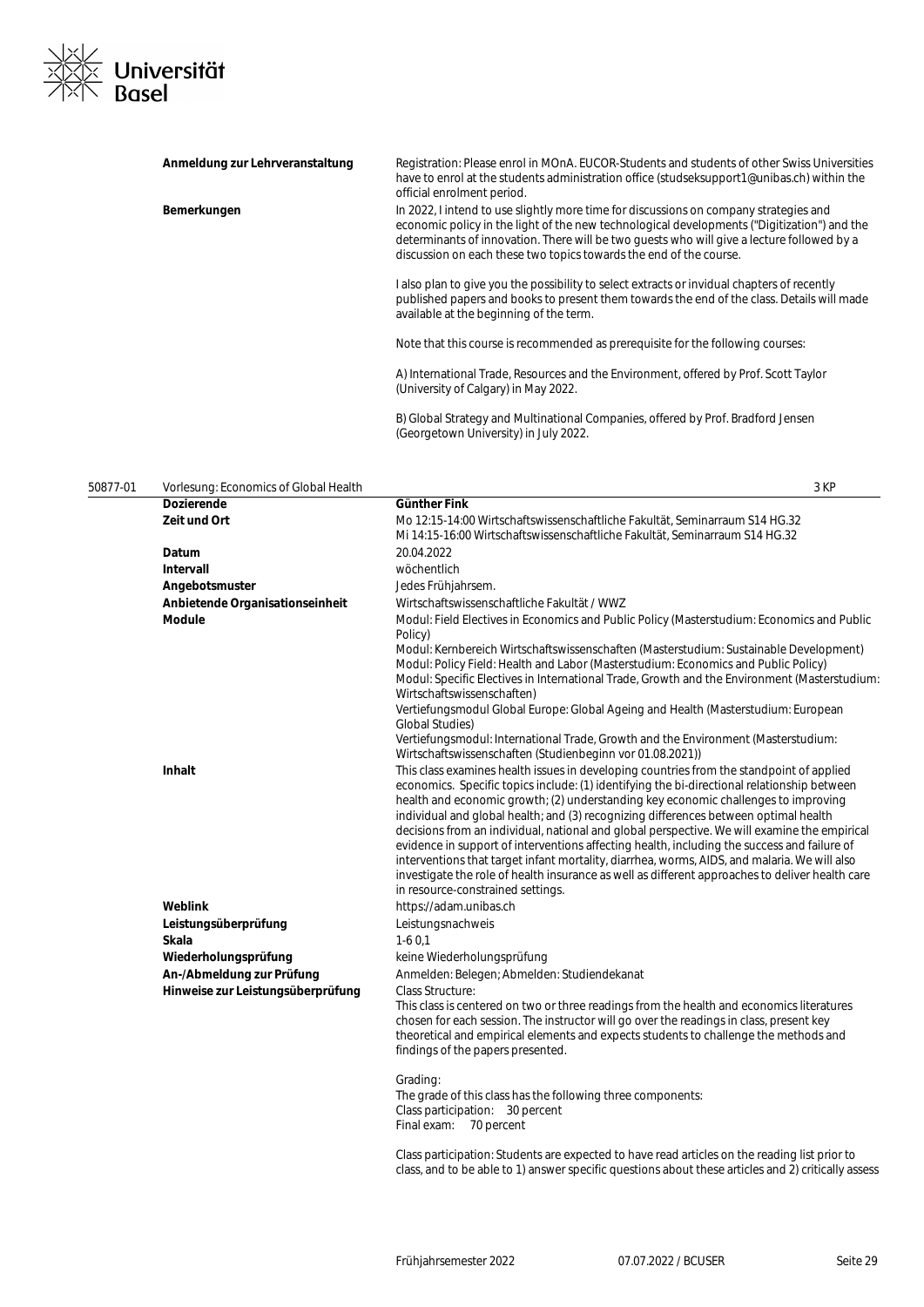

# the general approach and message of the articles discussed.

written exam: 01.06.22; 14:15-15:45.

| Belegen bei Nichtbestehen       | beliebig wiederholbar                                                                                                                                                                                                                                                                                                                                                                                                                                                                                                  |
|---------------------------------|------------------------------------------------------------------------------------------------------------------------------------------------------------------------------------------------------------------------------------------------------------------------------------------------------------------------------------------------------------------------------------------------------------------------------------------------------------------------------------------------------------------------|
| Einsatz digitaler Medien        | kein spezifischer Einsatz                                                                                                                                                                                                                                                                                                                                                                                                                                                                                              |
| Unterrichtssprache              | Englisch                                                                                                                                                                                                                                                                                                                                                                                                                                                                                                               |
| Teilnahmevoraussetzungen        | Familiarity with intermediate economic theory and econometrics—including consumer<br>theory, income and substitution effects, producer theory, experimental design, instrumental<br>variables, and difference-in-differences estimation is required.                                                                                                                                                                                                                                                                   |
| Anmeldung zur Lehrveranstaltung | Registration: Please enrol in MOnA. Enrolment = Registration for the exam! A deregistration is<br>possible until May 6, 2022 at the latest by email, including the completed exam cancellation<br>form, which can be found on the homepage, to belegungstorno-wwz-at-unibas.ch.                                                                                                                                                                                                                                        |
| Bemerkungen                     | Prof. Günther Fink is Associate Professor of Epidemiology and Household Economics at the<br>University of Basel, Head of the Household Economics and Health Systems Research Unit at<br>the Swiss Tropical and Public Health Institute in Basel, and Adjunct Professor of International<br>Health Economics at the Harvard T.H. Chan School of Public Health. He holds a Ph.D. in<br>economics from Bocconi University in Milan, Italy, as well as a Master's in applied economics<br>from the University of Michigan. |

| 62655-01 | Vorlesung: Energy Economics       | 3 KP                                                                                                                                                                                                                                                                                                                                                                                                                                                                                                                                                                            |
|----------|-----------------------------------|---------------------------------------------------------------------------------------------------------------------------------------------------------------------------------------------------------------------------------------------------------------------------------------------------------------------------------------------------------------------------------------------------------------------------------------------------------------------------------------------------------------------------------------------------------------------------------|
|          | <b>Dozierende</b>                 | <b>Hannes Weigt</b>                                                                                                                                                                                                                                                                                                                                                                                                                                                                                                                                                             |
|          | Zeit und Ort                      | Di 14:15-16:00 Wirtschaftswissenschaftliche Fakultät, Seminarraum S14 HG.32<br>Latest update (27.01.2022): The course will be taught in - class with a simoultaneous live-<br>stream which will be recorded.                                                                                                                                                                                                                                                                                                                                                                    |
|          | Datum                             | 22.02.2022                                                                                                                                                                                                                                                                                                                                                                                                                                                                                                                                                                      |
|          | Intervall                         | wöchentlich                                                                                                                                                                                                                                                                                                                                                                                                                                                                                                                                                                     |
|          | Angebotsmuster                    | Jedes Frühjahrsem.                                                                                                                                                                                                                                                                                                                                                                                                                                                                                                                                                              |
|          | Anbietende Organisationseinheit   | Wirtschaftswissenschaftliche Fakultät / WWZ                                                                                                                                                                                                                                                                                                                                                                                                                                                                                                                                     |
|          | <b>Module</b>                     | Modul: Field Electives in Economics and Public Policy (Masterstudium: Economics and Public<br>Policy)                                                                                                                                                                                                                                                                                                                                                                                                                                                                           |
|          |                                   | Modul: Kernbereich Wirtschaftswissenschaften (Masterstudium: Sustainable Development)<br>Modul: Policy Field: Competition and Regulation (Masterstudium: Economics and Public<br>Policy)                                                                                                                                                                                                                                                                                                                                                                                        |
|          |                                   | Modul: Policy Field: Environment and Energy (Masterstudium: Economics and Public Policy)<br>Vertiefungsmodul: Markets and Public Policy (Masterstudium: Wirtschaftswissenschaften<br>(Studienbeginn vor 01.08.2021))                                                                                                                                                                                                                                                                                                                                                            |
|          | Lernziele                         | The lecture aims to provide students with the opportunity to apply economic concepts within<br>an applied field (i.e. energy markets). Students will learn how to investigate real-world<br>settings, apply economic concepts to those settings and derive insights. The lecture is<br>designed to be interactive and discussion based.                                                                                                                                                                                                                                         |
|          | Inhalt                            | Within the lecture , Energy Economics' we will investigate current topics and trends of global<br>energy markets; in particular non-electricity related topics (electricity markets are covered in a<br>separate lecture). A particular focus lies on market functionalities, strategic company<br>behavior, and interaction of market actors. Topics will cover different energy markets (e.g.<br>crude oil and market power, natural gas supply in Europe and its relation to Russia) and<br>ongoing market and system transitions (e.g. mobility, synthetic fuels/hydrogen). |
|          | Literatur                         | The lecture will build upon scientific papers, news reports and blog posts. All literature will be<br>provided. Students are required to read about one paper per week.                                                                                                                                                                                                                                                                                                                                                                                                         |
|          | Weblink                           | https://wwz.unibas.ch/de/energieoekonomie/lehre/                                                                                                                                                                                                                                                                                                                                                                                                                                                                                                                                |
|          | Leistungsüberprüfung              | Leistungsnachweis                                                                                                                                                                                                                                                                                                                                                                                                                                                                                                                                                               |
|          | Skala                             | $1-60,1$                                                                                                                                                                                                                                                                                                                                                                                                                                                                                                                                                                        |
|          | Wiederholungsprüfung              | keine Wiederholungsprüfung                                                                                                                                                                                                                                                                                                                                                                                                                                                                                                                                                      |
|          | An-/Abmeldung zur Prüfung         | An-/Abmelden: Belegen resp. Stornieren der Belegung via MOnA                                                                                                                                                                                                                                                                                                                                                                                                                                                                                                                    |
|          | Hinweise zur Leistungsüberprüfung | Performance will be assessed via homework assignments and a final exam.<br>written exam: 07.06.22; 10:15-11:45. WWZ S15: A-Z.                                                                                                                                                                                                                                                                                                                                                                                                                                                   |
|          |                                   | The exam is scheduled in presence. If entrance checks are necessary for the exam due to<br>Covid protection measures, the start of the exam may still be delayed by up to 30 minutes.<br>In case COVID-19 protective measures prevent examination on site, the faculty reserves the<br>right to conduct the examination electronically during the same time slot.                                                                                                                                                                                                               |
|          | Belegen bei Nichtbestehen         | beliebig wiederholbar                                                                                                                                                                                                                                                                                                                                                                                                                                                                                                                                                           |
|          | <b>Einsatz digitaler Medien</b>   | kein spezifischer Einsatz                                                                                                                                                                                                                                                                                                                                                                                                                                                                                                                                                       |
|          | Unterrichtssprache                | Englisch                                                                                                                                                                                                                                                                                                                                                                                                                                                                                                                                                                        |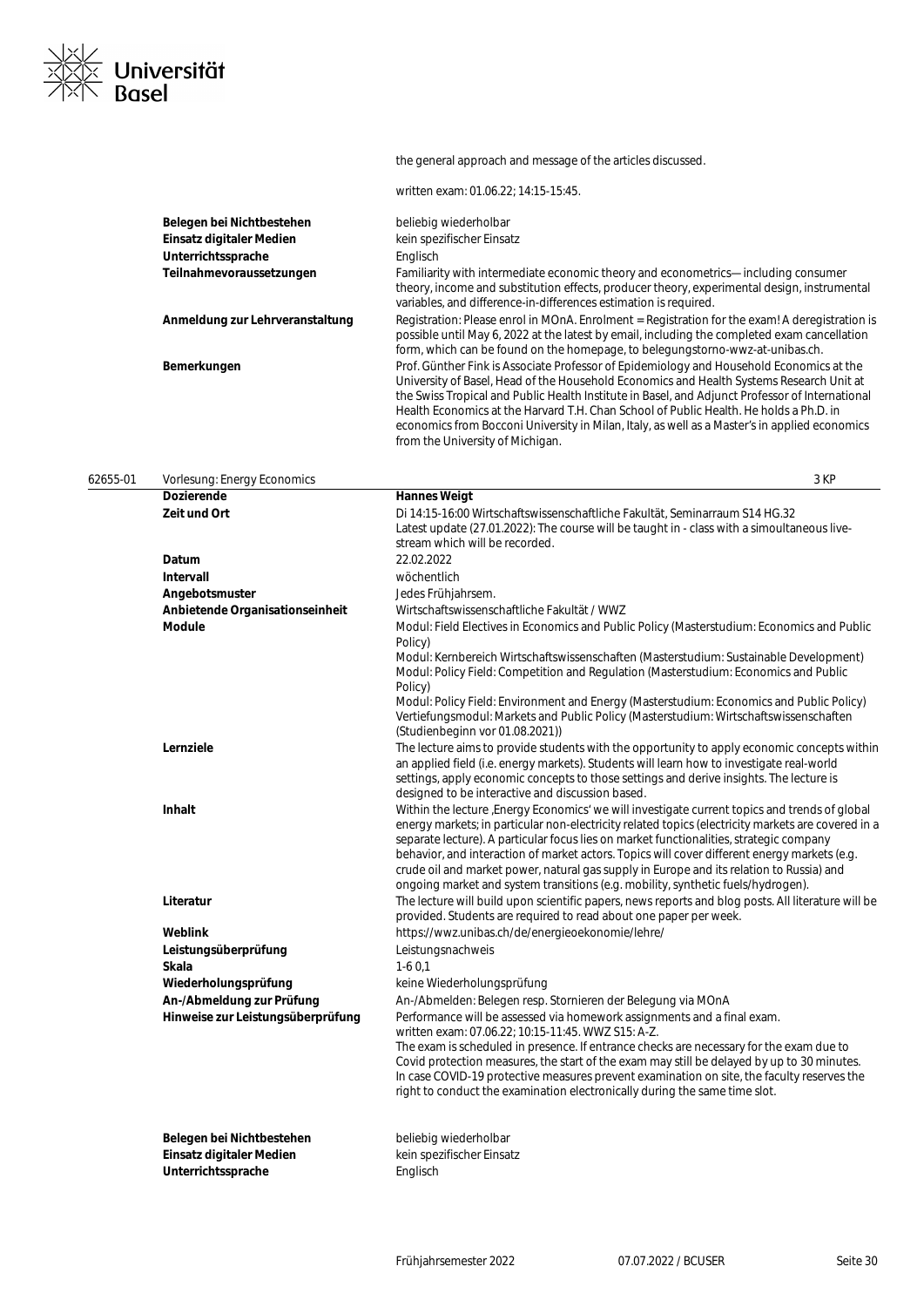

|          | Teilnahmevoraussetzungen                                      | Background knowledge in energy economics is helpful but not required. The course builds<br>upon microeconomic concepts, industrial organization, game theory, and different policy<br>approaches from environmental economics and public policy.                                                                                                                                                       |
|----------|---------------------------------------------------------------|--------------------------------------------------------------------------------------------------------------------------------------------------------------------------------------------------------------------------------------------------------------------------------------------------------------------------------------------------------------------------------------------------------|
|          | Anmeldung zur Lehrveranstaltung                               | Registration: Please enrol in MOnA. EUCOR-Students and students of other Swiss Universities<br>have to enrol at the students administration office (studseksupport1@unibas.ch). Enrolment<br>= Registration for the exam!                                                                                                                                                                              |
|          | Bemerkungen                                                   | Latest update (27.01.2022): The course will be taught in - class with a simoultaneous live-<br>stream which will be recorded.                                                                                                                                                                                                                                                                          |
| 17691-01 | Vorlesung: International Trade, Resources and the Environment | 3 KP                                                                                                                                                                                                                                                                                                                                                                                                   |
|          | <b>Dozierende</b>                                             | M. Scott Taylor                                                                                                                                                                                                                                                                                                                                                                                        |
|          | Zeit und Ort                                                  | Mo 14:15-16:00 Wirtschaftswissenschaftliche Fakultät, Seminarraum S15 HG.31<br>The course will be taught "in - class".                                                                                                                                                                                                                                                                                 |
|          | Datum                                                         | 02.05.2022                                                                                                                                                                                                                                                                                                                                                                                             |
|          | <b>Intervall</b>                                              | <b>Block</b>                                                                                                                                                                                                                                                                                                                                                                                           |
|          | Angebotsmuster                                                | Jedes Frühjahrsem.                                                                                                                                                                                                                                                                                                                                                                                     |
|          | Anbietende Organisationseinheit                               | Wirtschaftswissenschaftliche Fakultät / WWZ                                                                                                                                                                                                                                                                                                                                                            |
|          | <b>Module</b>                                                 | Modul: Kernbereich Wirtschaftswissenschaften (Masterstudium: Sustainable Development)<br>Modul: Specific Electives in International Trade, Growth and the Environment (Masterstudium:<br>Wirtschaftswissenschaften)<br>Modul: Vorbereitung Masterarbeit Wirtschaftswissenschaften (Masterstudium: Sustainable<br>Development)                                                                          |
|          |                                                               | Spezialisierungsmodul: Areas of Specialization in International and/or Monetary Economics<br>(Masterstudium: International and Monetary Economics)<br>Vertiefungsmodul Global Europe: Handel und Unternehmen in der Globalisierung                                                                                                                                                                     |
|          |                                                               | (Masterstudium: European Global Studies)<br>Vertiefungsmodul Global Europe: Umwelt und Nachhaltigkeit (Masterstudium: European<br><b>Global Studies)</b>                                                                                                                                                                                                                                               |
|          |                                                               | Vertiefungsmodul: International Trade, Growth and the Environment (Masterstudium:<br>Wirtschaftswissenschaften (Studienbeginn vor 01.08.2021))<br>Modul: Fields: Environment and Development (MSG - African Studies)                                                                                                                                                                                   |
|          |                                                               | Modul: Fields: Governance and Politics (MSG - African Studies)                                                                                                                                                                                                                                                                                                                                         |
|          | Lernziele                                                     | see content                                                                                                                                                                                                                                                                                                                                                                                            |
|          | <b>Inhalt</b>                                                 | This course investigates the linkages between international trade and the environment from<br>both a theoretical and empirical viewpoint. It investigates the theoretical links between<br>international trade and sustainability in two ways by studying the link between trade and<br>resource use on the one hand and trade and industrial pollution on the other. It then reviews<br>the empirical |
|          |                                                               | evidence linking trade to environmental outcomes using the theory as a guide to evaluate<br>and critique the literature.                                                                                                                                                                                                                                                                               |
|          | Literatur                                                     | Some of the material covered are chapters in preparation for a new book "International Trade<br>and Resource Use" and will be made available to students in pdf format.<br>Most of it, however, is based on a selection of articles published in international journals.                                                                                                                               |
|          | Weblink                                                       | https://adam.unibas.ch                                                                                                                                                                                                                                                                                                                                                                                 |
|          | Leistungsüberprüfung                                          | Leistungsnachweis                                                                                                                                                                                                                                                                                                                                                                                      |
|          | Skala                                                         | $1-60,1$                                                                                                                                                                                                                                                                                                                                                                                               |
|          | Wiederholungsprüfung                                          | keine Wiederholungsprüfung                                                                                                                                                                                                                                                                                                                                                                             |
|          | An-/Abmeldung zur Prüfung                                     | Anmelden: Belegen; Abmelden: Studiendekanat                                                                                                                                                                                                                                                                                                                                                            |
|          | Hinweise zur Leistungsüberprüfung                             | There will be one final exam and a paper requirement. The exam date will be established in<br>the first lecture. The paper should be a critical analysis of a scholarly or popular article<br>discussing some aspect of international trade's impact on the environment. The paper must<br>use, at least implicitly, the tools and logic developed in the course.                                      |
|          |                                                               | The date of the exam as well as the deadline of the paper will be posted and mentioned in the<br>first class.<br>Exam date: 31.05.22; 14:15.15:45. WWZ S15: A-H; WWZ S14: J-Z.                                                                                                                                                                                                                         |
|          | Belegen bei Nichtbestehen                                     | beliebig wiederholbar                                                                                                                                                                                                                                                                                                                                                                                  |
|          | Einsatz digitaler Medien                                      | kein spezifischer Einsatz                                                                                                                                                                                                                                                                                                                                                                              |
|          | Unterrichtssprache                                            | Englisch                                                                                                                                                                                                                                                                                                                                                                                               |
|          | Teilnahmevoraussetzungen                                      | Required:                                                                                                                                                                                                                                                                                                                                                                                              |
|          |                                                               | A good understanding of the principles of economics and of microeconomics.                                                                                                                                                                                                                                                                                                                             |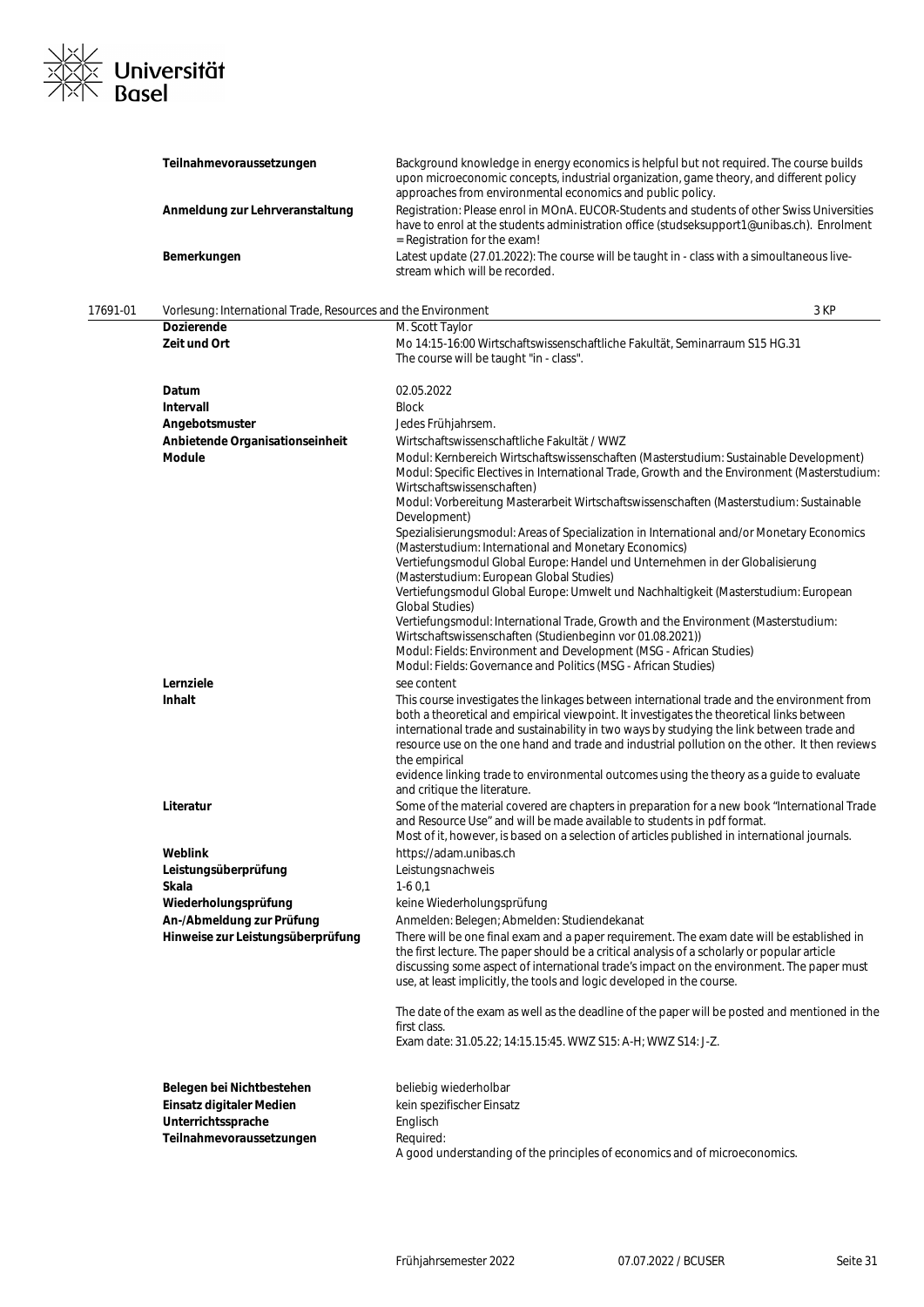

|                                 | Recommended:<br>Advanced International Trade and Business                                                                                                                                                                                                                                                                                                                                                                                                           |
|---------------------------------|---------------------------------------------------------------------------------------------------------------------------------------------------------------------------------------------------------------------------------------------------------------------------------------------------------------------------------------------------------------------------------------------------------------------------------------------------------------------|
|                                 | <b>Environmental and Resource Economics</b>                                                                                                                                                                                                                                                                                                                                                                                                                         |
| Anmeldung zur Lehrveranstaltung | Registration: Please enrol in MOnA. EUCOR-Students and students of other Swiss Universities<br>have to enrol at the students administration office (studseksupport1@unibas.ch) within the<br>official enrolment period. Enrolment = Registration for the exam! A deregistration is possible<br>until May 6, 2022 at the latest by email, including the completed exam cancellation form,<br>which can be found on the homepage, to belegungstorno-wwz-at-unibas.ch. |
| Bemerkungen                     | The course will be taught "in - class".                                                                                                                                                                                                                                                                                                                                                                                                                             |
|                                 | You should have a look at some of the literature discussed in class in advance of the course to<br>be prepared for the course. The material will be accessible on ADAM approximately three<br>weeks in advance of the start of the course. Students will be able to access the reading<br>material after registration.                                                                                                                                              |
|                                 | The course is part of the "Guestprofessorship in Globalization - Internationalization of the<br>Economy"                                                                                                                                                                                                                                                                                                                                                            |

| 60335-01 | Vorlesung: Introduction to Corporate Responsibility | 3 KF |
|----------|-----------------------------------------------------|------|
|          |                                                     |      |

| <b>Dozierende</b>               | Georg von Schnurbein                                                                                                                                                                                                                                                                                                                                                                                                                                                                                                                                                                                                                                                                                                                                                  |
|---------------------------------|-----------------------------------------------------------------------------------------------------------------------------------------------------------------------------------------------------------------------------------------------------------------------------------------------------------------------------------------------------------------------------------------------------------------------------------------------------------------------------------------------------------------------------------------------------------------------------------------------------------------------------------------------------------------------------------------------------------------------------------------------------------------------|
| Zeit und Ort                    | Di 08:15-10:00 Wirtschaftswissenschaftliche Fakultät, Auditorium                                                                                                                                                                                                                                                                                                                                                                                                                                                                                                                                                                                                                                                                                                      |
|                                 | The course will be taught "in class" with a simultaneous live-stream and recording.                                                                                                                                                                                                                                                                                                                                                                                                                                                                                                                                                                                                                                                                                   |
| Datum                           | 22.02.2022                                                                                                                                                                                                                                                                                                                                                                                                                                                                                                                                                                                                                                                                                                                                                            |
| Intervall                       | wöchentlich                                                                                                                                                                                                                                                                                                                                                                                                                                                                                                                                                                                                                                                                                                                                                           |
| Angebotsmuster                  | Jedes Frühjahrsem.                                                                                                                                                                                                                                                                                                                                                                                                                                                                                                                                                                                                                                                                                                                                                    |
| Anbietende Organisationseinheit | Wirtschaftswissenschaftliche Fakultät / WWZ                                                                                                                                                                                                                                                                                                                                                                                                                                                                                                                                                                                                                                                                                                                           |
| Module                          | Modul: Business Field: Strategy and Organization (Masterstudium: Business and Technology)<br>Modul: Core Courses in Labor Economics, Human Resources and Organization<br>(Masterstudium: Wirtschaftswissenschaften)<br>Modul: Kernbereich Wirtschaftswissenschaften (Masterstudium: Sustainable Development)<br>Modul: Specific Electives in Business and Economics (Masterstudium:<br>Wirtschaftswissenschaften)<br>Modul: Specific Electives in Labor Economics, Human Resources and Organization<br>(Masterstudium: Wirtschaftswissenschaften)<br>Vertiefungsmodul Global Europe: Handel und Unternehmen in der Globalisierung<br>(Masterstudium: European Global Studies)<br>Vertiefungsmodul: Labour Economics, Human Resources and Organization (Masterstudium: |
|                                 | Wirtschaftswissenschaften (Studienbeginn vor 01.08.2021))                                                                                                                                                                                                                                                                                                                                                                                                                                                                                                                                                                                                                                                                                                             |
| Lernziele                       | 1. students are familiar with the basic theoretical approaches to corporate responsibility.<br>including the development of corporate social responsibility, corporate sustainability and<br>corporate citizenship.<br>2. students are familiar with the location of corporate responsibility in the strategic and<br>organizational implementation in the company. 3. students are able to develop and critically<br>evaluate activities for corporate responsibility themselves.<br>3. students are able to develop and critically assess corporate responsibility activities<br>themselves<br>4. students get to know different areas of implementation (supply chain, human resources/<br>team building, corporate philanthropy) by means of case studies.        |
| <b>Inhalt</b>                   | It is not only since the Sustainable Development Goals (SDGs) that companies have been<br>called upon to better perceive their social responsibility or to make it recognizable. While at<br>the beginning of CSR research there was still talk of voluntary services and "icing on the cake",<br>today corporate responsibility is an integral part of corporate activities with great strategic<br>importance. When bidding for public contracts, in the financial markets and in the business<br>media, a company's CR plays an increasingly important role. In this lecture, students learn the<br>theoretical basics and receive an introduction to practical implementation.                                                                                    |
| Literatur                       | basic literature: Haski-Leventhal, D.: Strategic Corporate Responsibility, Sage, 2018                                                                                                                                                                                                                                                                                                                                                                                                                                                                                                                                                                                                                                                                                 |
| <b>Weblink</b>                  | https://adam.unibas.ch/goto_adam_crs_1078447.html                                                                                                                                                                                                                                                                                                                                                                                                                                                                                                                                                                                                                                                                                                                     |
| Leistungsüberprüfung            | Leistungsnachweis                                                                                                                                                                                                                                                                                                                                                                                                                                                                                                                                                                                                                                                                                                                                                     |
| Skala                           | $1-60.1$                                                                                                                                                                                                                                                                                                                                                                                                                                                                                                                                                                                                                                                                                                                                                              |
| Wiederholungsprüfung            | keine Wiederholungsprüfung                                                                                                                                                                                                                                                                                                                                                                                                                                                                                                                                                                                                                                                                                                                                            |
| An-/Abmeldung zur Prüfung       | An-/Abmelden: Belegen resp. Stornieren der Belegung via MOnA                                                                                                                                                                                                                                                                                                                                                                                                                                                                                                                                                                                                                                                                                                          |
|                                 |                                                                                                                                                                                                                                                                                                                                                                                                                                                                                                                                                                                                                                                                                                                                                                       |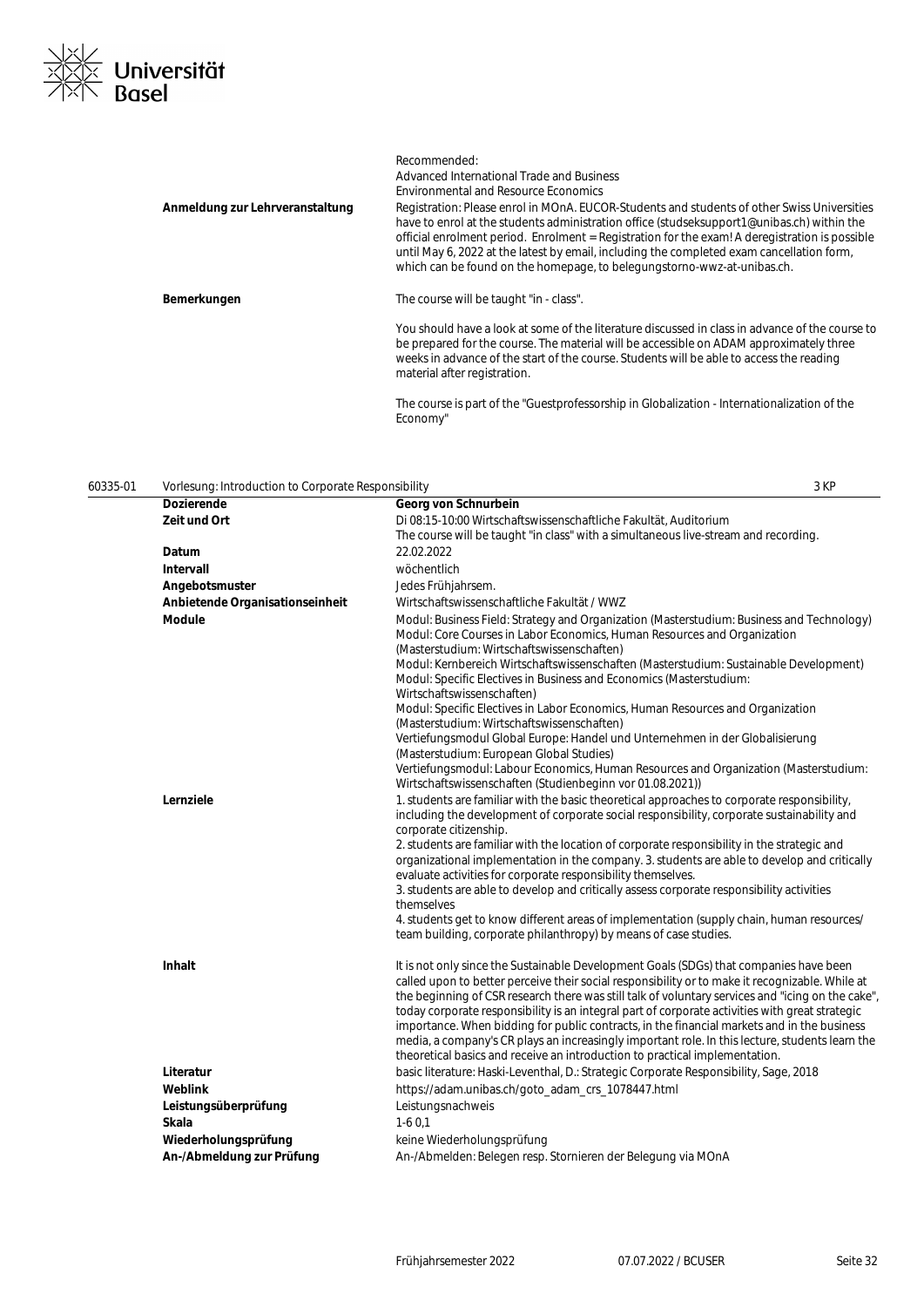

|          | Hinweise zur Leistungsüberprüfung                     | Written exam: 16.06.22; 12:30-13:30. Bernoullinaum: A-P; HS 102: R-Z.<br>The addresses of the examination rooms can be found here: https://wwz.unibas.ch/de/<br>studium/pruefungen/vorlesungs-und-pruefungsraeume/<br>The exam is scheduled in presence. If entrance checks are necessary for the exam due to<br>Covid protection measures, the start of the exam may still be delayed by up to 30 minutes.<br>In case COVID-19 protective measures prevent examination on site, the faculty reserves the<br>right to conduct the examination electronically during the same time slot.                                                                                                                                                            |
|----------|-------------------------------------------------------|----------------------------------------------------------------------------------------------------------------------------------------------------------------------------------------------------------------------------------------------------------------------------------------------------------------------------------------------------------------------------------------------------------------------------------------------------------------------------------------------------------------------------------------------------------------------------------------------------------------------------------------------------------------------------------------------------------------------------------------------------|
|          | Belegen bei Nichtbestehen                             | beliebig wiederholbar                                                                                                                                                                                                                                                                                                                                                                                                                                                                                                                                                                                                                                                                                                                              |
|          | Einsatz digitaler Medien                              | kein spezifischer Einsatz                                                                                                                                                                                                                                                                                                                                                                                                                                                                                                                                                                                                                                                                                                                          |
|          | Unterrichtssprache<br>Anmeldung zur Lehrveranstaltung | Englisch<br>Registration: Please enrol in MOnA. EUCOR-Students and students of other Swiss Universities<br>have to enrol at the students administration office (studseksupport1@unibas.ch) within the<br>official enrolment period. Enrolment = Registration for the exam!                                                                                                                                                                                                                                                                                                                                                                                                                                                                         |
|          | Bemerkungen                                           | The course will be taught "in class" with a simultaneous live-stream and recording.                                                                                                                                                                                                                                                                                                                                                                                                                                                                                                                                                                                                                                                                |
| 40105-01 | Vorlesung: Macroeconomics and Finance                 | 6 KP                                                                                                                                                                                                                                                                                                                                                                                                                                                                                                                                                                                                                                                                                                                                               |
|          | <b>Dozierende</b>                                     | Andreas Freitag                                                                                                                                                                                                                                                                                                                                                                                                                                                                                                                                                                                                                                                                                                                                    |
|          |                                                       | Lukas Hitz<br>Heinz Zimmermann                                                                                                                                                                                                                                                                                                                                                                                                                                                                                                                                                                                                                                                                                                                     |
|          | Zeit und Ort                                          | Di 12:15-16:00 Wirtschaftswissenschaftliche Fakultät, Auditorium<br>The course will be taught in - class with a simoultaneous live-stream.                                                                                                                                                                                                                                                                                                                                                                                                                                                                                                                                                                                                         |
|          | Datum                                                 | 22.02.2022                                                                                                                                                                                                                                                                                                                                                                                                                                                                                                                                                                                                                                                                                                                                         |
|          | Intervall                                             | wöchentlich                                                                                                                                                                                                                                                                                                                                                                                                                                                                                                                                                                                                                                                                                                                                        |
|          | Angebotsmuster                                        | Jedes Frühjahrsem.                                                                                                                                                                                                                                                                                                                                                                                                                                                                                                                                                                                                                                                                                                                                 |
|          | Anbietende Organisationseinheit                       | Wirtschaftswissenschaftliche Fakultät / WWZ                                                                                                                                                                                                                                                                                                                                                                                                                                                                                                                                                                                                                                                                                                        |
|          | <b>Module</b>                                         | Grundlagenmodul: Advanced Topics in Economics (Masterstudium: International and<br>Monetary Economics)<br>Kernmodul: VWL (Masterstudium: Wirtschaftswissenschaften (Studienbeginn vor 01.08.2021))<br>(Pflicht)                                                                                                                                                                                                                                                                                                                                                                                                                                                                                                                                    |
|          |                                                       | Modul: Ausgewählte Themen aus Ökonomie und Rechtswissenschaft (Masterstudium:<br><b>Actuarial Science)</b><br>Modul: Finanztheorie (Masterstudium: Actuarial Science)                                                                                                                                                                                                                                                                                                                                                                                                                                                                                                                                                                              |
|          | Lernziele                                             | Modul: Kernbereich Wirtschaftswissenschaften (Masterstudium: Sustainable Development)<br>Modul: Methoden der Wirtschaftswissenschaften (Masterstudium: European Global Studies)<br>Course objective:                                                                                                                                                                                                                                                                                                                                                                                                                                                                                                                                               |
|          |                                                       | Introduction to key long-run and short-run issues in macroeconomics<br>Treatment of key principles of financial economics, in particular related to time and<br>uncertainty, and some corporate finance                                                                                                                                                                                                                                                                                                                                                                                                                                                                                                                                            |
|          | <b>Inhalt</b>                                         | The course part "Macroeconomics" is held in the first half of the semester until April 12, 2022,<br>the course part "Finance" follows from April 19, 2022 until the end of the semester.                                                                                                                                                                                                                                                                                                                                                                                                                                                                                                                                                           |
|          |                                                       | Course outline Part Macroeconomics:<br>The largest part of the course Macroeconomics focuses on modern theories of<br>macroeconomic fluctuations. Modern macroeconomics is built explicitly on<br>microeconomic foundations. That is, the modern study and analysis of<br>macroeconomics begins by considering how the microeconomic units, namely<br>consumers and firms, in an economy make their decisions and then considers how the<br>choices of these great many individuals interact with each other to yield economy-wide<br>outcomes. We will also introduce financial markets in our model and discuss intertemporal<br>choices. In the last part of this course, we will focus the long-run by analyzing models of<br>economic growth. |
|          |                                                       | Course outline Part Finance<br>The lecture provides an overview on some of the key topics of the theory of finance<br>1) Capital market under certainty: Consumption, investment, economic growth, and interest<br>rates; Fisher separation and economic implications<br>2) Capital market under uncertainty: Consumption-based pricing, risk aversion, state (SDF)<br>valuation, CAPM, arbitrage pricing with applications to options<br>3) Corporate financial decisions: Capital structure and cost of capital, Modigliani-Miller,<br>contingent-claim analysis of corporate securities, over- and underinvestment, real options,<br>pecking order theory, payout decisions                                                                     |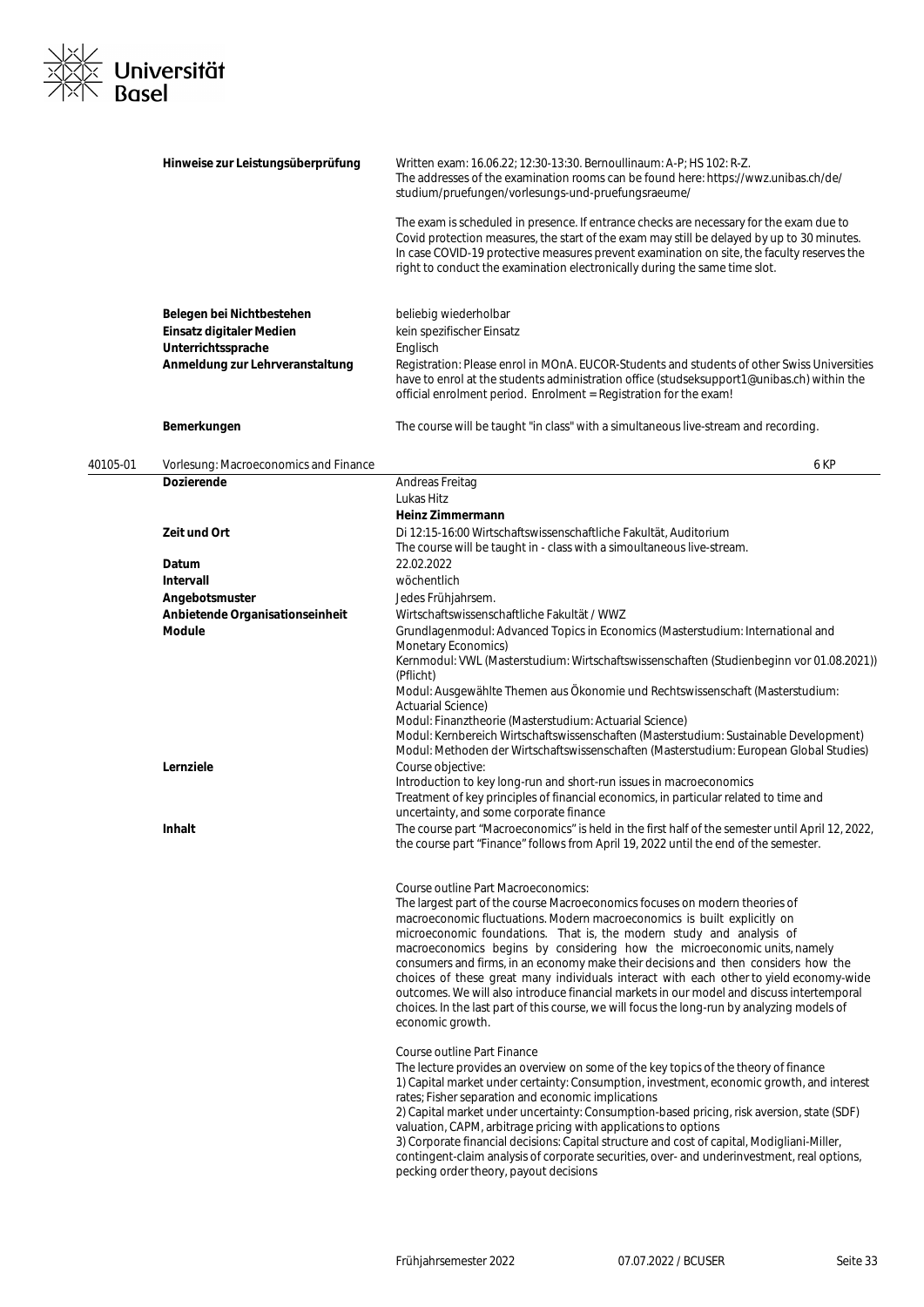

|          | Literatur                                             | Reading Part Finance (recommended, not required):<br>Cochrane, J., Asset pricing, Princeton Univ Press, 2005<br>Lengwiler, Y., Microfoundations of financial economics, Princeton Univ Press, 2006<br>Niepelt, D., Macroeconomic models, book draft, available online (chapters 3 and 4)<br>de Matos, J.A., Theoretical foundations of corporate finance, Princeton Univ Press, 2001<br>Sharpe, W., Investors and markets, Princeton Univ Press, 2008 |
|----------|-------------------------------------------------------|-------------------------------------------------------------------------------------------------------------------------------------------------------------------------------------------------------------------------------------------------------------------------------------------------------------------------------------------------------------------------------------------------------------------------------------------------------|
|          |                                                       | Readings Part Macroeconomics:<br>Williamson, Stephen "Macroeconomics", 6th global edition. (MAIN textbook)<br>Additional references:<br>David Romer, Advanced Macroeconomics, 4th ed. 2012.                                                                                                                                                                                                                                                           |
|          |                                                       | Olivier Blanchard, Alessia Amighini/Francesco Giavazzi, Macroeconomics - A European<br>Perspective, 2nd.ed. 2014, Chapter 11.                                                                                                                                                                                                                                                                                                                         |
|          | Weblink                                               | https://adam.unibas.ch/                                                                                                                                                                                                                                                                                                                                                                                                                               |
|          |                                                       |                                                                                                                                                                                                                                                                                                                                                                                                                                                       |
|          | Leistungsüberprüfung                                  | Leistungsnachweis                                                                                                                                                                                                                                                                                                                                                                                                                                     |
|          | Skala                                                 | $1-60,1$                                                                                                                                                                                                                                                                                                                                                                                                                                              |
|          | Wiederholungsprüfung                                  | keine Wiederholungsprüfung                                                                                                                                                                                                                                                                                                                                                                                                                            |
|          | An-/Abmeldung zur Prüfung                             | An-/Abmelden: Belegen resp. Stornieren der Belegung via MOnA                                                                                                                                                                                                                                                                                                                                                                                          |
|          | Hinweise zur Leistungsüberprüfung                     | written exam: 17.06.22; 12:30-14:00. Bernoullianum: A-P; WWZ S15: R-Z.<br>The addresses of the examination rooms can be found here: https://wwz.unibas.ch/de/<br>studium/pruefungen/vorlesungs-und-pruefungsraeume/                                                                                                                                                                                                                                   |
|          |                                                       | The exam is scheduled in presence. If entrance checks are necessary for the exam due to<br>Covid protection measures, the start of the exam may still be delayed by up to 30 minutes.<br>In case COVID-19 protective measures prevent examination on site, the faculty reserves the<br>right to conduct the examination electronically during the same time slot.                                                                                     |
|          | Belegen bei Nichtbestehen<br>Einsatz digitaler Medien | beliebig wiederholbar<br>kein spezifischer Einsatz                                                                                                                                                                                                                                                                                                                                                                                                    |
|          | Unterrichtssprache                                    | Englisch                                                                                                                                                                                                                                                                                                                                                                                                                                              |
|          | Teilnahmevoraussetzungen                              | <b>Completed Bachelor in Business and Economics</b>                                                                                                                                                                                                                                                                                                                                                                                                   |
|          | Anmeldung zur Lehrveranstaltung                       | Registration: Please enrol in MOnA. EUCOR-Students and students of other Swiss Universities<br>have to enrol at the students administration office (studseksupport1@unibas.ch) within the<br>official enrolment period. Enrolment = Registration for the exam!                                                                                                                                                                                        |
|          | Bemerkungen                                           | Finance part:<br>For each of the three subjects of the lecture, a package of slides is available. They are used in<br>the lectures.                                                                                                                                                                                                                                                                                                                   |
|          |                                                       | The course will be taught in - class with a simoultaneous live-stream.                                                                                                                                                                                                                                                                                                                                                                                |
| 16036-01 | Vorlesung: Microeconometrics and Statistical Learning | 3 KP                                                                                                                                                                                                                                                                                                                                                                                                                                                  |
|          | <b>Dozierende</b>                                     | <b>Christian Kleiber</b>                                                                                                                                                                                                                                                                                                                                                                                                                              |
|          | Zeit und Ort                                          | Mi 10:15-12:00 Wirtschaftswissenschaftliche Fakultät, Seminarraum S15 HG.31<br>The course will be taught "in class".                                                                                                                                                                                                                                                                                                                                  |
|          | Datum                                                 | 23.02.2022                                                                                                                                                                                                                                                                                                                                                                                                                                            |
|          | Intervall                                             | wöchentlich                                                                                                                                                                                                                                                                                                                                                                                                                                           |
|          | Angebotsmuster                                        | Jedes Frühjahrsem.                                                                                                                                                                                                                                                                                                                                                                                                                                    |
|          | Anbietende Organisationseinheit                       | Wirtschaftswissenschaftliche Fakultät / WWZ                                                                                                                                                                                                                                                                                                                                                                                                           |
|          | Module                                                | Modul: Field Electives in Economics and Public Policy (Masterstudium: Economics and Public<br>Policy)<br>Modul: Kernbereich Wirtschaftswissenschaften (Masterstudium: Sustainable Development)                                                                                                                                                                                                                                                        |
|          |                                                       | Modul: Schadenversicherung (Masterstudium: Actuarial Science)<br>Modul: Specific Electives in Data Science and Computational Economics (Masterstudium:                                                                                                                                                                                                                                                                                                |

Wirtschaftswissenschaften)

Modul: Specific Electives in Marketing and Strategic Management (Masterstudium: Wirtschaftswissenschaften)

Modul: Statistik und Computational Science (Masterstudium: Actuarial Science) Modul: Technology Field (Masterstudium: Business and Technology)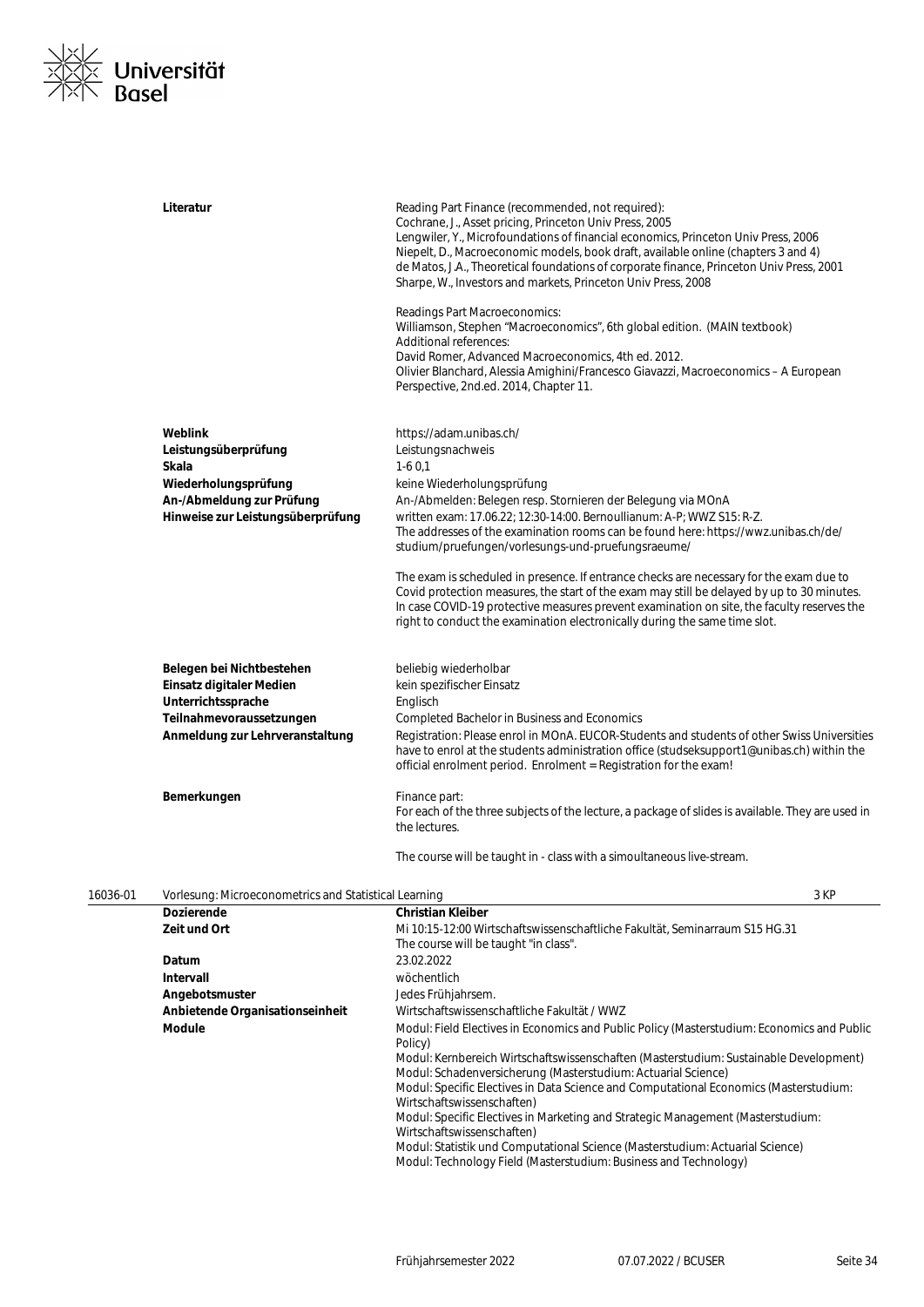

|                                                                | Modul: Vorbereitung Masterarbeit Wirtschaftswissenschaften (Masterstudium: Sustainable<br>Development)<br>Spezialisierungsmodul: Areas of Specialization in International and/or Monetary Economics<br>(Masterstudium: International and Monetary Economics)<br>Vertiefungsmodul: Marketing and Strategic Management (Masterstudium:<br>Wirtschaftswissenschaften (Studienbeginn vor 01.08.2021))<br>Vertiefungsmodul: Quantitative Methods (Masterstudium: Wirtschaftswissenschaften<br>(Studienbeginn vor 01.08.2021)) |
|----------------------------------------------------------------|--------------------------------------------------------------------------------------------------------------------------------------------------------------------------------------------------------------------------------------------------------------------------------------------------------------------------------------------------------------------------------------------------------------------------------------------------------------------------------------------------------------------------|
| <b>Inhalt</b>                                                  | Introductory econometrics courses mainly cover the linear regression model, which is suitable<br>for modelling response variables that may be considered as continuous. Also, the number of<br>covariates is typically modest. The present course has two parts:                                                                                                                                                                                                                                                         |
|                                                                | * In the first part, the course will cover classical (nonlinear) regression models for applications<br>where data are naturally discrete, e.g. binary or count data. It will use the framework of<br>generalized linear models (GLMs), which provides a unified approach to models such as logit,<br>probit and Poisson regression. Inference will be likelihood based.                                                                                                                                                  |
|                                                                | * In the second part, there will be an introduction to the recent literature on statistical<br>learning (aka machine learning), specifically to the notion of regularisation, with LASSO as the<br>main example.                                                                                                                                                                                                                                                                                                         |
|                                                                | If time permits there will also be a chapter on finite mixture models.                                                                                                                                                                                                                                                                                                                                                                                                                                                   |
|                                                                | Remarks:                                                                                                                                                                                                                                                                                                                                                                                                                                                                                                                 |
|                                                                | * All course materials are on OLAT.                                                                                                                                                                                                                                                                                                                                                                                                                                                                                      |
|                                                                | * Empirical illustrations may include data from labor economics, health economics, or<br>insurance, among further sources. The course will make use of the R language for statistical<br>computing and graphics, hence basic knowledge of this software (including data import,<br>running regressions) is expected.                                                                                                                                                                                                     |
| Literatur                                                      | * In order to make room for further (regression) models, there will at most be a brief review of<br>likelihood methods, possibly offered in digital form. Participants are expected to be familiar<br>with these methods at the level of the compulsory MSc level Econometrics course.<br>Main references:                                                                                                                                                                                                               |
|                                                                | Cameron AC, Trivedi PK (2005). Microeconometrics, Cambridge Univ. Press.<br>James G, Witten D, Hastie T, Tibshirani R (2021). An Introduction to Statistical Learning, 2nd<br>ed. New York: Springer. [available in electronic form via the university library!]<br>Winkelmann R, Boes S (2009). Analysis of Microdata, 2nd ed, Springer.                                                                                                                                                                                |
| Weblink                                                        | Further (topic-specific) references will be indicated in the relevant contexts.<br>https://wwz.unibas.ch/de/oekonometrieundstatistik/lehre/                                                                                                                                                                                                                                                                                                                                                                              |
| Leistungsüberprüfung                                           | Leistungsnachweis                                                                                                                                                                                                                                                                                                                                                                                                                                                                                                        |
| Skala<br>Wiederholungsprüfung                                  | $1-60,1$<br>keine Wiederholungsprüfung                                                                                                                                                                                                                                                                                                                                                                                                                                                                                   |
| An-/Abmeldung zur Prüfung<br>Hinweise zur Leistungsüberprüfung | An-/Abmelden: Belegen resp. Stornieren der Belegung via MOnA<br>Notes for the Assessment:                                                                                                                                                                                                                                                                                                                                                                                                                                |
|                                                                | Written exam; 23.06.22; 10:15-11:45. WWZ S15: A-Z.<br>https://wwz.unibas.ch/de/studium/pruefungen/vorlesungs-und-pruefungsraeume/                                                                                                                                                                                                                                                                                                                                                                                        |
|                                                                | In addition, there will be assignments, for which students may work in groups of two. This<br>time, I am aiming for bi-weekly assignments (more frequent but shorter than in previous<br>years). Overall, the assignments will account for 30% of the final grade.                                                                                                                                                                                                                                                       |
| Belegen bei Nichtbestehen                                      | beliebig wiederholbar                                                                                                                                                                                                                                                                                                                                                                                                                                                                                                    |
| Einsatz digitaler Medien<br>Unterrichtssprache                 | kein spezifischer Einsatz<br>Englisch                                                                                                                                                                                                                                                                                                                                                                                                                                                                                    |
| Teilnahmevoraussetzungen                                       | Prerequisites:                                                                                                                                                                                                                                                                                                                                                                                                                                                                                                           |
|                                                                | Completed bachelor's degree (for students majoring in Business and Economics).<br>Introduction to Econometrics [BA] (for students from other departments: regression basics).<br>Econometrics [MSc] (for students from other departments: a second course in statistics,<br>notably likelihood methods).                                                                                                                                                                                                                 |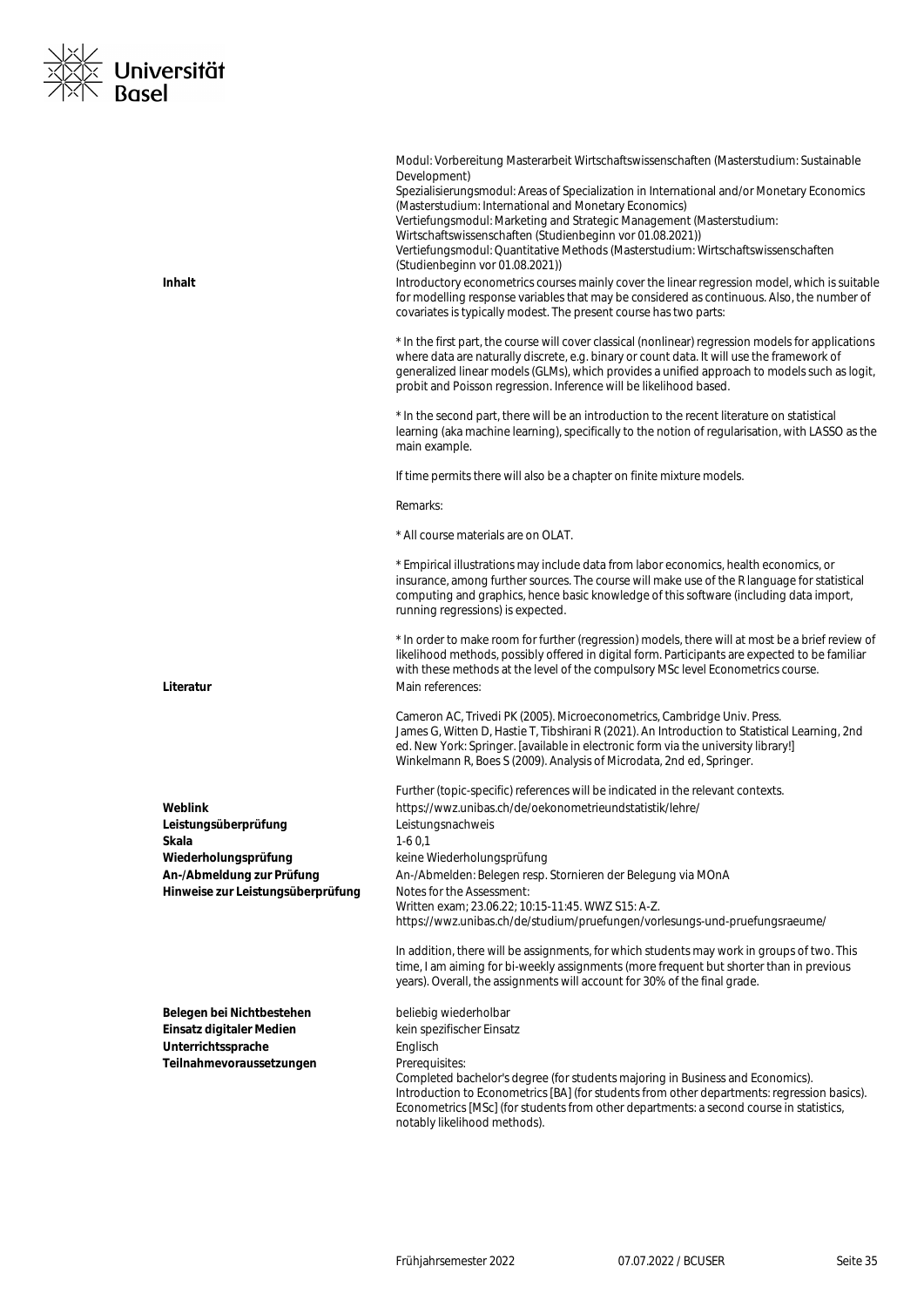

|          | Anmeldung zur Lehrveranstaltung                                                                                                                           | Registration: Please enrol in MOnA. EUCOR-Students and students of other Swiss Universities<br>have to enrol at the students administration office (studseksupport1@unibas.ch) within the<br>official enrolment period. Enrolment = Registration for the exam!                                                                                                                                                                                                                                                                                                                         |
|----------|-----------------------------------------------------------------------------------------------------------------------------------------------------------|----------------------------------------------------------------------------------------------------------------------------------------------------------------------------------------------------------------------------------------------------------------------------------------------------------------------------------------------------------------------------------------------------------------------------------------------------------------------------------------------------------------------------------------------------------------------------------------|
|          | Bemerkungen                                                                                                                                               | The course will be taught "in class".                                                                                                                                                                                                                                                                                                                                                                                                                                                                                                                                                  |
| 60336-01 | Vorlesung: Population and Economic Growth                                                                                                                 | 6 KP                                                                                                                                                                                                                                                                                                                                                                                                                                                                                                                                                                                   |
|          | <b>Dozierende</b>                                                                                                                                         | <b>Robert Stelter</b>                                                                                                                                                                                                                                                                                                                                                                                                                                                                                                                                                                  |
|          | Zeit und Ort                                                                                                                                              | Mo 08:15-12:00 - Online Präsenz -<br>The course starts as an online course with Zoom and will switch to be taught "in class" during<br>the semester (see dates below).                                                                                                                                                                                                                                                                                                                                                                                                                 |
|          | Datum                                                                                                                                                     | 21.02.2022                                                                                                                                                                                                                                                                                                                                                                                                                                                                                                                                                                             |
|          | Intervall                                                                                                                                                 | wöchentlich                                                                                                                                                                                                                                                                                                                                                                                                                                                                                                                                                                            |
|          | Angebotsmuster                                                                                                                                            | Jedes Frühjahrsem.                                                                                                                                                                                                                                                                                                                                                                                                                                                                                                                                                                     |
|          | Anbietende Organisationseinheit                                                                                                                           | Wirtschaftswissenschaftliche Fakultät / WWZ                                                                                                                                                                                                                                                                                                                                                                                                                                                                                                                                            |
|          | <b>Module</b>                                                                                                                                             | Modul: Kernbereich Wirtschaftswissenschaften (Masterstudium: Sustainable Development)<br>Modul: Specific Electives in International Trade, Growth and the Environment (Masterstudium:<br>Wirtschaftswissenschaften)<br>Modul: Wahlbereich (Masterstudium: Wirtschaftswissenschaften (Studienbeginn vor<br>01.08.2021))                                                                                                                                                                                                                                                                 |
|          | Lernziele                                                                                                                                                 | 1. Introduction to (neoclassical) growth theories, 2. Basics skills in continuous and<br>discrete time dynamical general equilibrium models, 3. Numerical applications.                                                                                                                                                                                                                                                                                                                                                                                                                |
|          | <b>Inhalt</b>                                                                                                                                             | How do population dynamics and economic growth interact? We start with an introduction<br>to neoclassical growth theories to study the way population alters economic dynamics during<br>the period of modern growth. Then, we turn to the historical perspective and investigate the<br>interplay of population and economic dynamic in the era of stagnation. Finally, the lecture<br>series introduces to unified theories of economic growth modelling the endogenous<br>transition from stagnation to sustained growth to study the role of populations during the<br>transition. |
|          | Literatur                                                                                                                                                 | tbd                                                                                                                                                                                                                                                                                                                                                                                                                                                                                                                                                                                    |
|          | Weblink                                                                                                                                                   | https://adam.unibas.ch/goto_adam_crs_1079360.html                                                                                                                                                                                                                                                                                                                                                                                                                                                                                                                                      |
|          | Leistungsüberprüfung                                                                                                                                      | Leistungsnachweis                                                                                                                                                                                                                                                                                                                                                                                                                                                                                                                                                                      |
|          | Skala                                                                                                                                                     | $1-60,1$                                                                                                                                                                                                                                                                                                                                                                                                                                                                                                                                                                               |
|          | Wiederholungsprüfung                                                                                                                                      | keine Wiederholungsprüfung                                                                                                                                                                                                                                                                                                                                                                                                                                                                                                                                                             |
|          | An-/Abmeldung zur Prüfung                                                                                                                                 | An-/Abmelden: Belegen resp. Stornieren der Belegung via MOnA                                                                                                                                                                                                                                                                                                                                                                                                                                                                                                                           |
|          | Hinweise zur Leistungsüberprüfung                                                                                                                         | Assignments and final Examination.<br>Written exam: 30.05.22; 08:15. WWZ S16: A-Z.                                                                                                                                                                                                                                                                                                                                                                                                                                                                                                     |
|          | Belegen bei Nichtbestehen<br>Einsatz digitaler Medien<br>Unterrichtssprache<br>Teilnahmevoraussetzungen<br>Anmeldung zur Lehrveranstaltung<br>Bemerkungen | beliebig wiederholbar<br>kein spezifischer Einsatz<br>Englisch<br>Bachelor degree in economics (or an equivalent degree), good command English<br>Registration: Please enrol in MOnA. EUCOR-Students and students of other Swiss Universities<br>have to enrol at the students administration office (studseksupport1@unibas.ch) within the<br>official enrolment period.<br>The course will be taught "in class".                                                                                                                                                                     |
|          |                                                                                                                                                           |                                                                                                                                                                                                                                                                                                                                                                                                                                                                                                                                                                                        |

| 63593-01 | Vorlesung mit Übungen: Methods in Policy Impact Assessment |                                                                                                                                                                                                                                 | 3 KP |
|----------|------------------------------------------------------------|---------------------------------------------------------------------------------------------------------------------------------------------------------------------------------------------------------------------------------|------|
|          | <b>Dozierende</b>                                          | <b>Ruth Delzeit</b>                                                                                                                                                                                                             |      |
|          |                                                            | Alena Schmidt                                                                                                                                                                                                                   |      |
|          | Zeit und Ort                                               | Mo 14:15-16:00 Geographie, Seminarraum EG 0-09                                                                                                                                                                                  |      |
|          | Datum                                                      | 21.02.2022                                                                                                                                                                                                                      |      |
|          | Intervall                                                  | wöchentlich                                                                                                                                                                                                                     |      |
|          | Angebotsmuster                                             | Jedes Frühjahrsem.                                                                                                                                                                                                              |      |
|          | Anbietende Organisationseinheit                            | Geowissenschaften                                                                                                                                                                                                               |      |
|          | <b>Module</b>                                              | Modul: Kernbereich Wirtschaftswissenschaften (Masterstudium: Sustainable Development)<br>Modul: Landscape Systems (Masterstudium: Geowissenschaften)                                                                            |      |
|          |                                                            | Modul: Vorbereitung Masterarbeit Wirtschaftswissenschaften (Masterstudium: Sustainable<br>Development)                                                                                                                          |      |
|          |                                                            | Modul: Geographische Methoden- und Forschungskompetenz (MSF - Geographie)<br>Modul: Fields: Environment and Development (MSG - African Studies)<br>Modul: Interdisciplinary and Applied African Studies (MSG - African Studies) |      |
|          |                                                            |                                                                                                                                                                                                                                 |      |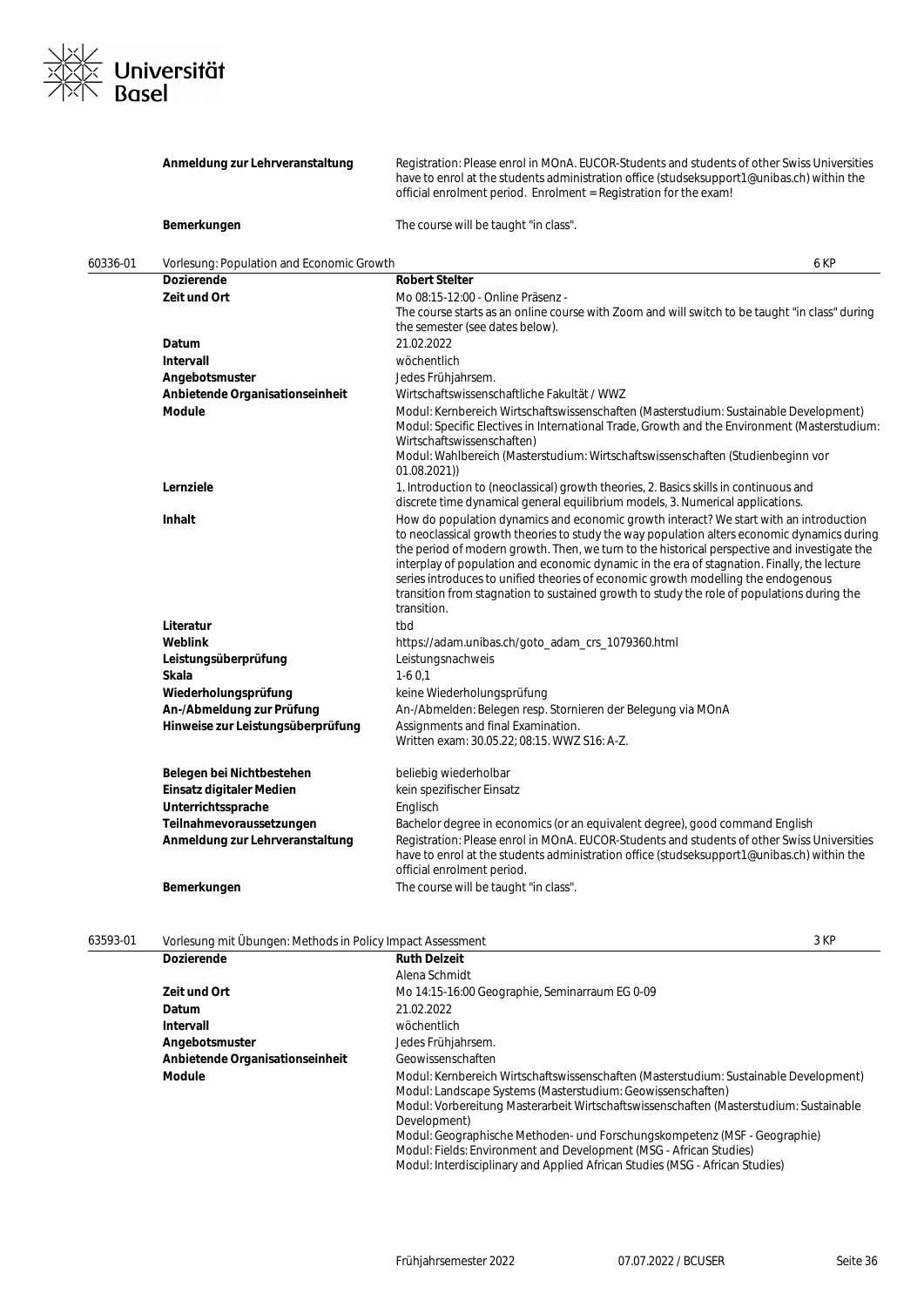

| Lernziele                         | Know the different phases of policy evaluation; Have knowledge about the usability and<br>limitation of models in policy evaluation; Work with Computable general equilibrium (CGE)<br>and agent-based models; Have basic knowledge of GAMS                                                                                                                  |
|-----------------------------------|--------------------------------------------------------------------------------------------------------------------------------------------------------------------------------------------------------------------------------------------------------------------------------------------------------------------------------------------------------------|
| <b>Inhalt</b>                     | The lecture consists of one hour of theoretical background and one hour of exercises. In the<br>theory part, the different instruments and phases of policy evaluation are discussed. In the<br>exercise, students learn to use models for ex-ante policy evaluation. For this reason, students<br>will also get acquainted to the programming language GAMS |
| Literatur                         | Burfisher, Mary E. (2020). Introduction to computable general equilibrium models. 3rd edition.<br>Cambridge university press                                                                                                                                                                                                                                 |
| Weblink                           | https://duw.unibas.ch/de/humangeographie/                                                                                                                                                                                                                                                                                                                    |
| Leistungsüberprüfung              | Lehrveranst.-begleitend                                                                                                                                                                                                                                                                                                                                      |
| Skala                             | $1-60.5$                                                                                                                                                                                                                                                                                                                                                     |
| Wiederholungsprüfung              | keine Wiederholungsprüfung                                                                                                                                                                                                                                                                                                                                   |
| An-/Abmeldung zur Prüfung         | An-/Abmelden: Belegen resp. Stornieren der Belegung via MOnA                                                                                                                                                                                                                                                                                                 |
| Hinweise zur Leistungsüberprüfung | Die Leistungsüberprüfung findet als benotete Übungen statt.                                                                                                                                                                                                                                                                                                  |
| Belegen bei Nichtbestehen         | beliebig wiederholbar                                                                                                                                                                                                                                                                                                                                        |
| Einsatz digitaler Medien          | kein spezifischer Einsatz                                                                                                                                                                                                                                                                                                                                    |
| Unterrichtssprache                | Englisch                                                                                                                                                                                                                                                                                                                                                     |
| Teilnahmevoraussetzungen          | Some preliminary knowledge of programming is useful.                                                                                                                                                                                                                                                                                                         |
| Bemerkungen                       | Anwesenheitspflicht                                                                                                                                                                                                                                                                                                                                          |

### **Modul: Vorbereitung Masterarbeit Gesellschaftswissenschaften**

57245-01 Kolloquium: Sustainability Science Research (social dimension) 1 KP **Dozierende Paul Burger** Rony Emmenegger **Zeit und Ort** Do 14:15-16:00 Bernoullistrasse 14/16, Kleiner Seminarraum 02.001 Bernoullistrasse 14/16, Kleiner Seminarraum 02.001 Dates: 3. /17. and 24. March; 21. and 28. April; 12. May; 2. June: 14.15-16.00h. **Datum** 03.03.2022 **Intervall** unregelmässig **Angebotsmuster** Jedes Semester **Anbietende Organisationseinheit** Fachbereich Nachhaltigkeitsforschung **Module** Modul: Vorbereitung Masterarbeit Gesellschaftswissenschaften (Masterstudium: Sustainable Development) Modul: Changing Societies Lab (MSG - Changing Societies: Migration – Conflicts – Resources) **Lernziele** Participants have in-depth knowledge about thematic and methodological aspects of social science research on sustainability. **Inhalt** Based on the presentation of ongoing research projects (Master's theses, PhD theses etc.), students analyze and discuss thematic and methodological questions related to current disciplinary and interdisciplinary research on sustainability. The detailed program is set in the first session. **Leistungsüberprüfung** Lehrveranst.-begleitend **Skala** Pass / Fail Wiederholungsprüfung **Keine Wiederholungsprüfung An-/Abmeldung zur Prüfung An-/Abmelden: Belegen resp. Stornieren der Belegung via MOnA Hinweise zur Leistungsüberprüfung** Regular attendance mandatory, active participation, oral presentations. Details according to information of lecturers. **Belegen bei Nichtbestehen** beliebig wiederholbar **Einsatz digitaler Medien** kein spezifischer Einsatz Unterrichtssprache **Englisch Teilnahmevoraussetzungen** Only for MSD students with focus area in social science. **Anmeldung zur Lehrveranstaltung** Course enrollment on MOnA should be completed by the beginning of the teaching period (withdrawal possible until Monday of week five). Exclusively for MSD-students with focus area in social sciences who present specific aspects of their master's thesis. Bemerkungen **Mandatory for all MSD-students who have chosen the focus area in social sciences (credits are** earned once for the module "Preparation Master's Thesis in Social Sciences" = no repeated course registration possible). Enrollment and presentation according to agreement with Prof. Dr. Burger. Dates: 3. /17. and 24. March; 21. and 28. April; 12. May; 2. June: 14.15 to 16.00h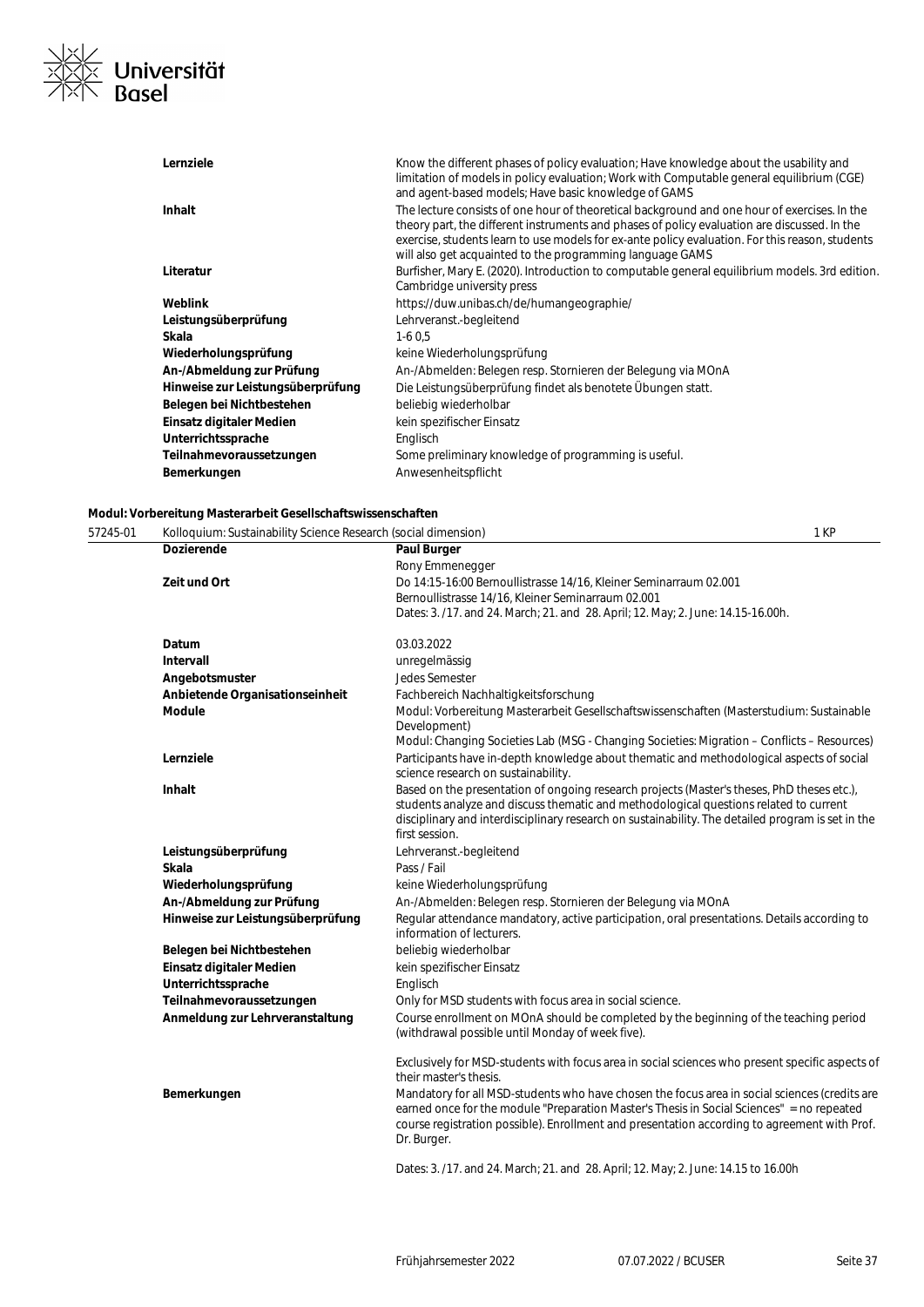

This colloquium is offered by the MSD. Prof. Dr. P. Burger is head of the Sustainability Research Group, Dep. Social Sciences, Faculty of Humanities and Social Sciences. Dr. Rony Emmenegger is a post doc staff member of the same research group.

| 49078-01 | Kurs: Research Design Master's Thesis                          | 3 KP                                                                                                                                                                                            |
|----------|----------------------------------------------------------------|-------------------------------------------------------------------------------------------------------------------------------------------------------------------------------------------------|
|          | <b>Dozierende</b>                                              | Paul Burger                                                                                                                                                                                     |
|          |                                                                | Patricia Holm                                                                                                                                                                                   |
|          |                                                                | Frank Christian Krysiak                                                                                                                                                                         |
|          | Zeit und Ort                                                   | Mo 08:15-10:00 Kollegienhaus, Mehrzweckraum 035                                                                                                                                                 |
|          |                                                                | Meetings for all participants on Mondays, 08.15 to 10h am on the following dates:                                                                                                               |
|          | Datum                                                          | 21.02.22; 14.03.22; 04.04.22 and 25.04.22<br>21.02.2022                                                                                                                                         |
|          | Intervall                                                      |                                                                                                                                                                                                 |
|          | Angebotsmuster                                                 | unregelmässig<br>Jedes Semester                                                                                                                                                                 |
|          | Anbietende Organisationseinheit                                | Departement Umweltwissenschaften                                                                                                                                                                |
|          | Module                                                         | Modul: Vorbereitung Masterarbeit Gesellschaftswissenschaften (Masterstudium: Sustainable                                                                                                        |
|          |                                                                | Development)                                                                                                                                                                                    |
|          |                                                                | Modul: Vorbereitung Masterarbeit Wirtschaftswissenschaften (Masterstudium: Sustainable                                                                                                          |
|          |                                                                | Development)                                                                                                                                                                                    |
|          | Lernziele                                                      | The students                                                                                                                                                                                    |
|          |                                                                | - know how to prepare a research proposal for their master's thesis in a structured, systematic<br>and scientific manner;                                                                       |
|          |                                                                | - know how to identify a valuable research topic in the field of sustainable development, to                                                                                                    |
|          |                                                                | develop a related research question directed to a contribution to the scientific debate as well<br>as designing a research approach (e.g. choice of methods) directed to answering the research |
|          |                                                                | question;                                                                                                                                                                                       |
|          |                                                                | - are able to characterize intersections between their approach and other disciplines as well                                                                                                   |
|          |                                                                | as intersections with non-academic fields (such as politics, business etc.);                                                                                                                    |
|          |                                                                | - are familiar with formal requirements for a master's thesis (correct citation, presentation of                                                                                                |
|          |                                                                | graphs, figures, results, plagiarism etc.).                                                                                                                                                     |
|          | <b>Inhalt</b>                                                  | Writing a master's thesis related to a topic of sustainability is the masterpiece of the MSD                                                                                                    |
|          |                                                                | study program. Students are expected to use productively their acquired knowledge (in terms                                                                                                     |
|          |                                                                | of methods and sustainability related content) for analyzing a specific topic. However,                                                                                                         |
|          |                                                                | developing a research design that copes with scientific scrutiny and accuracy is by far not an<br>easy endeavour. Questions like 'How can I find an interesting topic?' or 'According to which  |
|          |                                                                | criteria should I decide to go for a specific method?' or - and most important - 'Why and how                                                                                                   |
|          |                                                                | do I have to link my research design to the ongoing scientific discourse?' are waiting to be                                                                                                    |
|          |                                                                | answered.                                                                                                                                                                                       |
|          |                                                                | This course is thought to support the students in developing their research proposal in a                                                                                                       |
|          |                                                                | structured, systematic and scientific manner. Students get familiar with necessary elements of                                                                                                  |
|          |                                                                | a master thesis: problem framing, introduction, background, aims, hypothesis, research<br>questions, methods, results, discussion, reflection/contribution to the scientific debate etc.        |
|          |                                                                | Students also learn how they can identify a valuable research topic in the field of sustainable                                                                                                 |
|          |                                                                | development. Some elements are thereby generic, i.e. independent of a specific disciplinary                                                                                                     |
|          |                                                                | perspective. Other elements are, to the contrary, highly dependent on the chosen disciplinary                                                                                                   |
|          |                                                                | field. Other elements are concerned with capturing intersections between the field.                                                                                                             |
|          |                                                                | Against this backdrop, the class will be jointly given by the three teachers at the beginning,                                                                                                  |
|          |                                                                | when it comes to unfold the generic components. Subsequently the class will be split into                                                                                                       |
|          |                                                                | three groups and the students will develop their research proposal along the specific                                                                                                           |
|          |                                                                | requirements according to their own focus areas.                                                                                                                                                |
|          | Leistungsüberprüfung                                           | Lehrveranst.-begleitend                                                                                                                                                                         |
|          | Skala                                                          | $1-60,1$                                                                                                                                                                                        |
|          | Wiederholungsprüfung                                           | keine Wiederholungsprüfung                                                                                                                                                                      |
|          | An-/Abmeldung zur Prüfung<br>Hinweise zur Leistungsüberprüfung | An-/Abmelden: Belegen resp. Stornieren der Belegung via MOnA                                                                                                                                    |
|          |                                                                | Regular attendance mandatory, required readings, presentation. Outline of master's thesis'<br>research design according to information of lecturers.                                            |
|          | Belegen bei Nichtbestehen                                      | beliebig wiederholbar                                                                                                                                                                           |
|          | Einsatz digitaler Medien                                       | kein spezifischer Einsatz                                                                                                                                                                       |
|          | Unterrichtssprache                                             | Englisch                                                                                                                                                                                        |
|          |                                                                |                                                                                                                                                                                                 |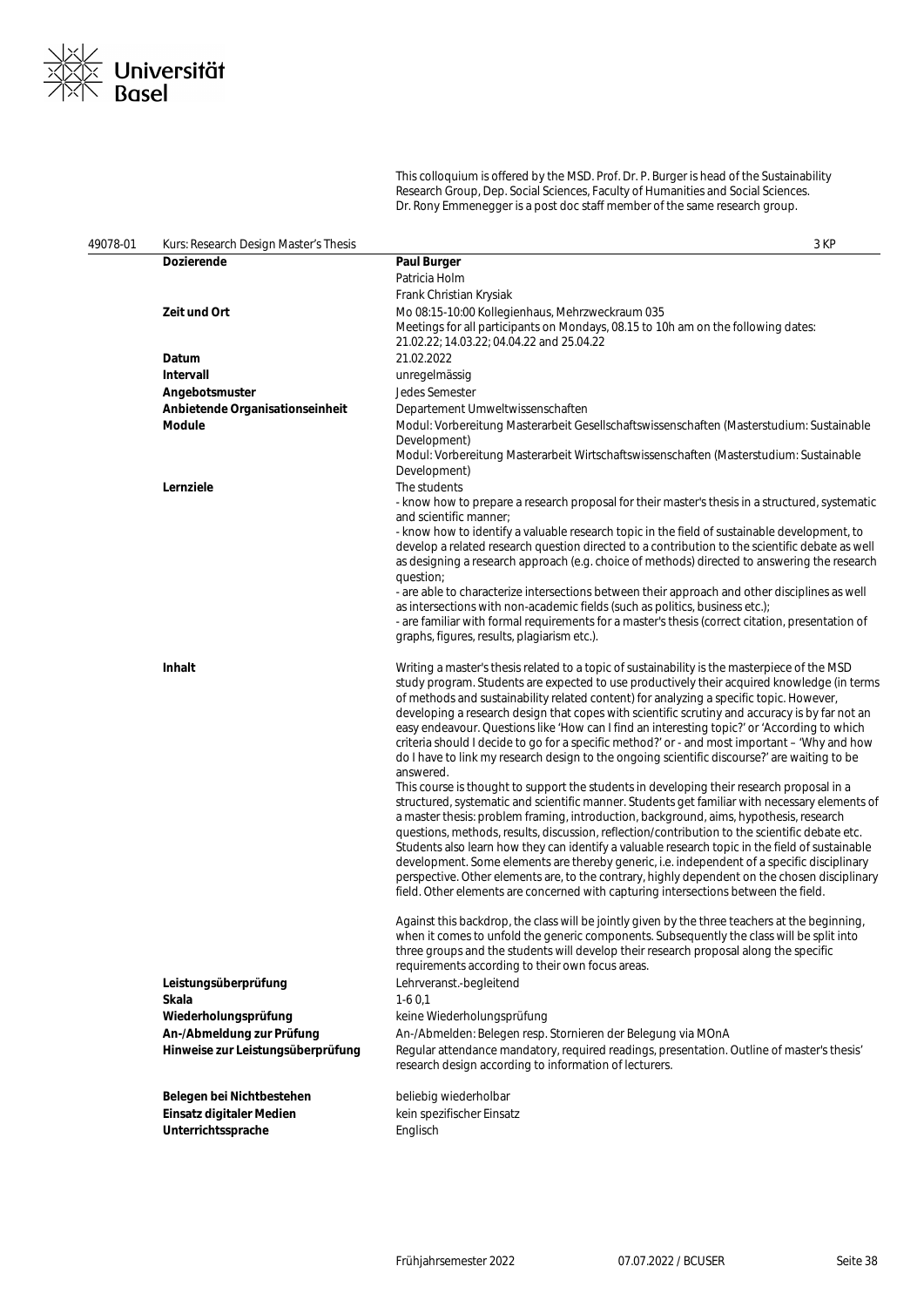

|          | Teilnahmevoraussetzungen                                                   | Exclusively for MSD-students. Students of IJDSD may attend the course according to<br>agreement with P. Burger. No other students admitted.                                                                                                                                                                                                                                                                                                                                                                                                                                                                                                                                                                                                                                                              |
|----------|----------------------------------------------------------------------------|----------------------------------------------------------------------------------------------------------------------------------------------------------------------------------------------------------------------------------------------------------------------------------------------------------------------------------------------------------------------------------------------------------------------------------------------------------------------------------------------------------------------------------------------------------------------------------------------------------------------------------------------------------------------------------------------------------------------------------------------------------------------------------------------------------|
|          | Anmeldung zur Lehrveranstaltung                                            | Course enrollment on MOnA should be completed by the beginning of the teaching period<br>(withdrawal possible until Monday of week five).                                                                                                                                                                                                                                                                                                                                                                                                                                                                                                                                                                                                                                                                |
|          |                                                                            | Exclusively for MSD-students. Students of IJDSD may attend the course according to<br>agreement with P. Burger. No other students admitted.                                                                                                                                                                                                                                                                                                                                                                                                                                                                                                                                                                                                                                                              |
|          | Bemerkungen                                                                | Mandatory course for all students of MSD 2017 ("Preparation Master's Thesis" module).<br>Students with focus area in natural science have to list this course in the learning agreement<br>for the "Preparation Master's Thesis" module. For details see guidelines and medium-term<br>syllabus.                                                                                                                                                                                                                                                                                                                                                                                                                                                                                                         |
|          |                                                                            | Students of IJDSD may attend the course according to agreement with P. Burger.                                                                                                                                                                                                                                                                                                                                                                                                                                                                                                                                                                                                                                                                                                                           |
|          |                                                                            | Meetings for all participants on Mondays, 08.15 to 10h am on the following dates:<br>21.02.22; 14.03.22; 04.04.22 and 25.04.22                                                                                                                                                                                                                                                                                                                                                                                                                                                                                                                                                                                                                                                                           |
|          |                                                                            | Meetings in between in groups according to announcement of responsible professors.                                                                                                                                                                                                                                                                                                                                                                                                                                                                                                                                                                                                                                                                                                                       |
|          |                                                                            | This course is offered by the MSD: Prof. Dr. Patricia Holm, Paul Burger (lead) and Frank Krysiak<br>are heading the MSD teaching committee.                                                                                                                                                                                                                                                                                                                                                                                                                                                                                                                                                                                                                                                              |
| 50267-01 | Seminar: Current Topics in Social Science Based on Sustainability Research | 3 KP                                                                                                                                                                                                                                                                                                                                                                                                                                                                                                                                                                                                                                                                                                                                                                                                     |
|          | <b>Dozierende</b>                                                          | Annika Sohre                                                                                                                                                                                                                                                                                                                                                                                                                                                                                                                                                                                                                                                                                                                                                                                             |
|          | Zeit und Ort                                                               | Mi 12:15-14:00 Vesalianum, Seminarraum (O2.02)                                                                                                                                                                                                                                                                                                                                                                                                                                                                                                                                                                                                                                                                                                                                                           |
|          | Datum                                                                      | 23.02.2022                                                                                                                                                                                                                                                                                                                                                                                                                                                                                                                                                                                                                                                                                                                                                                                               |
|          | Intervall                                                                  | wöchentlich                                                                                                                                                                                                                                                                                                                                                                                                                                                                                                                                                                                                                                                                                                                                                                                              |
|          | Angebotsmuster                                                             | unregelmässig                                                                                                                                                                                                                                                                                                                                                                                                                                                                                                                                                                                                                                                                                                                                                                                            |
|          | Anbietende Organisationseinheit                                            | Fachbereich Nachhaltigkeitsforschung                                                                                                                                                                                                                                                                                                                                                                                                                                                                                                                                                                                                                                                                                                                                                                     |
|          | Module                                                                     | Modul: Vorbereitung Masterarbeit Gesellschaftswissenschaften (Masterstudium: Sustainable                                                                                                                                                                                                                                                                                                                                                                                                                                                                                                                                                                                                                                                                                                                 |
|          |                                                                            | Development)                                                                                                                                                                                                                                                                                                                                                                                                                                                                                                                                                                                                                                                                                                                                                                                             |
|          |                                                                            | Modul: Resources and Sustainability (MSG - Changing Societies: Migration - Conflicts -                                                                                                                                                                                                                                                                                                                                                                                                                                                                                                                                                                                                                                                                                                                   |
|          |                                                                            | Resources)                                                                                                                                                                                                                                                                                                                                                                                                                                                                                                                                                                                                                                                                                                                                                                                               |
|          | Lernziele                                                                  | By the end of the semester the participants will have acquired competencies and skills<br>necessary to disclose current topics of social science based sustainability research.<br>Specifically, they will know how to set up systematic search strategies to find and delimitate<br>relevant and current topics; how to elaborate the state of discussion in a given field; and how<br>to specify knowledge gaps. Furthermore, they will learn how to summarize debates about                                                                                                                                                                                                                                                                                                                           |
|          |                                                                            | current sustainability issues.                                                                                                                                                                                                                                                                                                                                                                                                                                                                                                                                                                                                                                                                                                                                                                           |
|          | <b>Inhalt</b>                                                              | Sustainability research in the social sciences is a rapidly developing field that covers a broad<br>range of debates within and across various disciplines and problem areas. This poses a huge<br>challenge to keep track of "what is going on?", to filter interesting topics and cope with the<br>complexity of different contributions. Furthermore, there is a growing demand for social<br>scientists to improve science communication, that is, condensing scientific results to<br>comprehensible information, e.g. in the state-of-the-art section of a master thesis.<br>In a lab setting, the students will systematically identify and engage with a current topic of<br>social science-based sustainability research based on the method of systematic literature<br>reviews. The students: |
|          |                                                                            | - search and select current topics, and they further elaborate these topics in literature reviews;<br>- discuss empirical, theoretical, methodological and practical issues concerning current topics;<br>- present and discuss the developed topics orally and in written form.                                                                                                                                                                                                                                                                                                                                                                                                                                                                                                                         |
|          | Literatur                                                                  | Tba during the seminar.                                                                                                                                                                                                                                                                                                                                                                                                                                                                                                                                                                                                                                                                                                                                                                                  |
|          | Leistungsüberprüfung                                                       | Lehrveranst.-begleitend                                                                                                                                                                                                                                                                                                                                                                                                                                                                                                                                                                                                                                                                                                                                                                                  |
|          | Skala                                                                      | $1-60,1$                                                                                                                                                                                                                                                                                                                                                                                                                                                                                                                                                                                                                                                                                                                                                                                                 |
|          | Wiederholungsprüfung                                                       | keine Wiederholungsprüfung                                                                                                                                                                                                                                                                                                                                                                                                                                                                                                                                                                                                                                                                                                                                                                               |
|          | An-/Abmeldung zur Prüfung                                                  | An-/Abmelden: Belegen resp. Stornieren der Belegung via MOnA                                                                                                                                                                                                                                                                                                                                                                                                                                                                                                                                                                                                                                                                                                                                             |
|          | Hinweise zur Leistungsüberprüfung                                          | Regular attendance, required readings, oral presentation, essay.                                                                                                                                                                                                                                                                                                                                                                                                                                                                                                                                                                                                                                                                                                                                         |
|          | Belegen bei Nichtbestehen                                                  | beliebig wiederholbar                                                                                                                                                                                                                                                                                                                                                                                                                                                                                                                                                                                                                                                                                                                                                                                    |
|          | Einsatz digitaler Medien                                                   | kein spezifischer Einsatz                                                                                                                                                                                                                                                                                                                                                                                                                                                                                                                                                                                                                                                                                                                                                                                |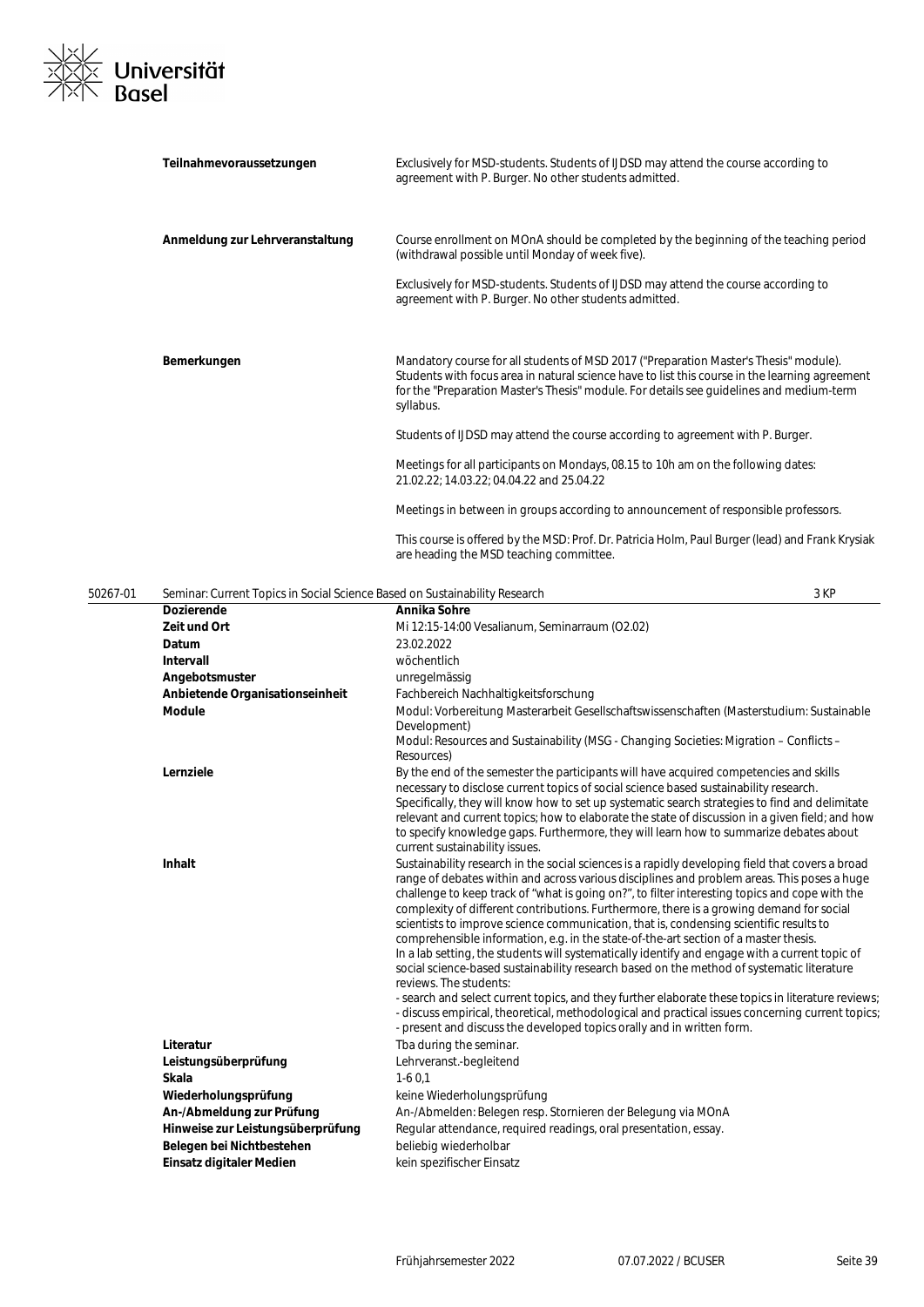

| Englisch<br>Special course application required for ALL (for details see 'course application' or<br>'Anmeldung'): Seminar is full.<br>Limited number of participants (20); students of the MSD and IJDSD have priority.<br>If you study something different you must do a master's degree within the Department of<br>Social Sciences/Faculty of Humanities and Social Sciences and may attend the seminar in case<br>of vacancies.<br>MSD 2017<br>Students who have chosen the focus area in natural sciences or in economics must have<br>completed the 'Complementary Knowledge in Social Sciences' module (at least 8 CP). |                                                                                                                                                                                                                                                                                                                                                                                                                                                                                                                             |
|--------------------------------------------------------------------------------------------------------------------------------------------------------------------------------------------------------------------------------------------------------------------------------------------------------------------------------------------------------------------------------------------------------------------------------------------------------------------------------------------------------------------------------------------------------------------------------------------------------------------------------|-----------------------------------------------------------------------------------------------------------------------------------------------------------------------------------------------------------------------------------------------------------------------------------------------------------------------------------------------------------------------------------------------------------------------------------------------------------------------------------------------------------------------------|
| Seminar is full, no course enrollment on MOnA possible anymore.<br>Please note entry requirements and mandatory course application procedure (additional to<br>registration on MOnA). Seminar is full, no course enrollment on MOnA possible anymore.<br>MSD 2017<br>For students with focus area in social sciences the seminar is mandatory for the published                                                                                                                                                                                                                                                                |                                                                                                                                                                                                                                                                                                                                                                                                                                                                                                                             |
| module.<br>Transfer of credit points to the FASR module (learning agreement) is only possible for<br>students with focus area in natural sciences or in economics.<br>This seminar is offered by MSD. Dr. A. Sohre is post doc staff member of the Sustainability                                                                                                                                                                                                                                                                                                                                                              |                                                                                                                                                                                                                                                                                                                                                                                                                                                                                                                             |
|                                                                                                                                                                                                                                                                                                                                                                                                                                                                                                                                                                                                                                |                                                                                                                                                                                                                                                                                                                                                                                                                                                                                                                             |
|                                                                                                                                                                                                                                                                                                                                                                                                                                                                                                                                                                                                                                |                                                                                                                                                                                                                                                                                                                                                                                                                                                                                                                             |
|                                                                                                                                                                                                                                                                                                                                                                                                                                                                                                                                                                                                                                |                                                                                                                                                                                                                                                                                                                                                                                                                                                                                                                             |
|                                                                                                                                                                                                                                                                                                                                                                                                                                                                                                                                                                                                                                |                                                                                                                                                                                                                                                                                                                                                                                                                                                                                                                             |
|                                                                                                                                                                                                                                                                                                                                                                                                                                                                                                                                                                                                                                |                                                                                                                                                                                                                                                                                                                                                                                                                                                                                                                             |
|                                                                                                                                                                                                                                                                                                                                                                                                                                                                                                                                                                                                                                |                                                                                                                                                                                                                                                                                                                                                                                                                                                                                                                             |
| unregelmässig                                                                                                                                                                                                                                                                                                                                                                                                                                                                                                                                                                                                                  |                                                                                                                                                                                                                                                                                                                                                                                                                                                                                                                             |
|                                                                                                                                                                                                                                                                                                                                                                                                                                                                                                                                                                                                                                |                                                                                                                                                                                                                                                                                                                                                                                                                                                                                                                             |
| Modul: Methoden der Gesellschaftswissenschaften (Masterstudium: European Global Studies)<br>Modul: Vorbereitung Masterarbeit Gesellschaftswissenschaften (Masterstudium: Sustainable<br>Development)                                                                                                                                                                                                                                                                                                                                                                                                                           |                                                                                                                                                                                                                                                                                                                                                                                                                                                                                                                             |
| Modul: Methoden der Soziologie und der Gesellschaftswissenschaften: quantitativ (MSF -<br>Soziologie)                                                                                                                                                                                                                                                                                                                                                                                                                                                                                                                          |                                                                                                                                                                                                                                                                                                                                                                                                                                                                                                                             |
|                                                                                                                                                                                                                                                                                                                                                                                                                                                                                                                                                                                                                                |                                                                                                                                                                                                                                                                                                                                                                                                                                                                                                                             |
| To understand what experimental research methods are and how to design experiments in<br>social sciences. Gain some experience designing experiments, collecting some data and<br>understanding basic analysis.                                                                                                                                                                                                                                                                                                                                                                                                                |                                                                                                                                                                                                                                                                                                                                                                                                                                                                                                                             |
| This seminar will teach different experimental research techniques, such as lab experiments,<br>field experiments and survey experiments, in the social sciences. It will include practical                                                                                                                                                                                                                                                                                                                                                                                                                                    |                                                                                                                                                                                                                                                                                                                                                                                                                                                                                                                             |
| aspects which will focus on design, data collection and basic data analysis.<br>Each seminar session will be divided into individual presentations and group work to<br>develop, collect data on and analyse a small scale experiment within groups of 2-4 people.                                                                                                                                                                                                                                                                                                                                                             |                                                                                                                                                                                                                                                                                                                                                                                                                                                                                                                             |
|                                                                                                                                                                                                                                                                                                                                                                                                                                                                                                                                                                                                                                | Research Group, Dep. of Social Sciences, Faculty of Humanities and Social Sciences.<br>Seminar: Experimental Research Methods in Social Science<br>3 KP<br>Iljana Schubert<br>Do 10:15-12:00 Bernoullistrasse 14/16, Kleiner Seminarraum 02.001<br>24.02.2022<br>wöchentlich<br>Fachbereich Nachhaltigkeitsforschung<br>Modul: Erweiterung Gesellschaftswissenschaften M.A. (MSF - Politikwissenschaft)<br>Modul: Methods for Analyzing Changing Societies (MSG - Changing Societies: Migration –<br>Conflicts – Resources) |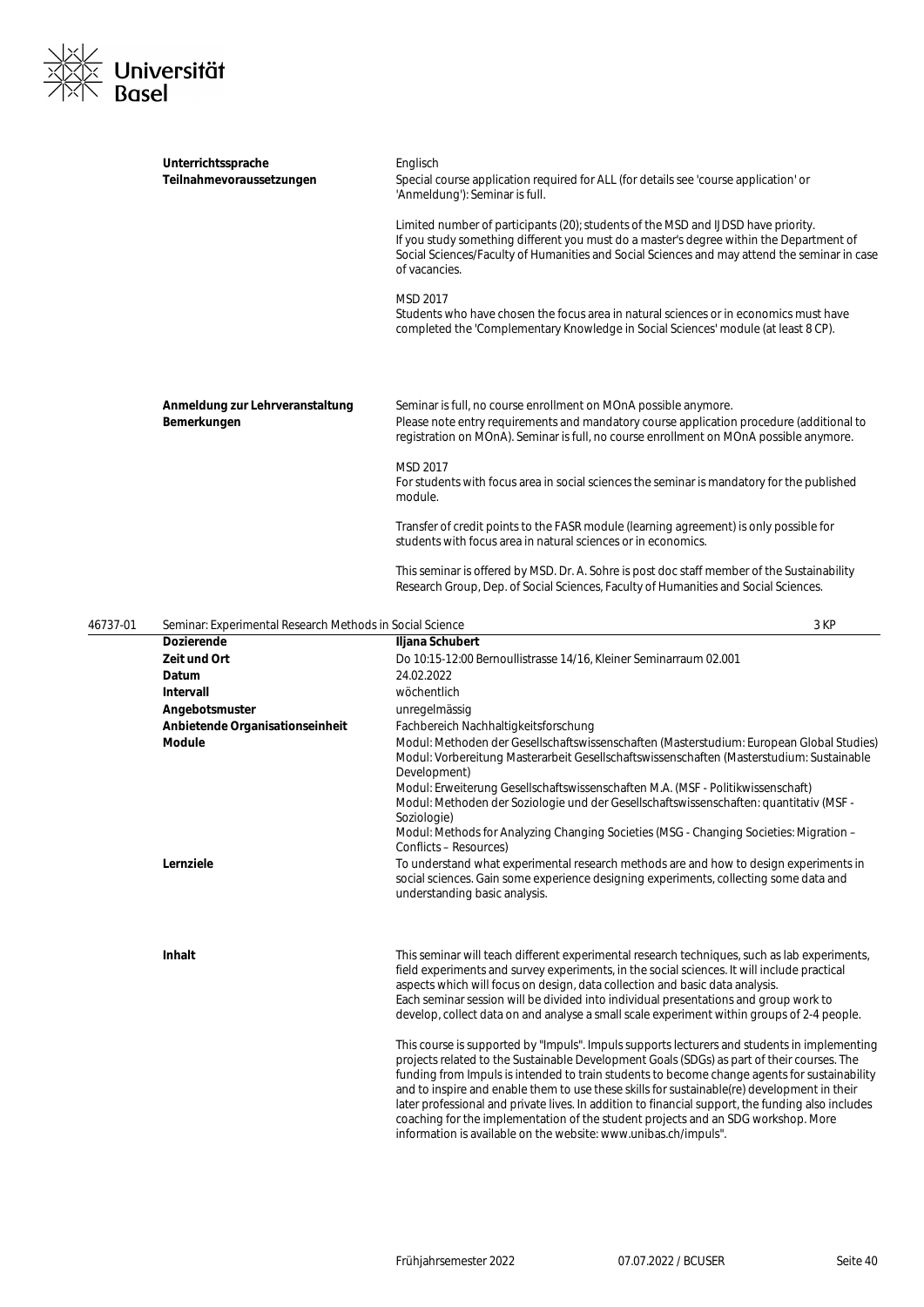

| Literatur                         | tba in class                                                                                                                                                                                                                                                                 |
|-----------------------------------|------------------------------------------------------------------------------------------------------------------------------------------------------------------------------------------------------------------------------------------------------------------------------|
| Leistungsüberprüfung              | Lehrveranst.-begleitend                                                                                                                                                                                                                                                      |
| Skala                             | $1-60.1$                                                                                                                                                                                                                                                                     |
| Wiederholungsprüfung              | keine Wiederholungsprüfung                                                                                                                                                                                                                                                   |
| An-/Abmeldung zur Prüfung         | An-/Abmelden: Belegen resp. Stornieren der Belegung via MOnA                                                                                                                                                                                                                 |
| Hinweise zur Leistungsüberprüfung | Regular attendance, required reading. Individual presentation and small group experimental<br>research project report.                                                                                                                                                       |
| Belegen bei Nichtbestehen         | beliebig wiederholbar                                                                                                                                                                                                                                                        |
| Einsatz digitaler Medien          | kein spezifischer Einsatz                                                                                                                                                                                                                                                    |
| Unterrichtssprache                | Englisch                                                                                                                                                                                                                                                                     |
| Teilnahmevoraussetzungen          | Prior experience with statistical software (e.g. SPSS) as well as prior knowledge of univariate<br>statistics and basic knowledge of ANOVA or OLS regression is expected.                                                                                                    |
|                                   | Special course inscription required for ALL (for details see 'course application' or<br>'Anmeldung').                                                                                                                                                                        |
|                                   | Limited number of participants (15), Students of the MSD and JIDSD have a first priority, those<br>of the mentioned fields of study (see list of modules) have a second priority.<br>If you study something different, you must do a master degree within the Departement of |
|                                   | Social Sciences/Faculty of Humanities and Social Sciences and may attend the seminar in case<br>of vacancies (=third priority).                                                                                                                                              |
|                                   | MSD students who have chosen the focus area in natural sciences or in economics must have                                                                                                                                                                                    |
| Anmeldung zur Lehrveranstaltung   | completed the 'Complementary Knowledge in Social Sciences' module (at least 8 CP).<br>Mandatory application for ALL: Link for application open from 18.01.22/noon - 06.02.22/                                                                                                |
|                                   | midnight:<br>https://adam.unibas.ch/goto_adam_fold_744950.html                                                                                                                                                                                                               |
|                                   | Login on top row right hand side of ADAM website. The link is open as soon as the application<br>form is online.                                                                                                                                                             |
|                                   | In case of vacancies the mandatory online application link remains open until 03.03.22/noon.                                                                                                                                                                                 |
|                                   | Course enrollment on MOnA should be completed by the beginning of the teaching period<br>(withdrawal possible until Monday of week five).                                                                                                                                    |
| Bemerkungen                       | Please note entry requirements and mandatory course application procedure (additional to<br>registration on MOnA). For details see corresponding paragraphs.                                                                                                                 |
|                                   | MSD 2017                                                                                                                                                                                                                                                                     |
|                                   | Students who have chosen the focus area in natural sciences or in economics transfer the CP                                                                                                                                                                                  |
|                                   | to the FASR module (learning agreement).                                                                                                                                                                                                                                     |
|                                   | For the students with focus area in social science it's mandatory to attend one class in<br>methods, see information in the medium-term syllabus. If they attend this seminar on a                                                                                           |
|                                   | voluntary base, they can accredit the CP either for the published module or transfer them to<br>the FASR module (learning agreement).                                                                                                                                        |
|                                   | This seminar is offered by MSD. Dr. Iljana Schubert is a post doc staff member of the                                                                                                                                                                                        |
|                                   | Sustainability Research Group, Dep. Social Sciences, Faculty of Humanities and Social<br>Sciences.                                                                                                                                                                           |

| 33426-01 | Seminar: Quantitative Data Analysis in African Studies |                                                                                                                                                                                                                                                                                                                                                               | 3 KP |
|----------|--------------------------------------------------------|---------------------------------------------------------------------------------------------------------------------------------------------------------------------------------------------------------------------------------------------------------------------------------------------------------------------------------------------------------------|------|
|          | <b>Dozierende</b>                                      | Elisio Macamo                                                                                                                                                                                                                                                                                                                                                 |      |
|          | Zeit und Ort                                           | Mi 10:15-12:00 Rheinsprung 21, Seminarraum 00.004                                                                                                                                                                                                                                                                                                             |      |
|          | Datum                                                  | 23.02.2022                                                                                                                                                                                                                                                                                                                                                    |      |
|          | Intervall                                              | wöchentlich                                                                                                                                                                                                                                                                                                                                                   |      |
|          | Angebotsmuster                                         | Jedes Frühjahrsem.                                                                                                                                                                                                                                                                                                                                            |      |
|          | Anbietende Organisationseinheit                        | Zentrum für Afrikastudien                                                                                                                                                                                                                                                                                                                                     |      |
|          | Module                                                 | Modul: Methoden der Gesellschaftswissenschaften (Masterstudium: European Global Studies)<br>Modul: Vorbereitung Masterarbeit Gesellschaftswissenschaften (Masterstudium: Sustainable<br>Development)<br>Modul: Creating, Analyzing and Visualizing of Data (MSF - Digital Humanities)<br>Modul: Introduction to Digital Humanities (MSF - Digital Humanities) |      |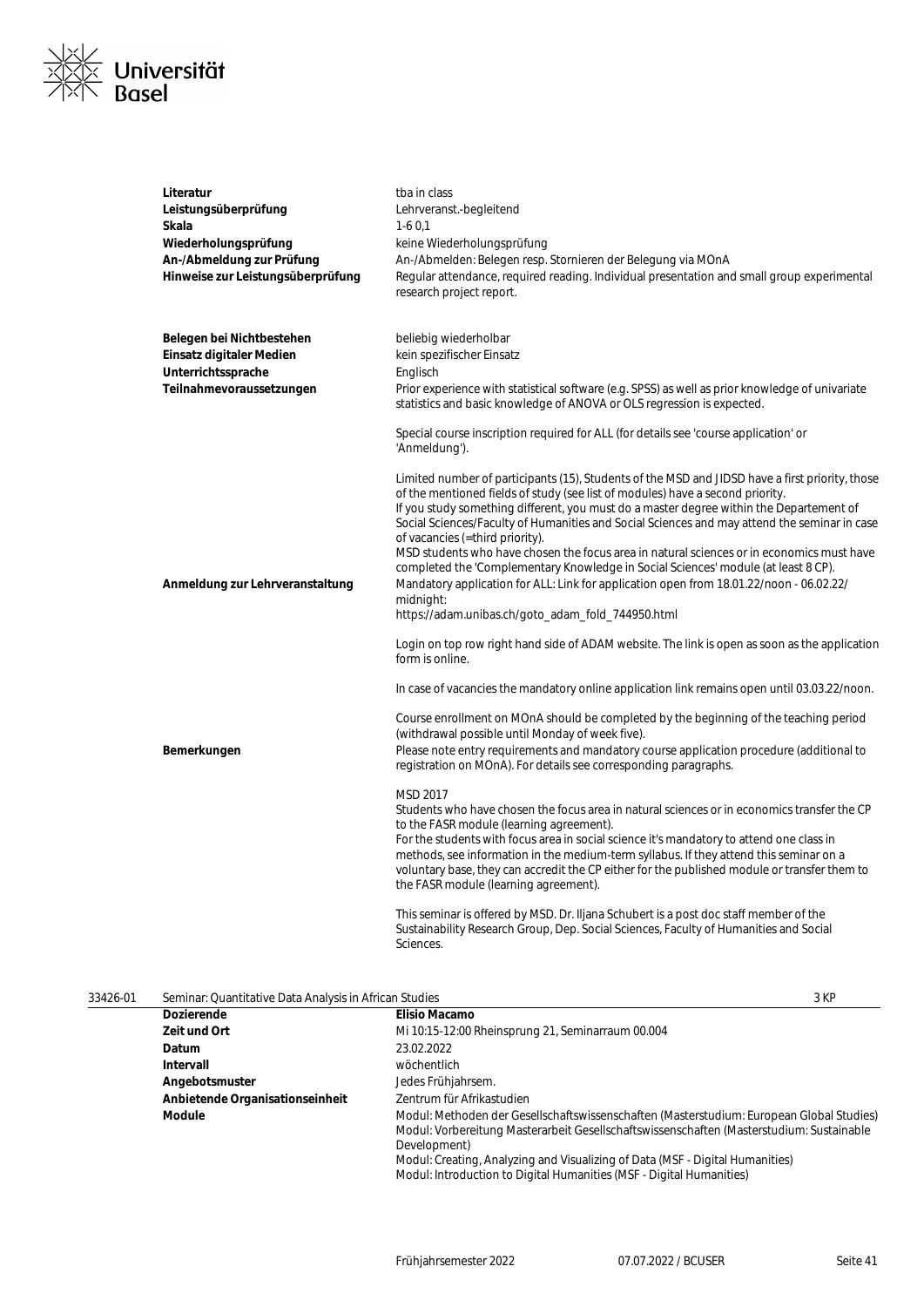

|                                   | Modul: Methoden der Near & Middle Eastern Studies und der Gesellschaftswissenschaften<br>(MSF - Near & Middle Eastern Studies)<br>Modul: Erweiterung Gesellschaftswissenschaften M.A. (MSF - Politikwissenschaft)<br>Modul: Methoden der Soziologie und der Gesellschaftswissenschaften: quantitativ (MSF -<br>Soziologie)<br>Modul: Research Skills (MSG - African Studies)<br>Modul: Methods for Analyzing Changing Societies (MSG - Changing Societies: Migration –<br>Conflicts - Resources)<br>Modul: Transfer: Europa interdisziplinär (MSG - Europäische Geschichte in globaler<br>Perspektive)                                                                                                                                                                                                                                                      |
|-----------------------------------|-------------------------------------------------------------------------------------------------------------------------------------------------------------------------------------------------------------------------------------------------------------------------------------------------------------------------------------------------------------------------------------------------------------------------------------------------------------------------------------------------------------------------------------------------------------------------------------------------------------------------------------------------------------------------------------------------------------------------------------------------------------------------------------------------------------------------------------------------------------|
| Lernziele                         | Students know<br>- that "analysis" is above all an exercise in argumentation;<br>- how to identify the logical structure of explanations in quantitative analysis;<br>- how basic argument forms such as comparison and representativeness can be deployed in<br>analysis;<br>- how to avoid the pitfalls of faulty reasoning such as in "cause and effect", "ignoring<br>evidence" and "anticipation";                                                                                                                                                                                                                                                                                                                                                                                                                                                     |
| <b>Inhalt</b>                     | - how to deploy quantitative analytic tools in the context of Africa.<br>The aim of this course is to improve participants' ability to read and critically engage with<br>quantitative research reports. It assumes no advanced knowledge of mathematics and does<br>not expect participants to be familiar with advanced statistical methods. The course will<br>introduce participants to the logic of quantitative analysis by exploring fundamental aspects<br>of the logic underlying it and in this way improving participants' own analytical and critical<br>skills. In preparation for the course, participants are required to not only read the<br>recommended literature, but also identify a quantitative research report (article, book<br>chapter, etc.), which they are expected to critically evaluate as part of their own evaluation for |
| Literatur                         | the course.<br>Neuman, Lawrence, W. 2007: Basics of Social Research – Qualitative and Quantitative<br>Approaches. Pearson Education. Boston (chapter 10).<br>Kalof, Linda, Dan, Amy and Dietz, Thomas 2008: Essentials of Social Research. Open University<br>Press. Maidenhead (chapter 3).<br>Best, Joel 2001: Damned Lies and Statistics – Untangling numbers from the media, politicians,<br>and activists. University of California Press. Berkeley.<br>Browne, M. Neil and Keeley, Stuart M. 2007: Asking the Right Questions - A guide to critical<br>thinking. Pearson Prentice Hall. New Jersey.<br>Murphy, Robert P. Economists Should Be More Careful With Their Statistics. Here: https://<br>www.econlib.org/library/Columns/y2018/Murphystatistics.html                                                                                       |
| Leistungsüberprüfung              | Lehrveranst.-begleitend                                                                                                                                                                                                                                                                                                                                                                                                                                                                                                                                                                                                                                                                                                                                                                                                                                     |
| Skala                             | Pass / Fail                                                                                                                                                                                                                                                                                                                                                                                                                                                                                                                                                                                                                                                                                                                                                                                                                                                 |
| Wiederholungsprüfung              | keine Wiederholungsprüfung                                                                                                                                                                                                                                                                                                                                                                                                                                                                                                                                                                                                                                                                                                                                                                                                                                  |
| An-/Abmeldung zur Prüfung         | Anmelden: Belegen; Abmelden: nicht erforderlich                                                                                                                                                                                                                                                                                                                                                                                                                                                                                                                                                                                                                                                                                                                                                                                                             |
| Hinweise zur Leistungsüberprüfung | In preparation for the course, participants are required to not only read the recommended<br>literature, but also identify a quantitative research report (article, book chapter, etc), which<br>they are expected to critically evaluate as part of their own evaluation for the course.<br>The block course consists of morning sessions only except from tuesday. Participants must<br>allow for sufficient time for daily assignments                                                                                                                                                                                                                                                                                                                                                                                                                   |
| Belegen bei Nichtbestehen         | beliebig wiederholbar                                                                                                                                                                                                                                                                                                                                                                                                                                                                                                                                                                                                                                                                                                                                                                                                                                       |
| Einsatz digitaler Medien          | kein spezifischer Einsatz                                                                                                                                                                                                                                                                                                                                                                                                                                                                                                                                                                                                                                                                                                                                                                                                                                   |
| Unterrichtssprache                | Englisch                                                                                                                                                                                                                                                                                                                                                                                                                                                                                                                                                                                                                                                                                                                                                                                                                                                    |

## **Modul: Vorbereitung Masterarbeit Wirtschaftswissenschaften**

| 49078-01 | Kurs: Research Design Master's Thesis |                                                                                   | 3 KP |
|----------|---------------------------------------|-----------------------------------------------------------------------------------|------|
|          | <b>Dozierende</b>                     | <b>Paul Burger</b>                                                                |      |
|          |                                       | Patricia Holm                                                                     |      |
|          |                                       | Frank Christian Krysiak                                                           |      |
|          | Zeit und Ort                          | Mo 08:15-10:00 Kollegienhaus, Mehrzweckraum 035                                   |      |
|          |                                       | Meetings for all participants on Mondays, 08.15 to 10h am on the following dates: |      |
|          |                                       | 21.02.22; 14.03.22; 04.04.22 and 25.04.22                                         |      |
|          | Datum                                 | 21.02.2022                                                                        |      |
|          | Intervall                             | unregelmässig                                                                     |      |
|          | Angebotsmuster                        | Jedes Semester                                                                    |      |
|          | Anbietende Organisationseinheit       | Departement Umweltwissenschaften                                                  |      |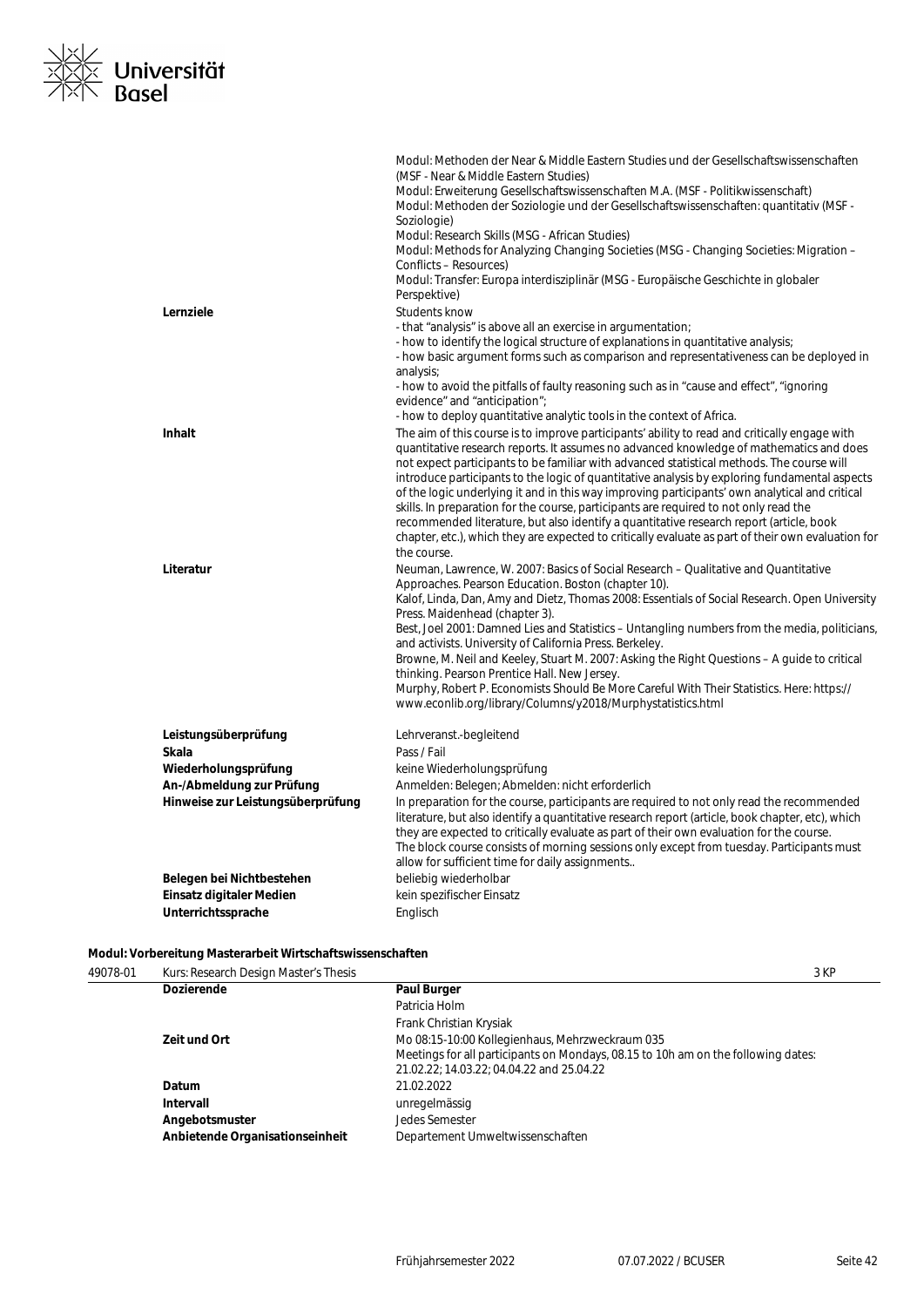# <u>※∠</u><br>※<mark>≪ Universität</mark><br>×∧ Basel  $\frac{1}{x}$

| <b>Module</b>                                                  | Modul: Vorbereitung Masterarbeit Gesellschaftswissenschaften (Masterstudium: Sustainable<br>Development)<br>Modul: Vorbereitung Masterarbeit Wirtschaftswissenschaften (Masterstudium: Sustainable<br>Development)                                                                                                                                                                                                                                                                                                                                                                                                                                                                                                                                                                                                                                                                                                                                                                                                                                                                                                                                                                                                                                                                                                                                                                                                                                                                          |
|----------------------------------------------------------------|---------------------------------------------------------------------------------------------------------------------------------------------------------------------------------------------------------------------------------------------------------------------------------------------------------------------------------------------------------------------------------------------------------------------------------------------------------------------------------------------------------------------------------------------------------------------------------------------------------------------------------------------------------------------------------------------------------------------------------------------------------------------------------------------------------------------------------------------------------------------------------------------------------------------------------------------------------------------------------------------------------------------------------------------------------------------------------------------------------------------------------------------------------------------------------------------------------------------------------------------------------------------------------------------------------------------------------------------------------------------------------------------------------------------------------------------------------------------------------------------|
| Lernziele                                                      | The students<br>- know how to prepare a research proposal for their master's thesis in a structured, systematic<br>and scientific manner:<br>- know how to identify a valuable research topic in the field of sustainable development, to<br>develop a related research question directed to a contribution to the scientific debate as well<br>as designing a research approach (e.g. choice of methods) directed to answering the research<br>question;<br>- are able to characterize intersections between their approach and other disciplines as well<br>as intersections with non-academic fields (such as politics, business etc.);<br>- are familiar with formal requirements for a master's thesis (correct citation, presentation of<br>graphs, figures, results, plagiarism etc.).                                                                                                                                                                                                                                                                                                                                                                                                                                                                                                                                                                                                                                                                                               |
| <b>Inhalt</b>                                                  | Writing a master's thesis related to a topic of sustainability is the masterpiece of the MSD<br>study program. Students are expected to use productively their acquired knowledge (in terms<br>of methods and sustainability related content) for analyzing a specific topic. However,<br>developing a research design that copes with scientific scrutiny and accuracy is by far not an<br>easy endeavour. Questions like 'How can I find an interesting topic?' or 'According to which<br>criteria should I decide to go for a specific method?' or - and most important – 'Why and how<br>do I have to link my research design to the ongoing scientific discourse?' are waiting to be<br>answered.<br>This course is thought to support the students in developing their research proposal in a<br>structured, systematic and scientific manner. Students get familiar with necessary elements of<br>a master thesis: problem framing, introduction, background, aims, hypothesis, research<br>questions, methods, results, discussion, reflection/contribution to the scientific debate etc.<br>Students also learn how they can identify a valuable research topic in the field of sustainable<br>development. Some elements are thereby generic, i.e. independent of a specific disciplinary<br>perspective. Other elements are, to the contrary, highly dependent on the chosen disciplinary<br>field. Other elements are concerned with capturing intersections between the field. |
|                                                                | Against this backdrop, the class will be jointly given by the three teachers at the beginning,<br>when it comes to unfold the generic components. Subsequently the class will be split into<br>three groups and the students will develop their research proposal along the specific<br>requirements according to their own focus areas.                                                                                                                                                                                                                                                                                                                                                                                                                                                                                                                                                                                                                                                                                                                                                                                                                                                                                                                                                                                                                                                                                                                                                    |
| Leistungsüberprüfung<br>Skala                                  | Lehrveranst.-begleitend<br>$1-60,1$                                                                                                                                                                                                                                                                                                                                                                                                                                                                                                                                                                                                                                                                                                                                                                                                                                                                                                                                                                                                                                                                                                                                                                                                                                                                                                                                                                                                                                                         |
| Wiederholungsprüfung                                           | keine Wiederholungsprüfung                                                                                                                                                                                                                                                                                                                                                                                                                                                                                                                                                                                                                                                                                                                                                                                                                                                                                                                                                                                                                                                                                                                                                                                                                                                                                                                                                                                                                                                                  |
| An-/Abmeldung zur Prüfung<br>Hinweise zur Leistungsüberprüfung | An-/Abmelden: Belegen resp. Stornieren der Belegung via MOnA<br>Regular attendance mandatory, required readings, presentation. Outline of master's thesis'<br>research design according to information of lecturers.                                                                                                                                                                                                                                                                                                                                                                                                                                                                                                                                                                                                                                                                                                                                                                                                                                                                                                                                                                                                                                                                                                                                                                                                                                                                        |
| Belegen bei Nichtbestehen                                      | beliebig wiederholbar                                                                                                                                                                                                                                                                                                                                                                                                                                                                                                                                                                                                                                                                                                                                                                                                                                                                                                                                                                                                                                                                                                                                                                                                                                                                                                                                                                                                                                                                       |
| Einsatz digitaler Medien<br>Unterrichtssprache                 | kein spezifischer Einsatz<br>Englisch                                                                                                                                                                                                                                                                                                                                                                                                                                                                                                                                                                                                                                                                                                                                                                                                                                                                                                                                                                                                                                                                                                                                                                                                                                                                                                                                                                                                                                                       |
| Teilnahmevoraussetzungen                                       | Exclusively for MSD-students. Students of IJDSD may attend the course according to<br>agreement with P. Burger. No other students admitted.                                                                                                                                                                                                                                                                                                                                                                                                                                                                                                                                                                                                                                                                                                                                                                                                                                                                                                                                                                                                                                                                                                                                                                                                                                                                                                                                                 |
| Anmeldung zur Lehrveranstaltung                                | Course enrollment on MOnA should be completed by the beginning of the teaching period<br>(withdrawal possible until Monday of week five).                                                                                                                                                                                                                                                                                                                                                                                                                                                                                                                                                                                                                                                                                                                                                                                                                                                                                                                                                                                                                                                                                                                                                                                                                                                                                                                                                   |
|                                                                | Exclusively for MSD-students. Students of IJDSD may attend the course according to<br>agreement with P. Burger. No other students admitted.                                                                                                                                                                                                                                                                                                                                                                                                                                                                                                                                                                                                                                                                                                                                                                                                                                                                                                                                                                                                                                                                                                                                                                                                                                                                                                                                                 |
| Bemerkungen                                                    | Mandatory course for all students of MSD 2017 ("Preparation Master's Thesis" module).<br>Students with focus area in natural science have to list this course in the learning agreement<br>for the "Preparation Master's Thesis" module. For details see guidelines and medium-term<br>syllabus.                                                                                                                                                                                                                                                                                                                                                                                                                                                                                                                                                                                                                                                                                                                                                                                                                                                                                                                                                                                                                                                                                                                                                                                            |
|                                                                | Students of IJDSD may attend the course according to agreement with P. Burger.                                                                                                                                                                                                                                                                                                                                                                                                                                                                                                                                                                                                                                                                                                                                                                                                                                                                                                                                                                                                                                                                                                                                                                                                                                                                                                                                                                                                              |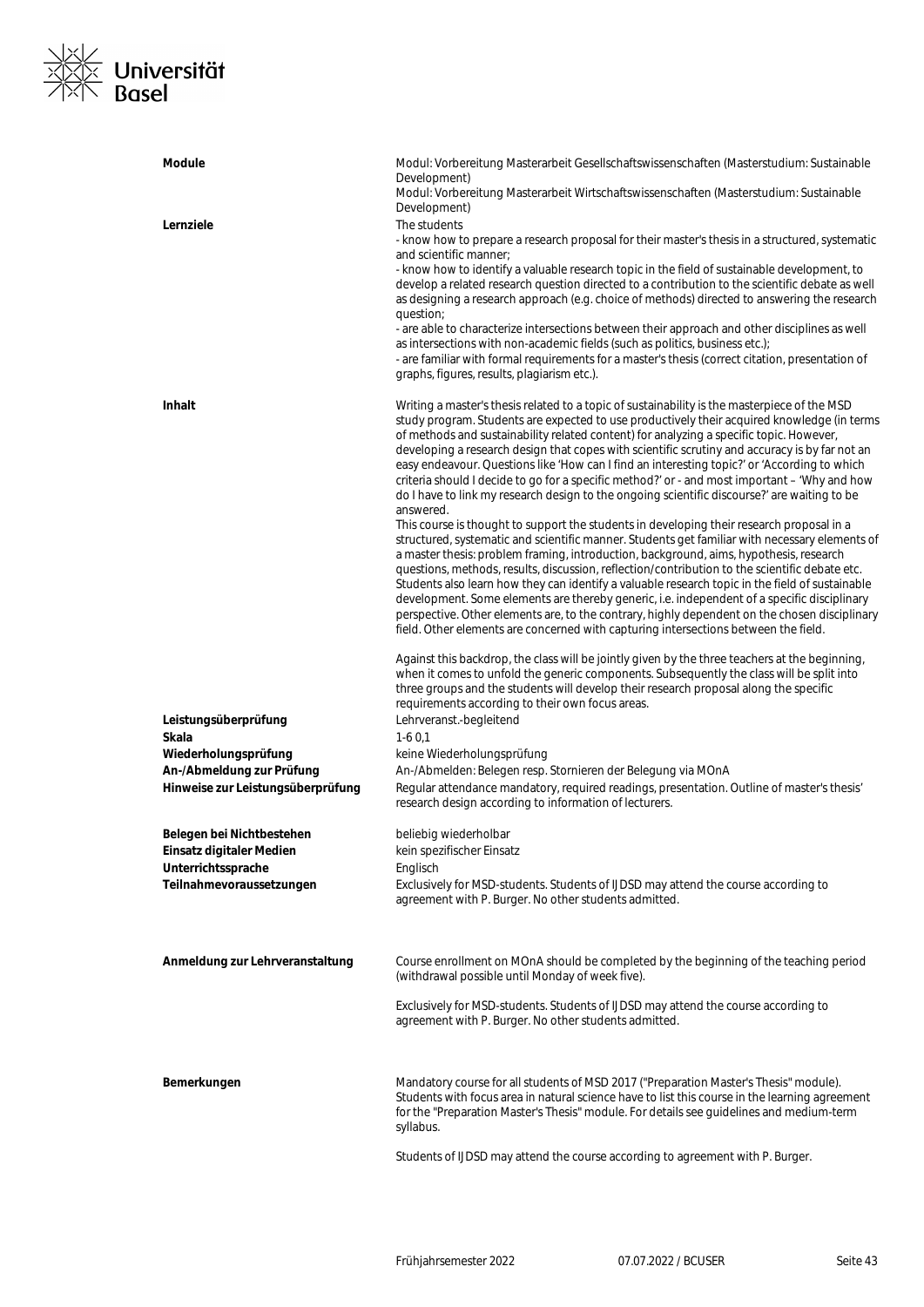

Meetings for all participants on Mondays, 08.15 to 10h am on the following dates: 21.02.22; 14.03.22; 04.04.22 and 25.04.22

Meetings in between in groups according to announcement of responsible professors.

This course is offered by the MSD: Prof. Dr. Patricia Holm, Paul Burger (lead) and Frank Krysiak are heading the MSD teaching committee.

| 47275-01 | Seminar: Public Economics       | 6 KP                                                                                                                                                                                                                                                                                                                                                                                                                                                                                                                                                                                                                                                                                                                                                                                                                                                                                                                                                                                                                                                                                                                                                                                                                                                                                                                                                                                                                                                                                                                                                |
|----------|---------------------------------|-----------------------------------------------------------------------------------------------------------------------------------------------------------------------------------------------------------------------------------------------------------------------------------------------------------------------------------------------------------------------------------------------------------------------------------------------------------------------------------------------------------------------------------------------------------------------------------------------------------------------------------------------------------------------------------------------------------------------------------------------------------------------------------------------------------------------------------------------------------------------------------------------------------------------------------------------------------------------------------------------------------------------------------------------------------------------------------------------------------------------------------------------------------------------------------------------------------------------------------------------------------------------------------------------------------------------------------------------------------------------------------------------------------------------------------------------------------------------------------------------------------------------------------------------------|
|          | <b>Dozierende</b>               | <b>Beat Hintermann</b>                                                                                                                                                                                                                                                                                                                                                                                                                                                                                                                                                                                                                                                                                                                                                                                                                                                                                                                                                                                                                                                                                                                                                                                                                                                                                                                                                                                                                                                                                                                              |
|          | Zeit und Ort                    | Do 14:15-16:00 Wirtschaftswissenschaftliche Fakultät, Seminarraum S14 HG.32<br>The seminar will take place in-class.                                                                                                                                                                                                                                                                                                                                                                                                                                                                                                                                                                                                                                                                                                                                                                                                                                                                                                                                                                                                                                                                                                                                                                                                                                                                                                                                                                                                                                |
|          | Datum                           | 24.02.2022                                                                                                                                                                                                                                                                                                                                                                                                                                                                                                                                                                                                                                                                                                                                                                                                                                                                                                                                                                                                                                                                                                                                                                                                                                                                                                                                                                                                                                                                                                                                          |
|          | Intervall                       | unregelmässig                                                                                                                                                                                                                                                                                                                                                                                                                                                                                                                                                                                                                                                                                                                                                                                                                                                                                                                                                                                                                                                                                                                                                                                                                                                                                                                                                                                                                                                                                                                                       |
|          | Angebotsmuster                  | Jedes Frühjahrsem.                                                                                                                                                                                                                                                                                                                                                                                                                                                                                                                                                                                                                                                                                                                                                                                                                                                                                                                                                                                                                                                                                                                                                                                                                                                                                                                                                                                                                                                                                                                                  |
|          | Anbietende Organisationseinheit | Wirtschaftswissenschaftliche Fakultät / WWZ                                                                                                                                                                                                                                                                                                                                                                                                                                                                                                                                                                                                                                                                                                                                                                                                                                                                                                                                                                                                                                                                                                                                                                                                                                                                                                                                                                                                                                                                                                         |
|          | Module                          | Modul: Preparation Master's Thesis in Economics and Public Policy (Masterstudium:<br>Economics and Public Policy)<br>Modul: Research Design in Business and Economics (Masterstudium:<br>Wirtschaftswissenschaften)<br>Modul: Research Design in International Trade, Growth and the Environment (Masterstudium:<br>Wirtschaftswissenschaften)<br>Modul: Seminararbeiten (Masterstudium: Wirtschaftswissenschaften (Studienbeginn vor                                                                                                                                                                                                                                                                                                                                                                                                                                                                                                                                                                                                                                                                                                                                                                                                                                                                                                                                                                                                                                                                                                               |
|          |                                 | 01.08.2021)<br>Modul: Vorbereitung Masterarbeit Wirtschaftswissenschaften (Masterstudium: Sustainable<br>Development)                                                                                                                                                                                                                                                                                                                                                                                                                                                                                                                                                                                                                                                                                                                                                                                                                                                                                                                                                                                                                                                                                                                                                                                                                                                                                                                                                                                                                               |
|          | Lernziele                       | See content.                                                                                                                                                                                                                                                                                                                                                                                                                                                                                                                                                                                                                                                                                                                                                                                                                                                                                                                                                                                                                                                                                                                                                                                                                                                                                                                                                                                                                                                                                                                                        |
|          | <b>Inhalt</b>                   | In this master seminar, students familiarize themselves with a paper in the field of public or<br>environmental economics published in a top journal and gain practical experience with data<br>management and analysis. The skills acquired will be useful in the context of writing the<br>master thesis, as well as in students' subsequent careers.<br>The task is to replicate and extend the assigned paper. Articles will be suggested, but<br>students are free to propose their own paper that they wish to replicate, subject to approval<br>by Prof. Hintermann. The extension can focus on a subsample, include additional explanatory<br>variables, employ an alternative methodology and/or use additional data. The goal of the<br>extension is to provide additional insights and to investigate the robustness of the results in<br>the original work.<br>Since the focus of this seminar is empirical and involves the application of existing code<br>associated with the chosen paper, previous knowledge of statistical software packages will be<br>helpful. Most of the papers listed in the seminar are written in Stata or R. We will support the<br>students during the seminar, but we do not have the capacity to offer a personalized<br>introduction to the different software packages. Please keep this in mind when signing up for<br>the seminar. If you have absolutely no experience with statistical software packages, we<br>suggest that you attend an introductory course at the beginning of the semester. |
|          |                                 |                                                                                                                                                                                                                                                                                                                                                                                                                                                                                                                                                                                                                                                                                                                                                                                                                                                                                                                                                                                                                                                                                                                                                                                                                                                                                                                                                                                                                                                                                                                                                     |
|          | Literatur                       | See syllabus                                                                                                                                                                                                                                                                                                                                                                                                                                                                                                                                                                                                                                                                                                                                                                                                                                                                                                                                                                                                                                                                                                                                                                                                                                                                                                                                                                                                                                                                                                                                        |
|          | Weblink                         | https://adam.unibas.ch                                                                                                                                                                                                                                                                                                                                                                                                                                                                                                                                                                                                                                                                                                                                                                                                                                                                                                                                                                                                                                                                                                                                                                                                                                                                                                                                                                                                                                                                                                                              |
|          | Leistungsüberprüfung            | Seminarleistung                                                                                                                                                                                                                                                                                                                                                                                                                                                                                                                                                                                                                                                                                                                                                                                                                                                                                                                                                                                                                                                                                                                                                                                                                                                                                                                                                                                                                                                                                                                                     |
|          | Skala                           | $1-60,1$                                                                                                                                                                                                                                                                                                                                                                                                                                                                                                                                                                                                                                                                                                                                                                                                                                                                                                                                                                                                                                                                                                                                                                                                                                                                                                                                                                                                                                                                                                                                            |
|          | Wiederholungsprüfung            | keine Wiederholungsprüfung                                                                                                                                                                                                                                                                                                                                                                                                                                                                                                                                                                                                                                                                                                                                                                                                                                                                                                                                                                                                                                                                                                                                                                                                                                                                                                                                                                                                                                                                                                                          |
|          | An-/Abmeldung zur Prüfung       | An- und Abmelden: Fakultät                                                                                                                                                                                                                                                                                                                                                                                                                                                                                                                                                                                                                                                                                                                                                                                                                                                                                                                                                                                                                                                                                                                                                                                                                                                                                                                                                                                                                                                                                                                          |
|          | Belegen bei Nichtbestehen       | beliebig wiederholbar                                                                                                                                                                                                                                                                                                                                                                                                                                                                                                                                                                                                                                                                                                                                                                                                                                                                                                                                                                                                                                                                                                                                                                                                                                                                                                                                                                                                                                                                                                                               |
|          | Einsatz digitaler Medien        | kein spezifischer Einsatz                                                                                                                                                                                                                                                                                                                                                                                                                                                                                                                                                                                                                                                                                                                                                                                                                                                                                                                                                                                                                                                                                                                                                                                                                                                                                                                                                                                                                                                                                                                           |
|          | Unterrichtssprache              | Englisch                                                                                                                                                                                                                                                                                                                                                                                                                                                                                                                                                                                                                                                                                                                                                                                                                                                                                                                                                                                                                                                                                                                                                                                                                                                                                                                                                                                                                                                                                                                                            |
|          | Teilnahmevoraussetzungen        | Completed Bachelor in Business and Economics.<br>The further prerequisites are<br>- 12036 Econometrics must be passed successfully                                                                                                                                                                                                                                                                                                                                                                                                                                                                                                                                                                                                                                                                                                                                                                                                                                                                                                                                                                                                                                                                                                                                                                                                                                                                                                                                                                                                                  |
|          |                                 | More about the general prerequisites and the allocation process can be found here: https://<br>wwz.unibas.ch/de/studium/master-business-and-economics/masterseminare/                                                                                                                                                                                                                                                                                                                                                                                                                                                                                                                                                                                                                                                                                                                                                                                                                                                                                                                                                                                                                                                                                                                                                                                                                                                                                                                                                                               |
|          |                                 | Knowledge of Stata or R is highly recommended.                                                                                                                                                                                                                                                                                                                                                                                                                                                                                                                                                                                                                                                                                                                                                                                                                                                                                                                                                                                                                                                                                                                                                                                                                                                                                                                                                                                                                                                                                                      |
|          | Anmeldung zur Lehrveranstaltung | The application for this seminar is done centrally and online until January 10, 2022 with the<br>Studiendekanat. The link to the online application form and more information can be found<br>here: https://wwz.unibas.ch/de/studium/master/masterseminare/                                                                                                                                                                                                                                                                                                                                                                                                                                                                                                                                                                                                                                                                                                                                                                                                                                                                                                                                                                                                                                                                                                                                                                                                                                                                                         |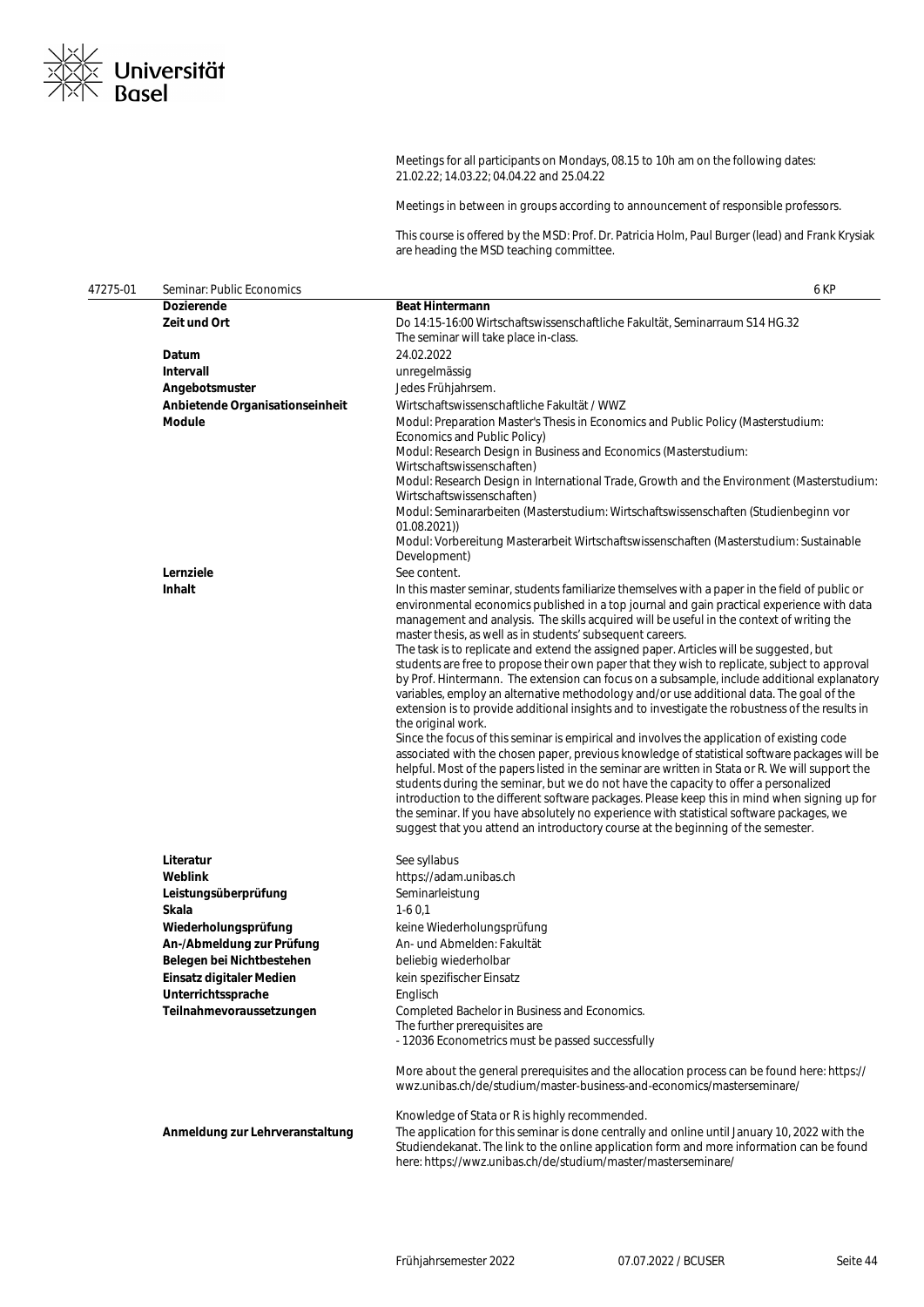

|          | Bemerkungen                                                   | The registration is binding. In case of non-participation after registration it will be noted as<br>"nicht erschienen" in the transcript. For a break up after recieving a subject and title, there will<br>be a "1.0" recorded.                                                                                                                                                                                                                                                                                                   |  |
|----------|---------------------------------------------------------------|------------------------------------------------------------------------------------------------------------------------------------------------------------------------------------------------------------------------------------------------------------------------------------------------------------------------------------------------------------------------------------------------------------------------------------------------------------------------------------------------------------------------------------|--|
|          |                                                               | The seminar will take place in-class.                                                                                                                                                                                                                                                                                                                                                                                                                                                                                              |  |
| 17691-01 | Vorlesung: International Trade, Resources and the Environment |                                                                                                                                                                                                                                                                                                                                                                                                                                                                                                                                    |  |
|          | <b>Dozierende</b>                                             | 3 KP<br>M. Scott Taylor                                                                                                                                                                                                                                                                                                                                                                                                                                                                                                            |  |
|          | Zeit und Ort                                                  | Mo 14:15-16:00 Wirtschaftswissenschaftliche Fakultät, Seminarraum S15 HG.31<br>The course will be taught "in - class".                                                                                                                                                                                                                                                                                                                                                                                                             |  |
|          | Datum                                                         | 02.05.2022                                                                                                                                                                                                                                                                                                                                                                                                                                                                                                                         |  |
|          | Intervall                                                     | <b>Block</b>                                                                                                                                                                                                                                                                                                                                                                                                                                                                                                                       |  |
|          | Angebotsmuster                                                | Jedes Frühjahrsem.                                                                                                                                                                                                                                                                                                                                                                                                                                                                                                                 |  |
|          | Anbietende Organisationseinheit                               | Wirtschaftswissenschaftliche Fakultät / WWZ                                                                                                                                                                                                                                                                                                                                                                                                                                                                                        |  |
|          | <b>Module</b>                                                 | Modul: Kernbereich Wirtschaftswissenschaften (Masterstudium: Sustainable Development)<br>Modul: Specific Electives in International Trade, Growth and the Environment (Masterstudium:<br>Wirtschaftswissenschaften)<br>Modul: Vorbereitung Masterarbeit Wirtschaftswissenschaften (Masterstudium: Sustainable                                                                                                                                                                                                                      |  |
|          |                                                               | Development)<br>Spezialisierungsmodul: Areas of Specialization in International and/or Monetary Economics<br>(Masterstudium: International and Monetary Economics)                                                                                                                                                                                                                                                                                                                                                                 |  |
|          |                                                               | Vertiefungsmodul Global Europe: Handel und Unternehmen in der Globalisierung<br>(Masterstudium: European Global Studies)<br>Vertiefungsmodul Global Europe: Umwelt und Nachhaltigkeit (Masterstudium: European                                                                                                                                                                                                                                                                                                                     |  |
|          |                                                               | <b>Global Studies)</b><br>Vertiefungsmodul: International Trade, Growth and the Environment (Masterstudium:<br>Wirtschaftswissenschaften (Studienbeginn vor 01.08.2021))                                                                                                                                                                                                                                                                                                                                                           |  |
|          |                                                               | Modul: Fields: Environment and Development (MSG - African Studies)<br>Modul: Fields: Governance and Politics (MSG - African Studies)                                                                                                                                                                                                                                                                                                                                                                                               |  |
|          | Lernziele                                                     | see content                                                                                                                                                                                                                                                                                                                                                                                                                                                                                                                        |  |
|          | <b>Inhalt</b>                                                 | This course investigates the linkages between international trade and the environment from<br>both a theoretical and empirical viewpoint. It investigates the theoretical links between<br>international trade and sustainability in two ways by studying the link between trade and<br>resource use on the one hand and trade and industrial pollution on the other. It then reviews<br>the empirical<br>evidence linking trade to environmental outcomes using the theory as a guide to evaluate<br>and critique the literature. |  |
|          | Literatur                                                     | Some of the material covered are chapters in preparation for a new book "International Trade<br>and Resource Use" and will be made available to students in pdf format.<br>Most of it, however, is based on a selection of articles published in international journals.                                                                                                                                                                                                                                                           |  |
|          | Weblink                                                       | https://adam.unibas.ch                                                                                                                                                                                                                                                                                                                                                                                                                                                                                                             |  |
|          | Leistungsüberprüfung                                          | Leistungsnachweis                                                                                                                                                                                                                                                                                                                                                                                                                                                                                                                  |  |
|          | Skala                                                         | $1-60,1$                                                                                                                                                                                                                                                                                                                                                                                                                                                                                                                           |  |
|          | Wiederholungsprüfung                                          | keine Wiederholungsprüfung                                                                                                                                                                                                                                                                                                                                                                                                                                                                                                         |  |
|          | An-/Abmeldung zur Prüfung                                     | Anmelden: Belegen; Abmelden: Studiendekanat                                                                                                                                                                                                                                                                                                                                                                                                                                                                                        |  |
|          | Hinweise zur Leistungsüberprüfung                             | There will be one final exam and a paper requirement. The exam date will be established in<br>the first lecture. The paper should be a critical analysis of a scholarly or popular article<br>discussing some aspect of international trade's impact on the environment. The paper must<br>use, at least implicitly, the tools and logic developed in the course.                                                                                                                                                                  |  |
|          |                                                               | The date of the exam as well as the deadline of the paper will be posted and mentioned in the<br>first class.                                                                                                                                                                                                                                                                                                                                                                                                                      |  |
|          |                                                               | Exam date: 31.05.22; 14:15.15:45. WWZ S15: A-H; WWZ S14: J-Z.                                                                                                                                                                                                                                                                                                                                                                                                                                                                      |  |
|          | Belegen bei Nichtbestehen                                     | beliebig wiederholbar                                                                                                                                                                                                                                                                                                                                                                                                                                                                                                              |  |
|          | Einsatz digitaler Medien                                      | kein spezifischer Einsatz                                                                                                                                                                                                                                                                                                                                                                                                                                                                                                          |  |
|          | Unterrichtssprache                                            | Englisch                                                                                                                                                                                                                                                                                                                                                                                                                                                                                                                           |  |
|          | Teilnahmevoraussetzungen                                      | Required:<br>A good understanding of the principles of economics and of microeconomics.                                                                                                                                                                                                                                                                                                                                                                                                                                            |  |
|          |                                                               | Recommended:<br>Advanced International Trade and Business<br><b>Environmental and Resource Economics</b>                                                                                                                                                                                                                                                                                                                                                                                                                           |  |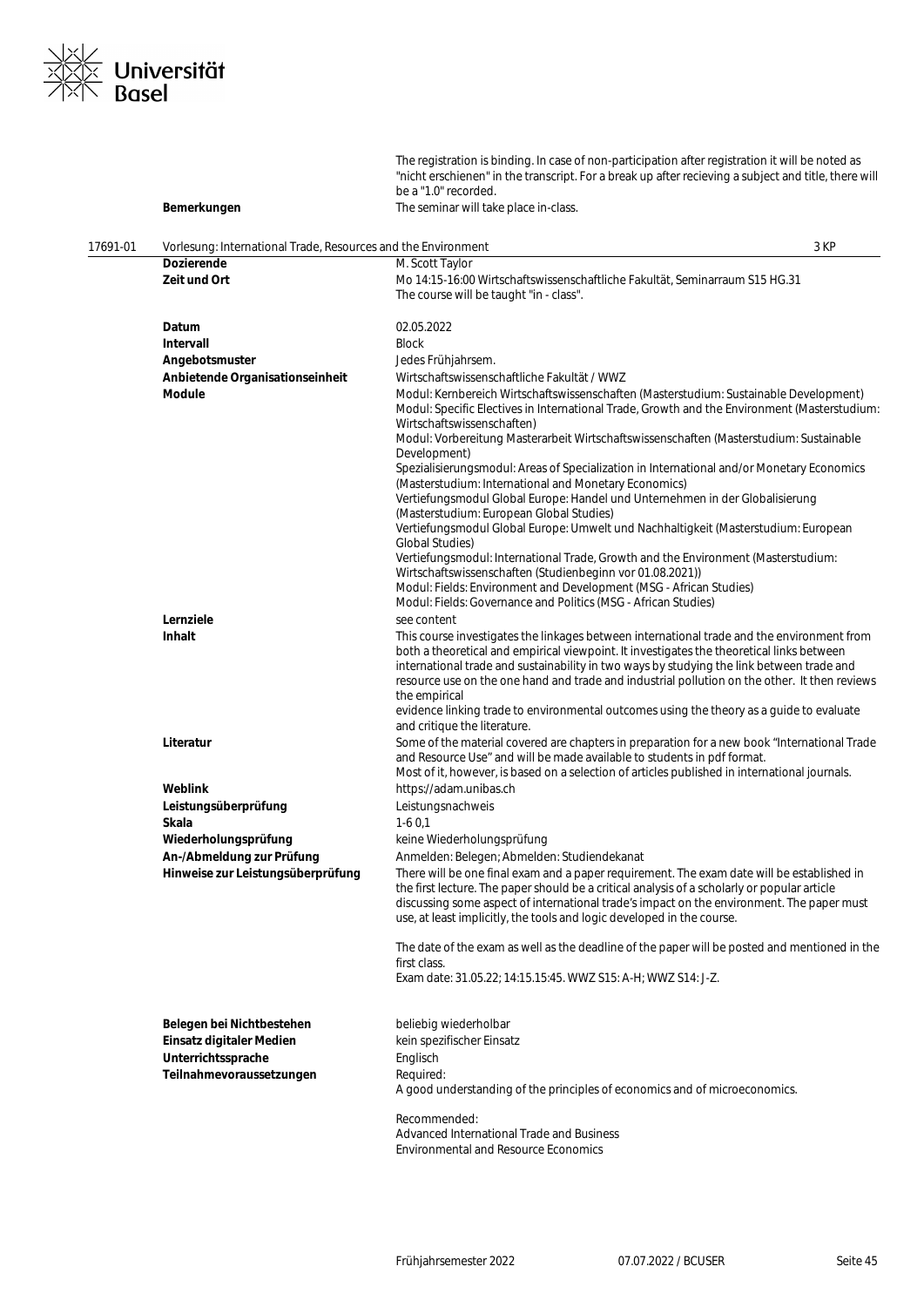

| Anmeldung zur Lehrveranstaltung | Registration: Please enrol in MOnA. EUCOR-Students and students of other Swiss Universities<br>have to enrol at the students administration office (studseksupport1@unibas.ch) within the<br>official enrolment period. Enrolment = Registration for the exam! A deregistration is possible<br>until May 6, 2022 at the latest by email, including the completed exam cancellation form,<br>which can be found on the homepage, to belegungstorno-wwz-at-unibas.ch. |
|---------------------------------|---------------------------------------------------------------------------------------------------------------------------------------------------------------------------------------------------------------------------------------------------------------------------------------------------------------------------------------------------------------------------------------------------------------------------------------------------------------------|
| Bemerkungen                     | The course will be taught "in - class".                                                                                                                                                                                                                                                                                                                                                                                                                             |
|                                 | You should have a look at some of the literature discussed in class in advance of the course to<br>be prepared for the course. The material will be accessible on ADAM approximately three<br>weeks in advance of the start of the course. Students will be able to access the reading<br>material after registration.                                                                                                                                              |
|                                 | The course is part of the "Guestprofessorship in Globalization - Internationalization of the<br>Economy"                                                                                                                                                                                                                                                                                                                                                            |

| 16036-01 | Vorlesung: Microeconometrics and Statistical Learning |                                                                                                                                                                                                                                                                                                                                                                                                                                                                                                                                                                                                                                                                                                                                                                                                                                                                                                                                                                                                                                                                                                                                                       | 3 KP |
|----------|-------------------------------------------------------|-------------------------------------------------------------------------------------------------------------------------------------------------------------------------------------------------------------------------------------------------------------------------------------------------------------------------------------------------------------------------------------------------------------------------------------------------------------------------------------------------------------------------------------------------------------------------------------------------------------------------------------------------------------------------------------------------------------------------------------------------------------------------------------------------------------------------------------------------------------------------------------------------------------------------------------------------------------------------------------------------------------------------------------------------------------------------------------------------------------------------------------------------------|------|
|          | <b>Dozierende</b>                                     | <b>Christian Kleiber</b>                                                                                                                                                                                                                                                                                                                                                                                                                                                                                                                                                                                                                                                                                                                                                                                                                                                                                                                                                                                                                                                                                                                              |      |
|          | Zeit und Ort                                          | Mi 10:15-12:00 Wirtschaftswissenschaftliche Fakultät, Seminarraum S15 HG.31<br>The course will be taught "in class".                                                                                                                                                                                                                                                                                                                                                                                                                                                                                                                                                                                                                                                                                                                                                                                                                                                                                                                                                                                                                                  |      |
|          | Datum                                                 | 23.02.2022                                                                                                                                                                                                                                                                                                                                                                                                                                                                                                                                                                                                                                                                                                                                                                                                                                                                                                                                                                                                                                                                                                                                            |      |
|          | <b>Intervall</b>                                      | wöchentlich                                                                                                                                                                                                                                                                                                                                                                                                                                                                                                                                                                                                                                                                                                                                                                                                                                                                                                                                                                                                                                                                                                                                           |      |
|          | Angebotsmuster                                        | Jedes Frühjahrsem.                                                                                                                                                                                                                                                                                                                                                                                                                                                                                                                                                                                                                                                                                                                                                                                                                                                                                                                                                                                                                                                                                                                                    |      |
|          | Anbietende Organisationseinheit                       | Wirtschaftswissenschaftliche Fakultät / WWZ                                                                                                                                                                                                                                                                                                                                                                                                                                                                                                                                                                                                                                                                                                                                                                                                                                                                                                                                                                                                                                                                                                           |      |
|          | <b>Module</b>                                         | Modul: Field Electives in Economics and Public Policy (Masterstudium: Economics and Public<br>Policy)<br>Modul: Kernbereich Wirtschaftswissenschaften (Masterstudium: Sustainable Development)<br>Modul: Schadenversicherung (Masterstudium: Actuarial Science)<br>Modul: Specific Electives in Data Science and Computational Economics (Masterstudium:<br>Wirtschaftswissenschaften)<br>Modul: Specific Electives in Marketing and Strategic Management (Masterstudium:<br>Wirtschaftswissenschaften)<br>Modul: Statistik und Computational Science (Masterstudium: Actuarial Science)<br>Modul: Technology Field (Masterstudium: Business and Technology)<br>Modul: Vorbereitung Masterarbeit Wirtschaftswissenschaften (Masterstudium: Sustainable<br>Development)<br>Spezialisierungsmodul: Areas of Specialization in International and/or Monetary Economics<br>(Masterstudium: International and Monetary Economics)<br>Vertiefungsmodul: Marketing and Strategic Management (Masterstudium:<br>Wirtschaftswissenschaften (Studienbeginn vor 01.08.2021))<br>Vertiefungsmodul: Quantitative Methods (Masterstudium: Wirtschaftswissenschaften |      |
|          | <b>Inhalt</b>                                         | (Studienbeginn vor 01.08.2021))<br>Introductory econometrics courses mainly cover the linear regression model, which is suitable<br>for modelling response variables that may be considered as continuous. Also, the number of<br>covariates is typically modest. The present course has two parts:                                                                                                                                                                                                                                                                                                                                                                                                                                                                                                                                                                                                                                                                                                                                                                                                                                                   |      |
|          |                                                       | * In the first part, the course will cover classical (nonlinear) regression models for applications<br>where data are naturally discrete, e.g. binary or count data. It will use the framework of<br>generalized linear models (GLMs), which provides a unified approach to models such as logit,<br>probit and Poisson regression. Inference will be likelihood based.                                                                                                                                                                                                                                                                                                                                                                                                                                                                                                                                                                                                                                                                                                                                                                               |      |
|          |                                                       | * In the second part, there will be an introduction to the recent literature on statistical<br>learning (aka machine learning), specifically to the notion of regularisation, with LASSO as the<br>main example.                                                                                                                                                                                                                                                                                                                                                                                                                                                                                                                                                                                                                                                                                                                                                                                                                                                                                                                                      |      |
|          |                                                       | If time permits there will also be a chapter on finite mixture models.                                                                                                                                                                                                                                                                                                                                                                                                                                                                                                                                                                                                                                                                                                                                                                                                                                                                                                                                                                                                                                                                                |      |
|          |                                                       | Remarks:                                                                                                                                                                                                                                                                                                                                                                                                                                                                                                                                                                                                                                                                                                                                                                                                                                                                                                                                                                                                                                                                                                                                              |      |
|          |                                                       | * All course materials are on OLAT.                                                                                                                                                                                                                                                                                                                                                                                                                                                                                                                                                                                                                                                                                                                                                                                                                                                                                                                                                                                                                                                                                                                   |      |
|          |                                                       | * Empirical illustrations may include data from labor economics, health economics, or<br>insurance, among further sources. The course will make use of the R language for statistical<br>computing and graphics, hence basic knowledge of this software (including data import,                                                                                                                                                                                                                                                                                                                                                                                                                                                                                                                                                                                                                                                                                                                                                                                                                                                                       |      |

running regressions) is expected.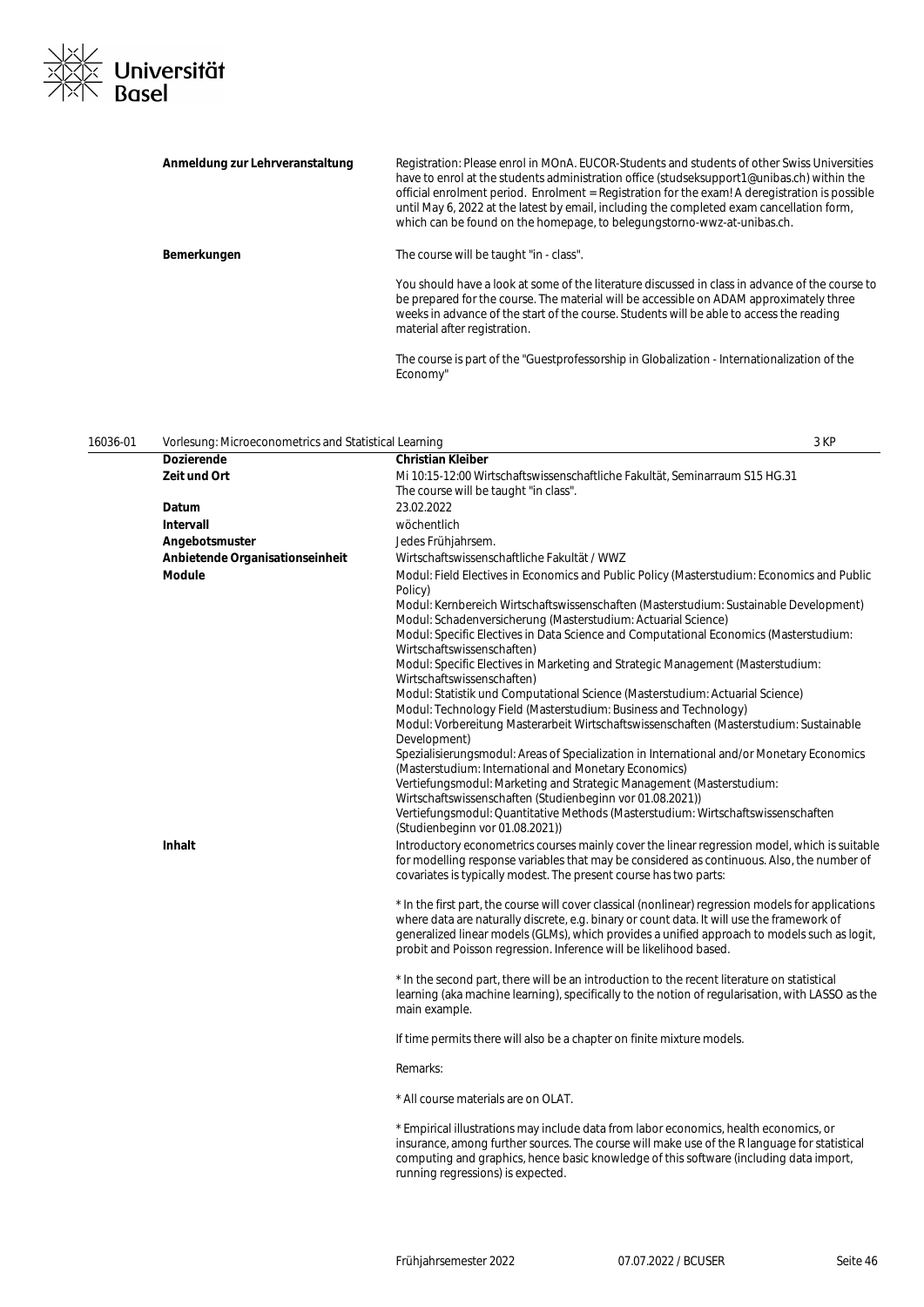

|          | Literatur                                     | * In order to make room for further (regression) models, there will at most be a brief review of<br>likelihood methods, possibly offered in digital form. Participants are expected to be familiar<br>with these methods at the level of the compulsory MSc level Econometrics course.<br>Main references:<br>Cameron AC, Trivedi PK (2005). Microeconometrics, Cambridge Univ. Press.<br>James G, Witten D, Hastie T, Tibshirani R (2021). An Introduction to Statistical Learning, 2nd |
|----------|-----------------------------------------------|------------------------------------------------------------------------------------------------------------------------------------------------------------------------------------------------------------------------------------------------------------------------------------------------------------------------------------------------------------------------------------------------------------------------------------------------------------------------------------------|
|          |                                               | ed. New York: Springer. [available in electronic form via the university library!]<br>Winkelmann R, Boes S (2009). Analysis of Microdata, 2nd ed, Springer.                                                                                                                                                                                                                                                                                                                              |
|          | Weblink<br>Leistungsüberprüfung<br>Skala      | Further (topic-specific) references will be indicated in the relevant contexts.<br>https://wwz.unibas.ch/de/oekonometrieundstatistik/lehre/<br>Leistungsnachweis<br>$1-60,1$                                                                                                                                                                                                                                                                                                             |
|          | Wiederholungsprüfung                          | keine Wiederholungsprüfung                                                                                                                                                                                                                                                                                                                                                                                                                                                               |
|          | An-/Abmeldung zur Prüfung                     | An-/Abmelden: Belegen resp. Stornieren der Belegung via MOnA                                                                                                                                                                                                                                                                                                                                                                                                                             |
|          | Hinweise zur Leistungsüberprüfung             | Notes for the Assessment:                                                                                                                                                                                                                                                                                                                                                                                                                                                                |
|          |                                               | Written exam; 23.06.22; 10:15-11:45. WWZ S15: A-Z.<br>https://wwz.unibas.ch/de/studium/pruefungen/vorlesungs-und-pruefungsraeume/                                                                                                                                                                                                                                                                                                                                                        |
|          |                                               | In addition, there will be assignments, for which students may work in groups of two. This<br>time, I am aiming for bi-weekly assignments (more frequent but shorter than in previous<br>years). Overall, the assignments will account for 30% of the final grade.                                                                                                                                                                                                                       |
|          | Belegen bei Nichtbestehen                     | beliebig wiederholbar                                                                                                                                                                                                                                                                                                                                                                                                                                                                    |
|          | Einsatz digitaler Medien                      | kein spezifischer Einsatz                                                                                                                                                                                                                                                                                                                                                                                                                                                                |
|          | Unterrichtssprache                            | Englisch                                                                                                                                                                                                                                                                                                                                                                                                                                                                                 |
|          | Teilnahmevoraussetzungen                      | Prerequisites:                                                                                                                                                                                                                                                                                                                                                                                                                                                                           |
|          |                                               | Completed bachelor's degree (for students majoring in Business and Economics).<br>Introduction to Econometrics [BA] (for students from other departments: regression basics).<br>Econometrics [MSc] (for students from other departments: a second course in statistics,<br>notably likelihood methods).                                                                                                                                                                                 |
|          | Anmeldung zur Lehrveranstaltung               | Registration: Please enrol in MOnA. EUCOR-Students and students of other Swiss Universities<br>have to enrol at the students administration office (studseksupport1@unibas.ch) within the<br>official enrolment period. Enrolment = Registration for the exam!                                                                                                                                                                                                                           |
|          | Bemerkungen                                   | The course will be taught "in class".                                                                                                                                                                                                                                                                                                                                                                                                                                                    |
| 62659-01 | Vorlesung: Numerical Methods and Optimization | 3 KP                                                                                                                                                                                                                                                                                                                                                                                                                                                                                     |
|          | <b>Dozierende</b>                             | <b>Hannes Weigt</b>                                                                                                                                                                                                                                                                                                                                                                                                                                                                      |
|          | Zeit und Ort                                  | Mi 12:15-14:00 Wirtschaftswissenschaftliche Fakultät, Seminarraum S15 HG.31<br>Latest update (27.01.2022): The course will be taught in - class with a simoultaneous live-<br>stream which will be recorded.                                                                                                                                                                                                                                                                             |
|          | Datum<br>Intervall                            | 23.02.2022<br>wöchentlich                                                                                                                                                                                                                                                                                                                                                                                                                                                                |
|          | Angebotsmuster                                | Jedes Frühjahrsem.                                                                                                                                                                                                                                                                                                                                                                                                                                                                       |
|          | Anbietende Organisationseinheit               | Wirtschaftswissenschaftliche Fakultät / WWZ                                                                                                                                                                                                                                                                                                                                                                                                                                              |
|          | <b>Module</b>                                 | Modul: Core Courses in International Trade, Growth and the Environment (Masterstudium:<br>Wirtschaftswissenschaften)                                                                                                                                                                                                                                                                                                                                                                     |
|          |                                               | Modul: Fundamentals in Economics (Masterstudium: Economics and Public Policy)<br>Modul: Specific Electives in Business and Economics (Masterstudium:<br>Wirtschaftswissenschaften)                                                                                                                                                                                                                                                                                                       |
|          |                                               | Modul: Specific Electives in International Trade, Growth and the Environment (Masterstudium:<br>Wirtschaftswissenschaften)<br>Modul: Vorbereitung Masterarbeit Wirtschaftswissenschaften (Masterstudium: Sustainable<br>Development)                                                                                                                                                                                                                                                     |
|          |                                               | Vertiefungsmodul: Quantitative Methods (Masterstudium: Wirtschaftswissenschaften<br>(Studienbeginn vor 01.08.2021))                                                                                                                                                                                                                                                                                                                                                                      |
|          | Lernziele                                     | Overall, the purpose of this course is to enhance students' abilities to translate economic<br>questions into a formal mathematical language and in turn understand the mathematical<br>properties and results of models from an economic perspective. Consequently, the purpose<br>of the course is not to provide students with detailed knowledge on specific computational<br>approaches and algorithms.                                                                             |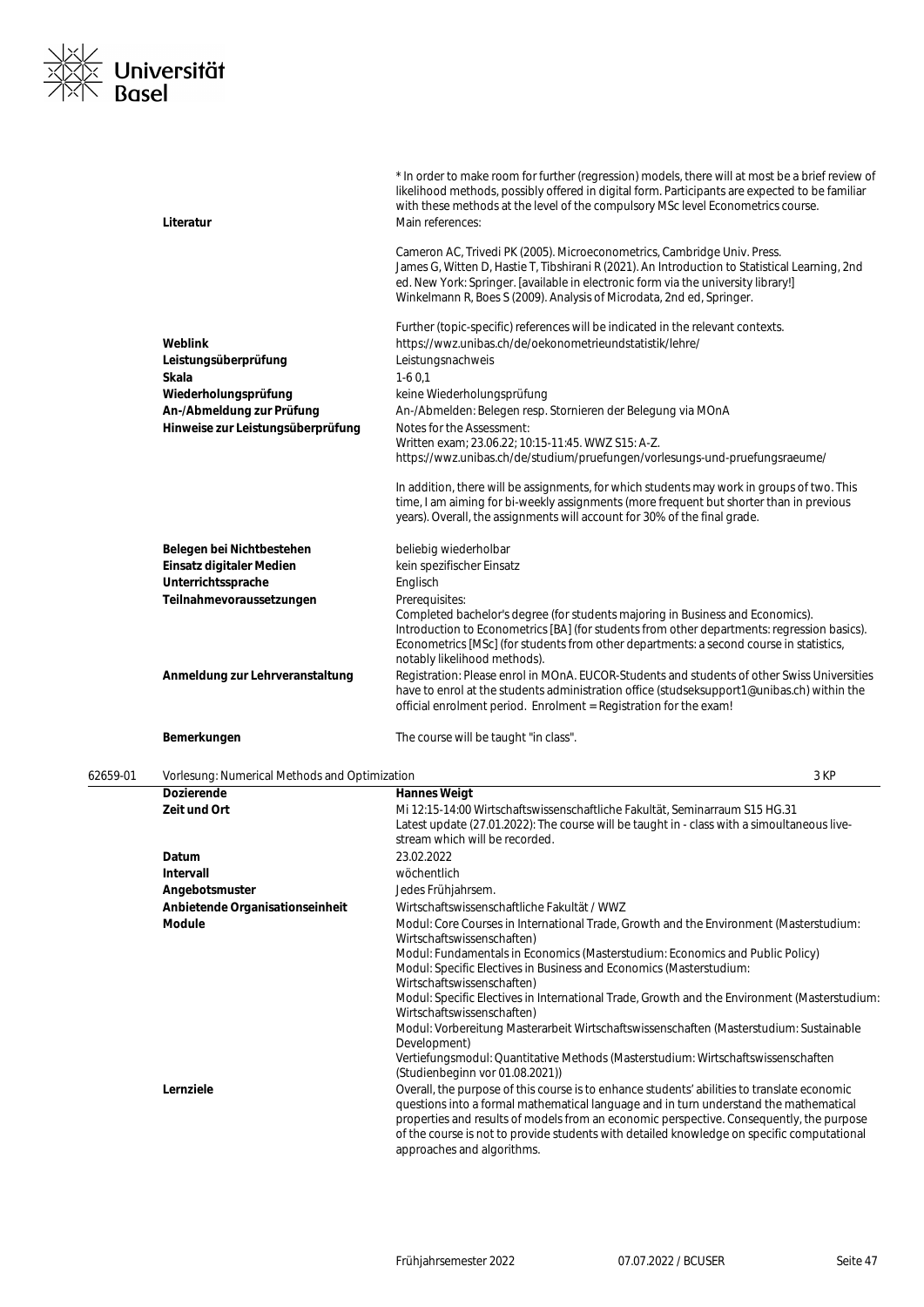

|          | <b>Inhalt</b>                                                            | Building upon the economic basics from the core courses, students learn how to transfer<br>economic problems and questions into mathematical models which can in turn be solved<br>using computational methods. The lecture will focus on economic understanding and<br>interpretation of models with examples from the topical fields of the MEPP.                                                                                                                                                                                                                                                                                                                                                                                                        |
|----------|--------------------------------------------------------------------------|------------------------------------------------------------------------------------------------------------------------------------------------------------------------------------------------------------------------------------------------------------------------------------------------------------------------------------------------------------------------------------------------------------------------------------------------------------------------------------------------------------------------------------------------------------------------------------------------------------------------------------------------------------------------------------------------------------------------------------------------------------|
|          |                                                                          | In particular, students will learn what economic modeling entails, how to develop basic<br>model formulations for a given research question, the purpose of different model<br>approaches, and the limits of modeling. In addition, students will learn how to implement<br>and solve simple numerical models. To this end the lecture will us both, generic economic<br>exercise examples to showcase the basic elements of modeling as well as test models within<br>the fields of the MEEP which students are tasked to interpret and extend. Thereby students<br>will be able to experience how modeling can be applied to understand economic structures<br>and dynamics and how numerical methods can help to solve and quantify specific questions. |
|          |                                                                          | The modeling elements of the lecture will focus on single agent and system perspectives<br>(optimization models) as well as actor interactions (equilibrium models), which are recurring<br>themes throughout economics.                                                                                                                                                                                                                                                                                                                                                                                                                                                                                                                                   |
|          | Literatur<br>Weblink<br>Leistungsüberprüfung                             | Any needed literature will be provided in the lecture.<br>https://wwz.unibas.ch/de/energieoekonomie/lehre/<br>Leistungsnachweis                                                                                                                                                                                                                                                                                                                                                                                                                                                                                                                                                                                                                            |
|          | Skala                                                                    | $1-60,1$                                                                                                                                                                                                                                                                                                                                                                                                                                                                                                                                                                                                                                                                                                                                                   |
|          | Wiederholungsprüfung                                                     | keine Wiederholungsprüfung                                                                                                                                                                                                                                                                                                                                                                                                                                                                                                                                                                                                                                                                                                                                 |
|          | An-/Abmeldung zur Prüfung                                                | An-/Abmelden: Belegen resp. Stornieren der Belegung via MOnA                                                                                                                                                                                                                                                                                                                                                                                                                                                                                                                                                                                                                                                                                               |
|          | Hinweise zur Leistungsüberprüfung                                        | Performance will be assessed via homework assignments and a final exam.<br>written exam: 20.06.22; 10:15-11:45. WWZ S15: A-Z.                                                                                                                                                                                                                                                                                                                                                                                                                                                                                                                                                                                                                              |
|          |                                                                          | The exam is scheduled in presence. If entrance checks are necessary for the exam due to                                                                                                                                                                                                                                                                                                                                                                                                                                                                                                                                                                                                                                                                    |
|          |                                                                          | Covid protection measures, the start of the exam may still be delayed by up to 30 minutes.                                                                                                                                                                                                                                                                                                                                                                                                                                                                                                                                                                                                                                                                 |
|          |                                                                          | In case COVID-19 protective measures prevent examination on site, the faculty reserves the                                                                                                                                                                                                                                                                                                                                                                                                                                                                                                                                                                                                                                                                 |
|          |                                                                          | right to conduct the examination electronically during the same time slot.                                                                                                                                                                                                                                                                                                                                                                                                                                                                                                                                                                                                                                                                                 |
|          | Belegen bei Nichtbestehen                                                | beliebig wiederholbar                                                                                                                                                                                                                                                                                                                                                                                                                                                                                                                                                                                                                                                                                                                                      |
|          | Einsatz digitaler Medien                                                 | kein spezifischer Einsatz                                                                                                                                                                                                                                                                                                                                                                                                                                                                                                                                                                                                                                                                                                                                  |
|          | Unterrichtssprache                                                       | Englisch                                                                                                                                                                                                                                                                                                                                                                                                                                                                                                                                                                                                                                                                                                                                                   |
|          | Teilnahmevoraussetzungen                                                 | The lecture elements of the course will provide the needed economic and mathematical                                                                                                                                                                                                                                                                                                                                                                                                                                                                                                                                                                                                                                                                       |
|          |                                                                          | basics. Nevertheless, a solid background in microeconomics and mathematics is required.                                                                                                                                                                                                                                                                                                                                                                                                                                                                                                                                                                                                                                                                    |
|          |                                                                          | Basic understanding of computational economics will be helpful, but is not required.                                                                                                                                                                                                                                                                                                                                                                                                                                                                                                                                                                                                                                                                       |
|          |                                                                          | It is not assumed that students are familiar with a specific programming language or                                                                                                                                                                                                                                                                                                                                                                                                                                                                                                                                                                                                                                                                       |
|          |                                                                          | modeling software. A set of different models will be provided with different languages (i.e.                                                                                                                                                                                                                                                                                                                                                                                                                                                                                                                                                                                                                                                               |
|          |                                                                          | GAMS, Python, Matlab). However, the lecture will not provide detailed background on coding                                                                                                                                                                                                                                                                                                                                                                                                                                                                                                                                                                                                                                                                 |
|          | Anmeldung zur Lehrveranstaltung                                          | any of those languages.<br>Registration: Please enrol in MOnA. EUCOR-Students and students of other Swiss Universities                                                                                                                                                                                                                                                                                                                                                                                                                                                                                                                                                                                                                                     |
|          |                                                                          | have to enrol at the students administration office (studseksupport1@unibas.ch). Enrolment                                                                                                                                                                                                                                                                                                                                                                                                                                                                                                                                                                                                                                                                 |
|          |                                                                          | = Registration for the exam!                                                                                                                                                                                                                                                                                                                                                                                                                                                                                                                                                                                                                                                                                                                               |
|          | Bemerkungen                                                              | Latest update (27.01.2022): The course will be taught in - class with a simoultaneous live-<br>stream which will be recorded.                                                                                                                                                                                                                                                                                                                                                                                                                                                                                                                                                                                                                              |
|          |                                                                          |                                                                                                                                                                                                                                                                                                                                                                                                                                                                                                                                                                                                                                                                                                                                                            |
| 63593-01 | Vorlesung mit Übungen: Methods in Policy Impact Assessment<br>Dozierende | 3 KP<br><b>Ruth Delzeit</b>                                                                                                                                                                                                                                                                                                                                                                                                                                                                                                                                                                                                                                                                                                                                |
|          |                                                                          | Alena Schmidt                                                                                                                                                                                                                                                                                                                                                                                                                                                                                                                                                                                                                                                                                                                                              |
|          | Zeit und Ort                                                             | Mo 14:15-16:00 Geographie, Seminarraum EG 0-09                                                                                                                                                                                                                                                                                                                                                                                                                                                                                                                                                                                                                                                                                                             |
|          | Datum                                                                    | 21.02.2022                                                                                                                                                                                                                                                                                                                                                                                                                                                                                                                                                                                                                                                                                                                                                 |
|          | Intervall                                                                | wöchentlich                                                                                                                                                                                                                                                                                                                                                                                                                                                                                                                                                                                                                                                                                                                                                |
|          | Angebotsmuster                                                           | Jedes Frühjahrsem.                                                                                                                                                                                                                                                                                                                                                                                                                                                                                                                                                                                                                                                                                                                                         |
|          | Anbietende Organisationseinheit                                          | Geowissenschaften                                                                                                                                                                                                                                                                                                                                                                                                                                                                                                                                                                                                                                                                                                                                          |
|          | <b>Module</b>                                                            | Modul: Kernbereich Wirtschaftswissenschaften (Masterstudium: Sustainable Development)                                                                                                                                                                                                                                                                                                                                                                                                                                                                                                                                                                                                                                                                      |
|          |                                                                          | Modul: Landscape Systems (Masterstudium: Geowissenschaften)<br>Modul: Vorbereitung Masterarbeit Wirtschaftswissenschaften (Masterstudium: Sustainable<br>Development)                                                                                                                                                                                                                                                                                                                                                                                                                                                                                                                                                                                      |

Modul: Geographische Methoden- und Forschungskompetenz (MSF - Geographie) Modul: Fields: Environment and Development (MSG - African Studies)

Modul: Interdisciplinary and Applied African Studies (MSG - African Studies)